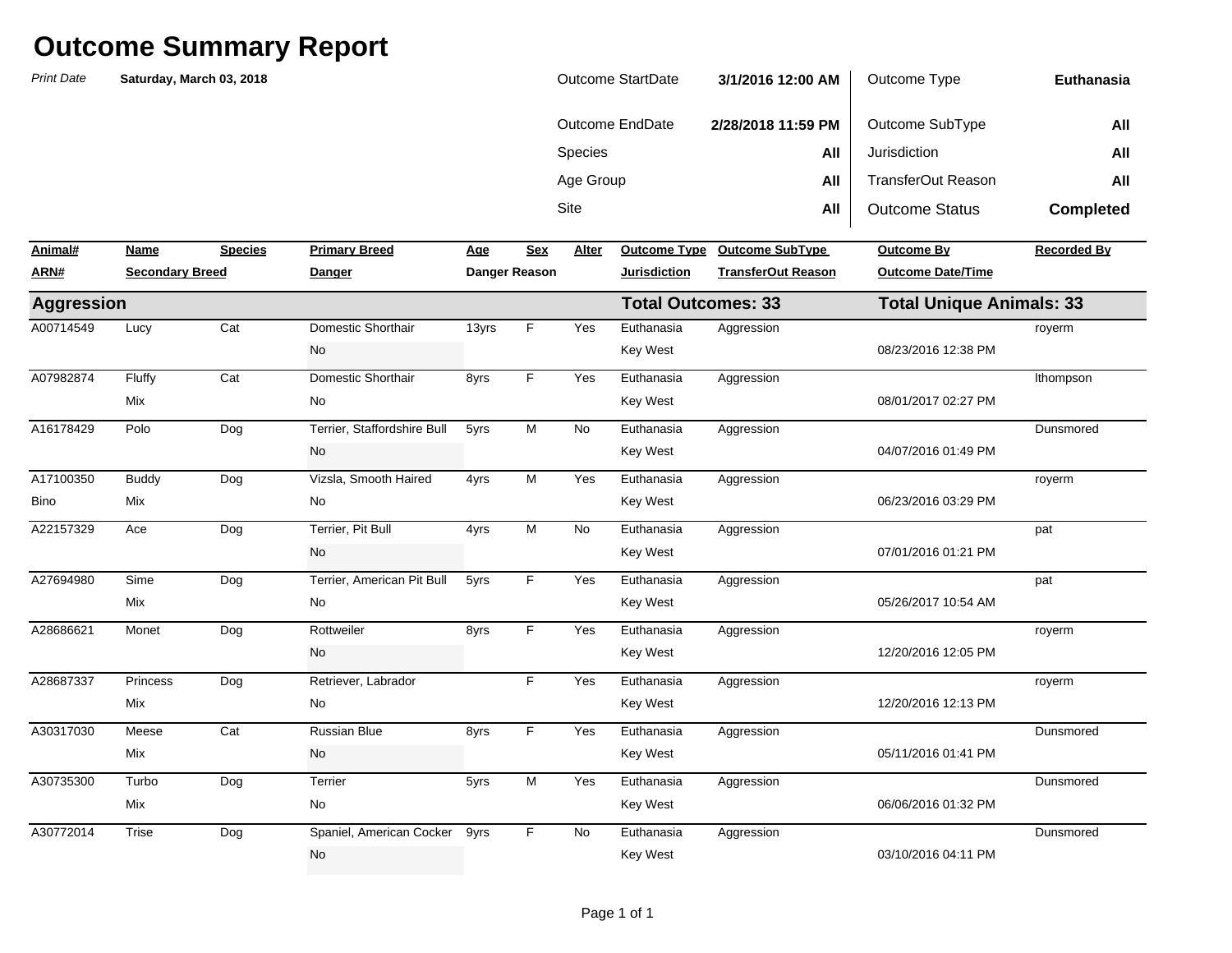| Outcome StartDate | 3/1/2016 12:00 AM  | Outcome Type          | Euthanasia       |
|-------------------|--------------------|-----------------------|------------------|
| Outcome EndDate   | 2/28/2018 11:59 PM | Outcome SubType       | All              |
| <b>Species</b>    | All                | Jurisdiction          | All              |
| Age Group         | All                | TransferOut Reason    | All              |
| Site              | All                | <b>Outcome Status</b> | <b>Completed</b> |

| Animal#   | Name                                | <b>Species</b> | <b>Primary Breed</b>                                                                                                     | Age   | <b>Sex</b>    | Alter     | <b>Outcome Type</b> | <b>Outcome SubType</b>    | <b>Outcome By</b>        | <b>Recorded By</b> |
|-----------|-------------------------------------|----------------|--------------------------------------------------------------------------------------------------------------------------|-------|---------------|-----------|---------------------|---------------------------|--------------------------|--------------------|
| ARN#      | <b>Secondary Breed</b>              |                | <b>Danger</b>                                                                                                            |       | Danger Reason |           | <b>Jurisdiction</b> | <b>TransferOut Reason</b> | <b>Outcome Date/Time</b> |                    |
| A31052092 | Dingo                               | Dog            | Terrier                                                                                                                  | 5yrs  | M             | <b>No</b> | Euthanasia          | Aggression                |                          | pat                |
|           | Mix                                 |                | No                                                                                                                       |       |               |           | Key West            |                           | 05/02/2016 10:45 AM      |                    |
| A31238645 | Luna                                | Dog            | Terrier, American Pit Bull                                                                                               | 2yrs  | F.            | Yes       | Euthanasia          | Aggression                |                          | Dunsmored          |
|           | Mix                                 |                | No                                                                                                                       |       |               |           | Key West            |                           | 04/28/2016 02:13 PM      |                    |
| A31421930 | Tiago                               | Dog            | German Shepherd                                                                                                          | 2yrs  | M             | Yes       | Euthanasia          | Aggression                |                          | Dunsmored          |
|           | Mix                                 |                | No                                                                                                                       |       |               |           | <b>Key West</b>     |                           | 10/27/2016 06:16 PM      |                    |
| A31915147 | Marley                              | Dog            | Terrier, American Pit Bull                                                                                               | 3yrs  | F.            | Yes       | Euthanasia          | Aggression                |                          | tvickrey           |
|           | Mix                                 |                | No                                                                                                                       |       |               |           | Marathon            |                           | 06/16/2016 12:12 PM      |                    |
| A31965015 | Georgia                             | Dog            | Mixed Breed, Large (over 443yrs                                                                                          |       | F.            | Yes       | Euthanasia          | Aggression                |                          | tvickrey           |
|           | Mix                                 |                | $\mathbf{H}^{\prime}$ , $\mathbf{H}^{\prime}$ , $\mathbf{H}^{\prime}$ , $\mathbf{H}^{\prime}$<br><b>Contractor</b><br>No |       |               |           | Marathon            |                           | 08/19/2017 06:58 PM      |                    |
| A33099547 | Candy                               | Dog            | Terrier, American Pit Bull                                                                                               | 3yrs  | F.            | No        | Euthanasia          | Aggression                |                          | royerm             |
|           | Mix                                 |                | No                                                                                                                       |       |               |           | <b>Key West</b>     |                           | 09/01/2016 11:33 AM      |                    |
| A34016961 | Tango                               | Dog            | Terrier, Pit Bull                                                                                                        | 2yrs  | М             | Yes       | Euthanasia          | Aggression                |                          | royerm             |
|           | Mix                                 |                | No                                                                                                                       |       |               |           | <b>Key West</b>     |                           | 01/19/2017 01:41 PM      |                    |
| A34024942 | Rocko                               | Dog            | Terrier                                                                                                                  | 2yrs  | М             | Yes       | Euthanasia          | Aggression                |                          | Ithompson          |
|           | Dachshund, Miniature Long<br>Haired |                | No                                                                                                                       |       |               |           | <b>Key West</b>     |                           | 10/12/2017 04:44 PM      |                    |
| A34224046 | Rabbit 35                           | Rabbit         | American                                                                                                                 |       | U             | <b>No</b> | Euthanasia          | Aggression                |                          | royerm             |
|           | American                            |                | No                                                                                                                       |       |               |           | Key West            |                           | 12/20/2016 11:45 AM      |                    |
| A34265839 | Macho                               | Dog            | Chihuahua, Short Coat                                                                                                    | 19yrs | M             | Yes       | Euthanasia          | Aggression                |                          | royerm             |
|           | Mix                                 |                | No                                                                                                                       |       |               |           | <b>Key West</b>     |                           | 12/21/2016 11:57 AM      |                    |
| A34416282 | New rabbit 1                        | Rabbit         | American                                                                                                                 |       | U             | No        | Euthanasia          | Aggression                |                          | royerm             |
|           | American                            |                | No                                                                                                                       |       |               |           | <b>Key West</b>     |                           | 01/19/2017 02:28 PM      |                    |
| A34416287 | New rabbit 2                        | Rabbit         | American                                                                                                                 |       | U             | No        | Euthanasia          | Aggression                |                          | royerm             |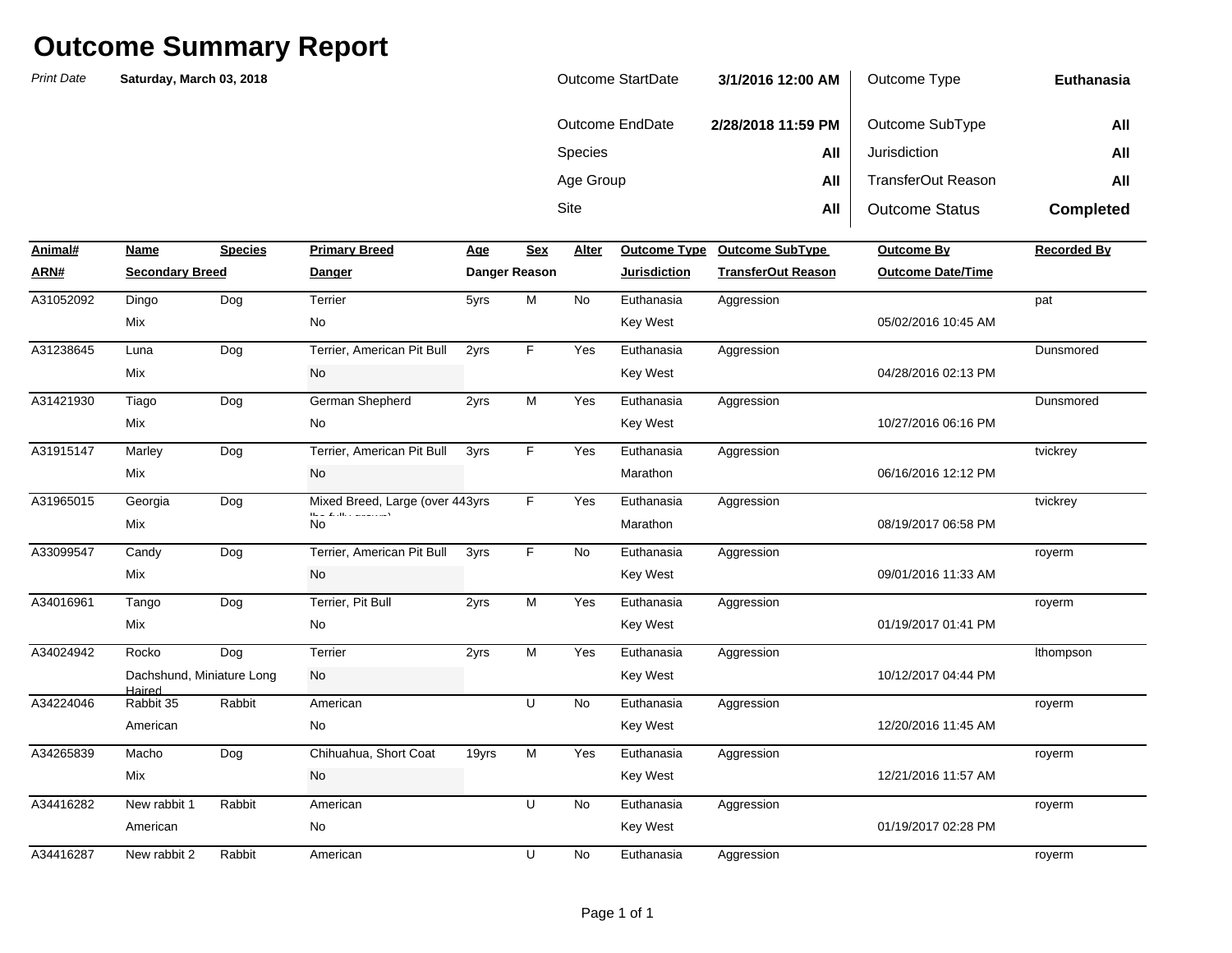| Outcome StartDate | 3/1/2016 12:00 AM  | Outcome Type          | Euthanasia       |
|-------------------|--------------------|-----------------------|------------------|
| Outcome EndDate   | 2/28/2018 11:59 PM | Outcome SubType       | All              |
| <b>Species</b>    | All                | Jurisdiction          | All              |
| Age Group         | All                | TransferOut Reason    | All              |
| Site              | All                | <b>Outcome Status</b> | <b>Completed</b> |

| Animal#         | Name                   | <b>Species</b>            | <b>Primary Breed</b>                   | Age  | <b>Sex</b>    | Alter     | <b>Outcome Type</b>      | <b>Outcome SubType</b>    | <b>Outcome By</b>              | <b>Recorded By</b> |
|-----------------|------------------------|---------------------------|----------------------------------------|------|---------------|-----------|--------------------------|---------------------------|--------------------------------|--------------------|
| ARN#            | <b>Secondary Breed</b> |                           | Danger                                 |      | Danger Reason |           | <b>Jurisdiction</b>      | <b>TransferOut Reason</b> | <b>Outcome Date/Time</b>       |                    |
|                 | American               |                           | No                                     |      |               |           | <b>Key West</b>          |                           | 01/19/2017 02:29 PM            |                    |
| A34552658       | Remi                   | Dog                       | Australian Cattle Dog                  | 1yrs | M             | Yes       | Euthanasia               | Aggression                |                                | Dunsmored          |
|                 | Mix                    |                           | No                                     |      |               |           | <b>Key West</b>          |                           | 03/13/2017 02:43 PM            |                    |
| A34624662       | <b>Miles</b>           | Dog                       | American Blue Heeler                   |      | M             | Yes       | Euthanasia               | Aggression                |                                | jshowalter         |
|                 | Mix                    |                           | No                                     |      |               |           | Marathon                 |                           | 02/10/2017 05:07 PM            |                    |
| A35136771       | Rebel                  | Dog                       | Bulldog, American                      | 4yrs | M             | <b>No</b> | Euthanasia               | Aggression                |                                | Dunsmored          |
|                 | Mix                    |                           | No                                     |      |               |           | <b>Key West</b>          |                           | 06/13/2017 03:51 PM            |                    |
| A35440289       | Max                    | Dog                       | Bulldog, American                      | 3yrs | M             | Yes       | Euthanasia               | Aggression                |                                | royerm             |
|                 | Mix                    |                           | No                                     |      |               |           | <b>Key West</b>          |                           | 06/09/2017 12:23 PM            |                    |
| A35489780       | Bonnie                 | Dog                       | Terrier, American Pit Bull             |      | F             | No        | Euthanasia               | Aggression                |                                | royerm             |
|                 | Mix                    |                           | No                                     |      |               |           | <b>Key West</b>          |                           | 06/09/2017 12:25 PM            |                    |
| A35736225       | Harley                 | Dog                       | Bulldog, American                      | 5yrs | M             | Yes       | Euthanasia               | Aggression                |                                | Ithompson          |
|                 | Mix                    |                           | No                                     |      |               |           | <b>Key West</b>          |                           | 06/26/2017 05:32 PM            |                    |
| A35738804       | Nyla                   | Dog                       | Terrier, American Pit Bull             | 3yrs | F             | Yes       | Euthanasia               | Aggression                |                                | tvickrey           |
|                 | Mix                    |                           | No                                     |      |               |           | Marathon                 |                           | 11/22/2017 10:02 AM            |                    |
| A36660446       | Annie                  | Dog                       | Mixed Breed, Medium (up to             |      | E             | No        | Euthanasia               | Aggression                |                                | baierc             |
|                 | Mix                    |                           | A A There Really, and a complete<br>No |      |               |           | Key West                 |                           | 02/28/2018 05:42 PM            |                    |
| A37884325       | Raccoon 3              | Wild Mammal               | Raccoon                                |      | $\cup$        | No        | Euthanasia               | Aggression                |                                | tvickrey           |
|                 |                        |                           | No                                     |      |               |           | Marathon                 |                           | 02/20/2018 12:35 PM            |                    |
| A37939948       |                        | KCB Raccoon 5 Wild Mammal | Raccoon                                | 1yrs | E             | No        | Euthanasia               | Aggression                |                                | tvickrey           |
|                 |                        |                           | <b>No</b>                              |      |               |           | Marathon                 |                           | 02/27/2018 12:42 PM            |                    |
| <b>Behavior</b> |                        |                           |                                        |      |               |           | <b>Total Outcomes: 8</b> |                           | <b>Total Unique Animals: 8</b> |                    |
| A31569622       | PJ/Elsa                | Cat                       | Domestic Shorthair                     | 2yrs | F             | Yes       | Euthanasia               | Behavior                  |                                | pat                |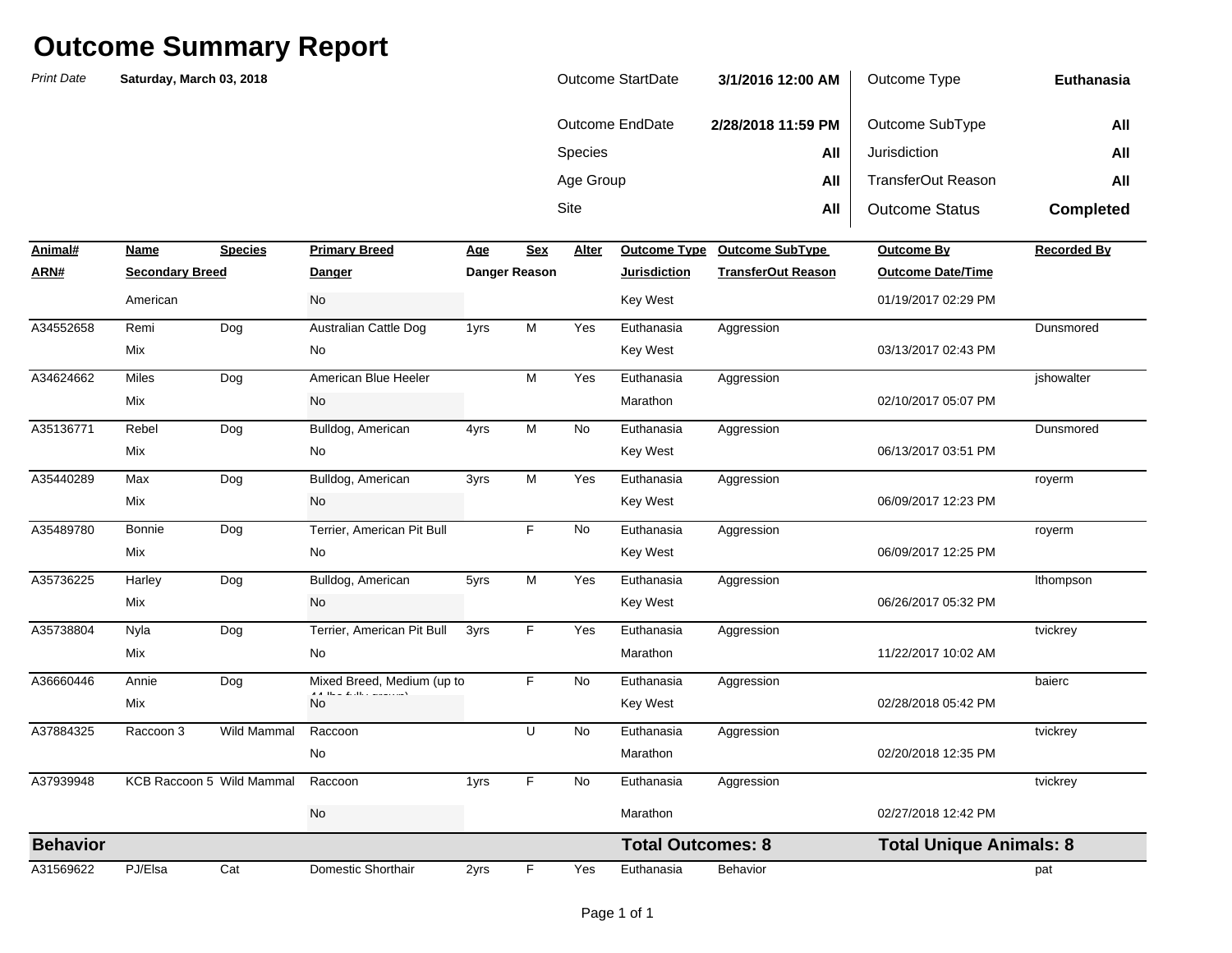| Outcome StartDate | 3/1/2016 12:00 AM  | Outcome Type          | Euthanasia       |
|-------------------|--------------------|-----------------------|------------------|
| Outcome EndDate   | 2/28/2018 11:59 PM | Outcome SubType       | All              |
| <b>Species</b>    | All                | Jurisdiction          | All              |
| Age Group         | All                | TransferOut Reason    | All              |
| Site              | All                | <b>Outcome Status</b> | <b>Completed</b> |

| Animal#               | Name                   | <b>Species</b> | <b>Primary Breed</b>                                                         | <u>Age</u>        | <b>Sex</b> | Alter     | <b>Outcome Type</b>      | <b>Outcome SubType</b>    | <b>Outcome By</b>              | <b>Recorded By</b> |
|-----------------------|------------------------|----------------|------------------------------------------------------------------------------|-------------------|------------|-----------|--------------------------|---------------------------|--------------------------------|--------------------|
| ARN#                  | <b>Secondary Breed</b> |                | Danger                                                                       | Danger Reason     |            |           | <b>Jurisdiction</b>      | <b>TransferOut Reason</b> | <b>Outcome Date/Time</b>       |                    |
| PJ                    | Mix                    |                | No                                                                           |                   |            |           | <b>Key West</b>          |                           | 07/20/2016 01:39 PM            |                    |
| A32096195             | Diezel                 | Dog            | Terrier, Pit Bull                                                            | 3yrs              | M          | Yes       | Euthanasia               | Behavior                  |                                | Ithompson          |
|                       |                        |                | No                                                                           |                   |            |           | <b>Key West</b>          |                           | 09/03/2016 02:07 PM            |                    |
| A32170687             | Flip                   | Cat            | Domestic Shorthair                                                           | 3 <sub>mos</sub>  | F.         | <b>No</b> | Euthanasia               | Behavior                  |                                | Ithompson          |
|                       | Mix                    |                | No                                                                           |                   |            |           | <b>Key West</b>          |                           | 08/02/2016 03:45 PM            |                    |
| A32222893             | <b>Morris</b>          | Cat            | Domestic Shorthair                                                           | 2yrs              | M          | Yes       | Euthanasia               | Behavior                  |                                | Ithompson          |
|                       | Mix                    |                | No                                                                           |                   |            |           | <b>Key West</b>          |                           | 08/02/2016 03:46 PM            |                    |
| A32248023             | Uma                    | Cat            | Domestic Shorthair                                                           | 1yrs              | F.         | <b>No</b> | Euthanasia               | Behavior                  |                                | Ithompson          |
|                       | Mix                    |                | No                                                                           |                   |            |           | Key West                 |                           | 08/05/2016 04:49 PM            |                    |
| A33870476             | Queen                  | Dog            | Terrier, American Pit Bull                                                   | 5yrs              | F.         | <b>No</b> | Euthanasia               | Behavior                  |                                | Dunsmored          |
|                       | Mix                    |                | No                                                                           |                   |            |           | Key West                 |                           | 01/17/2017 05:07 PM            |                    |
| A34268377             | Tramp                  | Dog            | Mixed Breed, Large (over 443yrs)<br>The set of a strict constraint $\lambda$ |                   | М          | Yes       | Euthanasia               | Behavior                  |                                | tvickrey           |
|                       | Mix                    |                | No                                                                           |                   |            |           | Military                 |                           | 01/21/2017 03:20 PM            |                    |
| A34829480             | Loyalty                | Dog            | Terrier, American<br>والمستعمل                                               | 10 <sub>mos</sub> | F          | No        | Euthanasia               | Behavior                  |                                | Dunsmored          |
|                       | Mix                    |                | $\sim$<br><b>No</b>                                                          |                   |            |           | <b>Key West</b>          |                           | 03/16/2017 06:31 PM            |                    |
| <b>Cat Aggression</b> |                        |                |                                                                              |                   |            |           | <b>Total Outcomes: 2</b> |                           | <b>Total Unique Animals: 2</b> |                    |
| A31423630             | Zazu                   | Cat            | Domestic Shorthair                                                           |                   | F.         | Yes       | Euthanasia               | Cat Aggression            |                                | Ithompson          |
|                       | Mix                    |                | No                                                                           |                   |            |           | <b>Key West</b>          |                           | 05/10/2016 04:27 PM            |                    |
| A35958783             | Baby                   | Cat            | Domestic Shorthair                                                           |                   | U          | No        | Euthanasia               | Cat Aggression            |                                | jshowalter         |
|                       | Mix                    |                | No                                                                           |                   |            |           | <b>Key West</b>          |                           | 07/20/2017 11:25 AM            |                    |
| Dog Aggression        |                        |                |                                                                              |                   |            |           | <b>Total Outcomes: 5</b> |                           | <b>Total Unique Animals: 5</b> |                    |
| A33474872             | Sweet Pea              | Dog            | Terrier, American Pit Bull                                                   | 5yrs              | F.         | Yes       | Euthanasia               | Dog Aggression            |                                | royerm             |
|                       | Mix                    |                | No                                                                           |                   |            |           | Key West                 |                           | 04/26/2017 01:17 PM            |                    |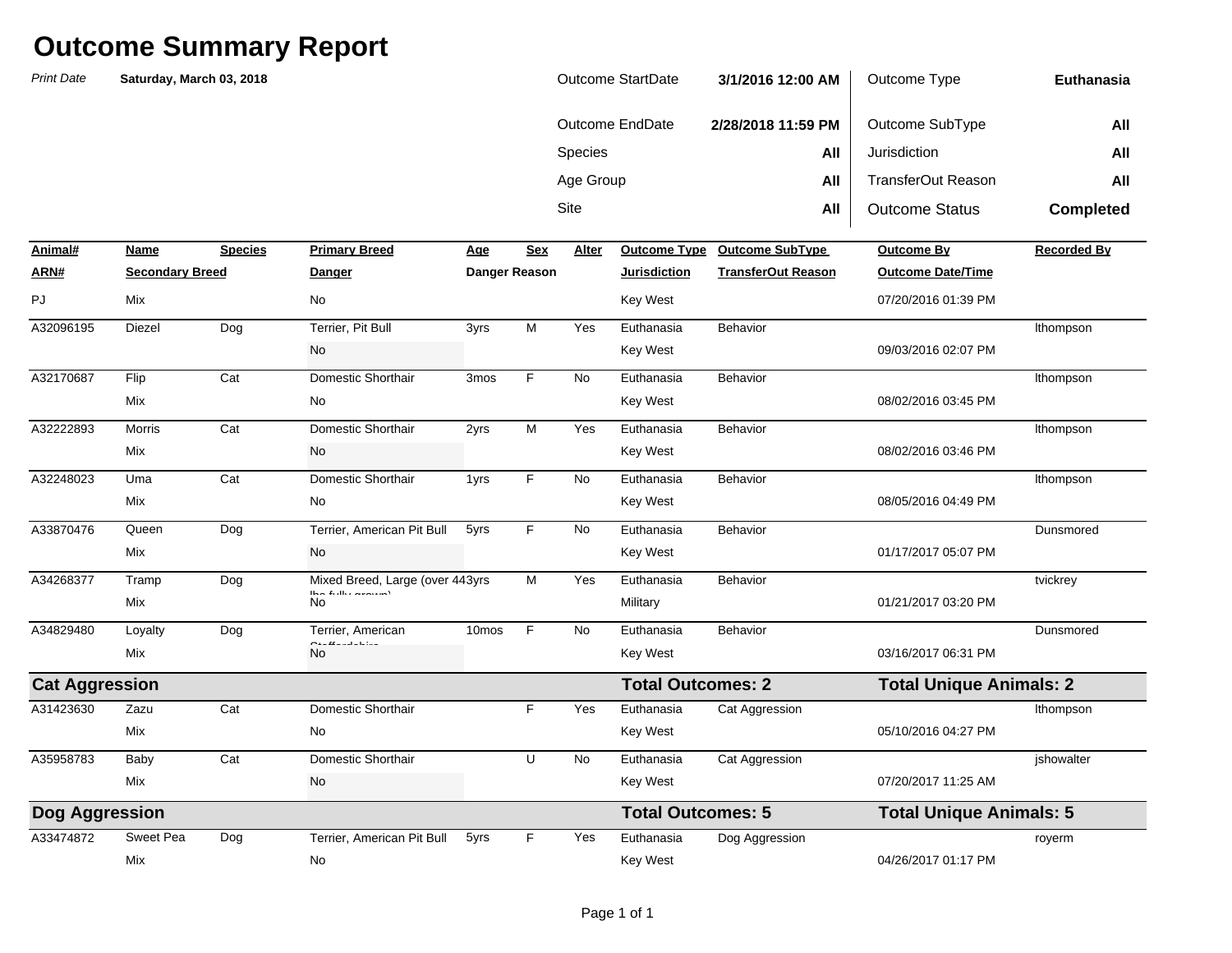| Outcome StartDate | 3/1/2016 12:00 AM  | Outcome Type          | Euthanasia       |
|-------------------|--------------------|-----------------------|------------------|
| Outcome EndDate   | 2/28/2018 11:59 PM | Outcome SubType       | All              |
| <b>Species</b>    | All                | Jurisdiction          | All              |
| Age Group         | All                | TransferOut Reason    | All              |
| <b>Site</b>       | All                | <b>Outcome Status</b> | <b>Completed</b> |

| Animal#        | Name                   | <b>Species</b> | <b>Primary Breed</b>                                                                | Age   | <b>Sex</b>    | Alter     | <b>Outcome Type</b>       | <b>Outcome SubType</b>    | <b>Outcome By</b>              | <b>Recorded By</b>              |  |
|----------------|------------------------|----------------|-------------------------------------------------------------------------------------|-------|---------------|-----------|---------------------------|---------------------------|--------------------------------|---------------------------------|--|
| ARN#           | <b>Secondary Breed</b> |                | <b>Danger</b>                                                                       |       | Danger Reason |           | <b>Jurisdiction</b>       | <b>TransferOut Reason</b> | <b>Outcome Date/Time</b>       |                                 |  |
| A33973567      | Daisy                  | Dog            | Terrier, Pit Bull                                                                   |       | F             | No        | Euthanasia                | Dog Aggression            |                                | royerm                          |  |
|                | Mix                    |                | <b>No</b>                                                                           |       |               |           | <b>Key West</b>           |                           | 12/15/2016 12:06 PM            |                                 |  |
| A34828730      | Midnight               | Dog            | Retriever, Labrador                                                                 | 3yrs  | M             | Yes       | Euthanasia                | Dog Aggression            |                                | royerm                          |  |
|                |                        |                | No                                                                                  |       |               |           | <b>Key West</b>           |                           | 03/21/2017 12:36 PM            |                                 |  |
| A35047986      | Rudy                   | Dog            | Terrier, American Pit Bull                                                          |       | M             | <b>No</b> | Euthanasia                | Dog Aggression            |                                | Dunsmored                       |  |
|                | Mix                    |                | <b>No</b>                                                                           |       |               |           | <b>Key West</b>           |                           | 05/17/2017 05:50 PM            |                                 |  |
| A36805727      | Gucci                  | Dog            | Mixed Breed, Large (over 442yrs                                                     |       | M             | Yes       | Euthanasia                | Dog Aggression            |                                | jmanning                        |  |
|                | Mix                    |                | $\mathbf{H}_{\text{max}}$ of $\mathbf{H}_{\text{max}}$ . The matrix is simply<br>No |       |               |           | Marathon                  |                           | 12/15/2017 01:40 PM            |                                 |  |
| <b>Fearful</b> |                        |                |                                                                                     |       |               |           | <b>Total Outcomes: 1</b>  |                           | <b>Total Unique Animals: 1</b> |                                 |  |
| A36765889      | Pineapple              | Cat            | Domestic Shorthair                                                                  |       | U             | No        | Euthanasia                | Fearful                   |                                | jshowalter                      |  |
|                | Mix                    |                | No                                                                                  |       |               |           | Marathon                  |                           | 12/13/2017 12:02 PM            |                                 |  |
| Feluk/FIV +    |                        |                |                                                                                     |       |               |           | <b>Total Outcomes: 24</b> |                           |                                | <b>Total Unique Animals: 24</b> |  |
| A00705735      | Spider                 | Cat            | Domestic Shorthair                                                                  | 14yrs | M             | Yes       | Euthanasia                | Feluk/FIV +               |                                | Dunsmored                       |  |
|                |                        |                | No                                                                                  |       |               |           | <b>Key West</b>           |                           | 03/08/2016 05:24 PM            |                                 |  |
| A06873693      | Whitey                 | Cat            | Siamese                                                                             | 12yrs | M             | Yes       | Euthanasia                | Feluk/FIV +               |                                | royerm                          |  |
|                | Mix                    |                | No                                                                                  |       |               |           | <b>Key West</b>           |                           | 07/20/2017 04:04 PM            |                                 |  |
| A16838359      | Parrot 1 - TNR         | Cat            | <b>Domestic Shorthair</b>                                                           |       | F             | Yes       | Euthanasia                | Feluk/FIV +               |                                | Msimpson                        |  |
|                | Mix                    |                | No                                                                                  |       |               |           | <b>Key West</b>           |                           | 12/30/2017 04:36 PM            |                                 |  |
| A30848782      | Vladimir               | Cat            | Domestic Shorthair                                                                  | 2yrs  | M             | Yes       | Euthanasia                | Feluk/FIV +               |                                | Courtnie C                      |  |
|                | Mix                    |                | No                                                                                  |       |               |           | <b>Key West</b>           |                           | 04/02/2016 02:41 PM            |                                 |  |
| A31347905      | <b>Big Joey</b>        | Cat            | Domestic Shorthair                                                                  |       | M             | <b>No</b> | Euthanasia                | Feluk/FIV +               |                                | Dunsmored                       |  |
|                | Mix                    |                | No                                                                                  |       |               |           | <b>Key West</b>           |                           | 04/25/2016 01:24 PM            |                                 |  |
| A31841966      | Plumeria               | Cat            | Domestic Shorthair                                                                  | 1yrs  | U             | No        | Euthanasia                | Feluk/FIV +               |                                | msimpson                        |  |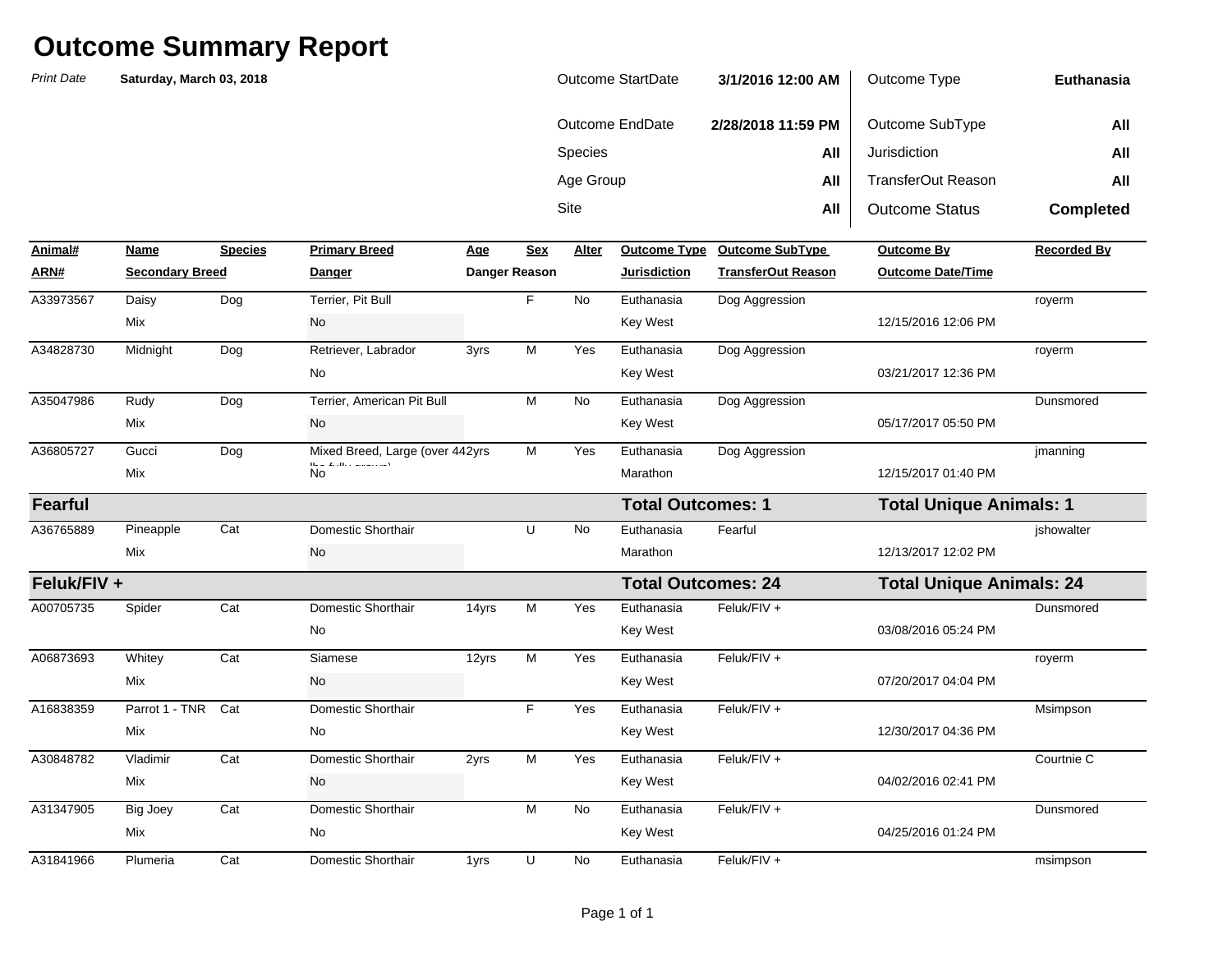| Outcome StartDate | 3/1/2016 12:00 AM  | Outcome Type          | Euthanasia       |
|-------------------|--------------------|-----------------------|------------------|
| Outcome EndDate   | 2/28/2018 11:59 PM | Outcome SubType       | All              |
| <b>Species</b>    | All                | Jurisdiction          | All              |
| Age Group         | All                | TransferOut Reason    | All              |
| Site              | All                | <b>Outcome Status</b> | <b>Completed</b> |

| Animal#   | Name                   | <b>Species</b> | <b>Primary Breed</b> | Age   | <b>Sex</b>    | Alter     | <b>Outcome Type</b> | <b>Outcome SubType</b>    | <b>Outcome By</b>        | <b>Recorded By</b> |
|-----------|------------------------|----------------|----------------------|-------|---------------|-----------|---------------------|---------------------------|--------------------------|--------------------|
| ARN#      | <b>Secondary Breed</b> |                | <b>Danger</b>        |       | Danger Reason |           | <b>Jurisdiction</b> | <b>TransferOut Reason</b> | <b>Outcome Date/Time</b> |                    |
|           | Mix                    |                | No                   |       |               |           | Marathon            |                           | 06/30/2016 03:34 PM      |                    |
| A32098605 | <b>Kitty Kitty</b>     | Cat            | Domestic Shorthair   | 8yrs  | M             | <b>No</b> | Euthanasia          | Feluk/FIV +               |                          | royerm             |
|           | Mix                    |                | No                   |       |               |           | <b>Key West</b>     |                           | 07/13/2016 03:25 PM      |                    |
| A32187642 | <b>Big Coppitt 7</b>   | Cat            | Domestic Shorthair   |       | M             | No        | Euthanasia          | Feluk/FIV +               |                          | pat                |
|           | Mix                    |                | No                   |       |               |           | <b>Key West</b>     |                           | 07/23/2016 10:37 AM      |                    |
| A33461806 | Cuda                   | Cat            | Domestic Shorthair   |       | M             | Yes       | Euthanasia          | Feluk/FIV +               |                          | Dunsmored          |
|           | Mix                    |                | No                   |       |               |           | Key West            |                           | 09/22/2016 05:06 PM      |                    |
| A33845283 | Mustache               | Cat            | Domestic Shorthair   |       | M             | No        | Euthanasia          | Feluk/FIV +               |                          | jshowalter         |
|           | 10.27.16<br>Mix        |                | <b>No</b>            |       |               |           | Marathon            |                           | 10/29/2016 03:57 PM      |                    |
| A34374987 | Calico 1.7.17          | Cat            | Domestic Shorthair   | 10yrs | F.            | <b>No</b> | Euthanasia          | Feluk/FIV +               |                          | ishowalter         |
|           | Mix                    |                | No                   |       |               |           | <b>Key West</b>     |                           | 01/13/2017 12:52 PM      |                    |
| A34979819 | Sheba                  | Cat            | Domestic Medium Hair | 15yrs | F.            | Yes       | Euthanasia          | Feluk/FIV +               |                          | royerm             |
|           | Mix                    |                | No                   |       |               |           | <b>Key West</b>     |                           | 04/26/2017 03:33 PM      |                    |
| A35191290 | Tanya                  | Cat            | Domestic Shorthair   | 4yrs  | F.            | No        | Euthanasia          | Feluk/FIV +               |                          | Ithompson          |
|           | Mix                    |                | No                   |       |               |           | <b>Key West</b>     |                           | 05/09/2017 05:26 PM      |                    |
| A35215356 | <b>Broke Arm</b>       | Cat            | Domestic Shorthair   |       | F.            | No        | Euthanasia          | Feluk/FIV +               |                          | jsetty             |
|           | Mix                    |                | No                   |       |               |           | Marathon            |                           | 05/02/2017 01:30 PM      |                    |
| A35277824 | Geoffrey               | Cat            | Domestic Shorthair   |       | M             | <b>No</b> | Euthanasia          | Feluk/FIV +               |                          | Ithompson          |
|           | Mix                    |                | No                   |       |               |           | <b>Key West</b>     |                           | 05/17/2017 01:47 PM      |                    |
| A35389709 | Duck Cat               | Cat            | Domestic Shorthair   |       | U             | <b>No</b> | Euthanasia          | Feluk/FIV +               |                          | tvickrey           |
|           | Mix                    |                | No                   |       |               |           | Marathon            |                           | 05/25/2017 11:15 AM      |                    |
| A35448809 | Thor                   | Cat            | Domestic Shorthair   |       | M             | Yes       | Euthanasia          | Feluk/FIV +               |                          | Ithompson          |
|           | Mix                    |                | No                   |       |               |           | Key West            |                           | 06/01/2017 04:53 PM      |                    |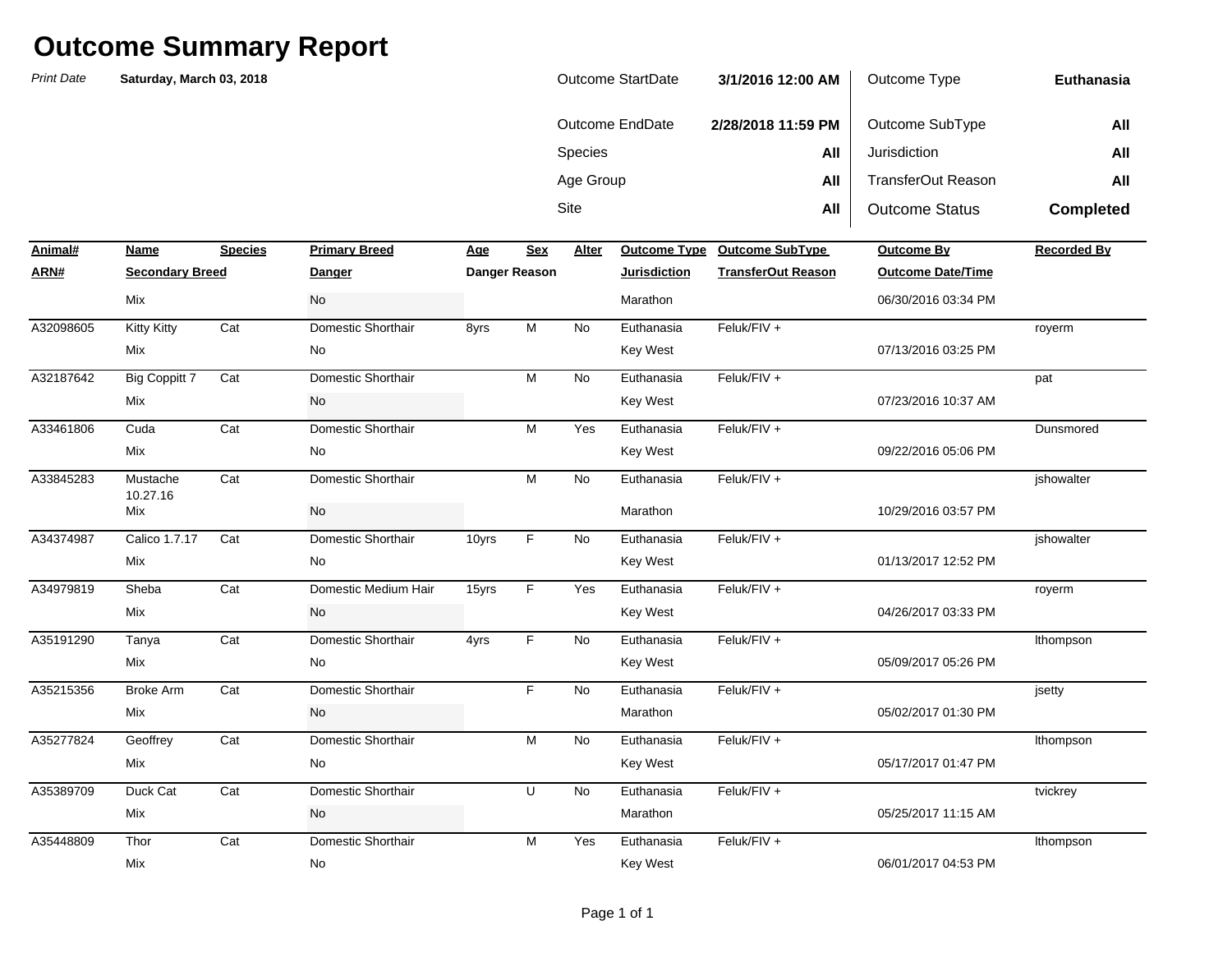| <b>Outcome StartDate</b> | 3/1/2016 12:00 AM  | Outcome Type              | Euthanasia       |
|--------------------------|--------------------|---------------------------|------------------|
| Outcome EndDate          | 2/28/2018 11:59 PM | Outcome SubType           | All              |
| <b>Species</b>           | All                | Jurisdiction              | All              |
| Age Group                | All                | <b>TransferOut Reason</b> | All              |
| Site                     | All                | <b>Outcome Status</b>     | <b>Completed</b> |

| Animal#      | Name                   | <b>Species</b> | <b>Primary Breed</b> | Age              | <b>Sex</b>    | Alter     |                            | Outcome Type Outcome SubType | <b>Outcome By</b>                | <b>Recorded By</b> |
|--------------|------------------------|----------------|----------------------|------------------|---------------|-----------|----------------------------|------------------------------|----------------------------------|--------------------|
| ARN#         | <b>Secondary Breed</b> |                | <b>Danger</b>        |                  | Danger Reason |           | <b>Jurisdiction</b>        | <b>TransferOut Reason</b>    | <b>Outcome Date/Time</b>         |                    |
| A35561556    | Sadie                  | Cat            | <b>Russian Blue</b>  | 4yrs             | F.            | <b>No</b> | Euthanasia                 | Feluk/FIV +                  |                                  | tvickrey           |
|              |                        |                | No                   |                  |               |           | Marathon                   |                              | 07/03/2017 02:10 PM              |                    |
| A36765899    | black and white Cat    |                | Domestic Shorthair   |                  | U             | Yes       | Euthanasia                 | Feluk/FIV +                  |                                  | jshowalter         |
|              | Mix                    |                | No                   |                  |               |           | Marathon                   |                              | 10/08/2017 04:26 PM              |                    |
| A37214684    | Porkys Cat             | Cat            | Domestic Shorthair   |                  | U             | <b>No</b> | Euthanasia                 | Feluk/FIV +                  |                                  | jshowalter         |
|              | Mix                    |                | No                   |                  |               |           | Marathon                   |                              | 11/24/2017 11:54 AM              |                    |
| A37258770    | Doctor Maus            | Cat            | Domestic Shorthair   | 5 <sub>mos</sub> | M             | No        | Euthanasia                 | Feluk/FIV +                  |                                  | Ithompson          |
|              | Mix                    |                | No                   |                  |               |           | <b>Key West</b>            |                              | 12/20/2017 02:22 PM              |                    |
| A37526336    | Baby                   | Cat            | Domestic Shorthair   |                  | F.            | Yes       | Euthanasia                 | Feluk/FIV +                  |                                  | jshowalter         |
|              |                        |                | No                   |                  |               |           | Marathon                   |                              | 01/24/2018 01:44 PM              |                    |
| A37635894    | <b>Boris</b>           | Cat            | Domestic Shorthair   |                  | U             | <b>No</b> | Euthanasia                 | Feluk/FIV +                  |                                  | Msimpson           |
|              | Mix                    |                | No                   |                  |               |           | <b>Key West</b>            |                              | 01/20/2018 04:34 PM              |                    |
| A37757786    | Oliver                 | Cat            | Domestic Shorthair   |                  | M             | No        | Euthanasia                 | Feluk/FIV +                  |                                  | Ithompson          |
|              | Mix                    |                | No                   |                  |               |           | <b>Key West</b>            |                              | 02/13/2018 01:19 PM              |                    |
| <b>Feral</b> |                        |                |                      |                  |               |           | <b>Total Outcomes: 137</b> |                              | <b>Total Unique Animals: 137</b> |                    |
| A03704199    | Fawn                   | Cat            | Domestic Shorthair   | 10yrs            | F.            | Yes       | Euthanasia                 | Feral                        |                                  | royerm             |
|              | Mix                    |                | No                   |                  |               |           | Key West                   |                              | 07/20/2017 04:06 PM              |                    |
| A11119936    | Tiki                   | Cat            | Domestic Shorthair   | 6yrs             | F.            | Yes       | Euthanasia                 | Feral                        |                                  | royerm             |
|              | Mix                    |                | No                   |                  |               |           | <b>Key West</b>            |                              | 11/10/2016 01:43 PM              |                    |
| A30975397    | Feral 3-1              | Cat            | Domestic Shorthair   |                  | M             | No        | Euthanasia                 | Feral                        |                                  | tvickrey           |
|              | Mix                    |                | No                   |                  |               |           | Marathon                   |                              | 03/04/2016 08:44 AM              |                    |
| A30985464    | <b>KCB Feral</b>       | Cat            | Domestic Shorthair   |                  | U             | <b>No</b> | Euthanasia                 | Feral                        |                                  | tvickrey           |
|              | Mix                    |                | No                   |                  |               |           | Marathon                   |                              | 03/05/2016 10:45 AM              |                    |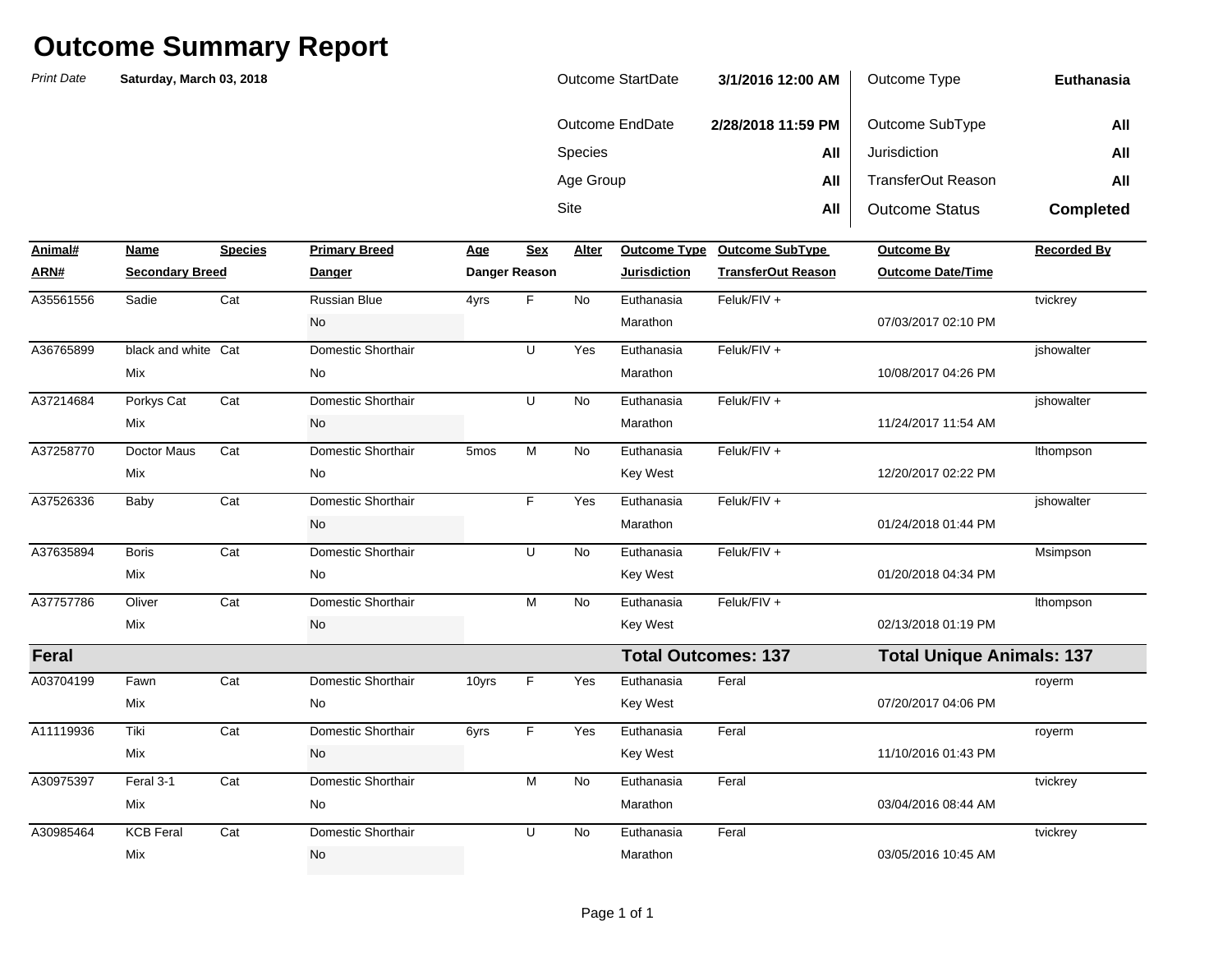| <b>Outcome StartDate</b> | 3/1/2016 12:00 AM  | Outcome Type              | Euthanasia       |
|--------------------------|--------------------|---------------------------|------------------|
| Outcome EndDate          | 2/28/2018 11:59 PM | Outcome SubType           | All              |
| <b>Species</b>           | All                | Jurisdiction              | All              |
| Age Group                | All                | <b>TransferOut Reason</b> | All              |
| Site                     | All                | <b>Outcome Status</b>     | <b>Completed</b> |

| Animal#          | Name                       | <b>Species</b> | <b>Primary Breed</b> | Age | <b>Sex</b>    | Alter     |                     | Outcome Type Outcome SubType | Outcome By               | <b>Recorded By</b> |
|------------------|----------------------------|----------------|----------------------|-----|---------------|-----------|---------------------|------------------------------|--------------------------|--------------------|
| ARN#             | <b>Secondary Breed</b>     |                | Danger               |     | Danger Reason |           | <b>Jurisdiction</b> | <b>TransferOut Reason</b>    | <b>Outcome Date/Time</b> |                    |
| A31108808        | Monday                     | Cat            | Domestic Shorthair   |     | M             | <b>No</b> | Euthanasia          | Feral                        |                          | Courtnie C         |
|                  | Mix                        |                | <b>No</b>            |     |               |           | Key West            |                              | 03/19/2016 02:25 PM      |                    |
| A31193845<br>Mix | <b>BPK Black Feral Cat</b> |                | Domestic Shorthair   |     | U             | <b>No</b> | Euthanasia          | Feral                        |                          | msimpson           |
|                  |                            |                | No                   |     |               |           | Marathon            |                              | 04/04/2016 03:37 PM      |                    |
| A31225821        | Feral 4.3.16               | Cat            | Domestic Shorthair   |     | M             | <b>No</b> | Euthanasia          | Feral                        |                          | jshowalter         |
|                  | Mix                        |                | No                   |     |               |           | Marathon            |                              | 04/06/2016 02:30 PM      |                    |
| A31234782        | Taylor                     | Cat            | Domestic Shorthair   |     | U             | <b>No</b> | Euthanasia          | Feral                        |                          | Dunsmored          |
|                  | Mix                        |                | No                   |     |               |           | Key West            |                              | 04/12/2016 11:43 AM      |                    |
| A31234817        | Swift                      | Cat            | Domestic Shorthair   |     | U             | <b>No</b> | Euthanasia          | Feral                        |                          | Dunsmored          |
|                  | Mix                        |                | <b>No</b>            |     |               |           | Key West            |                              | 04/12/2016 11:45 AM      |                    |
| A31248808        | Conchita                   | Cat            | Domestic Shorthair   |     | F             | <b>No</b> | Euthanasia          | Feral                        |                          | Dunsmored          |
|                  | Mix                        |                | No                   |     |               |           | Key West            |                              | 04/25/2016 01:26 PM      |                    |
| A31285778        | Maria                      | Cat            | Domestic Shorthair   |     | F.            | <b>No</b> | Euthanasia          | Feral                        |                          | pat                |
|                  | Mix                        |                | No                   |     |               |           | Key West            |                              | 04/29/2016 10:43 AM      |                    |
| A31305551        | Coco Plum Cat Cat          |                | Domestic Shorthair   |     | F.            | <b>No</b> | Euthanasia          | Feral                        |                          | jshowalter         |
|                  | Mix                        |                | No                   |     |               |           | Key West            |                              | 04/16/2016 03:05 PM      |                    |
| A31311068        | Coco Stray 2               | Cat            | Domestic Shorthair   |     | M             | <b>No</b> | Euthanasia          | Feral                        |                          | ishowalter         |
|                  | Mix                        |                | No                   |     |               |           | Key West            |                              | 04/27/2016 01:14 PM      |                    |
| A31321730        | Picklebottom               | Cat            | Domestic Shorthair   |     | U             | <b>No</b> | Euthanasia          | Feral                        |                          | Dunsmored          |
|                  | Mix                        |                | No                   |     |               |           | Key West            |                              | 04/25/2016 01:20 PM      |                    |
| A31393815        | Krupke                     | Cat            | Domestic Shorthair   |     | U             | <b>No</b> | Euthanasia          | Feral                        |                          | pat                |
|                  | Mix                        |                | No                   |     |               |           | Key West            |                              | 04/29/2016 10:40 AM      |                    |
| A31472494        | Feral Cat                  | Cat            | Domestic Shorthair   |     | U             | No        | Euthanasia          | Feral                        |                          | jshowalter         |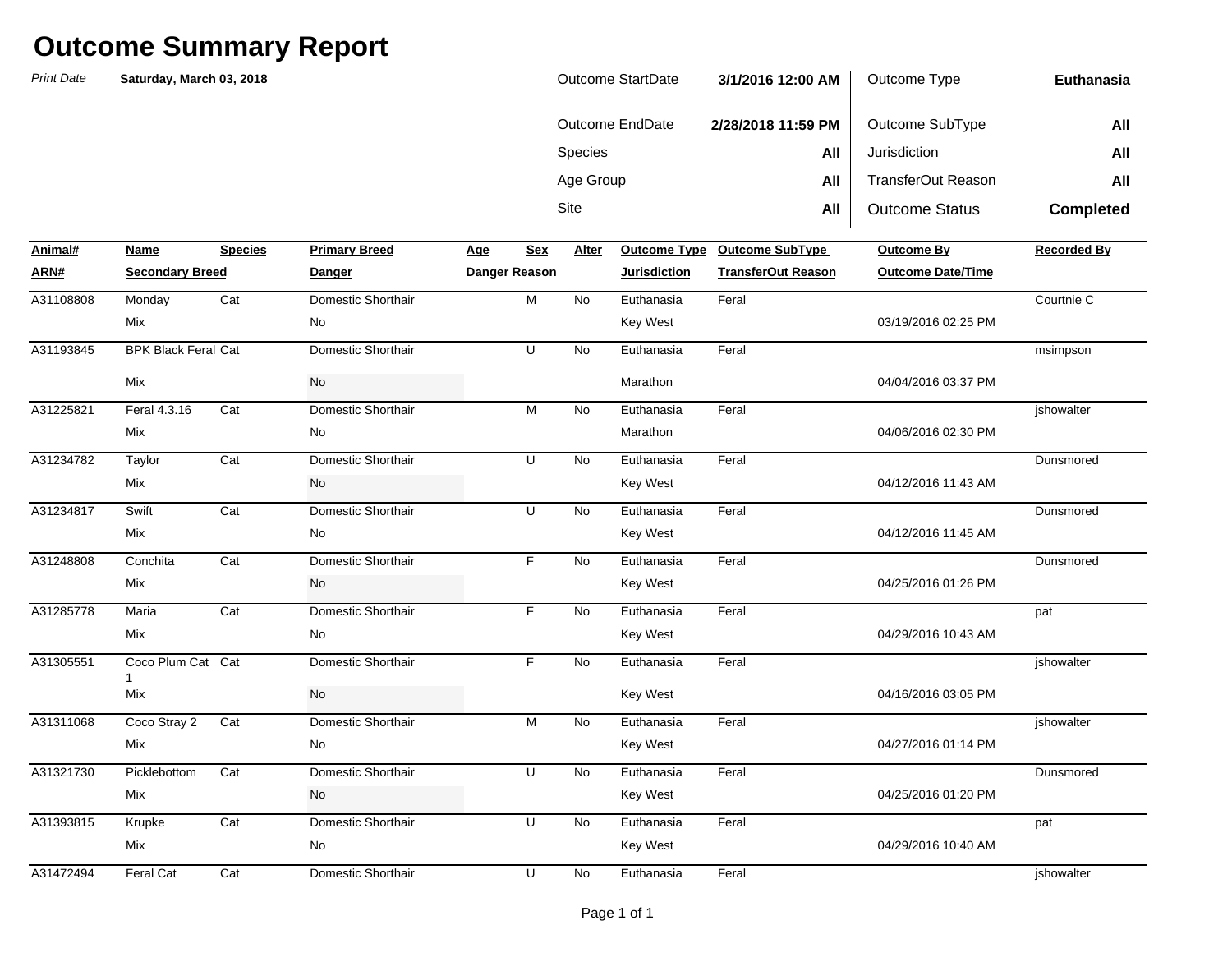| Outcome StartDate | 3/1/2016 12:00 AM  | Outcome Type              | Euthanasia       |
|-------------------|--------------------|---------------------------|------------------|
| Outcome EndDate   | 2/28/2018 11:59 PM | Outcome SubType           | All              |
| <b>Species</b>    | All                | Jurisdiction              | All              |
| Age Group         | All                | <b>TransferOut Reason</b> | All              |
| Site              | All                | <b>Outcome Status</b>     | <b>Completed</b> |

| Animal#   | Name                         | <b>Species</b> | <b>Primary Breed</b> | <u>Age</u>       | <b>Sex</b>    | Alter     | <b>Outcome Type</b> | <b>Outcome SubType</b>    | <b>Outcome By</b>        | <b>Recorded By</b> |
|-----------|------------------------------|----------------|----------------------|------------------|---------------|-----------|---------------------|---------------------------|--------------------------|--------------------|
| ARN#      | <b>Secondary Breed</b>       |                | <b>Danger</b>        |                  | Danger Reason |           | <b>Jurisdiction</b> | <b>TransferOut Reason</b> | <b>Outcome Date/Time</b> |                    |
|           | Mix                          |                | No                   |                  |               |           | <b>Key West</b>     |                           | 05/04/2016 01:35 PM      |                    |
| A31475731 | <b>Feral Tuxedo</b>          | Cat            | Domestic Shorthair   | 8 <sub>mos</sub> | F             | <b>No</b> | Euthanasia          | Feral                     |                          | ishowalter         |
|           | Mix                          |                | No                   |                  |               |           | Marathon            |                           | 05/05/2016 11:46 AM      |                    |
| A31509896 | Mohawk                       | Cat            | Domestic Shorthair   | 2 <sub>mos</sub> | U             | <b>No</b> | Euthanasia          | Feral                     |                          | jshowalter         |
|           | Mix                          |                | No                   |                  |               |           | <b>Key West</b>     |                           | 05/08/2016 04:22 PM      |                    |
| A31521766 | 5.5.16                       | Cat            | Domestic Shorthair   |                  | U             | No        | Euthanasia          | Feral                     |                          | ishowalter         |
|           | Mix                          |                | No                   |                  |               |           | <b>Key West</b>     |                           | 05/08/2016 04:23 PM      |                    |
| A31530690 | 5.7.16 Black<br><b>Stray</b> | Cat            | Domestic Shorthair   |                  | M             | No        | Euthanasia          | Feral                     |                          | ishowalter         |
|           | Mix                          |                | <b>No</b>            |                  |               |           | Marathon            |                           | 05/11/2016 09:54 AM      |                    |
| A31536646 | 5.8.16 Stray                 | Cat            | Domestic Shorthair   |                  | M             | <b>No</b> | Euthanasia          | Feral                     |                          | ishowalter         |
|           | Mix                          |                | No                   |                  |               |           | Marathon            |                           | 05/11/2016 09:56 AM      |                    |
| A31563425 | 5.10.16 Stray                | Cat            | Domestic Shorthair   |                  | F.            | No        | Euthanasia          | Feral                     |                          | jshowalter         |
|           | Mix                          |                | No                   |                  |               |           | Marathon            |                           | 05/13/2016 01:19 PM      |                    |
| A31613389 | stray feral                  | Cat            | Domestic Shorthair   |                  | F.            | No        | Euthanasia          | Feral                     |                          | msimpson           |
|           | Mix                          |                | No                   |                  |               |           | Marathon            |                           | 05/16/2016 04:26 PM      |                    |
| A31729797 | Taz                          | Cat            | Domestic Shorthair   | 1yrs             | F             | <b>No</b> | Euthanasia          | Feral                     |                          | pat                |
|           | Mix                          |                | No                   |                  |               |           | <b>Key West</b>     |                           | 06/14/2016 10:07 AM      |                    |
| A31805095 | Ghost                        | Cat            | Domestic Shorthair   |                  | M             | No        | Euthanasia          | Feral                     |                          | pat                |
|           | Mix                          |                | No                   |                  |               |           | <b>Key West</b>     |                           | 06/14/2016 10:06 AM      |                    |
| A32136119 | Wigs                         | Cat            | Domestic Shorthair   |                  | U             | <b>No</b> | Euthanasia          | Feral                     |                          | pat                |
|           | Mix                          |                | No                   |                  |               |           | <b>Key West</b>     |                           | 07/20/2016 01:41 PM      |                    |
| A32204947 | Notch                        | Cat            | Domestic Shorthair   | 5yrs             | M             | Yes       | Euthanasia          | Feral                     |                          | Ithompson          |
|           | Mix                          |                | No                   |                  |               |           | <b>Key West</b>     |                           | 08/23/2016 11:19 AM      |                    |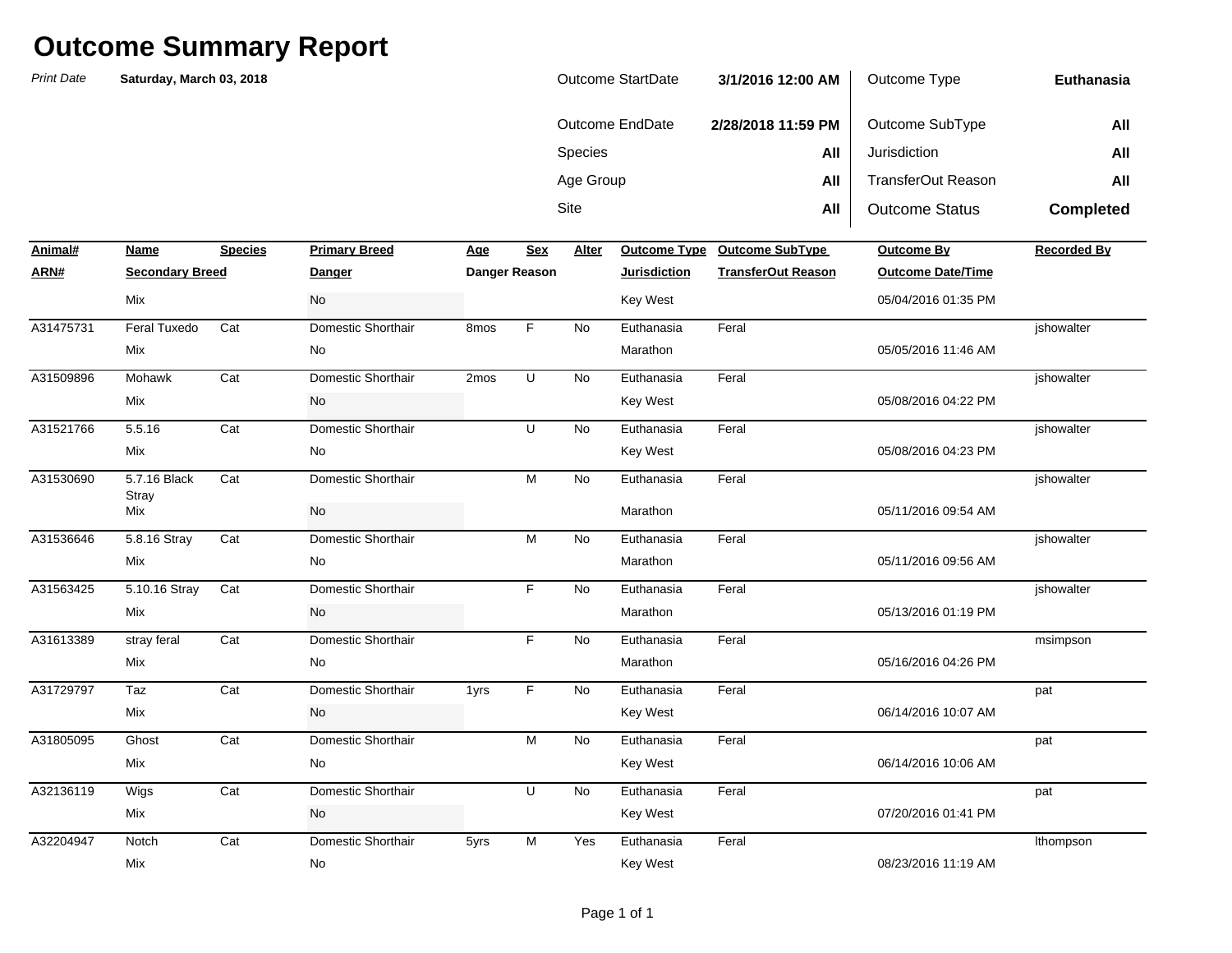| Outcome StartDate | 3/1/2016 12:00 AM  | Outcome Type              | Euthanasia       |
|-------------------|--------------------|---------------------------|------------------|
| Outcome EndDate   | 2/28/2018 11:59 PM | Outcome SubType           | All              |
| <b>Species</b>    | All                | Jurisdiction              | All              |
| Age Group         | All                | <b>TransferOut Reason</b> | All              |
| Site              | All                | <b>Outcome Status</b>     | <b>Completed</b> |

| Animal#   | Name                   | <b>Species</b> | <b>Primary Breed</b> | <b>Age</b> | Sex           | Alter     | <b>Outcome Type</b> | <b>Outcome SubType</b>    | <b>Outcome By</b>        | <b>Recorded By</b> |
|-----------|------------------------|----------------|----------------------|------------|---------------|-----------|---------------------|---------------------------|--------------------------|--------------------|
| ARN#      | <b>Secondary Breed</b> |                | <b>Danger</b>        |            | Danger Reason |           | <b>Jurisdiction</b> | <b>TransferOut Reason</b> | <b>Outcome Date/Time</b> |                    |
| A32256265 | Banana Bay 1           | Cat            | Domestic Shorthair   | 5yrs       | F             | Yes       | Euthanasia          | Feral                     |                          | tvickrey           |
|           | Mix                    |                | No                   |            |               |           | Marathon            |                           | 08/06/2016 10:43 AM      |                    |
| A33013814 | Banana Bay 2           | Cat            | Domestic Shorthair   |            | U             | No        | Euthanasia          | Feral                     |                          | tvickrey           |
|           | <b>Mix</b>             |                | <b>No</b>            |            |               |           | Marathon            |                           | 07/25/2016 09:35 AM      |                    |
| A33101854 | Banana Bay<br>7.29.16  | Cat            | Domestic Shorthair   |            | F.            | <b>No</b> | Euthanasia          | Feral                     |                          | jshowalter         |
|           | Mix                    |                | No                   |            |               |           | Marathon            |                           | 08/03/2016 12:40 PM      |                    |
| A33178951 | flagler feral          | Cat            | Domestic Shorthair   |            | U             | <b>No</b> | Euthanasia          | Feral                     |                          | royerm             |
|           | Mix                    |                | No                   |            |               |           | Key West            |                           | 08/23/2016 12:35 PM      |                    |
| A33186243 | black feral            | Cat            | Domestic Shorthair   |            | U             | <b>No</b> | Euthanasia          | Feral                     |                          | royerm             |
|           | Mix                    |                | No                   |            |               |           | <b>Key West</b>     |                           | 08/23/2016 12:32 PM      |                    |
| A33216586 | Zoom                   | Cat            | Domestic Shorthair   | 5mos       | F.            | <b>No</b> | Euthanasia          | Feral                     |                          | Ithompson          |
|           | Mix                    |                | No                   |            |               |           | Key West            |                           | 08/23/2016 11:24 AM      |                    |
| A33216608 | <b>Boom</b>            | Cat            | Domestic Shorthair   | 5mos       | F.            | No        | Euthanasia          | Feral                     |                          | Ithompson          |
|           | Mix                    |                | No                   |            |               |           | <b>Key West</b>     |                           | 08/23/2016 11:26 AM      |                    |
| A33227747 | spoon                  | Cat            | Domestic Shorthair   |            | U             | <b>No</b> | Euthanasia          | Feral                     |                          | Ithompson          |
|           | Mix                    |                | No                   |            |               |           | Key West            |                           | 08/30/2016 01:14 PM      |                    |
| A33229533 | Key Heaven             | Cat            | Domestic Shorthair   |            | F.            | No        | Euthanasia          | Feral                     |                          | Ithompson          |
|           | Mix                    |                | No                   |            |               |           | <b>Key West</b>     |                           | 08/23/2016 11:22 AM      |                    |
| A33351632 | <b>Boyds</b>           | Cat            | Domestic Shorthair   |            | F.            | Yes       | Euthanasia          | Feral                     |                          | Ithompson          |
|           | Mix                    |                | No                   |            |               |           |                     |                           | 09/08/2016 11:54 AM      |                    |
| A33469259 | Whipple                | Cat            | Domestic Shorthair   |            | U             | <b>No</b> | Euthanasia          | Feral                     |                          | Dunsmored          |
|           | Siamese                |                | No                   |            |               |           | <b>Key West</b>     |                           | 09/22/2016 05:07 PM      |                    |
| A33564031 | Spooky                 | Cat            | Domestic Shorthair   |            | M             | No        | Euthanasia          | Feral                     |                          | mtoth              |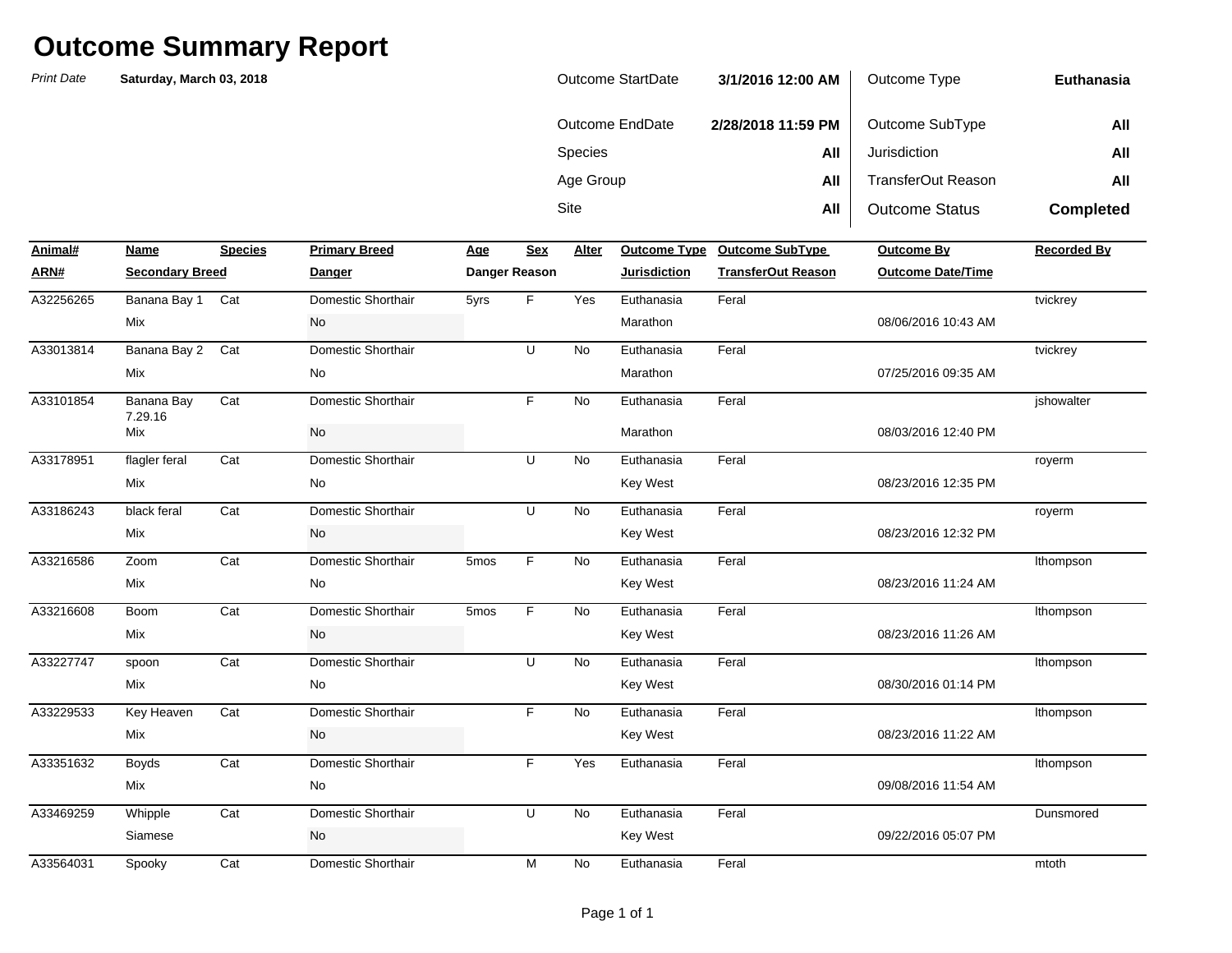| Outcome StartDate | 3/1/2016 12:00 AM  | Outcome Type              | Euthanasia       |
|-------------------|--------------------|---------------------------|------------------|
| Outcome EndDate   | 2/28/2018 11:59 PM | Outcome SubType           | All              |
| <b>Species</b>    | All                | Jurisdiction              | All              |
| Age Group         | All                | <b>TransferOut Reason</b> | All              |
| Site              | All                | <b>Outcome Status</b>     | <b>Completed</b> |

| Animal#   | Name                   | <b>Species</b> | <b>Primary Breed</b> | Age              | <b>Sex</b>           | Alter     | <b>Outcome Type</b> | <b>Outcome SubType</b>    | Outcome By               | <b>Recorded By</b> |
|-----------|------------------------|----------------|----------------------|------------------|----------------------|-----------|---------------------|---------------------------|--------------------------|--------------------|
| ARN#      | <b>Secondary Breed</b> |                | Danger               |                  | <b>Danger Reason</b> |           | <b>Jurisdiction</b> | <b>TransferOut Reason</b> | <b>Outcome Date/Time</b> |                    |
|           | Mix                    |                | No                   |                  |                      |           | Key West            |                           | 10/07/2016 01:16 PM      |                    |
| A33608754 | Black 1                | Cat            | Domestic Shorthair   |                  | F                    | <b>No</b> | Euthanasia          | Feral                     |                          | jshowalter         |
|           | Mix                    |                | No                   |                  |                      |           | Key West            |                           | 10/01/2016 04:54 PM      |                    |
| A33608768 | Black 2                | Cat            | Domestic Shorthair   |                  | M                    | <b>No</b> | Euthanasia          | Feral                     |                          | ishowalter         |
|           | Mix                    |                | No                   |                  |                      |           | Key West            |                           | 10/01/2016 04:55 PM      |                    |
| A33723866 | Orange Cat             | Cat            | Domestic Shorthair   |                  | U                    | Yes       | Euthanasia          | Feral                     |                          | msimpson           |
|           | Mix                    |                | No                   |                  |                      |           | Marathon            |                           | 10/16/2016 03:36 PM      |                    |
| A33724579 | Hunter                 | Cat            | Domestic Shorthair   |                  | M                    | <b>No</b> | Euthanasia          | Feral                     |                          | Dunsmored          |
|           | Mix                    |                | No                   |                  |                      |           | Key West            |                           | 10/21/2016 03:48 PM      |                    |
| A33963266 | Lizzie                 | Cat            | Domestic Shorthair   | 1yrs             | F                    | <b>No</b> | Euthanasia          | Feral                     |                          | pat                |
|           | Mix                    |                | No                   |                  |                      |           | Key West            |                           | 12/03/2016 03:43 PM      |                    |
| A33963275 | Dizzie                 | Cat            | Domestic Medium Hair | 6mos             | F                    | No        | Euthanasia          | Feral                     |                          | pat                |
|           | Mix                    |                | No                   |                  |                      |           | Key West            |                           | 11/30/2016 03:44 PM      |                    |
| A33963282 | <b>Tizzie</b>          | Cat            | Domestic Shorthair   | 6 <sub>mos</sub> | F                    | No        | Euthanasia          | Feral                     |                          | pat                |
|           | Mix                    |                | No                   |                  |                      |           | Key West            |                           | 11/30/2016 03:45 PM      |                    |
| A33963294 | Fizzie                 | Cat            | Domestic Shorthair   | 6mos             | U                    | <b>No</b> | Euthanasia          | Feral                     |                          | pat                |
|           | Mix                    |                | No                   |                  |                      |           | Key West            |                           | 11/30/2016 03:47 PM      |                    |
| A33969745 | Sprinkles              | Cat            | Domestic Shorthair   | 3mos             | F                    | No        | Euthanasia          | Feral                     |                          | Dunsmored          |
|           | Mix                    |                | No                   |                  |                      |           | Key West            |                           | 01/26/2017 03:02 PM      |                    |
| A34048445 | <b>Feral Kitten</b>    | Cat            | Domestic Shorthair   | 8mos             | F                    | No        | Euthanasia          | Feral                     |                          | jshowalter         |
|           | Mix                    |                | No                   |                  |                      |           | Marathon            |                           | 11/26/2016 03:35 PM      |                    |
| A34363862 | Elaine                 | Cat            | Domestic Shorthair   | 1yrs             | F                    | <b>No</b> | Euthanasia          | Feral                     |                          | Ithompson          |
|           | Mix                    |                | No                   |                  |                      |           | Key West            |                           | 01/24/2017 11:10 AM      |                    |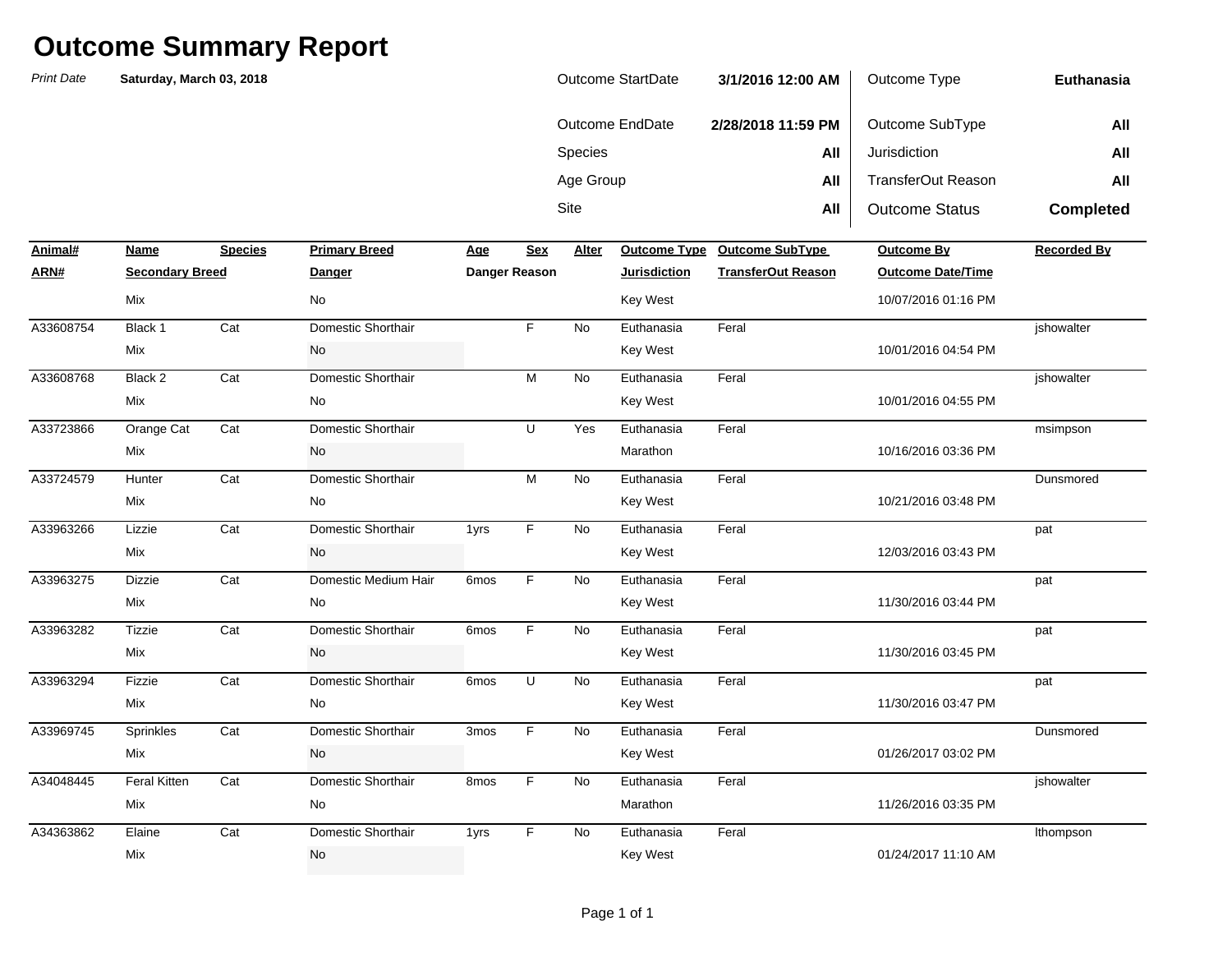| Outcome StartDate | 3/1/2016 12:00 AM  | Outcome Type          | Euthanasia       |
|-------------------|--------------------|-----------------------|------------------|
| Outcome EndDate   | 2/28/2018 11:59 PM | Outcome SubType       | All              |
| <b>Species</b>    | All                | Jurisdiction          | All              |
| Age Group         | All                | TransferOut Reason    | All              |
| Site              | All                | <b>Outcome Status</b> | <b>Completed</b> |

| Animal#   | Name                        | <b>Species</b> | <b>Primary Breed</b> | <b>Age</b> | <b>Sex</b>    | Alter     | <b>Outcome Type</b> | <b>Outcome SubType</b>    | Outcome By               | <b>Recorded By</b> |
|-----------|-----------------------------|----------------|----------------------|------------|---------------|-----------|---------------------|---------------------------|--------------------------|--------------------|
| ARN#      | <b>Secondary Breed</b>      |                | <b>Danger</b>        |            | Danger Reason |           | <b>Jurisdiction</b> | <b>TransferOut Reason</b> | <b>Outcome Date/Time</b> |                    |
| A34415441 | Peaches                     | Cat            | Domestic Shorthair   | 1yrs       | F             | <b>No</b> | Euthanasia          | Feral                     |                          | Ithompson          |
|           | Mix                         |                | No                   |            |               |           | <b>Key West</b>     |                           | 01/24/2017 11:07 AM      |                    |
| A34420780 | Squeaky                     | Cat            | American Shorthair   | 3yrs       | F.            | No        | Euthanasia          | Feral                     |                          | royerm             |
|           | Mix                         |                | No                   |            |               |           | <b>Key West</b>     |                           | 01/30/2017 11:26 AM      |                    |
| A34459873 | Hidey                       | Cat            | Domestic Medium Hair |            | U             | No        | Euthanasia          | Feral                     |                          | Ithompson          |
|           | Mix                         |                | No                   |            |               |           |                     |                           | 01/22/2017 11:04 AM      |                    |
| A34618499 | 2.10.17 Feral<br>Male       | Cat            | Domestic Shorthair   |            | M             | <b>No</b> | Euthanasia          | Feral                     |                          | jshowalter         |
|           | Mix                         |                | <b>No</b>            |            |               |           | Key West            |                           | 02/14/2017 12:15 PM      |                    |
| A34618502 | 2.10.17 Feral<br>female     | Cat            | Domestic Shorthair   |            | F             | <b>No</b> | Euthanasia          | Feral                     |                          | jshowalter         |
|           | Mix                         |                | No                   |            |               |           | <b>Key West</b>     |                           | 02/14/2017 12:14 PM      |                    |
| A34661617 | gray cat 2.16.17 Cat        |                | Domestic Shorthair   |            | U             | Yes       | Euthanasia          | Feral                     |                          | msimpson           |
|           | Mix                         |                | <b>No</b>            |            |               |           | Marathon            |                           | 02/19/2017 03:27 PM      |                    |
| A34669810 | <b>Black Cat</b><br>2.17.17 | Cat            | Domestic Shorthair   |            | U             | No        | Euthanasia          | Feral                     |                          | msimpson           |
|           | Mix                         |                | No                   |            |               |           | Marathon            |                           | 02/21/2017 01:31 PM      |                    |
| A34713041 | Cutboy                      | Cat            | Domestic Shorthair   |            | U             | <b>No</b> | Euthanasia          | Feral                     |                          | Ithompson          |
|           | Mix                         |                | No                   |            |               |           | <b>Key West</b>     |                           | 02/28/2017 10:48 AM      |                    |
| A34721899 | Puffle                      | Cat            | Domestic Shorthair   | 20yrs      | U             | Yes       | Euthanasia          | Feral                     |                          | Ithompson          |
|           | Mix                         |                | No                   |            |               |           | <b>Key West</b>     |                           | 02/28/2017 10:46 AM      |                    |
| A34738374 | Carter                      | Cat            | Domestic Shorthair   | 9yrs       | M             | Yes       | Euthanasia          | Feral                     |                          | Ithompson          |
|           | Mix                         |                | No                   |            |               |           | Key West            |                           | 02/28/2017 10:45 AM      |                    |
| A34797585 | Ocean Feral<br>3.6.17       | Cat            | Domestic Shorthair   |            | U             | No        | Euthanasia          | Feral                     |                          | jshowalter         |
|           | Mix                         |                | No                   |            |               |           | Marathon            |                           | 03/09/2017 04:57 PM      |                    |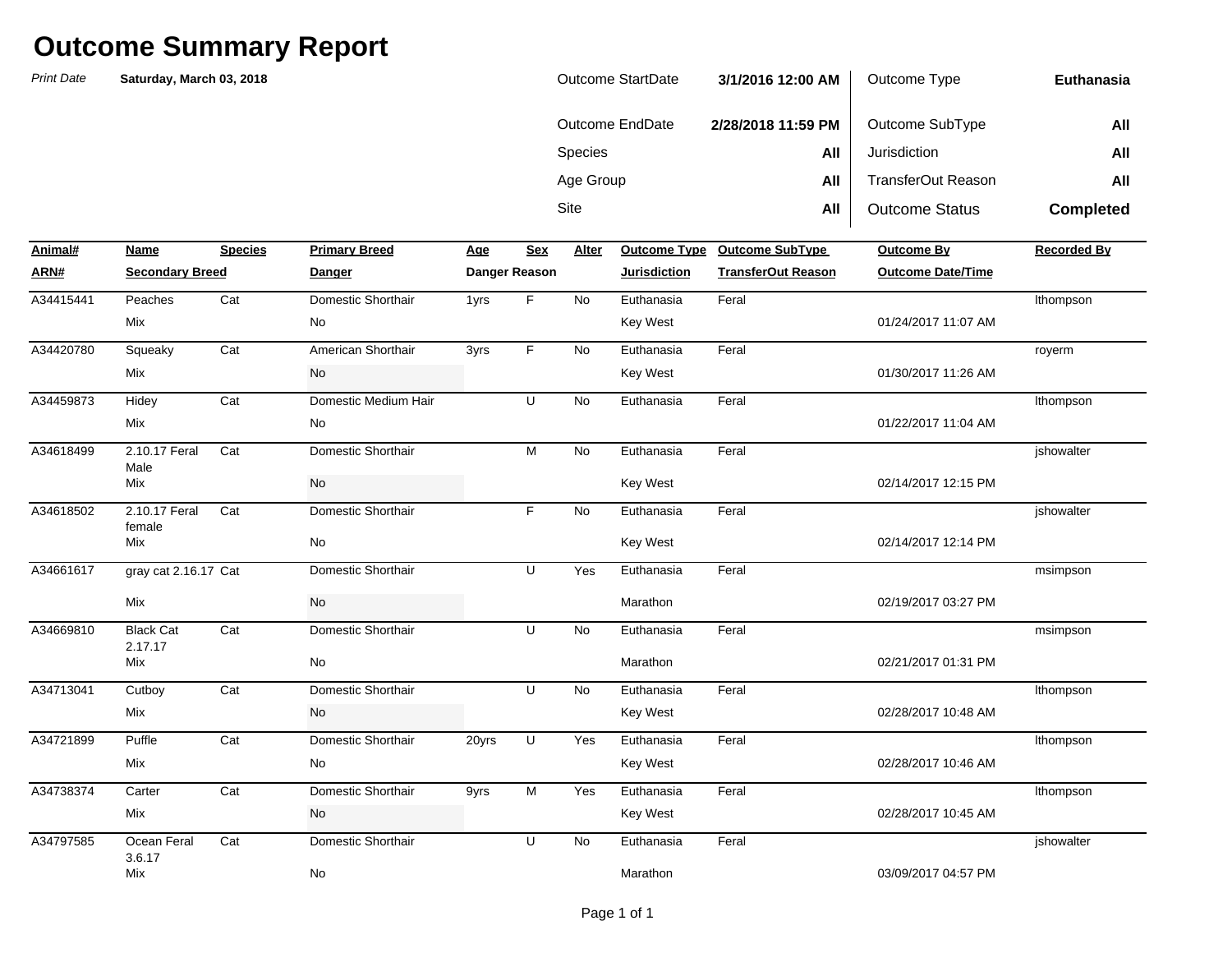| <b>Outcome StartDate</b> | 3/1/2016 12:00 AM  | Outcome Type          | Euthanasia       |
|--------------------------|--------------------|-----------------------|------------------|
| Outcome EndDate          | 2/28/2018 11:59 PM | Outcome SubType       | All              |
| <b>Species</b>           | All                | Jurisdiction          | All              |
| Age Group                | All                | TransferOut Reason    | All              |
| Site                     | All                | <b>Outcome Status</b> | <b>Completed</b> |

| Animal#   | Name                           | <b>Species</b> | <b>Primary Breed</b> | Age              | <b>Sex</b>    | Alter     | <b>Outcome Type</b> | <b>Outcome SubType</b>    | <b>Outcome By</b>        | <b>Recorded By</b> |
|-----------|--------------------------------|----------------|----------------------|------------------|---------------|-----------|---------------------|---------------------------|--------------------------|--------------------|
| ARN#      | <b>Secondary Breed</b>         |                | <b>Danger</b>        |                  | Danger Reason |           | <b>Jurisdiction</b> | <b>TransferOut Reason</b> | <b>Outcome Date/Time</b> |                    |
| A34829705 | Popcorn                        | Cat            | Domestic Medium Hair |                  | F.            | Yes       | Euthanasia          | Feral                     |                          | Ithompson          |
|           | Mix                            |                | No                   |                  |               |           | Key West            |                           | 03/22/2017 03:30 PM      |                    |
| A34857663 | Tripper                        | Cat            | Domestic Shorthair   | 1yrs             | F             | Yes       | Euthanasia          | Feral                     |                          | Ithompson          |
|           | Mix                            |                | No                   |                  |               |           | <b>Key West</b>     |                           | 03/22/2017 03:34 PM      |                    |
| A34862872 | Tornado                        | Cat            | Domestic Shorthair   |                  | M             | Yes       | Euthanasia          | Feral                     |                          | Ithompson          |
|           | Mix                            |                | No                   |                  |               |           | <b>Key West</b>     |                           | 03/28/2017 04:31 PM      |                    |
| A34876969 | Tazer                          | Cat            | Domestic Shorthair   | 8 <sub>mos</sub> | F             | No        | Euthanasia          | Feral                     |                          | Ithompson          |
|           | Mix                            |                | No                   |                  |               |           | Key West            |                           | 03/22/2017 03:36 PM      |                    |
| A34896536 | Twinkie                        | Cat            | Domestic Shorthair   |                  | M             | <b>No</b> | Euthanasia          | Feral                     |                          | Ithompson          |
|           | Mix                            |                | No                   |                  |               |           | <b>Key West</b>     |                           | 03/22/2017 03:32 PM      |                    |
| A34915082 | 3.22.17 Black                  | Cat            | Domestic Shorthair   |                  | M             | No        | Euthanasia          | Feral                     |                          | jshowalter         |
|           | Mix                            |                | No                   |                  |               |           | Key West            |                           | 03/25/2017 03:28 PM      |                    |
| A34997616 | Sandy Circle cat Cat<br>4.1.17 |                | Domestic Shorthair   | 6 <sub>mos</sub> | F.            | <b>No</b> | Euthanasia          | Feral                     |                          | ishowalter         |
|           | Mix                            |                | No                   |                  |               |           | Marathon            |                           | 04/06/2017 04:59 PM      |                    |
| A35041976 | 4.7.17                         | Cat            | Domestic Shorthair   |                  | M             | <b>No</b> | Euthanasia          | Feral                     |                          | tvickrey           |
|           | Mix                            |                | No                   |                  |               |           | Marathon            |                           | 04/10/2017 03:38 PM      |                    |
| A35083117 | 4.12.17 Sandy<br>Circle        | Cat            | Domestic Shorthair   |                  | M             | No        | Euthanasia          | Feral                     |                          | jshowalter         |
|           | Mix                            |                | No                   |                  |               |           | Marathon            |                           | 04/15/2017 04:19 PM      |                    |
| A35090040 | 4.13.17 Sandy<br>Cirlce        | Cat            | Domestic Shorthair   |                  | U             | No        | Euthanasia          | Feral                     |                          | tvickrey           |
|           | Mix                            |                | No                   |                  |               |           | Marathon            |                           | 04/18/2017 10:47 AM      |                    |
| A35142737 | Sandy Circle<br>4.20.17        | Cat            | Domestic Shorthair   |                  | U             | No        | Euthanasia          | Feral                     |                          | tvickrey           |
|           | Mix                            |                | No                   |                  |               |           | Marathon            |                           | 04/24/2017 04:28 PM      |                    |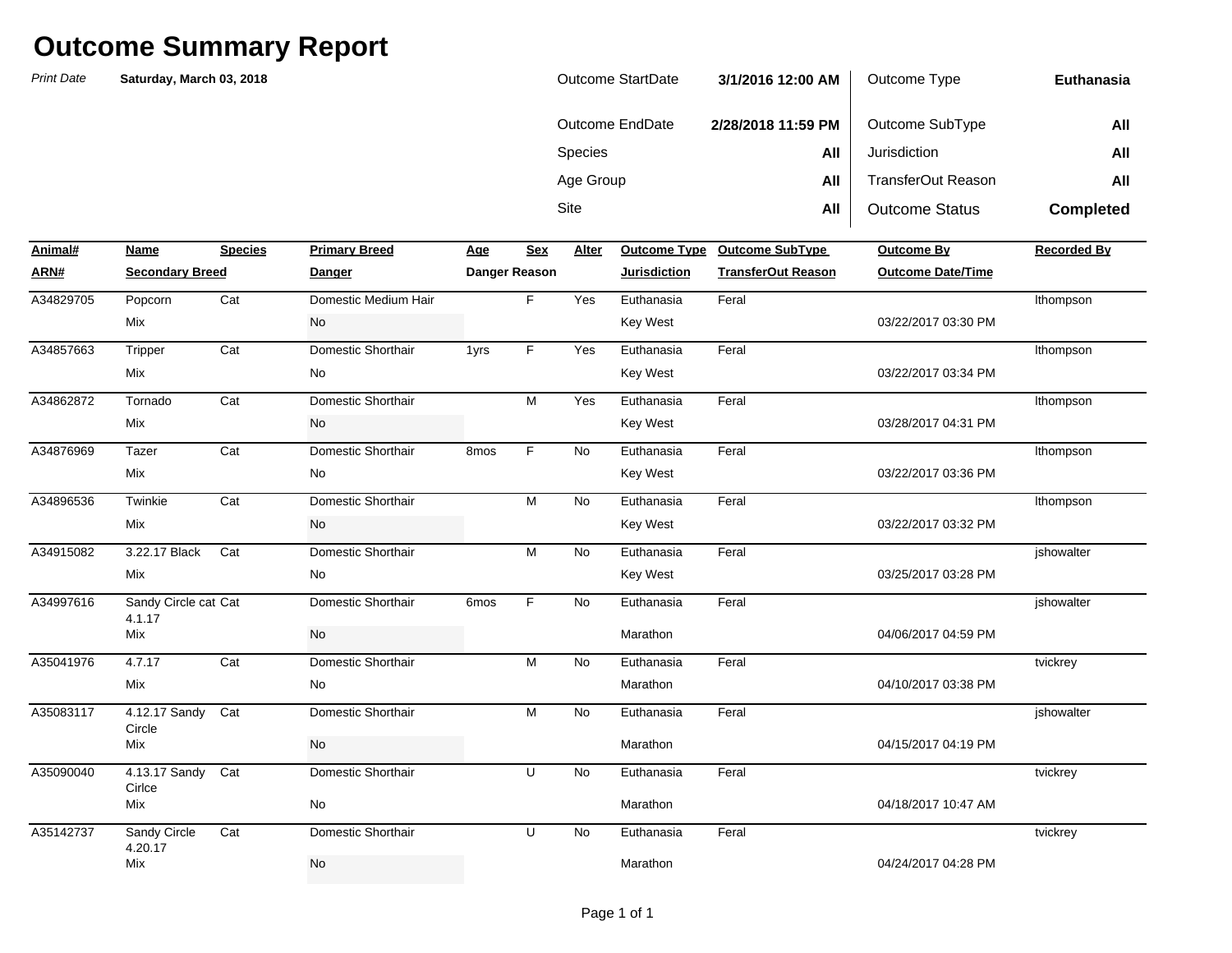| <b>Outcome StartDate</b> | 3/1/2016 12:00 AM  | Outcome Type          | Euthanasia       |
|--------------------------|--------------------|-----------------------|------------------|
| Outcome EndDate          | 2/28/2018 11:59 PM | Outcome SubType       | All              |
| <b>Species</b>           | All                | Jurisdiction          | All              |
| Age Group                | All                | TransferOut Reason    | All              |
| Site                     | All                | <b>Outcome Status</b> | <b>Completed</b> |

| Animal#   | Name                   | <b>Species</b> | <b>Primary Breed</b> | <u>Age</u> | <b>Sex</b>    | Alter     |                     | Outcome Type Outcome SubType | Outcome By               | <b>Recorded By</b> |
|-----------|------------------------|----------------|----------------------|------------|---------------|-----------|---------------------|------------------------------|--------------------------|--------------------|
| ARN#      | <b>Secondary Breed</b> |                | <b>Danger</b>        |            | Danger Reason |           | <b>Jurisdiction</b> | <b>TransferOut Reason</b>    | <b>Outcome Date/Time</b> |                    |
| A35262004 | Divot                  | Cat            | Domestic Shorthair   |            | U             | Yes       | Euthanasia          | Feral                        |                          | Ithompson          |
|           | Mix                    |                | No                   |            |               |           | Key West            |                              | 05/06/2017 07:47 PM      |                    |
| A35317817 | Ftab                   | Cat            | Domestic Shorthair   |            | M             | <b>No</b> | Euthanasia          | Feral                        |                          | tvickrey           |
|           | Mix                    |                | No                   |            |               |           | Marathon            |                              | 05/13/2017 03:22 PM      |                    |
| A35357683 | 05-15-17 Iguana Iguana |                | Iguana               |            | U             | <b>No</b> | Euthanasia          | Feral                        |                          | royerm             |
|           | Iguana                 |                | No                   |            |               |           | Key West            |                              | 07/20/2017 04:03 PM      |                    |
| A35389798 | Boxer                  | Cat            | Domestic Shorthair   |            | U             | <b>No</b> | Euthanasia          | Feral                        |                          | pat                |
|           | Mix                    |                | No                   |            |               |           | Key West            |                              | 05/26/2017 10:45 AM      |                    |
| A35392349 | Waylon                 | Cat            | Domestic Shorthair   |            | U             | <b>No</b> | Euthanasia          | Feral                        |                          | pat                |
|           | Mix                    |                | No                   |            |               |           | Key West            |                              | 05/26/2017 10:59 AM      |                    |
| A35493988 | Spice                  | Cat            | Domestic Shorthair   |            | F.            | <b>No</b> | Euthanasia          | Feral                        |                          | Ithompson          |
|           | Mix                    |                | No                   |            |               |           |                     |                              | 06/08/2017 03:57 PM      |                    |
| A35494023 | Crunch                 | Cat            | Domestic Shorthair   |            | $\cup$        | <b>No</b> | Euthanasia          | Feral                        |                          | Dunsmored          |
|           | Mix                    |                | No                   |            |               |           | Key West            |                              | 06/15/2017 05:02 PM      |                    |
| A35503822 | Patches                | Cat            | Domestic Shorthair   |            | F.            | <b>No</b> | Euthanasia          | Feral                        |                          | Ithompson          |
|           | Mix                    |                | No                   |            |               |           | Key West            |                              | 06/08/2017 03:56 PM      |                    |
| A35555085 | Doogie Howser Cat      |                | Domestic Shorthair   |            | U             | <b>No</b> | Euthanasia          | Feral                        |                          | Dunsmored          |
|           | Mix                    |                | No                   |            |               |           | Key West            |                              | 06/13/2017 04:03 PM      |                    |
| A35555158 | <b>Big Wolf</b>        | Cat            | Domestic Shorthair   |            | U             | No        | Euthanasia          | Feral                        |                          | Dunsmored          |
|           | Mix                    |                | No                   |            |               |           | Key West            |                              | 06/15/2017 05:01 PM      |                    |
| A35574020 | Sandy Feral<br>6.7.17  | Cat            | Domestic Shorthair   |            | U             | Yes       | Euthanasia          | Feral                        |                          | jshowalter         |
|           | Mix                    |                | No                   |            |               |           | Key West            |                              | 06/10/2017 11:08 AM      |                    |
| A35716682 | Evangeline             | Cat            | Domestic Shorthair   |            | F             | <b>No</b> | Euthanasia          | Feral                        |                          | Ithompson          |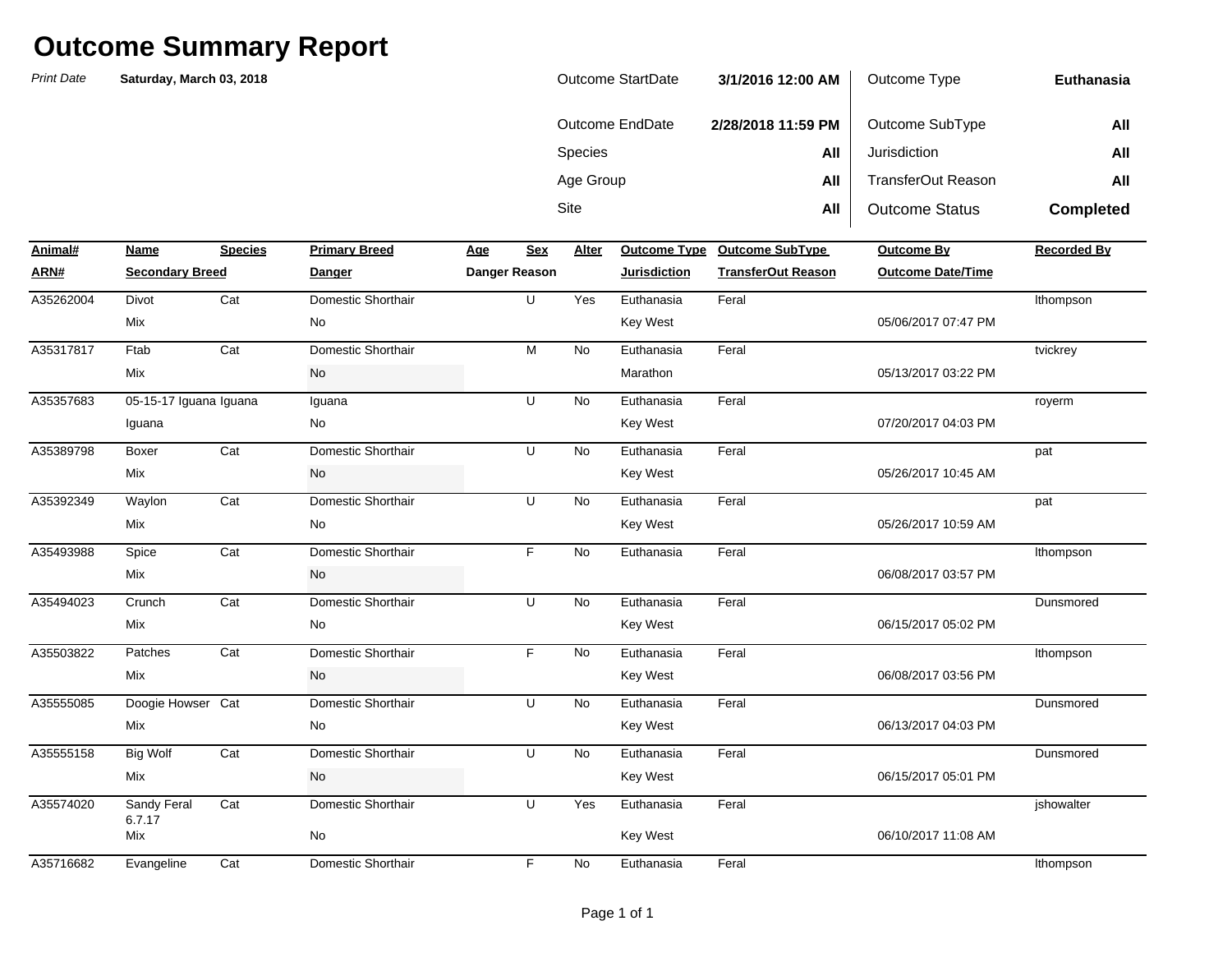| Outcome StartDate | 3/1/2016 12:00 AM  | Outcome Type          | Euthanasia       |
|-------------------|--------------------|-----------------------|------------------|
| Outcome EndDate   | 2/28/2018 11:59 PM | Outcome SubType       | All              |
| <b>Species</b>    | All                | Jurisdiction          | All              |
| Age Group         | All                | TransferOut Reason    | All              |
| Site              | All                | <b>Outcome Status</b> | <b>Completed</b> |

| Animal#   | Name                   | <b>Species</b> | <b>Primary Breed</b> | Age              | <b>Sex</b>    | Alter     | <b>Outcome Type</b> | <b>Outcome SubType</b>    | <b>Outcome By</b>        | <b>Recorded By</b> |
|-----------|------------------------|----------------|----------------------|------------------|---------------|-----------|---------------------|---------------------------|--------------------------|--------------------|
| ARN#      | <b>Secondary Breed</b> |                | <b>Danger</b>        |                  | Danger Reason |           | <b>Jurisdiction</b> | <b>TransferOut Reason</b> | <b>Outcome Date/Time</b> |                    |
|           | Mix                    |                | No                   |                  |               |           | <b>Key West</b>     |                           | 06/26/2017 05:34 PM      |                    |
| A35791095 | Zuni                   | Cat            | Domestic Shorthair   | 4 <sub>mos</sub> | U             | No        | Euthanasia          | Feral                     |                          | Ithompson          |
|           | Mix                    |                | No                   |                  |               |           | <b>Key West</b>     |                           | 07/07/2017 06:36 PM      |                    |
| A35829255 | WiFi                   | Cat            | Domestic Shorthair   | 4 <sub>mos</sub> | U             | No        | Euthanasia          | Feral                     |                          | Ithompson          |
|           | Mix                    |                | No                   |                  |               |           | <b>Key West</b>     |                           | 07/07/2017 06:28 PM      |                    |
| A35829270 | Rasputin               | Cat            | Domestic Shorthair   |                  | U             | No        | Euthanasia          | Feral                     |                          | Ithompson          |
|           | Mix                    |                | No                   |                  |               |           | <b>Key West</b>     |                           | 07/07/2017 06:32 PM      |                    |
| A35829283 | Clementine             | Cat            | Domestic Shorthair   |                  | F.            | No        | Euthanasia          | Feral                     |                          | Ithompson          |
|           | Mix                    |                | No                   |                  |               |           | <b>Key West</b>     |                           | 07/07/2017 06:34 PM      |                    |
| A35843006 | Lochness<br>Monster    | Cat            | Savannah             |                  | U             | No        | Euthanasia          | Feral                     |                          | Ithompson          |
|           | Mix                    |                | No                   |                  |               |           | <b>Key West</b>     |                           | 07/18/2017 02:46 PM      |                    |
| A35851878 | Star                   | Cat            | Domestic Shorthair   | 3mos             | F.            | No        | Euthanasia          | Feral                     |                          | Ithompson          |
|           | Mix                    |                | No                   |                  |               |           | <b>Key West</b>     |                           | 07/20/2017 04:56 PM      |                    |
| A35851903 | America                | Cat            | Domestic Shorthair   | 2mos             | F.            | No        | Euthanasia          | Feral                     |                          | Ithompson          |
|           | Mix                    |                | No                   |                  |               |           | <b>Key West</b>     |                           | 07/20/2017 04:57 PM      |                    |
| A35855019 | Tuvi                   | Cat            | Domestic Shorthair   | 6yrs             | F.            | No        | Euthanasia          | Feral                     |                          | msimpson           |
|           | Mix                    |                | No                   |                  |               |           | Marathon            |                           | 07/10/2017 03:45 PM      |                    |
| A35916426 | <b>Butters</b>         | Cat            | Domestic Shorthair   | 2mos             | M             | No        | Euthanasia          | Feral                     |                          | Ithompson          |
|           | Mix                    |                | No                   |                  |               |           | <b>Key West</b>     |                           | 07/20/2017 04:53 PM      |                    |
| A35916435 | Tweek                  | Cat            | Domestic Shorthair   | 4 <sub>mos</sub> | M             | <b>No</b> | Euthanasia          | Feral                     |                          | Ithompson          |
|           | Mix                    |                | No                   |                  |               |           | <b>Key West</b>     |                           | 07/20/2017 04:54 PM      |                    |
| A35918987 | Mr Bridge              | Cat            | Domestic Shorthair   |                  | M             | No        | Euthanasia          | Feral                     |                          | Ithompson          |
|           | Mix                    |                | No                   |                  |               |           | <b>Key West</b>     |                           | 07/25/2017 04:56 PM      |                    |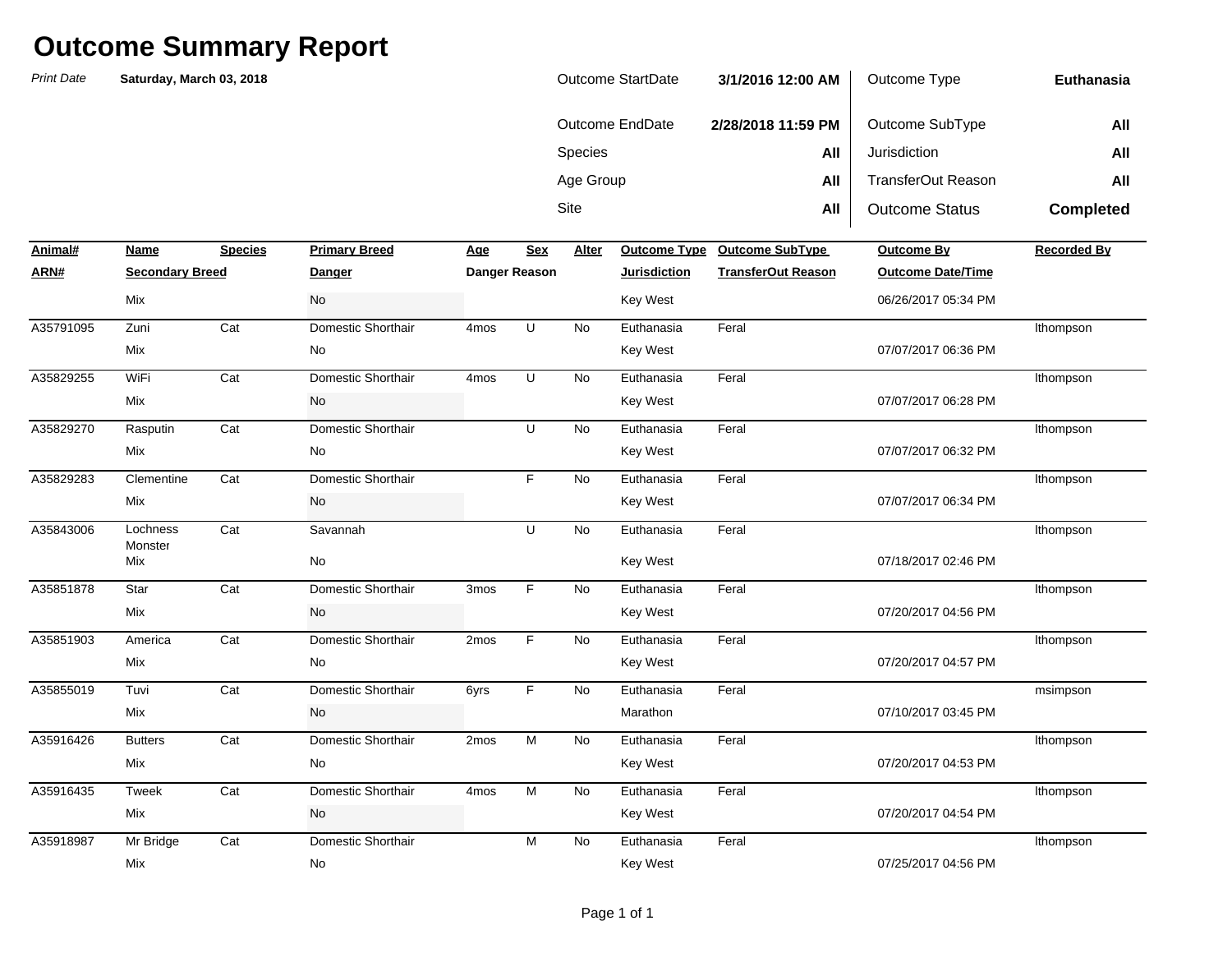| Outcome StartDate | 3/1/2016 12:00 AM  | Outcome Type          | Euthanasia       |
|-------------------|--------------------|-----------------------|------------------|
| Outcome EndDate   | 2/28/2018 11:59 PM | Outcome SubType       | All              |
| <b>Species</b>    | All                | Jurisdiction          | All              |
| Age Group         | All                | TransferOut Reason    | All              |
| Site              | All                | <b>Outcome Status</b> | <b>Completed</b> |

| Animal#   | Name                   | <b>Species</b> | <b>Primary Breed</b> | <b>Age</b>       | <b>Sex</b>    | Alter     | <b>Outcome Type</b> | <b>Outcome SubType</b>    | <b>Outcome By</b>        | <b>Recorded By</b> |
|-----------|------------------------|----------------|----------------------|------------------|---------------|-----------|---------------------|---------------------------|--------------------------|--------------------|
| ARN#      | <b>Secondary Breed</b> |                | <b>Danger</b>        |                  | Danger Reason |           | <b>Jurisdiction</b> | <b>TransferOut Reason</b> | <b>Outcome Date/Time</b> |                    |
| A35939642 | Marie                  | Cat            | Domestic Shorthair   | 2mos             | F             | No        | Euthanasia          | Feral                     |                          | Ithompson          |
|           | Mix                    |                | No                   |                  |               |           | <b>Key West</b>     |                           | 07/18/2017 02:44 PM      |                    |
| A35939658 | Donnie                 | Cat            | Domestic Shorthair   | 2mos             | M             | <b>No</b> | Euthanasia          | Feral                     |                          | Ithompson          |
|           | Mix                    |                | No                   |                  |               |           | <b>Key West</b>     |                           | 07/18/2017 02:50 PM      |                    |
| A35948049 | <b>Blue Eyes</b>       | Cat            | Siamese              |                  | M             | <b>No</b> | Euthanasia          | Feral                     |                          | Ithompson          |
|           |                        |                | No                   |                  |               |           | <b>Key West</b>     |                           | 07/18/2017 02:48 PM      |                    |
| A35960209 | Cole                   | Cat            | Domestic Shorthair   |                  | U             | Yes       | Euthanasia          | Feral                     |                          | Ithompson          |
|           | Mix                    |                | No                   |                  |               |           | <b>Key West</b>     |                           | 08/09/2017 04:06 PM      |                    |
| A35961869 | Pawla                  | Cat            | Domestic Shorthair   | 2mos             | F.            | No        | Euthanasia          | Feral                     |                          | Ithompson          |
|           | Mix                    |                | No                   |                  |               |           | <b>Key West</b>     |                           | 07/25/2017 04:59 PM      |                    |
| A35961890 | Sparhawk               | Cat            | Domestic Shorthair   | 2mos             | M             | No        | Euthanasia          | Feral                     |                          | Ithompson          |
|           | Mix                    |                | No                   |                  |               |           | <b>Key West</b>     |                           | 07/25/2017 05:00 PM      |                    |
| A35983190 | kitty                  | Cat            | Domestic Shorthair   | 6yrs             | F.            | No        | Euthanasia          | Feral                     |                          | msimpson           |
|           | Mix                    |                | No                   |                  |               |           | Marathon            |                           | 07/25/2017 02:22 PM      |                    |
| A35987764 | Pineapple              | Cat            | Domestic Shorthair   | 3mos             | F.            | No        | Euthanasia          | Feral                     |                          | Ithompson          |
|           | Mix                    |                | No                   |                  |               |           | <b>Key West</b>     |                           | 07/25/2017 04:57 PM      |                    |
| A35987775 | Mango                  | Cat            | Domestic Shorthair   | 3mos             | F             | <b>No</b> | Euthanasia          | Feral                     |                          | Ithompson          |
|           | Mix                    |                | No                   |                  |               |           | <b>Key West</b>     |                           | 07/25/2017 04:58 PM      |                    |
| A36103805 | Tank                   | Cat            | Domestic Shorthair   | 2mos             | ${\sf M}$     | <b>No</b> | Euthanasia          | Feral                     |                          | Ithompson          |
|           | Mix                    |                | No                   |                  |               |           | <b>Key West</b>     |                           | 08/04/2017 02:57 PM      |                    |
| A36103816 | Merlin                 | Cat            | Siamese              | 1 <sub>mos</sub> | M             | No        | Euthanasia          | Feral                     |                          | Ithompson          |
|           | Mix                    |                | No                   |                  |               |           | <b>Key West</b>     |                           | 08/04/2017 02:58 PM      |                    |
| A36103824 | Camila                 | Cat            | Domestic Shorthair   | 1 <sub>mos</sub> | F             | No        | Euthanasia          | Feral                     |                          | Ithompson          |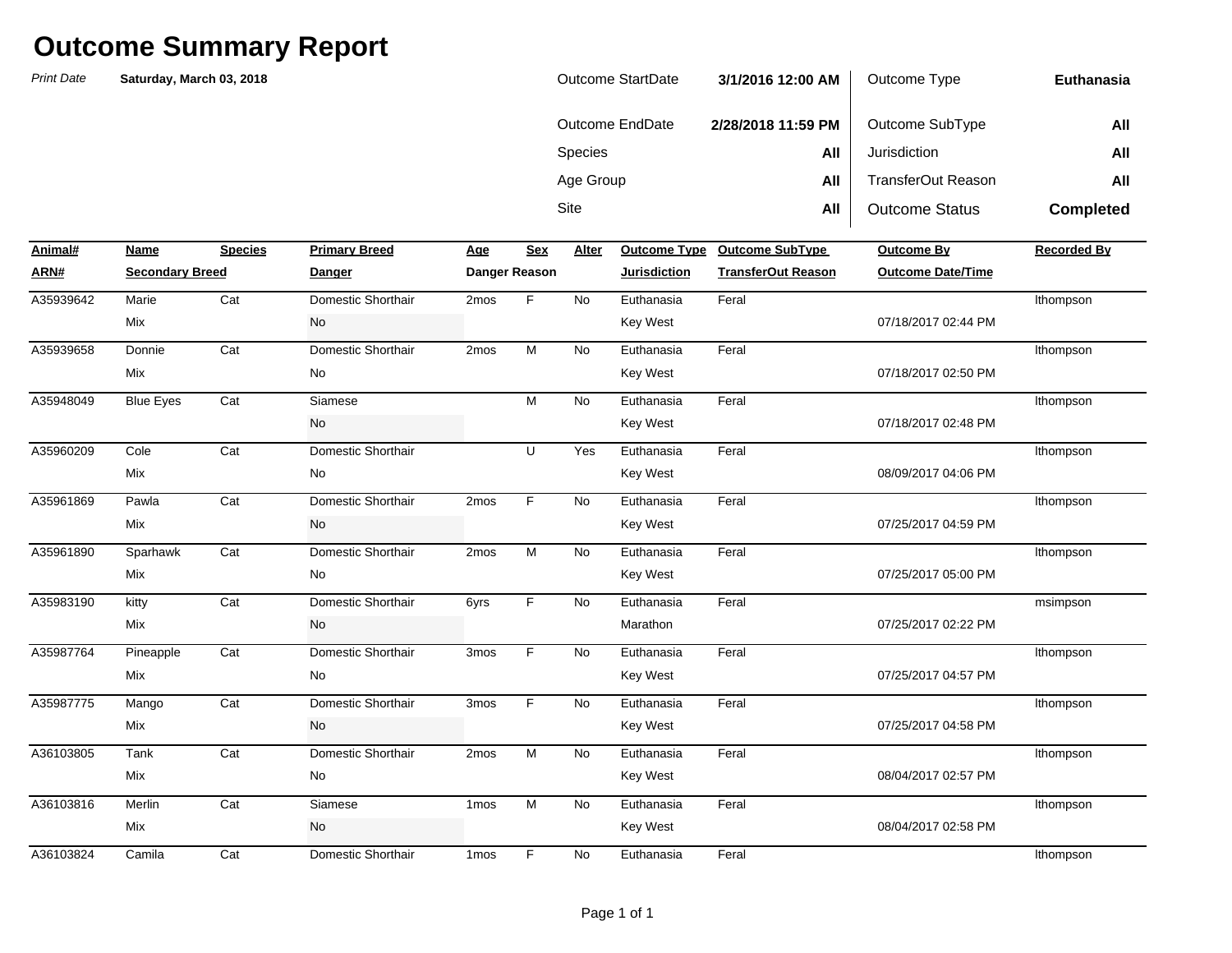| Outcome StartDate | 3/1/2016 12:00 AM  | Outcome Type          | Euthanasia       |
|-------------------|--------------------|-----------------------|------------------|
| Outcome EndDate   | 2/28/2018 11:59 PM | Outcome SubType       | All              |
| <b>Species</b>    | All                | Jurisdiction          | All              |
| Age Group         | All                | TransferOut Reason    | All              |
| Site              | All                | <b>Outcome Status</b> | <b>Completed</b> |

| Animal#   | Name                   | <b>Species</b> | <b>Primary Breed</b> | Age              | <b>Sex</b>    | Alter     | <b>Outcome Type</b> | <b>Outcome SubType</b>    | Outcome By               | <b>Recorded By</b> |
|-----------|------------------------|----------------|----------------------|------------------|---------------|-----------|---------------------|---------------------------|--------------------------|--------------------|
| ARN#      | <b>Secondary Breed</b> |                | <b>Danger</b>        |                  | Danger Reason |           | <b>Jurisdiction</b> | <b>TransferOut Reason</b> | <b>Outcome Date/Time</b> |                    |
|           | Mix                    |                | <b>No</b>            |                  |               |           | Key West            |                           | 08/04/2017 02:59 PM      |                    |
| A36103837 | Perla                  | Cat            | Domestic Shorthair   | 1 <sub>mos</sub> | F             | <b>No</b> | Euthanasia          | Feral                     |                          | Ithompson          |
|           | Mix                    |                | No                   |                  |               |           | Key West            |                           | 08/04/2017 02:39 PM      |                    |
| A36103845 | Avena                  | Cat            | Domestic Shorthair   | 1 <sub>mos</sub> | F             | <b>No</b> | Euthanasia          | Feral                     |                          | Ithompson          |
|           | Mix                    |                | No                   |                  |               |           | Key West            |                           | 08/04/2017 02:59 PM      |                    |
| A36163284 | Jade                   | Cat            | Domestic Shorthair   |                  | F             | <b>No</b> | Euthanasia          | Feral                     |                          | Ithompson          |
|           | Mix                    |                | No                   |                  |               |           | Key West            |                           | 08/15/2017 03:48 PM      |                    |
| A36163343 | Sapphire               | Cat            | Domestic Medium Hair |                  | F             | No        | Euthanasia          | Feral                     |                          | Ithompson          |
|           | Mix                    |                | No                   |                  |               |           | Key West            |                           | 08/15/2017 03:50 PM      |                    |
| A36207230 | Kid                    | Cat            | Domestic Shorthair   |                  | M             | No        | Euthanasia          | Feral                     |                          | Ithompson          |
|           | Mix                    |                | No                   |                  |               |           | Key West            |                           | 08/23/2017 01:48 PM      |                    |
| A36731716 | Oliver                 | Cat            | Domestic Shorthair   | 2mos             | ${\sf M}$     | <b>No</b> | Euthanasia          | Feral                     |                          | Ithompson          |
|           | Mix                    |                | No                   |                  |               |           | Key West            |                           | 10/23/2017 04:46 PM      |                    |
| A36732151 | Fred                   | Cat            | Domestic Shorthair   | 2mos             | ${\sf M}$     | <b>No</b> | Euthanasia          | Feral                     |                          | Ithompson          |
|           | Mix                    |                | No                   |                  |               |           | Key West            |                           | 10/23/2017 04:47 PM      |                    |
| A36732158 | Juno                   | Cat            | Domestic Shorthair   | 2mos             | M             | No        | Euthanasia          | Feral                     |                          | Ithompson          |
|           | Mix                    |                | No                   |                  |               |           | Key West            |                           | 10/23/2017 04:48 PM      |                    |
| A36732177 | Monroe                 | Cat            | Siamese              | 2mos             | F             | No        | Euthanasia          | Feral                     |                          | Ithompson          |
|           | Mix                    |                | No                   |                  |               |           | Key West            |                           | 10/23/2017 04:48 PM      |                    |
| A36835016 | Kitten 1               | Cat            | Domestic Shorthair   |                  | U             | <b>No</b> | Euthanasia          | Feral                     |                          | jshowalter         |
|           | Mix                    |                | No                   |                  |               |           | Marathon            |                           | 10/16/2017 03:14 PM      |                    |
| A36835023 | Kitten 2               | Cat            | Domestic Shorthair   |                  | U             | <b>No</b> | Euthanasia          | Feral                     |                          | jshowalter         |
|           | Mix                    |                | No                   |                  |               |           | Marathon            |                           | 10/16/2017 03:14 PM      |                    |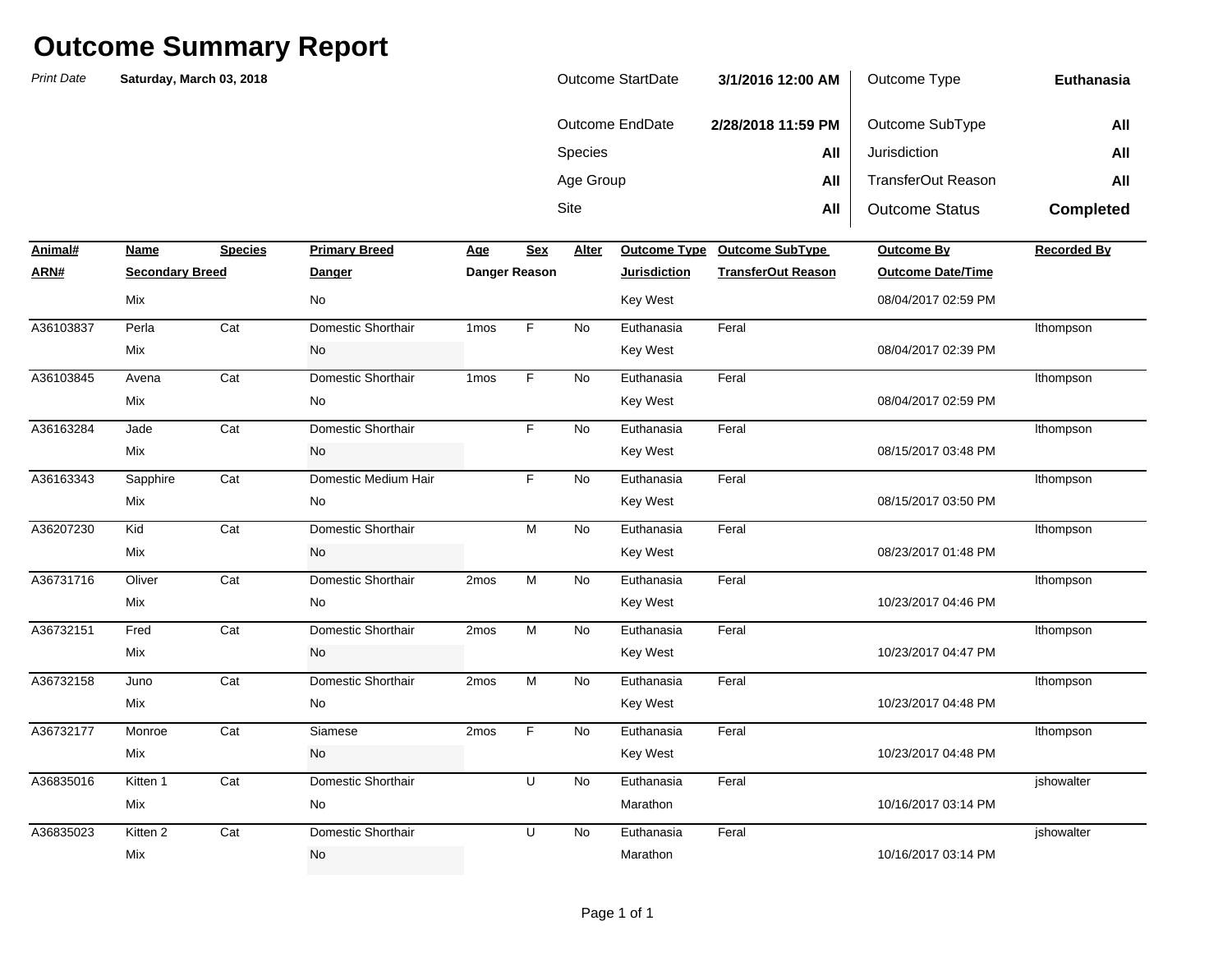| Outcome StartDate | 3/1/2016 12:00 AM  | Outcome Type          | Euthanasia       |
|-------------------|--------------------|-----------------------|------------------|
| Outcome EndDate   | 2/28/2018 11:59 PM | Outcome SubType       | All              |
| <b>Species</b>    | All                | Jurisdiction          | All              |
| Age Group         | All                | TransferOut Reason    | All              |
| Site              | All                | <b>Outcome Status</b> | <b>Completed</b> |

| Animal#   | Name                    | <b>Species</b> | <b>Primary Breed</b> | Age  | <b>Sex</b>           | Alter     |                     | Outcome Type Outcome SubType | Outcome By               | <b>Recorded By</b> |
|-----------|-------------------------|----------------|----------------------|------|----------------------|-----------|---------------------|------------------------------|--------------------------|--------------------|
| ARN#      | <b>Secondary Breed</b>  |                | <b>Danger</b>        |      | <b>Danger Reason</b> |           | <b>Jurisdiction</b> | <b>TransferOut Reason</b>    | <b>Outcome Date/Time</b> |                    |
| A37119732 | Feral black<br>11.9.17  | Cat            | Domestic Shorthair   |      | M                    | <b>No</b> | Euthanasia          | Feral                        |                          | jshowalter         |
|           | <b>Mix</b>              |                | No                   |      |                      |           | <b>Key West</b>     |                              | 11/12/2017 04:34 PM      |                    |
| A37127807 | <b>Big Daddy</b>        | Cat            | Domestic Shorthair   |      | M                    | <b>No</b> | Euthanasia          | Feral                        |                          | Ithompson          |
|           | Mix                     |                | No                   |      |                      |           | Key West            |                              | 11/15/2017 03:58 PM      |                    |
| A37201128 | Feral 11.17.17          | Cat            | Domestic Shorthair   |      | M                    | <b>No</b> | Euthanasia          | Feral                        |                          | tvickrey           |
|           | Mix                     |                | No                   |      |                      |           | Marathon            |                              | 11/27/2017 10:04 AM      |                    |
| A37257993 | Bobby                   | Cat            | Domestic Shorthair   | 2yrs | M                    | <b>No</b> | Euthanasia          | Feral                        |                          | Ithompson          |
|           | <b>Mix</b>              |                | No                   |      |                      |           | <b>Key West</b>     |                              | 12/07/2017 05:09 PM      |                    |
| A37288064 | feral 11.3.17           | Cat            | Domestic Shorthair   |      | U                    | <b>No</b> | Euthanasia          | Feral                        |                          | ishowalter         |
|           | Mix                     |                | No                   |      |                      |           | Monroe County       |                              | 12/03/2017 04:25 PM      |                    |
| A37288176 | feral 12.1.17           | Cat            | Domestic Shorthair   |      | F.                   | Yes       | Euthanasia          | Feral                        |                          | jshowalter         |
|           | Mix                     |                | No                   |      |                      |           | Marathon            |                              | 12/10/2017 12:07 PM      |                    |
| A37288199 | feral 12.1.17           | Cat            | Domestic Shorthair   |      | F.                   | <b>No</b> | Euthanasia          | Feral                        |                          | jshowalter         |
|           | grey<br><b>Mix</b>      |                | No                   |      |                      |           | Marathon            |                              | 12/09/2017 10:13 AM      |                    |
| A37334739 | Scraps                  | Cat            | Domestic Shorthair   |      | M                    | <b>No</b> | Euthanasia          | Feral                        |                          | Ithompson          |
|           | Mix                     |                | No                   |      |                      |           | <b>Key West</b>     |                              | 12/19/2017 02:24 PM      |                    |
| A37429998 | Tom                     | Cat            | Domestic Shorthair   |      | M                    | <b>No</b> | Euthanasia          | Feral                        |                          | Ithompson          |
|           | Mix                     |                | No                   |      |                      |           | <b>Key West</b>     |                              | 12/28/2017 03:12 PM      |                    |
| A37527926 | Peezer                  | Cat            | Domestic Shorthair   |      | U                    | <b>No</b> | Euthanasia          | Feral                        |                          | Dunsmored          |
|           | <b>Mix</b>              |                | No                   |      |                      |           | Key West            |                              | 01/15/2018 03:57 PM      |                    |
| A37633265 | Feral Bengal<br>1.18.18 | Cat            | Bengal               |      | M                    | <b>No</b> | Euthanasia          | Feral                        |                          | ishowalter         |
|           | Mix                     |                | No                   |      |                      |           | Marathon            |                              | 01/24/2018 01:40 PM      |                    |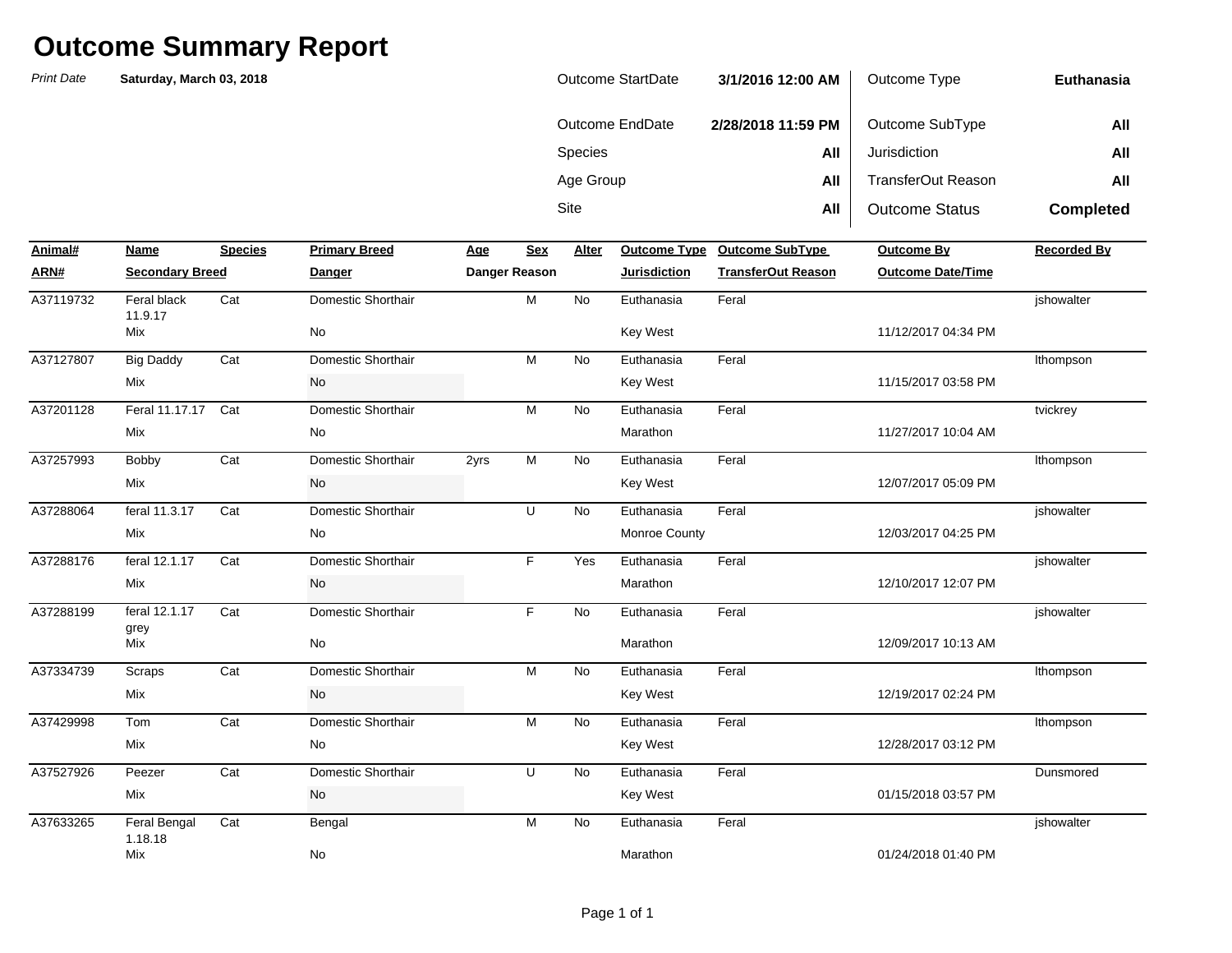| Outcome StartDate | 3/1/2016 12:00 AM  | Outcome Type          | Euthanasia       |
|-------------------|--------------------|-----------------------|------------------|
| Outcome EndDate   | 2/28/2018 11:59 PM | Outcome SubType       | All              |
| <b>Species</b>    | All                | Jurisdiction          | All              |
| Age Group         | All                | TransferOut Reason    | All              |
| Site              | All                | <b>Outcome Status</b> | <b>Completed</b> |

| Animal#              | Name                           | <b>Species</b> | <b>Primary Breed</b>       | <u>Age</u> | Sex           | Alter     | <b>Outcome Type</b>      | <b>Outcome SubType</b>    | <b>Outcome By</b>              | <b>Recorded By</b> |
|----------------------|--------------------------------|----------------|----------------------------|------------|---------------|-----------|--------------------------|---------------------------|--------------------------------|--------------------|
| ARN#                 | <b>Secondary Breed</b>         |                | <b>Danger</b>              |            | Danger Reason |           | <b>Jurisdiction</b>      | <b>TransferOut Reason</b> | <b>Outcome Date/Time</b>       |                    |
| A37699808            | Jasper                         | Cat            | Domestic Shorthair         |            | M             | <b>No</b> | Euthanasia               | Feral                     |                                | Ithompson          |
|                      | Mix                            |                | No                         |            |               |           | <b>Key West</b>          |                           | 02/01/2018 11:30 AM            |                    |
| A37699813            | Shadow                         | Cat            | Domestic Shorthair         |            | F.            | <b>No</b> | Euthanasia               | Feral                     |                                | Ithompson          |
|                      | Mix                            |                | No                         |            |               |           | <b>Key West</b>          |                           | 02/01/2018 11:29 AM            |                    |
| A37753654            | Feral Black &<br>White         | Cat            | Domestic Shorthair         |            | U             | <b>No</b> | Euthanasia               | Feral                     |                                | jshowalter         |
|                      | Mix                            |                | No                         |            |               |           | Marathon                 |                           | 02/06/2018 10:55 AM            |                    |
| A37774856            | Feral 2.3.18                   | Cat            | Domestic Shorthair         |            | U             | <b>No</b> | Euthanasia               | Feral                     |                                | ishowalter         |
|                      | Mix                            |                | No                         |            |               |           | Marathon                 |                           | 02/07/2018 09:41 AM            |                    |
| A37803500            | Ray                            | Cat            | Domestic Shorthair         |            | M             | <b>No</b> | Euthanasia               | Feral                     |                                | Ithompson          |
|                      | Mix                            |                | No                         |            |               |           | <b>Key West</b>          |                           | 02/13/2018 01:17 PM            |                    |
| A37808665            | TBone                          | Cat            | Domestic Shorthair         |            | М             | Yes       | Euthanasia               | Feral                     |                                | Ithompson          |
|                      | Mix                            |                | No                         |            |               |           | <b>Key West</b>          |                           | 02/13/2018 01:22 PM            |                    |
| A37808675            | Tux                            | Cat            | Domestic Shorthair         |            | F             | Yes       | Euthanasia               | Feral                     |                                | Ithompson          |
|                      | Mix                            |                | No                         |            |               |           | Key West                 |                           | 02/13/2018 01:25 PM            |                    |
| A37816749            | <b>Marbles</b>                 | Cat            | Domestic Shorthair         |            | M             | <b>No</b> | Euthanasia               | Feral                     |                                | Ithompson          |
|                      | Mix                            |                | No                         |            |               |           | Key West                 |                           | 02/13/2018 01:23 PM            |                    |
| <b>Kennel Stress</b> |                                |                |                            |            |               |           | <b>Total Outcomes: 4</b> |                           | <b>Total Unique Animals: 4</b> |                    |
| A24876805            | Blueberry                      | Dog            | Retriever, Labrador        | 6yrs       | F             | Yes       | Euthanasia               | <b>Kennel Stress</b>      |                                | Ithompson          |
|                      | Chow Chow                      |                | No                         |            |               |           | <b>Key West</b>          |                           | 07/05/2017 04:40 PM            |                    |
| A30686326            | Stella                         | Dog            | Terrier, American Pit Bull | 2yrs       | F             | Yes       | Euthanasia               | <b>Kennel Stress</b>      |                                | Dunsmored          |
|                      | Mix                            |                | No                         |            |               |           | <b>Key West</b>          |                           | 01/25/2017 04:12 PM            |                    |
| A30962543            | Reptar                         | Dog            | Terrier, Pit Bull          | 2yrs       | M             | Yes       | Euthanasia               | <b>Kennel Stress</b>      |                                | Ithompson          |
|                      | Terrier, English Staffordshire |                | No                         |            |               |           | <b>Key West</b>          |                           | 07/18/2017 02:40 PM            |                    |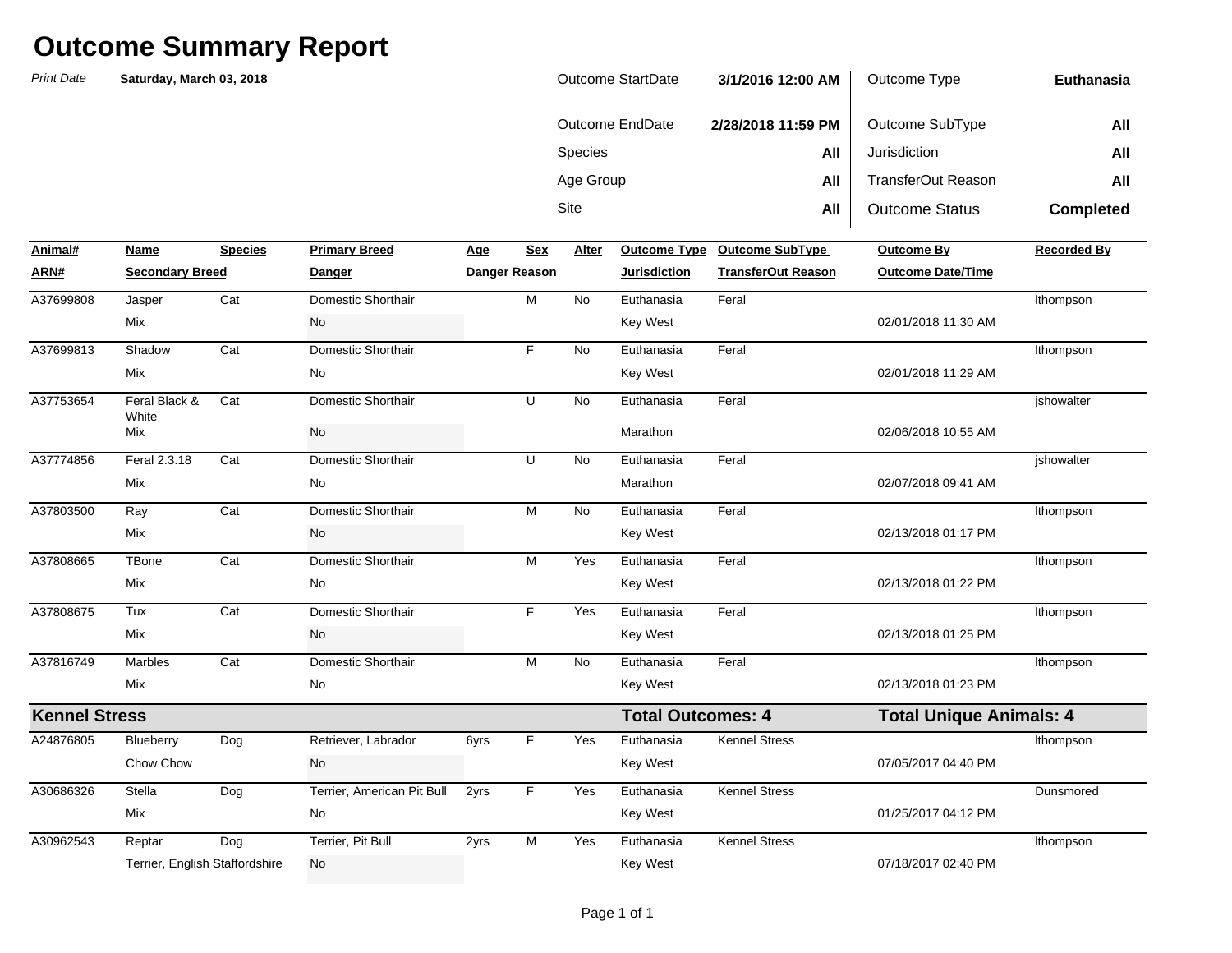| <b>Print Date</b> | Saturday, March 03, 2018 |                                 |                       |                  |                         |           | Outcome StartDate          | 3/1/2016 12:00 AM         | Outcome Type                     | Euthanasia         |
|-------------------|--------------------------|---------------------------------|-----------------------|------------------|-------------------------|-----------|----------------------------|---------------------------|----------------------------------|--------------------|
|                   |                          |                                 |                       |                  |                         |           | <b>Outcome EndDate</b>     | 2/28/2018 11:59 PM        | Outcome SubType                  | All                |
|                   |                          |                                 |                       |                  |                         | Species   |                            | All                       | Jurisdiction                     | All                |
|                   |                          |                                 |                       |                  |                         | Age Group |                            | All                       | <b>TransferOut Reason</b>        | All                |
|                   |                          |                                 |                       |                  |                         | Site      |                            | All                       | <b>Outcome Status</b>            | <b>Completed</b>   |
| Animal#           | Name                     | <b>Species</b>                  | <b>Primary Breed</b>  | Age              | Sex                     | Alter     | <b>Outcome Type</b>        | <b>Outcome SubType</b>    | <b>Outcome By</b>                | <b>Recorded By</b> |
| ARN#              | <b>Secondary Breed</b>   |                                 | <u>Danger</u>         |                  | <b>Danger Reason</b>    |           | <b>Jurisdiction</b>        | <b>TransferOut Reason</b> | <b>Outcome Date/Time</b>         |                    |
| A34399548         | <b>Bubba</b>             | Dog                             | Boxer                 | 0 <sub>mos</sub> | M                       | <b>No</b> | Euthanasia                 | <b>Kennel Stress</b>      |                                  | Ithompson          |
|                   |                          | Terrier, American Staffordshire | No                    |                  |                         |           | Key West                   |                           | 12/30/2016 03:17 PM              |                    |
| <b>Medical</b>    |                          |                                 |                       |                  |                         |           | <b>Total Outcomes: 302</b> |                           | <b>Total Unique Animals: 302</b> |                    |
| A00709727         | Smokey                   | Dog                             | Chihuahua, Short Coat | 11yrs            | $\overline{M}$          | Yes       | Euthanasia                 | Medical                   |                                  | Dunsmored          |
|                   |                          |                                 | <b>No</b>             |                  |                         |           | Key West                   |                           | 06/22/2016 05:14 PM              |                    |
| A00711620         | Cindy                    | Dog                             | Chihuahua, Short Coat | 17yrs            | $\overline{F}$          | Yes       | Euthanasia                 | Medical                   |                                  | Ithompson          |
|                   |                          |                                 | No                    |                  |                         |           | Key West                   |                           | 03/22/2017 03:28 PM              |                    |
| A00715480         | Holly                    | Dog                             | Hound                 | 12yrs            | F                       | Yes       | Euthanasia                 | Medical                   |                                  | royerm             |
|                   | Mix                      |                                 | No                    |                  |                         |           | Key West                   |                           | 02/23/2017 02:03 PM              |                    |
| A00780729         | Kaya                     | Dog                             | Terrier, Yorkshire    | 11yrs            | F                       | Yes       | Euthanasia                 | Medical                   |                                  | Dunsmored          |
|                   | Terrier, Yorkshire       |                                 | No                    |                  |                         |           | Key West                   |                           | 06/02/2016 11:53 AM              |                    |
| A02069024         | Chica                    | Dog                             | Terrier, Pit Bull     | 10yrs            | F                       | Yes       | Euthanasia                 | Medical                   |                                  | Dunsmored          |
|                   | Mix                      |                                 | No                    |                  |                         |           | Key West                   |                           | 05/13/2016 05:25 PM              |                    |
| A02521732         | Charlie Brown            | Cat                             | Domestic Shorthair    | 13yrs            | M                       | Yes       | Euthanasia                 | Medical                   |                                  | Ithompson          |
|                   | Mix                      |                                 | No                    |                  |                         |           | Key West                   |                           | 08/16/2017 05:42 PM              |                    |
| A05230292         | White 1                  | Cat                             | Domestic Longhair     | 10yrs            | $\overline{\mathsf{M}}$ | Yes       | Euthanasia                 | Medical                   |                                  | Ithompson          |
|                   | Mix                      |                                 | No                    |                  |                         |           | Key West                   |                           | 06/30/2016 05:16 PM              |                    |
| A05317422         | ShaeBaby                 | Cat                             | Maine Coon            | 11yrs            | F                       | No        | Euthanasia                 | Medical                   |                                  | Dunsmored          |
|                   |                          |                                 | No                    |                  |                         |           | Key West                   |                           | 06/01/2017 02:15 PM              |                    |
| A10861514         | Spring                   | Cat                             | Domestic Shorthair    | 13yrs            | F                       | Yes       | Euthanasia                 | Medical                   |                                  | Dunsmored          |
|                   | Mix                      |                                 | No                    |                  |                         |           | Key West                   |                           | 11/14/2016 05:32 PM              |                    |
| A12163306         | Trix                     | Cat                             | Domestic Shorthair    | 7yrs             | M                       | Yes       | Euthanasia                 | Medical                   |                                  | Ithompson          |
|                   | Mix                      |                                 | No                    |                  |                         |           | <b>Key West</b>            |                           | 10/06/2017 04:00 PM              |                    |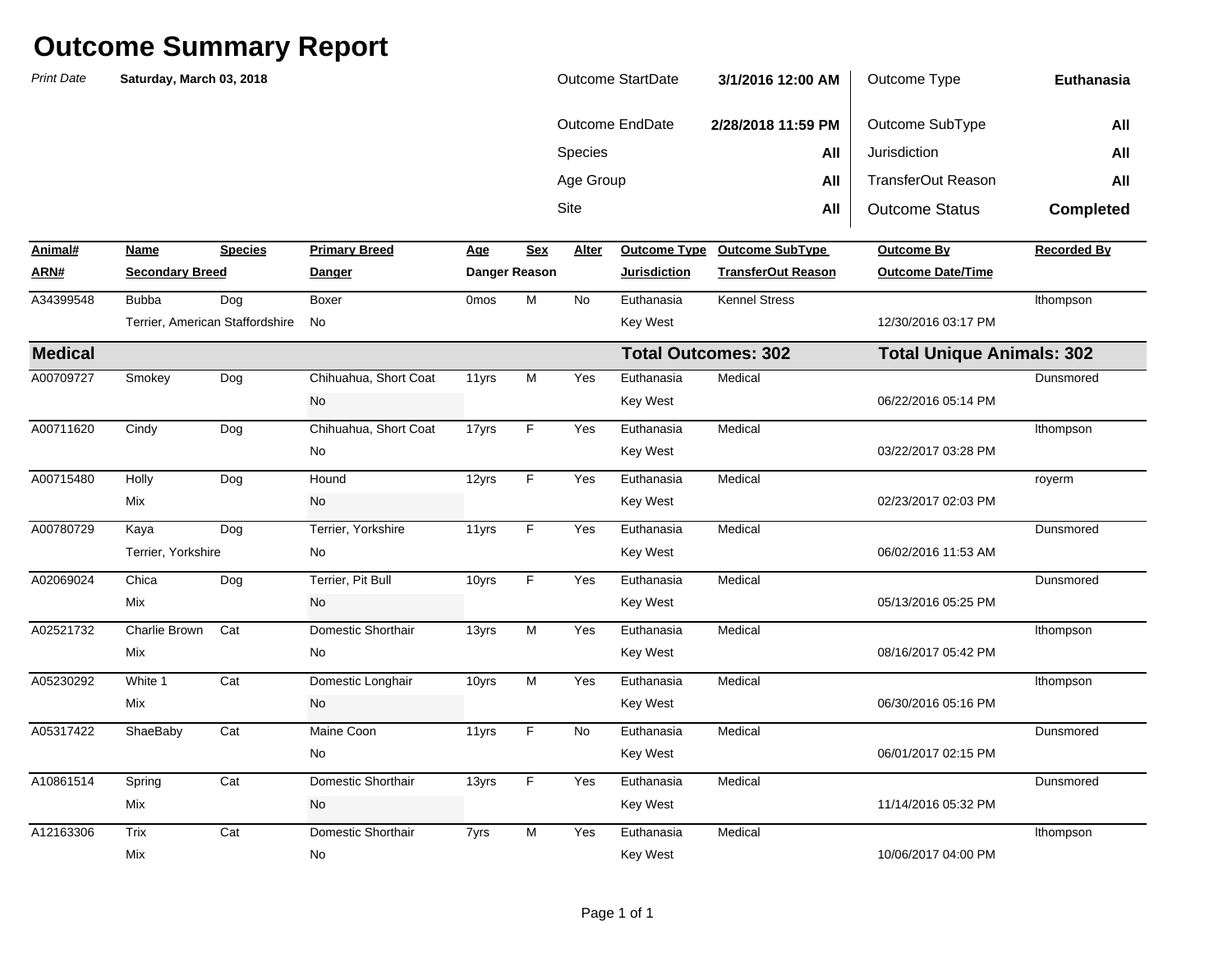| Outcome StartDate | 3/1/2016 12:00 AM  | Outcome Type          | Euthanasia       |
|-------------------|--------------------|-----------------------|------------------|
| Outcome EndDate   | 2/28/2018 11:59 PM | Outcome SubType       | All              |
| <b>Species</b>    | All                | Jurisdiction          | All              |
| Age Group         | All                | TransferOut Reason    | All              |
| Site              | All                | <b>Outcome Status</b> | <b>Completed</b> |

| Animal#   | Name                   | <b>Species</b> | <b>Primary Breed</b>                   | <b>Age</b> | <b>Sex</b>    | Alter     | <b>Outcome Type</b> | <b>Outcome SubType</b>    | <b>Outcome By</b>        | <b>Recorded By</b> |
|-----------|------------------------|----------------|----------------------------------------|------------|---------------|-----------|---------------------|---------------------------|--------------------------|--------------------|
| ARN#      | <b>Secondary Breed</b> |                | <b>Danger</b>                          |            | Danger Reason |           | <b>Jurisdiction</b> | <b>TransferOut Reason</b> | <b>Outcome Date/Time</b> |                    |
| A12300332 | Rubia                  | Cat            | Tonkinese                              | 7yrs       | F.            | Yes       | Euthanasia          | Medical                   |                          | Dunsmored          |
|           | Mix                    |                | No                                     |            |               |           | <b>Key West</b>     |                           | 01/28/2017 10:23 AM      |                    |
| A15430674 | Kaelee                 | Cat            | Domestic Shorthair                     | 5yrs       | F.            | Yes       | Euthanasia          | Medical                   |                          | Ithompson          |
|           | Mix                    |                | No                                     |            |               |           | <b>Key West</b>     |                           | 12/07/2016 06:01 PM      |                    |
| A15592969 | Avena                  | Dog            | German Shepherd                        | 11yrs      | F.            | Yes       | Euthanasia          | Medical                   |                          | Dunsmored          |
|           |                        |                | No                                     |            |               |           | <b>Key West</b>     |                           | 05/27/2016 10:49 AM      |                    |
| A19664188 | <b>EJ</b>              | Cat            | Domestic Medium Hair                   | 13yrs      | F.            | Yes       | Euthanasia          | Medical                   |                          | Dunsmored          |
|           | Mix                    |                | No                                     |            |               |           | <b>Key West</b>     |                           | 08/26/2016 02:25 PM      |                    |
| A19714548 | Guido                  | Cat            | Domestic Shorthair                     | 4yrs       | M             | Yes       | Euthanasia          | Medical                   |                          | pat                |
|           | Mix                    |                | No                                     |            |               |           | <b>Key West</b>     |                           | 11/30/2016 03:36 PM      |                    |
| A20864235 | Zigee                  | Dog            | Retriever, Labrador                    | 9yrs       | F.            | <b>No</b> | Euthanasia          | Medical                   |                          | Dunsmored          |
|           | Mix                    |                | No                                     |            |               |           | <b>Key West</b>     |                           | 06/12/2017 03:59 PM      |                    |
| A24721423 | <b>Missy</b>           | Cat            | Domestic Longhair                      | 12yrs      | F             | Yes       | Euthanasia          | Medical                   |                          | Dunsmored          |
|           | Mix                    |                | No                                     |            |               |           | <b>Key West</b>     |                           | 12/12/2016 03:50 PM      |                    |
| A26863512 | Tina                   | Cat            | Domestic Medium Hair                   | 15yrs      | F.            | Yes       | Euthanasia          | Medical                   |                          | royerm             |
|           | Mix                    |                | No                                     |            |               |           | <b>Key West</b>     |                           | 04/28/2017 02:52 PM      |                    |
| A29216594 | Lilly                  | Rodent         | Hamster                                | 1yrs       | F.            | No        | Euthanasia          | Medical                   |                          | royerm             |
|           |                        |                | No                                     |            |               |           | <b>Key West</b>     |                           | 04/22/2016 10:03 AM      |                    |
| A29354732 | Bo/Tux                 | Dog            | Terrier, American                      | 14yrs      | M             | Yes       | Euthanasia          | Medical                   |                          | Ithompson          |
|           | Mix                    |                | <b>Contract and State</b><br><b>No</b> |            |               |           | <b>Key West</b>     |                           | 07/25/2017 05:01 PM      |                    |
| A29961512 | Seargent Furball Cat   |                | Domestic Shorthair                     |            | M             | Yes       | Euthanasia          | Medical                   |                          | Ithompson          |
|           | Mix                    |                | No                                     |            |               |           | Key West            |                           | 12/16/2016 02:27 PM      |                    |
| A30074653 | Jasper                 | Cat            | Domestic Shorthair                     | 8yrs       | M             | <b>No</b> | Euthanasia          | Medical                   |                          | tvickrey           |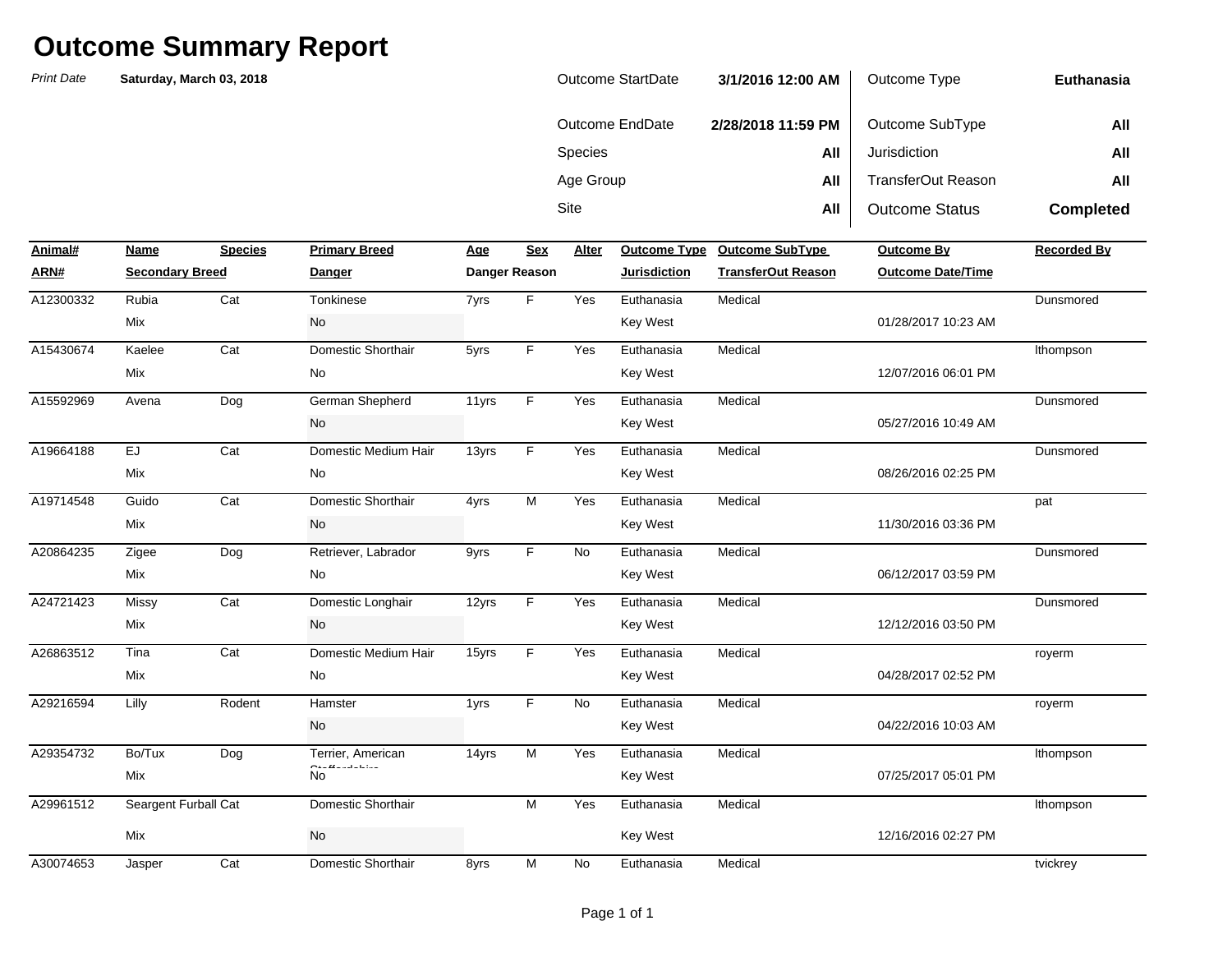*Print Date***NameSpecies Primary Breed Age Age Alter ARN# Secondary Breed Danger Danger Reason Jurisdiction TransferOut Reason Outcome Date/Time** Sitee **All** All | Outcome Status **Completed Animal#Profilled Primary Breedome SubType Outcome By Recorded By Recorded By** Species **All** Jurisdiction **All** Age Group **All** TransferOut Reason **All Euthanasia**Outcome EndDate **2/28/2018 11:59 PM** Outcome SubType **All Saturday, March 03, 2018** Outcome StartDate **3/1/2016 12:00 AM** Outcome Type Puss Cat 10yrs Yes A30074924 Domestic Shorthair M Euthanasia MedicalWinkle Cat YesA30080321 Domestic Shorthair F Euthanasia MedicalA30147654 Peanut Cat Domestic Shorthair 8yrs M Yes Euthanasia Medical A30250913 Gary Cat Domestic Shorthair 10yrs M Yes Euthanasia Medical Rizzo Rodent 1yrs No Ruby Rodent 1yrs No Ariel **Rodent** Hamster 10mos F No Maui Rodent Hamster 9mos F No A30522090 King Dog Terrier, American Pit Bull 5yrs M Yes Euthanasia Medical Blacky Rodent Hamster 3yrs M No Cesna Rodent Hamster **No. 1986** Rodent Research No. 2014 Euthanasia Medical baierc Hamster No No Rey West Key West 203/27/2017 08:24 PM A30639198 Cesna Rodent Hamster F No Euthanasia Medical DunsmoredHamster No No Rey West No Register 2015/2017 01:58 PM A30593776 Hamster M Euthanasia Medical**jshowalter** Mix 19928/2016 02:46 PM No 2012 12:56 PM Narathon Marathon 20128/2016 02:46 PM Narathon 2012 12:56 PM Narathon baiercNo No Rev West  $\sim$  Key West 08/17/2016 05:46 PM A30368237 Maui Rodent Hamster 9mos F No Euthanasia Medical DunsmoredNo **Key West** 69/29/2016 10:11 AM A30368206 Hamster F Euthanasia MedicalbaiercNo Key West 02/14/2017 07:14 PM A30368201 Hamster F Euthanasia MedicalDunsmoredNo No Rey West  $\sim$  Key West 12/19/2016 06:58 PM A30368148 Rizzo Rodent Hamster 1vrs M No Euthanasia Medical **jshowalter** Mix 19927/2016 01:13 PM DunsmoredMix and the Model of the Model of the Model of the Model of the Model of the Model of the Model of the Model of the Model of the Model of the Model of the Model of the Model of the Model of the Model of the Model of the Mo lthompson Mix No Key West 05/11/2016 04:14 PM tvickrey Mix No Marathon 04/14/2017 10:49 AM Domestic Shorthair **No** No **Marathon** Marathon Marathon 12/02/2016 03:40 PM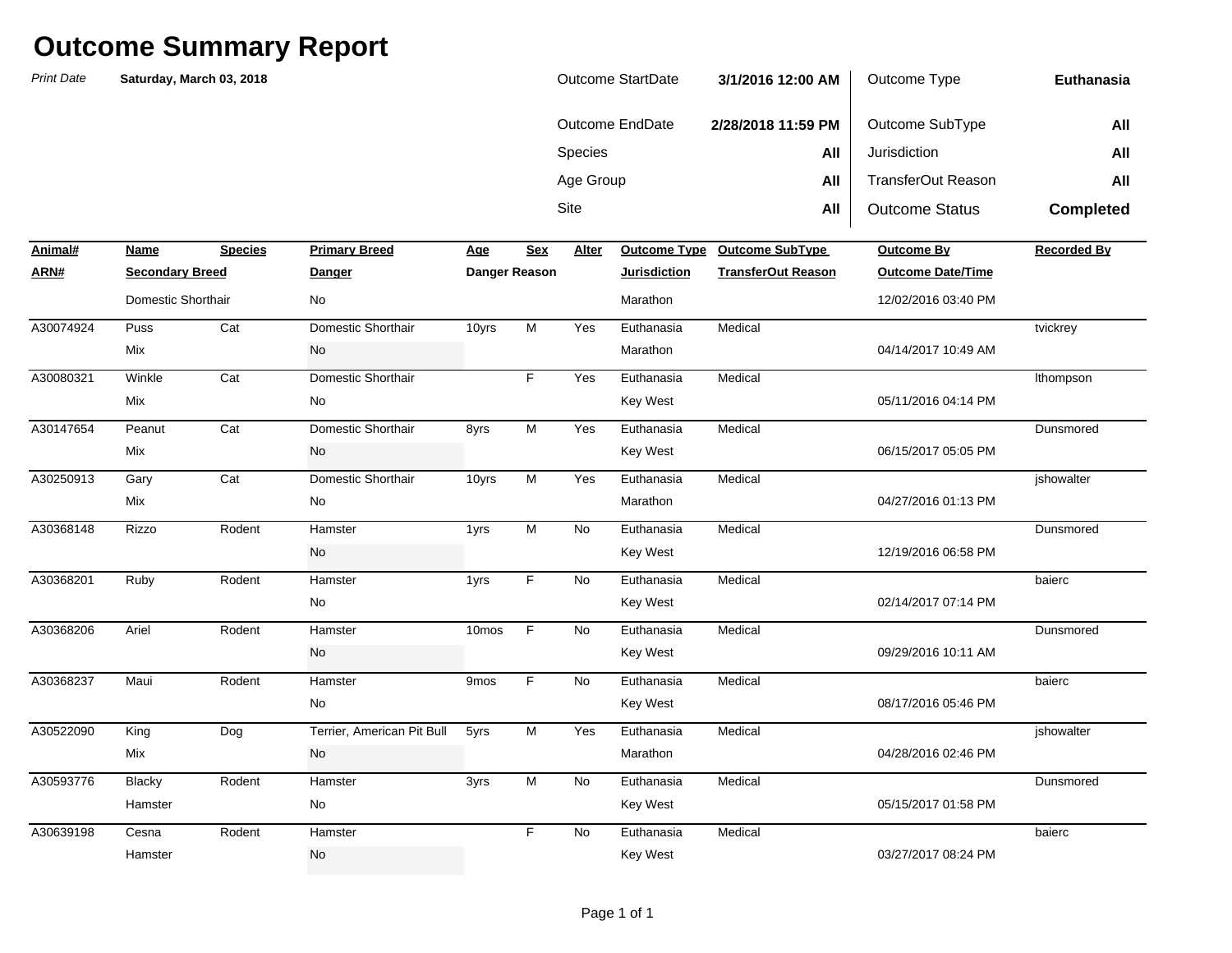| <b>Outcome StartDate</b> | 3/1/2016 12:00 AM  | Outcome Type              | Euthanasia       |
|--------------------------|--------------------|---------------------------|------------------|
| Outcome EndDate          | 2/28/2018 11:59 PM | Outcome SubType           | All              |
| <b>Species</b>           | All                | Jurisdiction              | All              |
| Age Group                | All                | <b>TransferOut Reason</b> | All              |
| Site                     | All                | <b>Outcome Status</b>     | <b>Completed</b> |

| Animal#   | Name                   | <b>Species</b> | <b>Primary Breed</b>                                           | <b>Age</b> | Sex                                                                                   | Alter     |                     | Outcome Type Outcome SubType | <b>Outcome By</b>        | <b>Recorded By</b> |
|-----------|------------------------|----------------|----------------------------------------------------------------|------------|---------------------------------------------------------------------------------------|-----------|---------------------|------------------------------|--------------------------|--------------------|
| ARN#      | <b>Secondary Breed</b> |                | <b>Danger</b>                                                  |            | Danger Reason                                                                         |           | <b>Jurisdiction</b> | <b>TransferOut Reason</b>    | <b>Outcome Date/Time</b> |                    |
| A30715799 | <b>Big Foot</b>        | Cat            | Domestic Shorthair                                             | 2yrs       | $\mathsf{M}% _{T}=\mathsf{M}_{T}\!\left( a,b\right) ,\ \mathsf{M}_{T}=\mathsf{M}_{T}$ | Yes       | Euthanasia          | Medical                      |                          | Ithompson          |
|           | Mix                    |                | No                                                             |            |                                                                                       |           | <b>Key West</b>     |                              | 05/11/2016 04:13 PM      |                    |
| A30785307 | Peanut                 | Cat            | Domestic Shorthair                                             | 10yrs      | F                                                                                     | Yes       | Euthanasia          | Medical                      |                          | royerm             |
|           | Mix                    |                | No                                                             |            |                                                                                       |           | <b>Key West</b>     |                              | 03/15/2016 01:11 PM      |                    |
| A30839470 | Carlton                | Dog            | Foxhound, American                                             | 2yrs       | M                                                                                     | <b>No</b> | Euthanasia          | Medical                      |                          | royerm             |
|           | Mix                    |                | No                                                             |            |                                                                                       |           | <b>Key West</b>     |                              | 03/15/2016 01:10 PM      |                    |
| A30962534 | Chico                  | Dog            | Terrier, Pit Bull                                              | 8yrs       | M                                                                                     | No        | Euthanasia          | Medical                      |                          | Dunsmored          |
|           | Mix                    |                | No                                                             |            |                                                                                       |           | <b>Key West</b>     |                              | 05/13/2016 05:23 PM      |                    |
| A31017904 | Headfirst              | Iguana         | Iguana                                                         |            | U                                                                                     | No        | Euthanasia          | Medical                      |                          | baierc             |
|           | Iguana                 |                | No                                                             |            |                                                                                       |           | <b>Key West</b>     |                              | 03/06/2016 05:35 PM      |                    |
| A31023560 | Faloo                  | Cat            | Domestic Shorthair                                             |            | U                                                                                     | No        | Euthanasia          | Medical                      |                          | pat                |
|           | Mix                    |                | No                                                             |            |                                                                                       |           | <b>Key West</b>     |                              | 03/08/2016 12:24 PM      |                    |
| A31029489 | Phrannie               | Cat            | Domestic Shorthair                                             | 13yrs      | F                                                                                     | Yes       | Euthanasia          | Medical                      |                          | jshowalter         |
|           | Mix                    |                | No                                                             |            |                                                                                       |           | Marathon            |                              | 04/21/2016 03:56 PM      |                    |
| A31045949 | Teddy                  | Cat            | Domestic Shorthair                                             |            | U                                                                                     | No        | Euthanasia          | Medical                      |                          | Dunsmored          |
|           | Mix                    |                | No                                                             |            |                                                                                       |           | <b>Key West</b>     |                              | 03/10/2016 11:30 AM      |                    |
| A31048348 | <b>Tiger</b>           | Cat            | Domestic Shorthair                                             | 18yrs      | M                                                                                     | Yes       | Euthanasia          | Medical                      |                          | Dunsmored          |
|           | Mix                    |                | No                                                             |            |                                                                                       |           | <b>Key West</b>     |                              | 03/10/2016 01:12 PM      |                    |
| A31072635 | Crooked                | Rodent         | Guinea Pig                                                     | 1yrs       | M                                                                                     | No        | Euthanasia          | Medical                      |                          | royerm             |
|           | Guinea Pig             |                | No                                                             |            |                                                                                       |           | <b>Key West</b>     |                              | 03/15/2016 01:12 PM      |                    |
| A31080881 | Pretzel                | Snake          | <b>Ball Python</b>                                             |            | $\cup$                                                                                | No        | Euthanasia          | Medical                      |                          | Ithompson          |
|           | <b>Ball Python</b>     |                | No                                                             |            |                                                                                       |           | <b>Key West</b>     |                              | 06/30/2016 05:21 PM      |                    |
| A31162505 | Peanut                 | Dog            | Dachshund, Standard<br>$\mathbf{C}$ and a set of the following | 5yrs       | F.                                                                                    | Yes       | Euthanasia          | Medical                      |                          | Dunsmored          |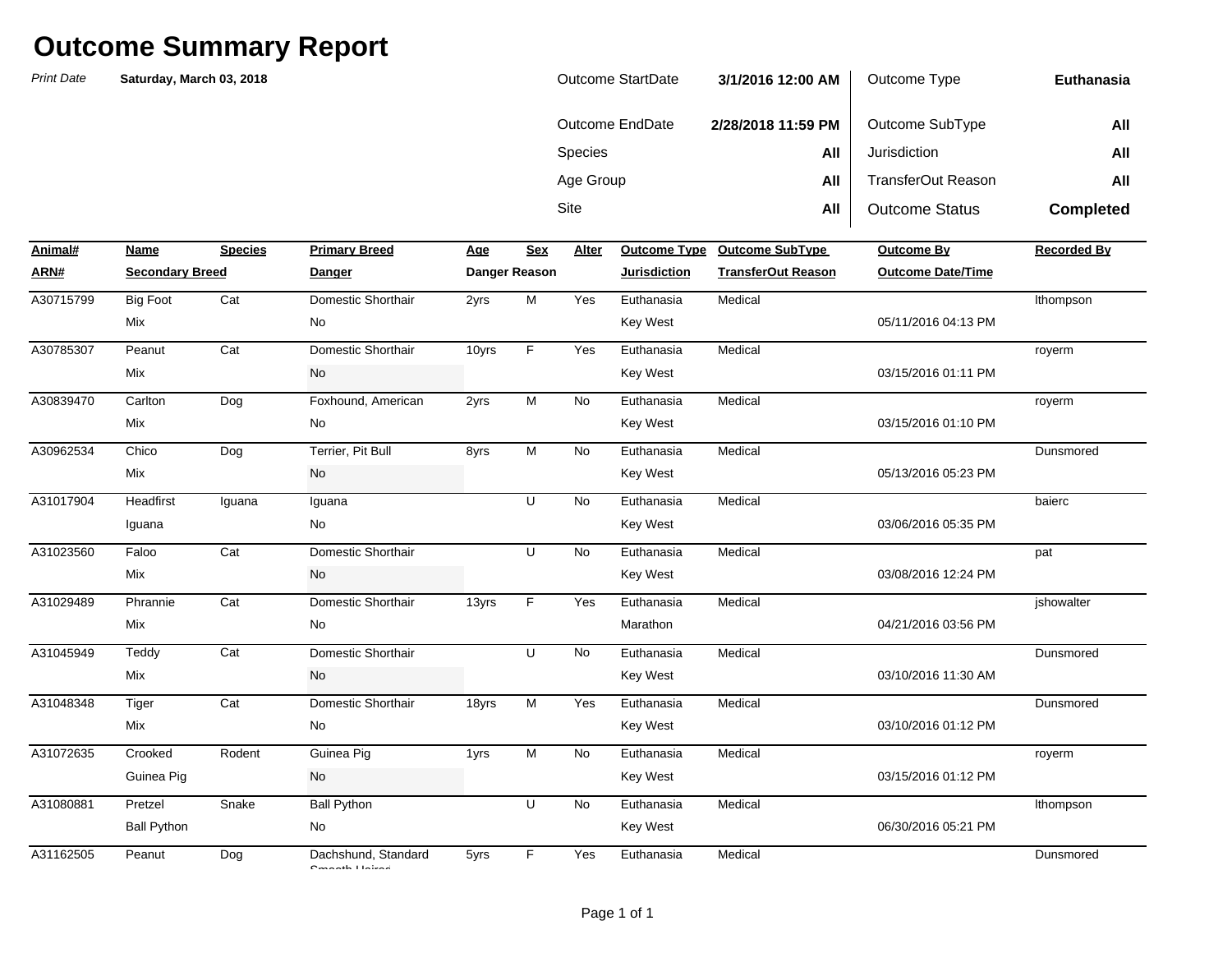| <b>Print Date</b> | Saturday, March 03, 2018    |                  |                            |               |                |           | Outcome StartDate      | 3/1/2016 12:00 AM         | Outcome Type              | Euthanasia         |
|-------------------|-----------------------------|------------------|----------------------------|---------------|----------------|-----------|------------------------|---------------------------|---------------------------|--------------------|
|                   |                             |                  |                            |               |                |           | <b>Outcome EndDate</b> | 2/28/2018 11:59 PM        | Outcome SubType           | All                |
|                   |                             |                  |                            |               |                | Species   |                        | All                       | Jurisdiction              | All                |
|                   |                             |                  |                            |               |                | Age Group |                        | All                       | <b>TransferOut Reason</b> | All                |
|                   |                             |                  |                            |               |                | Site      |                        | All                       | <b>Outcome Status</b>     | <b>Completed</b>   |
| Animal#           | Name                        | <b>Species</b>   | <b>Primary Breed</b>       | <u>Age</u>    | <b>Sex</b>     | Alter     | <b>Outcome Type</b>    | <b>Outcome SubType</b>    | <b>Outcome By</b>         | <b>Recorded By</b> |
| <u>ARN#</u>       | <b>Secondary Breed</b>      |                  | Danger                     | Danger Reason |                |           | <b>Jurisdiction</b>    | <b>TransferOut Reason</b> | <b>Outcome Date/Time</b>  |                    |
|                   |                             |                  | No                         |               |                |           | <b>Key West</b>        |                           | 04/07/2016 03:27 PM       |                    |
| A31185569         | Love                        | Dog              | Shih Tzu                   |               | F              | Yes       | Euthanasia             | Medical                   |                           | msimpson           |
|                   |                             |                  | No                         |               |                |           | Marathon               |                           | 03/29/2016 02:44 PM       |                    |
| A31237880         | Smoke                       | Cat              | Domestic Shorthair         |               | U              | No        | Euthanasia             | Medical                   |                           | Dunsmored          |
|                   | Mix                         |                  | No                         |               |                |           | <b>Key West</b>        |                           | 04/05/2016 11:15 AM       |                    |
| A31248225         | 04-05-16 Iguana Iguana      |                  | Iguana                     |               | U              | No        | Euthanasia             | Medical                   |                           | royerm             |
|                   |                             |                  | No                         |               |                |           | Key West               |                           | 04/14/2016 11:00 AM       |                    |
| A31248479         | Shakira                     | Rabbit           | Unspecified                |               | U              | No        | Euthanasia             | Medical                   |                           | royerm             |
|                   | Unspecified                 |                  | No                         |               |                |           | <b>Key West</b>        |                           | 04/22/2016 10:05 AM       |                    |
| A31263845         | Joe                         | Cat              | Domestic Shorthair         | 15yrs         | M              | Yes       | Euthanasia             | Medical                   |                           | Dunsmored          |
|                   | Mix                         |                  | No                         |               |                |           | <b>Key West</b>        |                           | 04/07/2016 05:21 PM       |                    |
| A31267655         | Sandy                       | Dog              | Terrier, American Pit Bull | 6yrs          | F              | Yes       | Euthanasia             | Medical                   |                           | royerm             |
|                   | Mix                         |                  | No                         |               |                |           | <b>Key West</b>        |                           | 09/23/2016 11:37 AM       |                    |
| A31285279         | Litle Boy                   | Cat              | Domestic Shorthair         |               | $\overline{M}$ | Yes       | Euthanasia             | Medical                   |                           | Dunsmored          |
|                   | Mix                         |                  | No                         |               |                |           | <b>Key West</b>        |                           | 04/10/2016 10:54 AM       |                    |
| A31285943         | Circling Possum Wild Mammal |                  | Opossum                    |               | U              | No        | Euthanasia             | Medical                   |                           | msimpson           |
|                   |                             |                  | No                         |               |                |           | Marathon               |                           | 04/11/2016 02:23 PM       |                    |
| A31285950         | Shark                       | Cat              | Domestic Shorthair         |               | $\overline{U}$ | No        | Euthanasia             | Medical                   |                           | Ithompson          |
|                   | Mix                         |                  | No                         |               |                |           | <b>Key West</b>        |                           | 05/10/2016 04:25 PM       |                    |
| A31285966         | Switch Blade                | Cat              | Domestic Shorthair         |               | U              | <b>No</b> | Euthanasia             | Medical                   |                           | Ithompson          |
|                   | Mix                         |                  | No                         |               |                |           | Key West               |                           | 05/10/2016 04:23 PM       |                    |
| A31317112         | duck sick                   | <b>Wild Bird</b> | <b>Duck</b>                |               | M              | No        | Euthanasia             | Medical                   |                           | royerm             |
|                   |                             |                  | No                         |               |                |           | <b>Key West</b>        |                           | 04/14/2016 11:04 AM       |                    |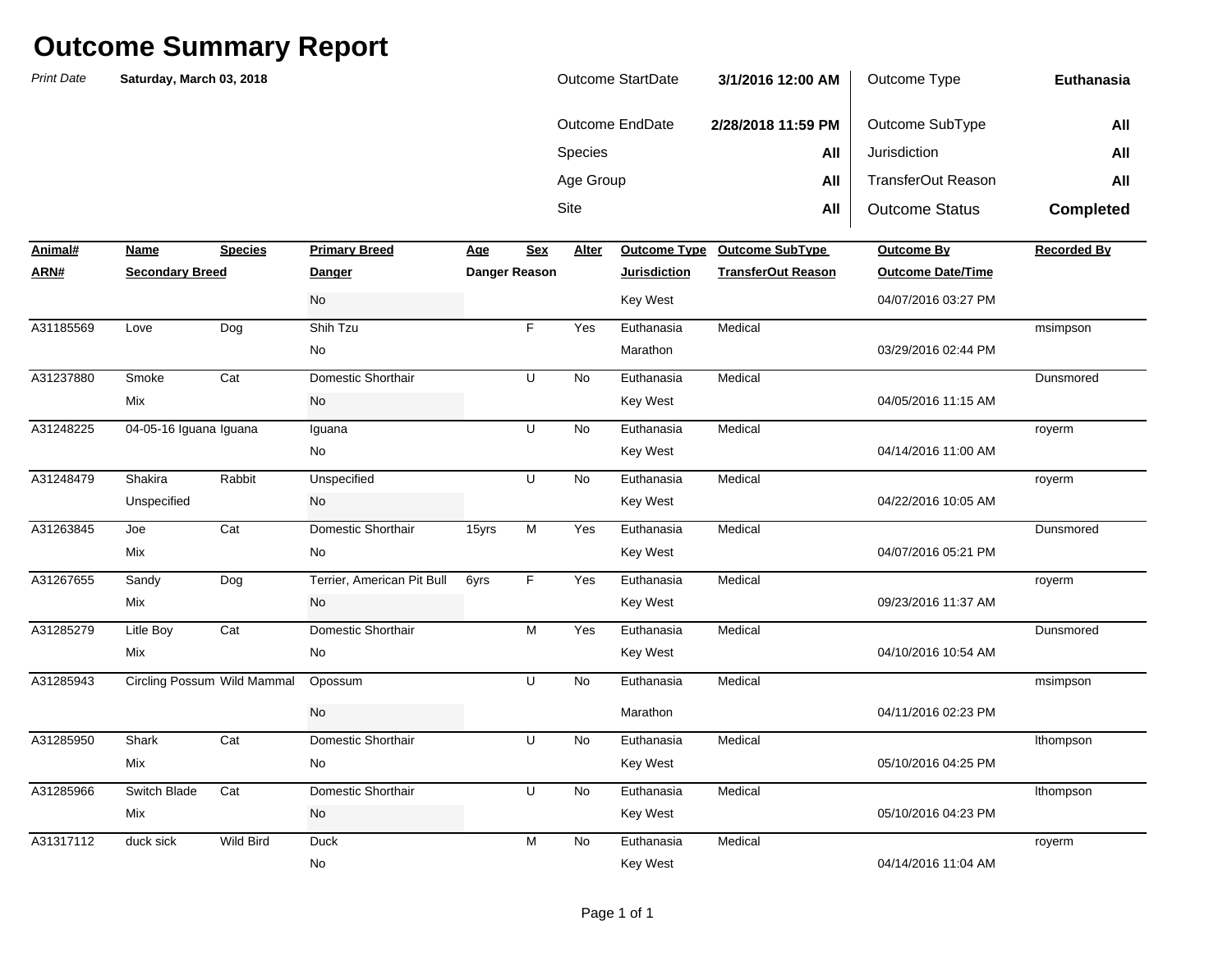| Outcome StartDate | 3/1/2016 12:00 AM  | Outcome Type          | Euthanasia       |
|-------------------|--------------------|-----------------------|------------------|
| Outcome EndDate   | 2/28/2018 11:59 PM | Outcome SubType       | All              |
| <b>Species</b>    | All                | Jurisdiction          | All              |
| Age Group         | All                | TransferOut Reason    | All              |
| Site              | All                | <b>Outcome Status</b> | <b>Completed</b> |

| Animal#   | Name                   | <b>Species</b> | <b>Primary Breed</b>       | <u>Age</u> | <b>Sex</b>    | <b>Alter</b> | <b>Outcome Type</b> | <b>Outcome SubType</b>    | <b>Outcome By</b>        | <b>Recorded By</b> |
|-----------|------------------------|----------------|----------------------------|------------|---------------|--------------|---------------------|---------------------------|--------------------------|--------------------|
| ARN#      | <b>Secondary Breed</b> |                | Danger                     |            | Danger Reason |              | <b>Jurisdiction</b> | <b>TransferOut Reason</b> | <b>Outcome Date/Time</b> |                    |
| A31351370 | Dandelion              | Rabbit         | Unspecified                | 2yrs       | F.            | Yes          | Euthanasia          | Medical                   |                          | baierc             |
|           | Unspecified            |                | No                         |            |               |              | <b>Key West</b>     |                           | 07/02/2017 08:04 PM      |                    |
| A31382049 | Cosmo                  | Cat            | Domestic Medium Hair       | 5yrs       | F.            | Yes          | Euthanasia          | Medical                   |                          | Ithompson          |
|           | Mix                    |                | No                         |            |               |              | <b>Key West</b>     |                           | 12/16/2016 02:24 PM      |                    |
| A31388449 | Howdie Doodie          | Cat            | Domestic Shorthair         |            | U             | No           | Euthanasia          | Medical                   |                          | royerm             |
|           | Mix                    |                | No                         |            |               |              | <b>Key West</b>     |                           | 04/27/2016 12:34 PM      |                    |
| A31412602 | Palm                   | Cat            | Domestic Shorthair         |            | M             | Yes          | Euthanasia          | Medical                   |                          | jshowalter         |
|           | Mix                    |                | No                         |            |               |              |                     |                           | 04/28/2016 02:43 PM      |                    |
| A31509992 | Iguana 5/4/16          | Iguana         | Iguana                     |            | U             | <b>No</b>    | Euthanasia          | Medical                   |                          | Courtnie C         |
|           |                        |                | No                         |            |               |              | <b>Key West</b>     |                           | 05/06/2016 04:03 PM      |                    |
| A31527432 | Raccoon                | Wild Mammal    | Raccoon                    |            | U             | No           | Euthanasia          | Medical                   |                          | Courtnie C         |
|           |                        |                | No                         |            |               |              | Key West            |                           | 05/06/2016 04:02 PM      |                    |
| A31530588 | Zach                   | Dog            | Terrier, American Pit Bull | 15yrs      | M             | No           | Euthanasia          | Medical                   |                          | tvickrey           |
|           | Mix                    |                | No                         |            |               |              | Marathon            |                           | 05/09/2016 04:29 PM      |                    |
| A31536624 | Phil                   | Dog            | Terrier, Rat               | 9yrs       | M             | No           | Euthanasia          | Medical                   |                          | tvickrey           |
|           | Mix                    |                | No                         |            |               |              | Marathon            |                           | 05/18/2016 02:53 PM      |                    |
| A31538760 | BeanHit                | Iguana         | Iguana                     |            | U             | No           | Euthanasia          | Medical                   |                          | baierc             |
|           | Iguana                 |                | No                         |            |               |              | <b>Key West</b>     |                           | 05/08/2016 04:25 PM      |                    |
| A31663588 | Python                 | Python         | Python                     |            | U             | No           | Euthanasia          | Medical                   |                          | Dunsmored          |
|           | Python                 |                | No                         |            |               |              | <b>Key West</b>     |                           | 05/20/2016 05:28 PM      |                    |
| A31723589 | Pancakes               | Cat            | Domestic Shorthair         | 2mos       | F             | <b>No</b>    | Euthanasia          | Medical                   |                          | Ithompson          |
|           | Mix                    |                | No                         |            |               |              | <b>Key West</b>     |                           | 06/29/2016 03:50 PM      |                    |
| A31741538 | <b>Trail Mix</b>       | Cat            | Domestic Medium Hair       |            | F             | <b>No</b>    | Euthanasia          | Medical                   |                          | Dunsmored          |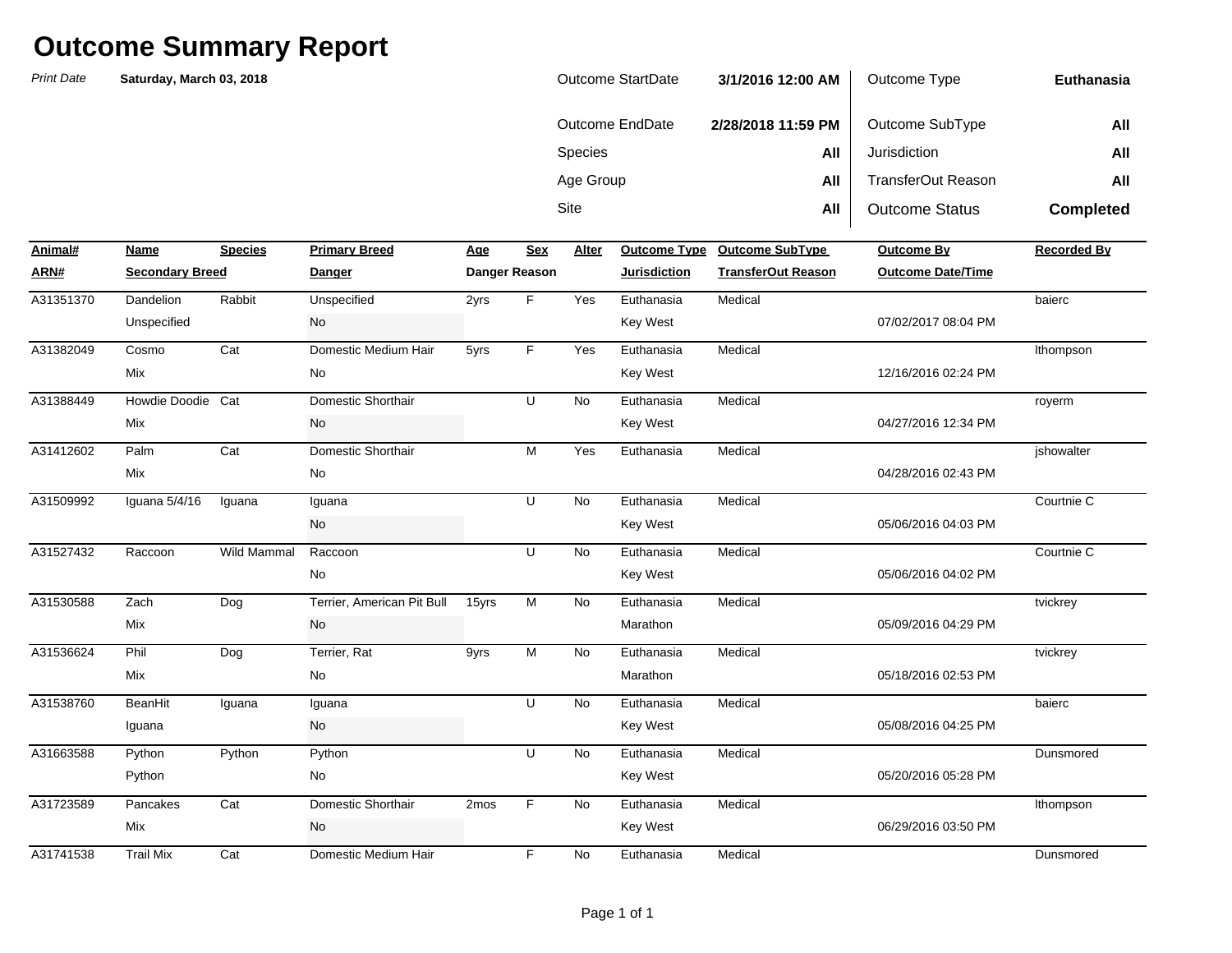*Print Date* **NameSpecies Primary Breed Age Age Alter ARN# Secondary Breed Danger Danger Reason Jurisdiction TransferOut Reason Outcome Date/Time** Sitee **All** All **Outcome Status Completed Animal#Profilled Primary Breedome SubType Outcome By Recorded By Recorded By Species All** Jurisdiction **All All All All** Age Group **All** TransferOut Reason **All Euthanasia**Outcome EndDate **2/28/2018 11:59 PM** Outcome SubType **All Saturday, March 03, 2018** Outcome StartDate **3/1/2016 12:00 AM** Outcome Type A31816354 Patches Cat Domestic Shorthair F Yes Euthanasia Medical 06/08/2016 Iguana Iguana Iguana **No. 1988** A31844009 Four Star Domestic Shorthair U Yes Euthanasia Medical A31871318 Opal Cat Domestic Shorthair 2mos F No Euthanasia Medical A31871343 Topaz Cat Domestic Shorthair 2mos M No Euthanasia Medical A31871354 Emerald Cat Domestic Shorthair 2mos F No Euthanasia Medical  $\overline{N}$ A31890800 Sick Kitten Cat Domestic Shorthair 1mos U No Euthanasia Medical A31892515 PeeWee Cat Domestic Shorthair F No Euthanasia Medical lthompson tvickrey Mix No Marathon 06/14/2016 10:13 AM lthompson Mix No Key West 06/14/2016 05:23 PM Medical lthompson Mix and the Mode of the Mode of the Mode of the Mode of the Mode of the Mode of the Mode of the Mode of the Mode of the Mode of the Mode of the Mode of the Mode of the Mode of the Mode of the Mode of the Mode of the Mode o lthompson Mix and the Monte of the Monte of the Mexican Hotel County of the Monte of the Monte of the Monte of the Monte of the Monte of the Monte of the Monte of the Monte of the Monte of the Monte of the Monte of the Monte of the pat Mix No Key West 06/08/2016 03:33 PM pat Iguana No Key West 06/08/2016 01:45 PM A31841618 06/08/2016 Iguana Iguana U No Euthanasia Medical DunsmoredMix and the Model of the Model of the Model of the Model of the Model of the Model of the Model of the Model of the Model of the Model of the Model of the Model of the Model of the Model of the Model of the Model of the Mo Medical Mix No Key West 06/03/2016 06:13 PM

|           | Mix   |     | No                         |       |    |     | Key West   |         | 06/25/2016 08:47 AM |
|-----------|-------|-----|----------------------------|-------|----|-----|------------|---------|---------------------|
| A31956662 | Monay | Cat | Domestic Shorthair         |       | ັບ | No. | Euthanasia | Medical | Dunsmored           |
|           | Mix   |     | No                         |       |    |     | Key West   |         | 06/20/2016 06:21 AM |
| A31982055 | КC    | Cat | Domestic Shorthair         | 1mos  |    | No. | Euthanasia | Medical | lthompson           |
|           | Mix   |     | No                         |       |    |     | Key West   |         | 06/23/2016 03:34 PM |
| A31988804 | RAge  | Dog | Terrier, American Pit Bull | 16yrs | м  | Yes | Euthanasia | Medical | Dunsmored           |
|           | Mix   |     | No                         |       |    |     | Key West   |         | 06/24/2016 01:06 PM |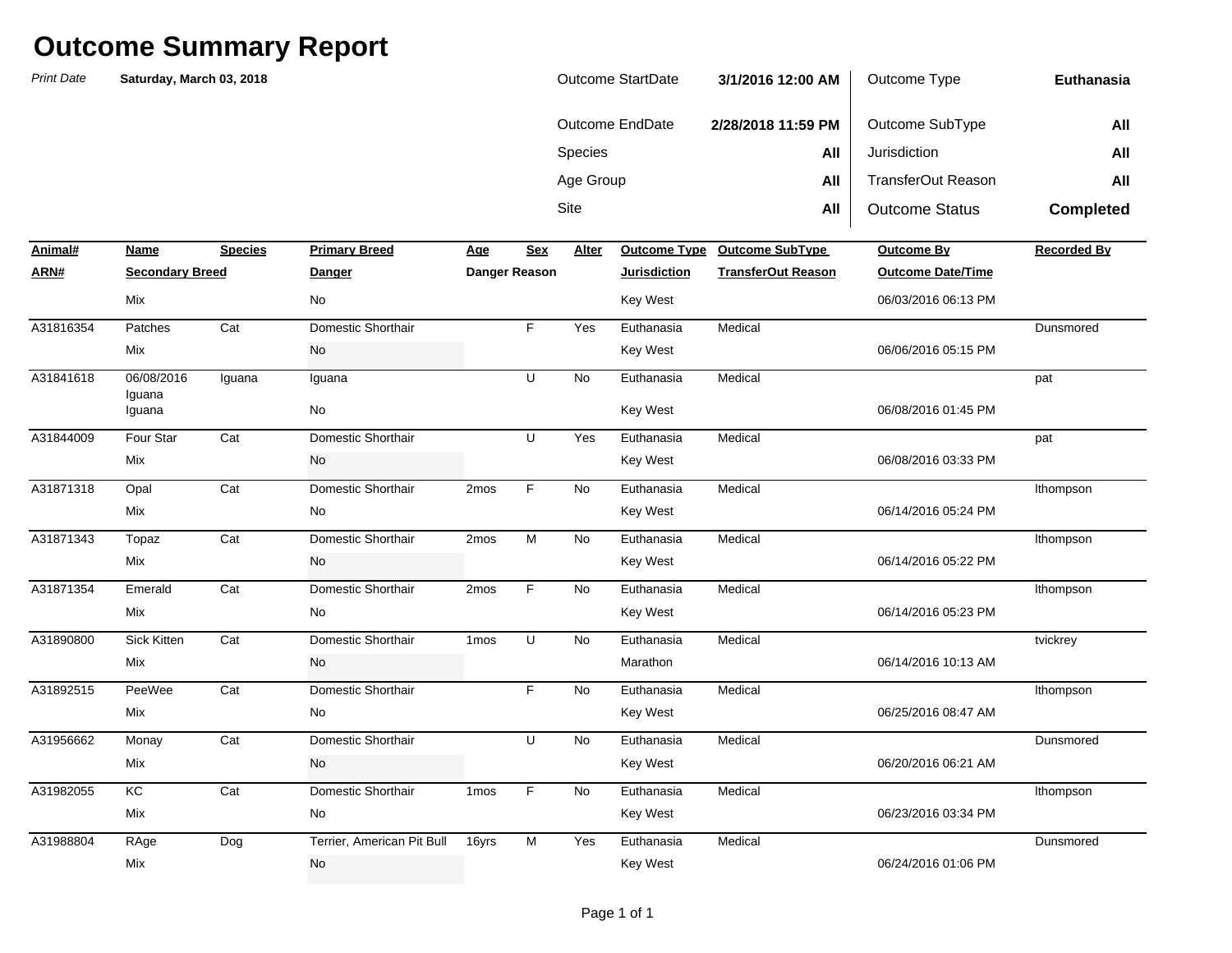| Outcome StartDate | 3/1/2016 12:00 AM  | Outcome Type          | Euthanasia       |
|-------------------|--------------------|-----------------------|------------------|
| Outcome EndDate   | 2/28/2018 11:59 PM | Outcome SubType       | All              |
| <b>Species</b>    | All                | Jurisdiction          | All              |
| Age Group         | All                | TransferOut Reason    | All              |
| Site              | All                | <b>Outcome Status</b> | <b>Completed</b> |

| Animal#   | Name                   | <b>Species</b>             | <b>Primary Breed</b>       | Age  | <b>Sex</b>    | Alter     | <b>Outcome Type</b> | <b>Outcome SubType</b>    | <b>Outcome By</b>        | <b>Recorded By</b> |
|-----------|------------------------|----------------------------|----------------------------|------|---------------|-----------|---------------------|---------------------------|--------------------------|--------------------|
| ARN#      | <b>Secondary Breed</b> |                            | <b>Danger</b>              |      | Danger Reason |           | <b>Jurisdiction</b> | <b>TransferOut Reason</b> | <b>Outcome Date/Time</b> |                    |
| A32019583 | Scooter                | Cat                        | Domestic Shorthair         | 2mos | M             | No        | Euthanasia          | Medical                   |                          | pat                |
|           | Mix                    |                            | No                         |      |               |           | <b>Key West</b>     |                           | 07/18/2016 01:25 PM      |                    |
| A32071905 | lobster house<br>feral | Cat                        | Domestic Shorthair         |      | U             | <b>No</b> | Euthanasia          | Medical                   |                          | msimpson           |
|           | Mix                    |                            | No                         |      |               |           | Marathon            |                           | 07/03/2016 12:46 PM      |                    |
| A32079234 | Iguana                 | Iguana                     | Iguana                     |      | U             | <b>No</b> | Euthanasia          | Medical                   |                          | royerm             |
|           | Iguana                 |                            | No                         |      |               |           | <b>Key West</b>     |                           | 07/05/2016 02:24 PM      |                    |
| A32179523 | Manchita               | Dog                        | Terrier                    | 3yrs | F             | Yes       | Euthanasia          | Medical                   |                          | Dunsmored          |
|           | Hound                  |                            | No                         |      |               |           | <b>Key West</b>     |                           | 07/27/2016 09:50 AM      |                    |
| A32233721 | Leah                   | Dog                        | Terrier, American Pit Bull | 2mos | F.            | <b>No</b> | Euthanasia          | Medical                   |                          | Dunsmored          |
|           | Mix                    |                            | No                         |      |               |           | <b>Key West</b>     |                           | 07/21/2016 05:31 PM      |                    |
| A32235163 | VonPhister             | Cat                        | Domestic Shorthair         |      | M             | <b>No</b> | Euthanasia          | Medical                   |                          | pat                |
|           | Mix                    |                            | No                         |      |               |           | <b>Key West</b>     |                           | 07/21/2016 05:01 PM      |                    |
| A32242740 | <b>Duck</b>            | Wild Bird                  | <b>Duck</b>                |      | U             | <b>No</b> | Euthanasia          | Medical                   |                          | Dunsmored          |
|           | <b>Duck</b>            |                            | No                         |      |               |           | <b>Key West</b>     |                           | 07/22/2016 12:22 PM      |                    |
| A33014152 | Rabbit                 | Rabbit                     | Unspecified                |      | U             | <b>No</b> | Euthanasia          | Medical                   |                          | Dunsmored          |
|           | Unspecified            |                            | No                         |      |               |           | <b>Key West</b>     |                           | 07/25/2016 05:42 PM      |                    |
| A33014693 | The Purrfessor         | Cat                        | Domestic Shorthair         |      | F.            | Yes       | Euthanasia          | Medical                   |                          | Ithompson          |
|           | Mix                    |                            | No                         |      |               |           | <b>Key West</b>     |                           | 07/25/2016 03:19 PM      |                    |
| A33015658 | <b>Bubba</b>           | Dog                        | Terrier, English           | 1yrs | M             | <b>No</b> | Euthanasia          | Medical                   |                          | Ithompson          |
|           | Mix                    |                            | <b>No</b>                  |      |               |           | <b>Key West</b>     |                           | 08/18/2016 04:31 PM      |                    |
| A33018733 | <b>Bumpy</b>           | Cat                        | Himalayan                  |      | U             | <b>No</b> | Euthanasia          | Medical                   |                          | Dunsmored          |
|           | Mix                    |                            | No                         |      |               |           | <b>Key West</b>     |                           | 07/26/2016 04:13 PM      |                    |
| A33028075 |                        | Raccoon baby 1 Wild Mammal | Raccoon                    |      | U             | <b>No</b> | Euthanasia          | Medical                   |                          | Dunsmored          |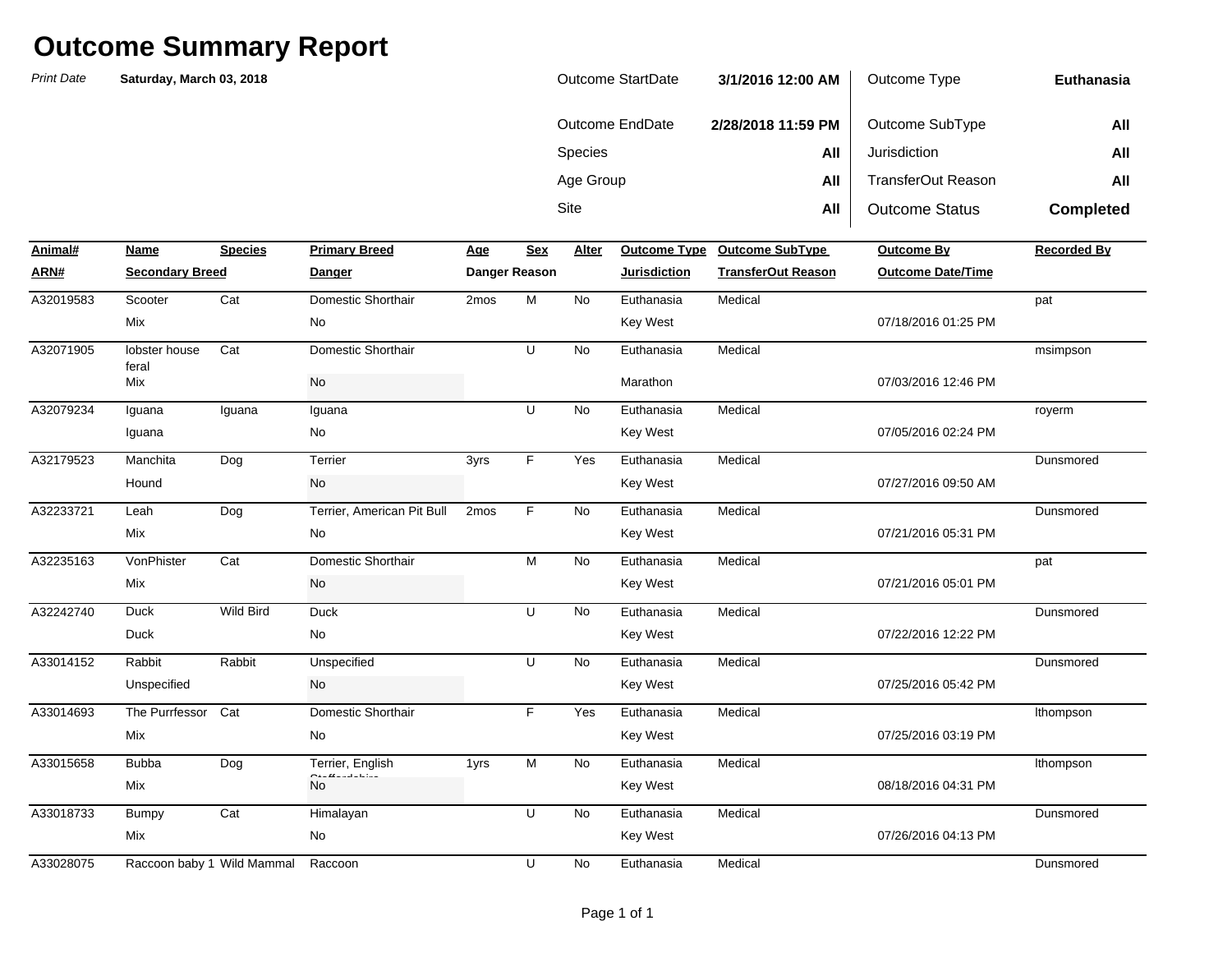| <b>Print Date</b> | Saturday, March 03, 2018         |                |                      |                  |                | Outcome StartDate |                        | 3/1/2016 12:00 AM         | Outcome Type              | <b>Euthanasia</b>  |
|-------------------|----------------------------------|----------------|----------------------|------------------|----------------|-------------------|------------------------|---------------------------|---------------------------|--------------------|
|                   |                                  |                |                      |                  |                |                   | <b>Outcome EndDate</b> | 2/28/2018 11:59 PM        | Outcome SubType           | All                |
|                   |                                  |                |                      |                  |                | Species           |                        | All                       | Jurisdiction              | All                |
|                   |                                  |                |                      |                  |                | Age Group         |                        | All                       | <b>TransferOut Reason</b> | All                |
|                   |                                  |                |                      |                  |                | Site              |                        | All                       | <b>Outcome Status</b>     | <b>Completed</b>   |
| Animal#           | <b>Name</b>                      | <b>Species</b> | <b>Primary Breed</b> | <b>Age</b>       | <b>Sex</b>     | <b>Alter</b>      | <b>Outcome Type</b>    | <b>Outcome SubType</b>    | <b>Outcome By</b>         | <b>Recorded By</b> |
| ARN#              | <b>Secondary Breed</b>           |                | <u>Danger</u>        |                  | Danger Reason  |                   | <b>Jurisdiction</b>    | <b>TransferOut Reason</b> | <b>Outcome Date/Time</b>  |                    |
|                   | Raccoon                          |                | No                   |                  |                |                   | <b>Key West</b>        |                           | 07/26/2016 02:01 PM       |                    |
| A33028289         | Raccoon baby 2 Wild Mammal       |                | Raccoon              |                  | U              | No                | Euthanasia             | Medical                   |                           | Dunsmored          |
|                   | Raccoon                          |                | No                   |                  |                |                   | Key West               |                           | 07/26/2016 02:02 PM       |                    |
| A33031942         | Sick Feral Cat                   | Cat            | Domestic Shorthair   |                  | U              | No                | Euthanasia             | Medical                   |                           | tvickrey           |
|                   | Mix                              |                | No                   |                  |                |                   | Marathon               |                           | 07/26/2016 04:57 PM       |                    |
| A33044158         | Opossum 07-27- Wild Mammal<br>16 |                | Opossum              |                  | U              | No                | Euthanasia             | Medical                   |                           | Ithompson          |
|                   | Opossum                          |                | No                   |                  |                |                   | Key West               |                           | 07/28/2016 10:50 AM       |                    |
| A33125798         | Virginia                         | Cat            | Domestic Medium Hair | 16yrs            | $\mathsf F$    | No                | Euthanasia             | Medical                   |                           | Ithompson          |
|                   | Mix                              |                | No                   |                  |                |                   | Key West               |                           | 08/05/2016 04:47 PM       |                    |
| A33133684         | Katana                           | Cat            | Domestic Medium Hair | 5yrs             | F              | Yes               | Euthanasia             | Medical                   |                           | Dunsmored          |
|                   | Mix                              |                | No                   |                  |                |                   | Key West               |                           | 08/26/2016 04:25 PM       |                    |
| A33170481         | Coconut Cay<br>8.10.16           | Cat            | Domestic Shorthair   | 13yrs            | $\overline{M}$ | <b>No</b>         | Euthanasia             | Medical                   |                           | jshowalter         |
|                   | Mix                              |                | No                   |                  |                |                   | Marathon               |                           | 08/10/2016 04:03 PM       |                    |
| A33171377         | Boyd                             | Cat            | Domestic Shorthair   |                  | M              | Yes               | Euthanasia             | Medical                   |                           | royerm             |
|                   | Mix                              |                | No                   |                  |                |                   | Key West               |                           | 08/10/2016 04:57 PM       |                    |
| A33175461         | Kimmy                            | Cat            | Domestic Longhair    | 10yrs            | $\mathsf F$    | Yes               | Euthanasia             | Medical                   |                           | Dunsmored          |
|                   | Mix                              |                | No                   |                  |                |                   | Key West               |                           | 02/07/2017 04:44 PM       |                    |
| A33185913         | baby girl                        | Cat            | Domestic Shorthair   | 15yrs            | F              | Yes               | Euthanasia             | Medical                   |                           | Ithompson          |
|                   | Mix                              |                | No                   |                  |                |                   | Key West               |                           | 08/12/2016 11:22 AM       |                    |
| A33253619         | ET                               | Cat            | Domestic Shorthair   | 0 <sub>mos</sub> | M              | No                | Euthanasia             | Medical                   |                           | royerm             |
|                   | Mix                              |                | No                   |                  |                |                   | Key West               |                           | 08/23/2016 12:34 PM       |                    |
| A33268767         | Bandit 8.20.16                   | Cat            | Domestic Shorthair   |                  | U              | No                | Euthanasia             | Medical                   |                           | tvickrey           |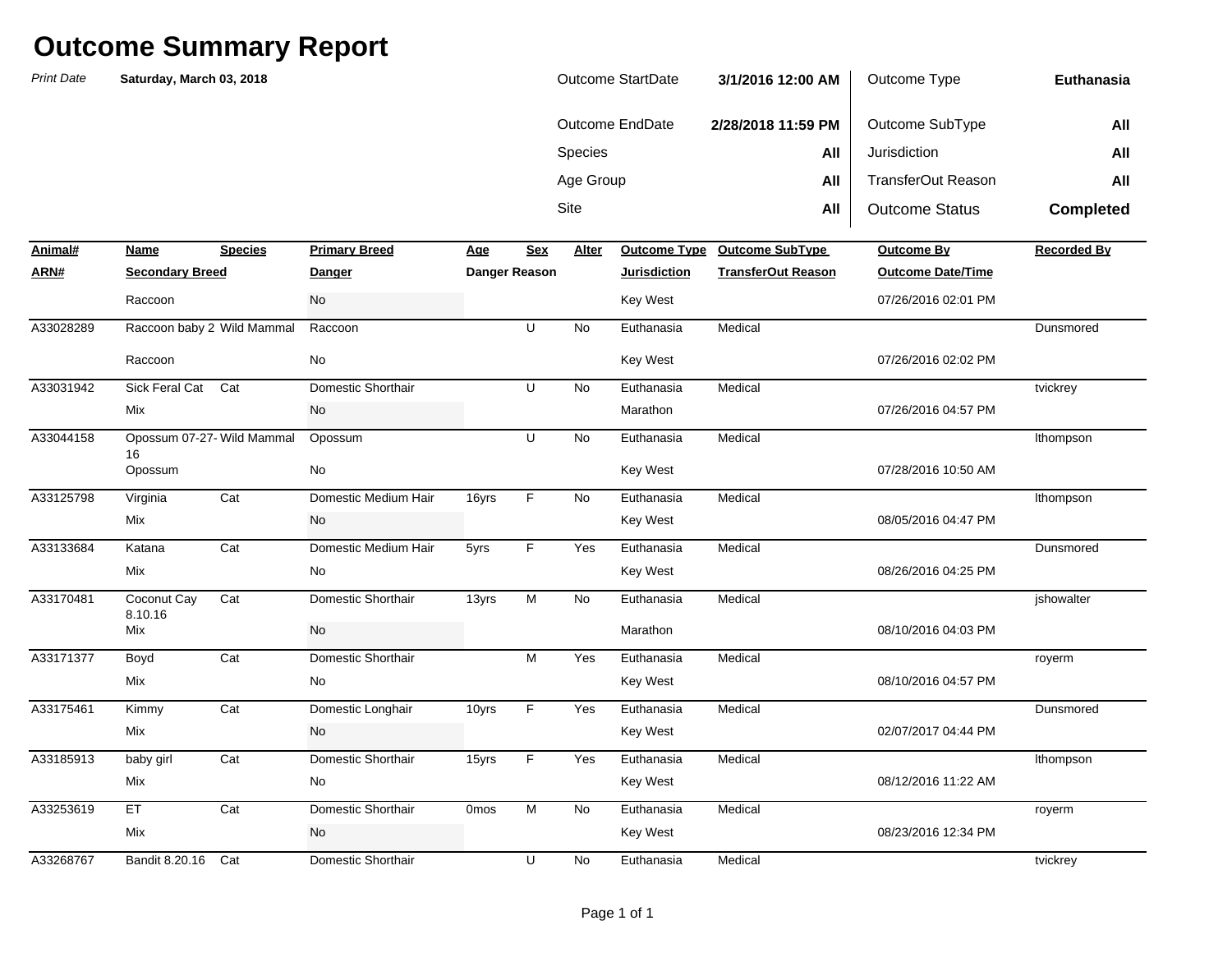| Outcome StartDate | 3/1/2016 12:00 AM  | Outcome Type          | Euthanasia       |
|-------------------|--------------------|-----------------------|------------------|
| Outcome EndDate   | 2/28/2018 11:59 PM | Outcome SubType       | All              |
| <b>Species</b>    | All                | Jurisdiction          | All              |
| Age Group         | All                | TransferOut Reason    | All              |
| Site              | All                | <b>Outcome Status</b> | <b>Completed</b> |

| Animal#         | Name                   | <b>Species</b> | <b>Primary Breed</b> | Age         | <b>Sex</b>     | Alter     | <b>Outcome Type</b> | <b>Outcome SubType</b>    | Outcome By               | <b>Recorded By</b> |
|-----------------|------------------------|----------------|----------------------|-------------|----------------|-----------|---------------------|---------------------------|--------------------------|--------------------|
| ARN#            | <b>Secondary Breed</b> |                | Danger               |             | Danger Reason  |           | <b>Jurisdiction</b> | <b>TransferOut Reason</b> | <b>Outcome Date/Time</b> |                    |
|                 | Mix                    |                | <b>No</b>            |             |                |           | Marathon            |                           | 08/30/2016 02:23 PM      |                    |
| A33271884       | Stella                 | Cat            | Domestic Shorthair   | 9yrs        | F              | Yes       | Euthanasia          | Medical                   |                          | jshowalter         |
|                 | Mix                    |                | No                   |             |                |           | Key West            |                           | 06/16/2017 04:42 PM      |                    |
| A33337008       | Stryper                | Cat            | Domestic Shorthair   | 1yrs        | F              | Yes       | Euthanasia          | Medical                   |                          | royerm             |
|                 | Mix                    |                | No                   |             |                |           | Key West            |                           | 08/21/2017 12:54 PM      |                    |
| A33342787       | spoon baby             | Cat            | Domestic Shorthair   | <b>Omos</b> | U              | No        | Euthanasia          | Medical                   |                          | Ithompson          |
|                 | Mix                    |                | No                   |             |                |           | Key West            |                           | 08/30/2016 01:16 PM      |                    |
| A33351533       | Stella                 | Cat            | Domestic Shorthair   | 15yrs       | F              | Yes       | Euthanasia          | Medical                   |                          | Dunsmored          |
|                 | Mix                    |                | No                   |             |                |           | Key West            |                           | 09/09/2016 06:19 PM      |                    |
| A33396675       | Cashew                 | Cat            | Domestic Shorthair   |             | $\cup$         | <b>No</b> | Euthanasia          | Medical                   |                          | Ithompson          |
|                 | Mix                    |                | <b>No</b>            |             |                |           | Key West            |                           | 09/08/2016 11:56 AM      |                    |
| A33587665       | <b>Blind Stray</b>     | Cat            | Domestic Shorthair   |             | U              | <b>No</b> | Euthanasia          | Medical                   |                          | tvickrey           |
|                 | Mix                    |                | No                   |             |                |           | Marathon            |                           | 09/30/2016 10:54 AM      |                    |
| A33600668       | Princess               | Dog            | Shih Tzu             |             | F              | Yes       | Euthanasia          | Medical                   |                          | tvickrey           |
|                 |                        |                | No                   |             |                |           | Marathon            |                           | 09/28/2016 03:20 PM      |                    |
| A33601231       | Emaciated Cat Cat      |                | Domestic Shorthair   |             | U              | No        | Euthanasia          | Medical                   |                          | Dunsmored          |
|                 | Mix                    |                | No                   |             |                |           | Key West            |                           | 09/28/2016 05:02 PM      |                    |
| A33626963       | Claude                 | Cat            | Domestic Medium Hair |             | M              | <b>No</b> | Euthanasia          | Medical                   |                          | msimpson           |
|                 | Mix                    |                | No                   |             |                |           | Marathon            |                           | 10/02/2016 02:49 PM      |                    |
| A33642936       | Gouda                  | Cat            | Domestic Shorthair   | 3mos        | $\overline{M}$ | <b>No</b> | Euthanasia          | Medical                   |                          | Ithompson          |
| MK <sub>1</sub> | Mix                    |                | No                   |             |                |           | Key West            |                           | 11/18/2016 04:04 PM      |                    |
| A33642937       | <b>MK2</b>             | Cat            | Domestic Shorthair   | 3mos        | F              | <b>No</b> | Euthanasia          | Medical                   |                          | Ithompson          |
|                 | Mix                    |                | No                   |             |                |           | <b>Key West</b>     |                           | 11/18/2016 04:03 PM      |                    |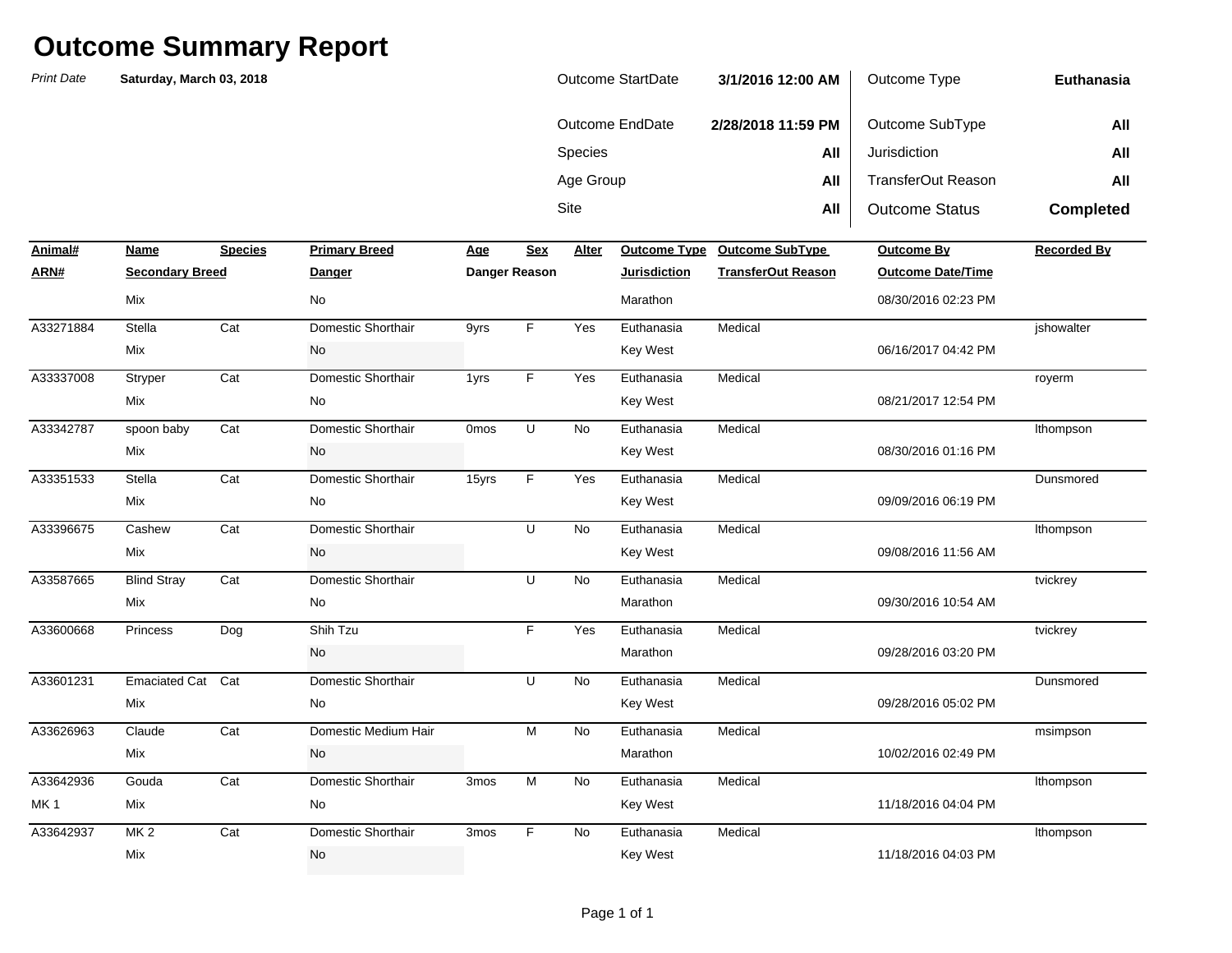| <b>Outcome StartDate</b> | 3/1/2016 12:00 AM  | Outcome Type          | Euthanasia       |
|--------------------------|--------------------|-----------------------|------------------|
| Outcome EndDate          | 2/28/2018 11:59 PM | Outcome SubType       | All              |
| <b>Species</b>           | All                | Jurisdiction          | All              |
| Age Group                | All                | TransferOut Reason    | All              |
| Site                     | All                | <b>Outcome Status</b> | <b>Completed</b> |

| Animal#         | Name                   | <b>Species</b> | <b>Primary Breed</b> | <b>Age</b>       | <b>Sex</b>    | Alter     | <b>Outcome Type</b> | <b>Outcome SubType</b>    | Outcome By               | <b>Recorded By</b> |
|-----------------|------------------------|----------------|----------------------|------------------|---------------|-----------|---------------------|---------------------------|--------------------------|--------------------|
| ARN#            | <b>Secondary Breed</b> |                | <b>Danger</b>        |                  | Danger Reason |           | <b>Jurisdiction</b> | <b>TransferOut Reason</b> | <b>Outcome Date/Time</b> |                    |
| A33642942       | MK <sub>3</sub>        | Cat            | Domestic Shorthair   | 3 <sub>mos</sub> | F.            | <b>No</b> | Euthanasia          | Medical                   |                          | Dunsmored          |
|                 | Mix                    |                | No                   |                  |               |           | <b>Key West</b>     |                           | 11/09/2016 05:13 PM      |                    |
| A33642946       | MK4                    | Cat            | Domestic Shorthair   | 3mos             | F.            | No        | Euthanasia          | Medical                   |                          | Dunsmored          |
|                 | Mix                    |                | No                   |                  |               |           | <b>Key West</b>     |                           | 11/09/2016 05:14 PM      |                    |
| A33642948       | MK <sub>5</sub>        | Cat            | Domestic Shorthair   | 3mos             | F.            | <b>No</b> | Euthanasia          | Medical                   |                          | Dunsmored          |
|                 | Mix                    |                | No                   |                  |               |           | <b>Key West</b>     |                           | 11/09/2016 05:15 PM      |                    |
| A33667276       | Cheddar                | Cat            | Domestic Shorthair   | 2mos             | M             | No        | Euthanasia          | Medical                   |                          | Dunsmored          |
| MK <sub>6</sub> | Mix                    |                | No                   |                  |               |           | <b>Key West</b>     |                           | 10/21/2016 03:37 PM      |                    |
| A33784859       | Screwworm Cat Cat      |                | Domestic Shorthair   |                  | U             | No        | Euthanasia          | Medical                   |                          | tvickrey           |
|                 | Mix                    |                | No                   |                  |               |           | Marathon            |                           | 10/20/2016 12:28 PM      |                    |
| A33803754       | Black 10.22.16         | Cat            | Domestic Shorthair   |                  | U             | Yes       | Euthanasia          | Medical                   |                          | jshowalter         |
|                 | Mix                    |                | No                   |                  |               |           | Marathon            |                           | 10/26/2016 12:02 PM      |                    |
| A33812273       | Sweetie                | Cat            | <b>Russian Blue</b>  |                  | F.            | Yes       | Euthanasia          | Medical                   |                          | tvickrey           |
|                 | Mix                    |                | No                   |                  |               |           | Marathon            |                           | 10/31/2016 03:10 PM      |                    |
| A33845396       | Coco                   | Cat            | Domestic Shorthair   | 8yrs             | M             | Yes       | Euthanasia          | Medical                   |                          | Ithompson          |
|                 | Mix                    |                | No                   |                  |               |           | <b>Key West</b>     |                           | 11/15/2016 04:46 PM      |                    |
| A33845470       | Tutu                   | Cat            | Domestic Shorthair   |                  | M             | Yes       | Euthanasia          | Medical                   |                          | Ithompson          |
|                 | Mix                    |                | No                   |                  |               |           | <b>Key West</b>     |                           | 01/07/2017 08:56 AM      |                    |
| A33875283       | Voodoo                 | Cat            | Domestic Shorthair   | 1 <sub>mos</sub> | M             | <b>No</b> | Euthanasia          | Medical                   |                          | Ithompson          |
|                 | Mix                    |                | No                   |                  |               |           | <b>Key West</b>     |                           | 11/18/2016 04:01 PM      |                    |
| A33883055       | Jimmy                  | Cat            | Domestic Shorthair   |                  | F.            | <b>No</b> | Euthanasia          | Medical                   |                          | Ithompson          |
|                 | Mix                    |                | No                   |                  |               |           | <b>Key West</b>     |                           | 11/04/2016 02:55 PM      |                    |
| A33892890       | Beauregard             | Cat            | Domestic Shorthair   | 3yrs             | М             | Yes       | Euthanasia          | Medical                   |                          | Dunsmored          |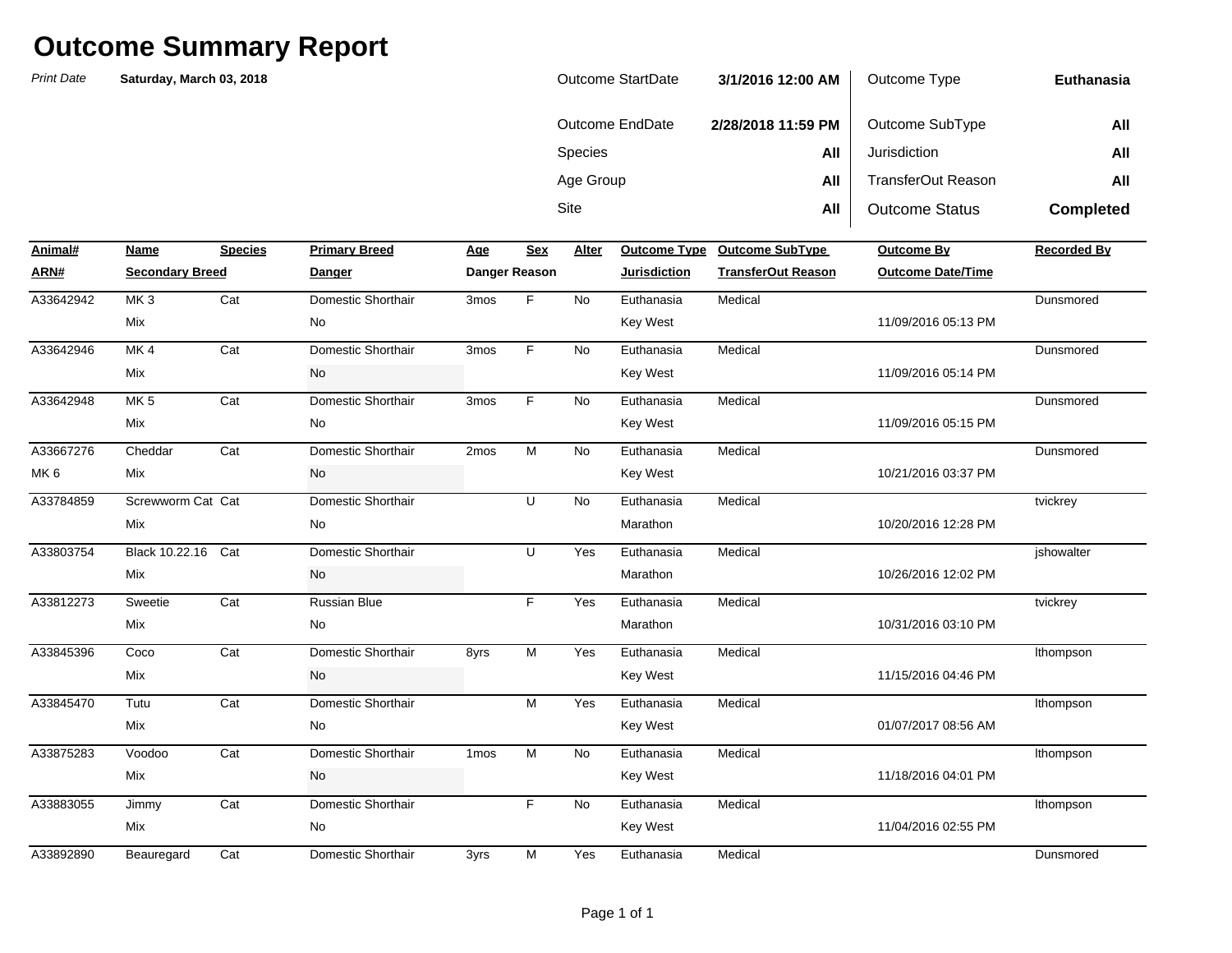| Outcome StartDate | 3/1/2016 12:00 AM  | Outcome Type          | Euthanasia       |
|-------------------|--------------------|-----------------------|------------------|
| Outcome EndDate   | 2/28/2018 11:59 PM | Outcome SubType       | All              |
| <b>Species</b>    | All                | Jurisdiction          | All              |
| Age Group         | All                | TransferOut Reason    | All              |
| Site              | All                | <b>Outcome Status</b> | <b>Completed</b> |

| Animal#   | Name                   | <b>Species</b> | <b>Primary Breed</b> | <u>Age</u>       | <b>Sex</b>    | Alter     | <b>Outcome Type</b> | <b>Outcome SubType</b>    | <b>Outcome By</b>        | <b>Recorded By</b> |
|-----------|------------------------|----------------|----------------------|------------------|---------------|-----------|---------------------|---------------------------|--------------------------|--------------------|
| ARN#      | <b>Secondary Breed</b> |                | Danger               |                  | Danger Reason |           | <b>Jurisdiction</b> | <b>TransferOut Reason</b> | <b>Outcome Date/Time</b> |                    |
|           | Mix                    |                | No                   |                  |               |           | Key West            |                           | 01/06/2017 05:30 PM      |                    |
| A33938451 | Yahoo                  | Cat            | Domestic Shorthair   | 5 <sub>mos</sub> | $\sf U$       | <b>No</b> | Euthanasia          | Medical                   |                          | Dunsmored          |
|           | Mix                    |                | No                   |                  |               |           | Key West            |                           | 01/10/2017 05:09 PM      |                    |
| A33949734 | Yum Yum                | Cat            | Domestic Shorthair   | 5mos             | U             | No        | Euthanasia          | Medical                   |                          | Dunsmored          |
|           | Mix                    |                | No                   |                  |               |           | Key West            |                           | 01/10/2017 05:10 PM      |                    |
| A33980242 | White boy              | Cat            | Domestic Shorthair   | 10yrs            | M             | Yes       | Euthanasia          | Medical                   |                          | tvickrey           |
|           | Mix                    |                | No                   |                  |               |           | Marathon            |                           | 11/14/2016 01:45 PM      |                    |
| A33983831 | Presto                 | Cat            | Domestic Shorthair   | 1 <sub>mos</sub> | M             | No        | Euthanasia          | Medical                   |                          | pat                |
|           | Mix                    |                | No                   |                  |               |           | Key West            |                           | 11/30/2016 03:40 PM      |                    |
| A33983839 | Abracadabra            | Cat            | Domestic Shorthair   | 1 <sub>mos</sub> | F             | No        | Euthanasia          | Medical                   |                          | pat                |
|           | Mix                    |                | No                   |                  |               |           | Key West            |                           | 11/30/2016 03:41 PM      |                    |
| A33993422 | <b>Injured Biddy</b>   | Chicken        | Chicken              |                  | U             | No        | Euthanasia          | Medical                   |                          | Dunsmored          |
|           | Chicken                |                | No                   |                  |               |           | Key West            |                           | 11/15/2016 11:51 AM      |                    |
| A34011444 | Piggy                  | Cat            | Domestic Shorthair   | 7 <sub>mos</sub> | F             | Yes       | Euthanasia          | Medical                   |                          | Dunsmored          |
|           | Mix                    |                | No                   |                  |               |           | Key West            |                           | 05/06/2017 02:08 PM      |                    |
| A34012864 | Rosie                  | Cat            | Domestic Shorthair   |                  | U             | <b>No</b> | Euthanasia          | Medical                   |                          | pat                |
|           | Mix                    |                | No                   |                  |               |           | Key West            |                           | 11/30/2016 03:33 PM      |                    |
| A34032235 | Sushi                  | Cat            | Domestic Shorthair   | 2mos             | U             | No        | Euthanasia          | Medical                   |                          | Dunsmored          |
|           | Mix                    |                | No                   |                  |               |           | Key West            |                           | 12/12/2016 03:10 PM      |                    |
| A34046292 | Muscovy Duck Wild Bird |                | Duck                 |                  | U             | <b>No</b> | Euthanasia          | Medical                   |                          | Dunsmored          |
|           | <b>Duck</b>            |                | No                   |                  |               |           | Key West            |                           | 11/21/2016 05:22 PM      |                    |
| A34055137 | Scooter                | Cat            | Domestic Shorthair   | 18yrs            | F             | Yes       | Euthanasia          | Medical                   |                          | Ithompson          |
|           | Mix                    |                | No                   |                  |               |           | Key West            |                           | 12/20/2016 04:47 PM      |                    |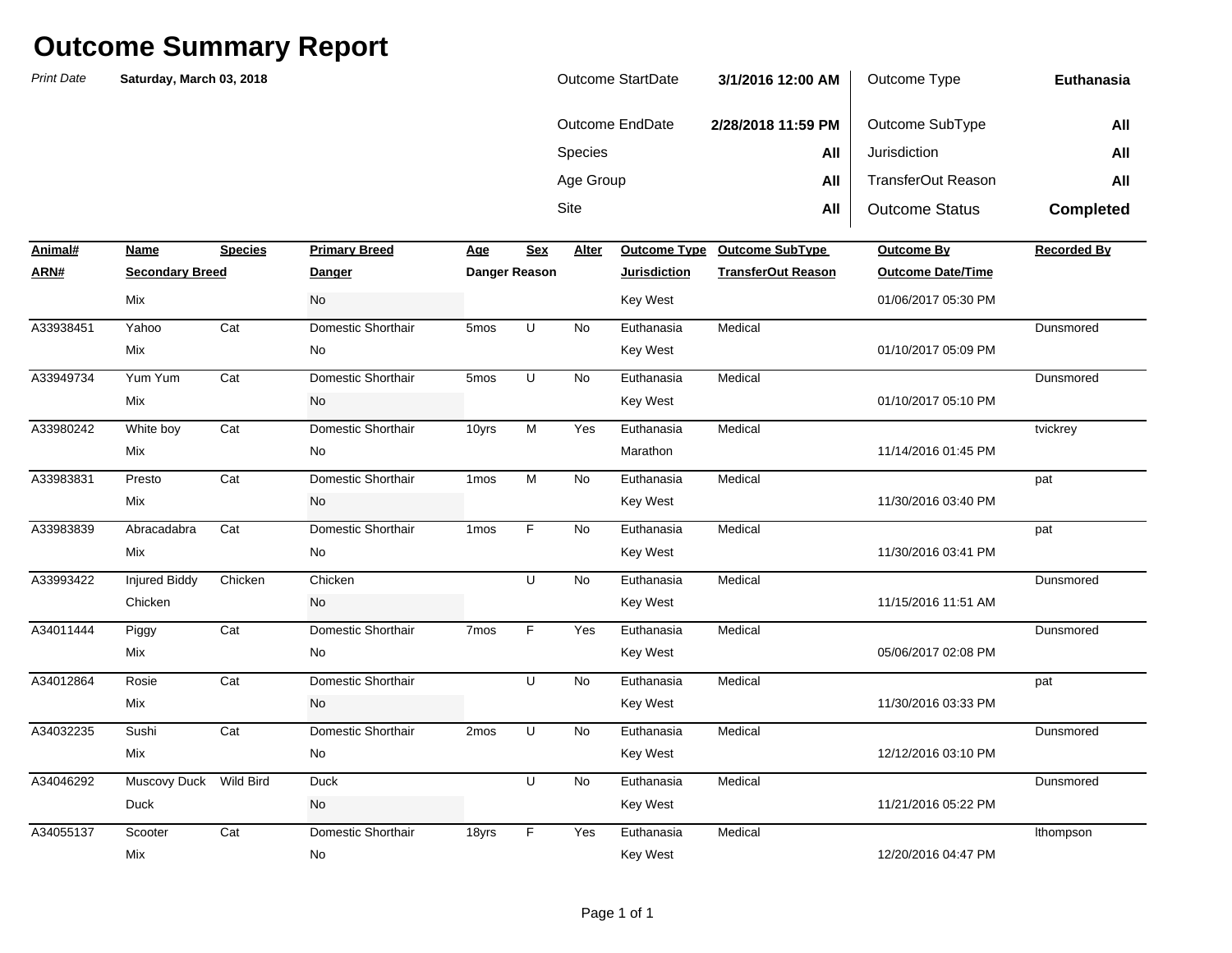| <b>Outcome StartDate</b> | 3/1/2016 12:00 AM  | Outcome Type          | Euthanasia       |
|--------------------------|--------------------|-----------------------|------------------|
| Outcome EndDate          | 2/28/2018 11:59 PM | Outcome SubType       | All              |
| <b>Species</b>           | All                | Jurisdiction          | All              |
| Age Group                | All                | TransferOut Reason    | All              |
| Site                     | All                | <b>Outcome Status</b> | <b>Completed</b> |

| Animal#   | Name                       | <b>Species</b>     | <b>Primary Breed</b> | <u>Age</u> | <b>Sex</b>    | Alter     | <b>Outcome Type</b> | <b>Outcome SubType</b>    | Outcome By               | <b>Recorded By</b> |
|-----------|----------------------------|--------------------|----------------------|------------|---------------|-----------|---------------------|---------------------------|--------------------------|--------------------|
| ARN#      | <b>Secondary Breed</b>     |                    | <b>Danger</b>        |            | Danger Reason |           | <b>Jurisdiction</b> | <b>TransferOut Reason</b> | <b>Outcome Date/Time</b> |                    |
| A34066436 | Turkey                     | Cat                | Domestic Shorthair   | 5mos       | F.            | <b>No</b> | Euthanasia          | Medical                   |                          | pat                |
|           | Mix                        |                    | No                   |            |               |           | <b>Key West</b>     |                           | 11/25/2016 11:45 AM      |                    |
| A34070499 | Injured ACE Cat Cat        |                    | Domestic Medium Hair |            | F.            | No        | Euthanasia          | Medical                   |                          | tvickrey           |
|           | Mix                        |                    | No                   |            |               |           | <b>Big Pine Key</b> |                           | 11/25/2016 03:29 PM      |                    |
| A34101705 | Max                        | Cat                | Domestic Shorthair   | 11yrs      | M             | Yes       | Euthanasia          | Medical                   |                          | pat                |
|           | Mix                        |                    | No                   |            |               |           | Key West            |                           | 11/30/2016 03:38 PM      |                    |
| A34111232 | 7 Mile                     | Cat                | Domestic Shorthair   |            | U             | <b>No</b> | Euthanasia          | Medical                   |                          | tvickrey           |
|           | Mix                        |                    | No                   |            |               |           | Marathon            |                           | 12/02/2016 11:03 AM      |                    |
| A34119398 | Orestes                    | Cat                | Domestic Shorthair   |            | U             | <b>No</b> | Euthanasia          | Medical                   |                          | Dunsmored          |
|           | Mix                        |                    | No                   |            |               |           | <b>Key West</b>     |                           | 12/12/2016 03:09 PM      |                    |
| A34128873 | Sick Raccoon<br>12/03/2017 | <b>Wild Mammal</b> | Raccoon              |            | U             | <b>No</b> | Euthanasia          | Medical                   |                          | pat                |
|           | Raccoon                    |                    | No                   |            |               |           | <b>Key West</b>     |                           | 12/03/2016 01:52 PM      |                    |
| A34196958 | Raccoon<br>12/6/16         | Wild Mammal        | Raccoon              |            | M             | No        | Euthanasia          | Medical                   |                          | Ithompson          |
|           |                            |                    | <b>No</b>            |            |               |           | <b>Key West</b>     |                           | 12/06/2016 08:58 AM      |                    |
| A34215970 | Rabbit 34                  | Rabbit             | American             |            | U             | No        | Euthanasia          | Medical                   |                          | royerm             |
|           | American                   |                    | No                   |            |               |           | Key West            |                           | 12/20/2016 11:43 AM      |                    |
| A34217866 | Rabbit 29                  | Rabbit             | American             |            | U             | <b>No</b> | Euthanasia          | Medical                   |                          | royerm             |
|           | American                   |                    | No                   |            |               |           | <b>Key West</b>     |                           | 12/20/2016 11:33 AM      |                    |
| A34217868 | Rabbit 30                  | Rabbit             | American             |            | U             | No        | Euthanasia          | Medical                   |                          | royerm             |
|           | American                   |                    | No                   |            |               |           | <b>Key West</b>     |                           | 12/20/2016 11:35 AM      |                    |
| A34217872 | Rabbit 31                  | Rabbit             | American             |            | U             | <b>No</b> | Euthanasia          | Medical                   |                          | royerm             |
|           | American                   |                    | No                   |            |               |           | <b>Key West</b>     |                           | 12/20/2016 11:37 AM      |                    |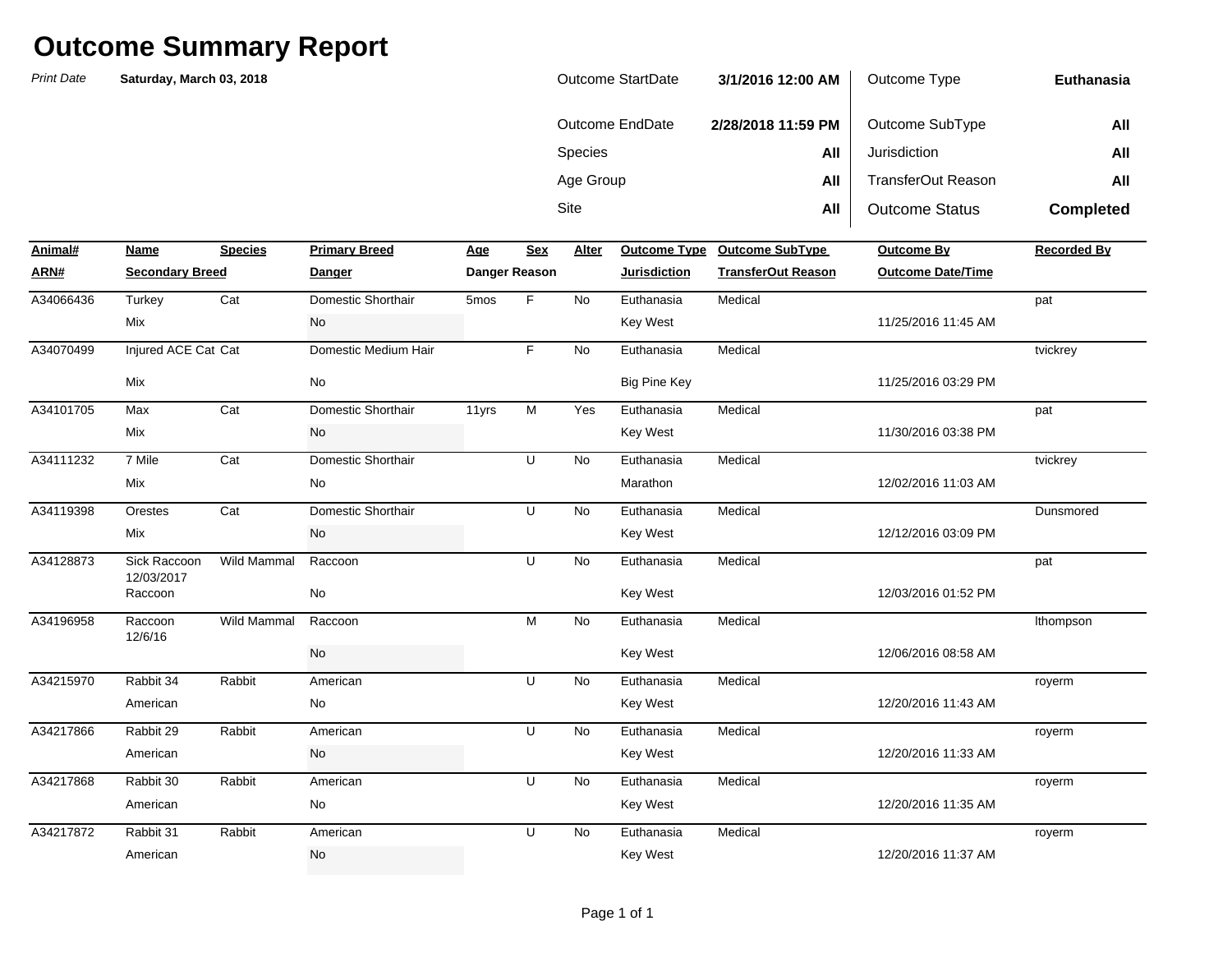| Outcome StartDate | 3/1/2016 12:00 AM  | Outcome Type          | Euthanasia       |
|-------------------|--------------------|-----------------------|------------------|
| Outcome EndDate   | 2/28/2018 11:59 PM | Outcome SubType       | All              |
| <b>Species</b>    | All                | Jurisdiction          | All              |
| Age Group         | All                | TransferOut Reason    | All              |
| Site              | All                | <b>Outcome Status</b> | <b>Completed</b> |

| Animal#   | Name                             | <b>Species</b> | <b>Primary Breed</b>         | Age | <b>Sex</b>    | Alter     | <b>Outcome Type</b> | <b>Outcome SubType</b>    | <b>Outcome By</b>        | <b>Recorded By</b> |
|-----------|----------------------------------|----------------|------------------------------|-----|---------------|-----------|---------------------|---------------------------|--------------------------|--------------------|
| ARN#      | <b>Secondary Breed</b>           |                | <b>Danger</b>                |     | Danger Reason |           | <b>Jurisdiction</b> | <b>TransferOut Reason</b> | <b>Outcome Date/Time</b> |                    |
| A34217875 | Rabbit 32                        | Rabbit         | American                     |     | U             | <b>No</b> | Euthanasia          | Medical                   |                          | royerm             |
|           | American                         |                | No                           |     |               |           | Key West            |                           | 12/20/2016 11:39 AM      |                    |
| A34217878 | Rabbit 33                        | Rabbit         | American                     |     | U             | <b>No</b> | Euthanasia          | Medical                   |                          | royerm             |
|           | American                         |                | $\operatorname{\mathsf{No}}$ |     |               |           | Key West            |                           | 12/20/2016 11:40 AM      |                    |
| A34217882 | Rabbit 36                        | Rabbit         | American                     |     | U             | No        | Euthanasia          | Medical                   |                          | royerm             |
|           | American                         |                | No                           |     |               |           | Key West            |                           | 12/20/2016 12:00 PM      |                    |
| A34217886 | Rabbit 37                        | Rabbit         | American                     |     | U             | <b>No</b> | Euthanasia          | Medical                   |                          | royerm             |
|           | American                         |                | No                           |     |               |           | Key West            |                           | 12/20/2016 11:48 AM      |                    |
| A34217890 | Rabbit 38                        | Rabbit         | American                     |     | U             | No        | Euthanasia          | Medical                   |                          | royerm             |
|           | American                         |                | No                           |     |               |           | Key West            |                           | 12/20/2016 12:03 PM      |                    |
| A34217893 | Rabbit 39                        | Rabbit         | American                     |     | U             | No        | Euthanasia          | Medical                   |                          | royerm             |
|           | American                         |                | No                           |     |               |           | Key West            |                           | 12/20/2016 12:04 PM      |                    |
| A34227825 | Sick Grassy Cat Cat              |                | Domestic Shorthair           |     | U             | <b>No</b> | Euthanasia          | Medical                   |                          | tvickrey           |
|           | Mix                              |                | No                           |     |               |           | Marathon            |                           | 12/15/2016 02:51 PM      |                    |
| A34231337 | Oil Rooster                      | Chicken        | Chicken                      |     | M             | <b>No</b> | Euthanasia          | Medical                   |                          | Ithompson          |
|           |                                  |                | No                           |     |               |           | Key West            |                           | 12/15/2016 07:54 PM      |                    |
| A34236198 | Raccoon 12-16- Wild Mammal<br>16 |                | Raccoon                      |     | U             | <b>No</b> | Euthanasia          | Medical                   |                          | Ithompson          |
|           | Raccoon                          |                | No                           |     |               |           | Key West            |                           | 12/20/2016 04:49 PM      |                    |
| A34281941 | Raccoon                          | Wild Mammal    | Raccoon                      |     | U             | <b>No</b> | Euthanasia          | Medical                   |                          | Ithompson          |
|           |                                  |                | No                           |     |               |           | Key West            |                           | 12/23/2016 01:01 PM      |                    |
| A34293091 | Opossum 12/27 Wild Mammal        |                | Opossum                      |     | М             | <b>No</b> | Euthanasia          | Medical                   |                          | Ithompson          |
|           |                                  |                | No                           |     |               |           | Key West            |                           | 12/27/2016 08:05 AM      |                    |
| A34302166 | Cross Rabbit 1 Rabbit            |                | American                     |     | U             | No        | Euthanasia          | Medical                   |                          | royerm             |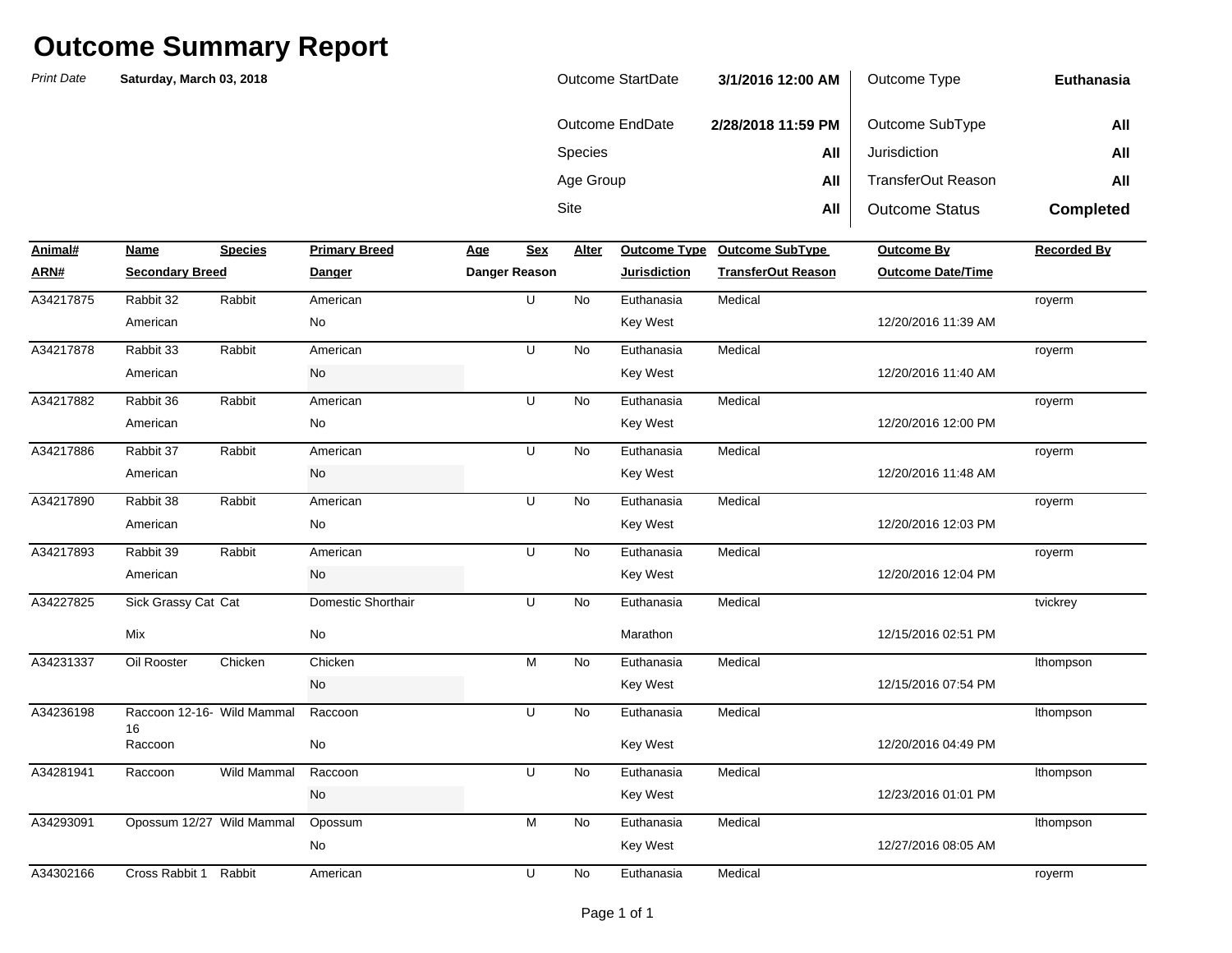| <b>Print Date</b> | Saturday, March 03, 2018 |                |                      |            |                |              | <b>Outcome StartDate</b> | 3/1/2016 12:00 AM         | Outcome Type              | Euthanasia         |
|-------------------|--------------------------|----------------|----------------------|------------|----------------|--------------|--------------------------|---------------------------|---------------------------|--------------------|
|                   |                          |                |                      |            |                |              | <b>Outcome EndDate</b>   | 2/28/2018 11:59 PM        | Outcome SubType           | All                |
|                   |                          |                |                      |            |                | Species      |                          | All                       | Jurisdiction              | All                |
|                   |                          |                |                      |            |                | Age Group    |                          | All                       | <b>TransferOut Reason</b> | All                |
|                   |                          |                |                      |            |                | Site         |                          | All                       | <b>Outcome Status</b>     |                    |
|                   |                          |                |                      |            |                |              |                          |                           |                           | <b>Completed</b>   |
| Animal#           | Name                     | <b>Species</b> | <b>Primary Breed</b> | <u>Age</u> | <b>Sex</b>     | <b>Alter</b> | <b>Outcome Type</b>      | <b>Outcome SubType</b>    | <b>Outcome By</b>         | <b>Recorded By</b> |
| ARN#              | <b>Secondary Breed</b>   |                | <u>Danger</u>        |            | Danger Reason  |              | <b>Jurisdiction</b>      | <b>TransferOut Reason</b> | <b>Outcome Date/Time</b>  |                    |
|                   |                          |                | No                   |            |                |              | Key West                 |                           | 01/19/2017 01:43 PM       |                    |
| A34302169         | Cross Rabbit 2 Rabbit    |                | American             |            | U              | No           | Euthanasia               | Medical                   |                           | royerm             |
|                   |                          |                | No                   |            |                |              | <b>Key West</b>          |                           | 01/19/2017 01:45 PM       |                    |
| A34302171         | Cross Rabbit 3           | Rabbit         | American             |            | U              | <b>No</b>    | Euthanasia               | Medical                   |                           | royerm             |
|                   |                          |                | No                   |            |                |              | <b>Key West</b>          |                           | 01/19/2017 01:46 PM       |                    |
| A34302173         | Cross Rabbit 4           | Rabbit         | American             |            | U              | No           | Euthanasia               | Medical                   |                           | royerm             |
|                   |                          |                | No                   |            |                |              | Key West                 |                           | 01/19/2017 01:49 PM       |                    |
| A34302175         | Cross Rabbit 5 Rabbit    |                | American             |            | U              | <b>No</b>    | Euthanasia               | Medical                   |                           | royerm             |
|                   |                          |                | No                   |            |                |              | Key West                 |                           | 01/19/2017 01:50 PM       |                    |
| A34302177         | Cross Rabbit 6           | Rabbit         | American             |            | U              | No           | Euthanasia               | Medical                   |                           | royerm             |
|                   |                          |                | No                   |            |                |              | Key West                 |                           | 01/19/2017 01:55 PM       |                    |
| A34302180         | Cross Rabbit 7           | Rabbit         | American             |            | U              | No           | Euthanasia               | Medical                   |                           | royerm             |
|                   |                          |                | No                   |            |                |              | Key West                 |                           | 01/19/2017 01:57 PM       |                    |
| A34302182         | Cross Rabbit 8           | Rabbit         | American             |            | U              | No           | Euthanasia               | Medical                   |                           | royerm             |
|                   |                          |                | No                   |            |                |              | Key West                 |                           | 01/19/2017 01:59 PM       |                    |
| A34302184         | Cross Rabbit 9           | Rabbit         | American             |            | $\overline{U}$ | <b>No</b>    | Euthanasia               | Medical                   |                           | royerm             |
|                   |                          |                | No                   |            |                |              | Key West                 |                           | 01/19/2017 02:03 PM       |                    |
| A34302195         | Cross Rabbit 10 Rabbit   |                | American             |            | U              | No           | Euthanasia               | Medical                   |                           | royerm             |
|                   |                          |                | No                   |            |                |              | Key West                 |                           | 01/19/2017 02:05 PM       |                    |
| A34302197         | Cross Rabbit 11 Rabbit   |                | American             |            | U              | No           | Euthanasia               | Medical                   |                           | royerm             |
|                   |                          |                | No                   |            |                |              | <b>Key West</b>          |                           | 01/19/2017 02:07 PM       |                    |
| A34302201         | Cross Rabbit 12 Rabbit   |                | American             |            | U              | No           | Euthanasia               | Medical                   |                           | royerm             |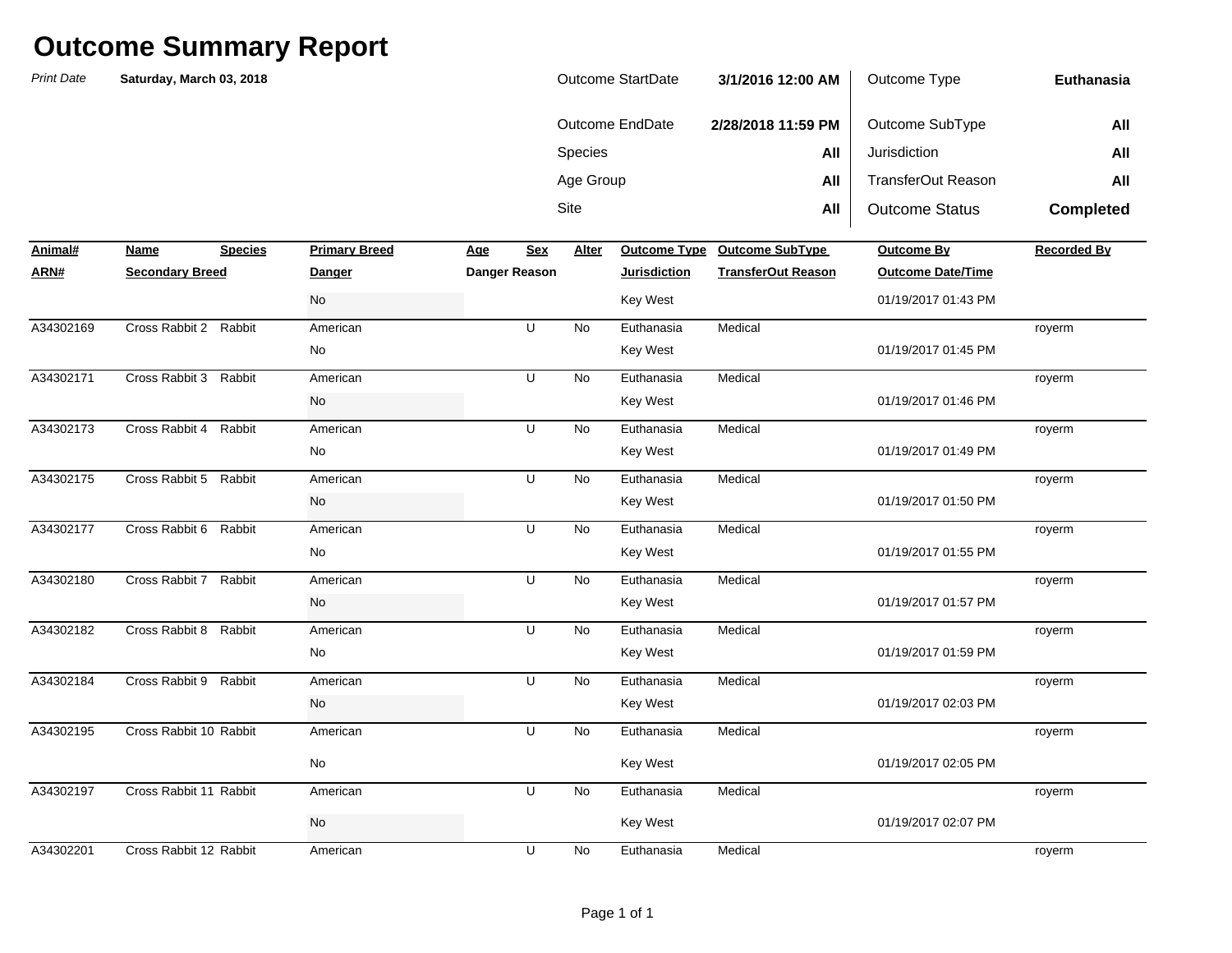*Print Date***NameSpecies Primary Breed Age Age Alter ARN# Secondary Breed Danger Danger Reason Jurisdiction TransferOut Reason Outcome Date/Time** Sitee **All** All | Outcome Status **Completed Animal#Profilled Primary Breedome SubType Outcome By Recorded By Recorded By** Species **All** Jurisdiction **All** Age Group **All** TransferOut Reason **All Euthanasia**Outcome EndDate **2/28/2018 11:59 PM** Outcome SubType **All Saturday, March 03, 2018** Outcome StartDate **3/1/2016 12:00 AM** Outcome Type A34302213 Cross Rabbit 13 Rabbit American U No Euthanasia Medical A34340666 Really Sick Cat Domestic Shorthair U No Euthanasia Medical A34344952 Cross bunny 1 Rabbit American M No Euthanasia Medical Bobo Cat NoA34349052 Domestic Shorthair U Euthanasia MedicalA34381042 Mimi Dog Chihuahua, Short Coat 13yrs F No Euthanasia Medical A34405397 Iguana 01-11-17 Iguana Iguana U No Euthanasia Medical Louise Cat 8yrs Yes Baby rabbit 1 Rabbit No A34415984 American U Euthanasia MedicalBaby rabbit 2 Rabbit No A34415994 American U Euthanasia MedicalA34416288 New rabbit 3 Rabbit American U No Euthanasia Medical New rabbit 4 Rabbit 4 American Month U No o Euthanasia Medical - barang pangangan karang pangangang pangangang pangangang panganggalang pang American No Key West 01/19/2017 02:31 PM A34416290 New rabbit 4 Rabbit American U No Euthanasia Medical royerm American No No Rey West Key West 201/19/2017 02:30 PM royerm American No No Rey West Key West 201/19/2017 02:27 PM royerm American No No Rev West Key West 201/19/2017 02:25 PM royerm Mix 11:31 AM No No Rev West Key West 201/30/2017 11:31 AM A34408843 Siamese F Euthanasia Medicallthompson Iguana 1988 - 1990 - 1991 - 1992 - 1993 - 1994 - 1994 - 1994 - 1995 - 1996 - 1997 - 1998 - 1999 - 1999 - 1999 - 199 DunsmoredMix 1992 101/17/2017 05:05 PM No 2012 12:05 PM No 2012 12:05 PM No 2012 12:05 PM No 2012 12:05 PM No 2012 12:05 PM No 2012 12:05 PM No 2012 12:05 PM No 2012 12:05 PM No 2012 12:05 PM No 2012 12:05 PM No 2012 12:05 PM No 20 **Dunsmored** Mix No Key West 01/06/2017 05:28 PM baiercAmerican and the Controller Controller Controller Controller Controller Controller Controller Controller Controller Controller Controller Controller Controller Controller Controller Controller Controller Controller Control tvickrey Mix No Marathon 01/03/2017 01:50 PMroyerm No No Rey West  $\sim$  Key West  $\sim$  01/19/2017 02:13 PM No No Key West  $\sim$  Key West 01/19/2017 02:09 PM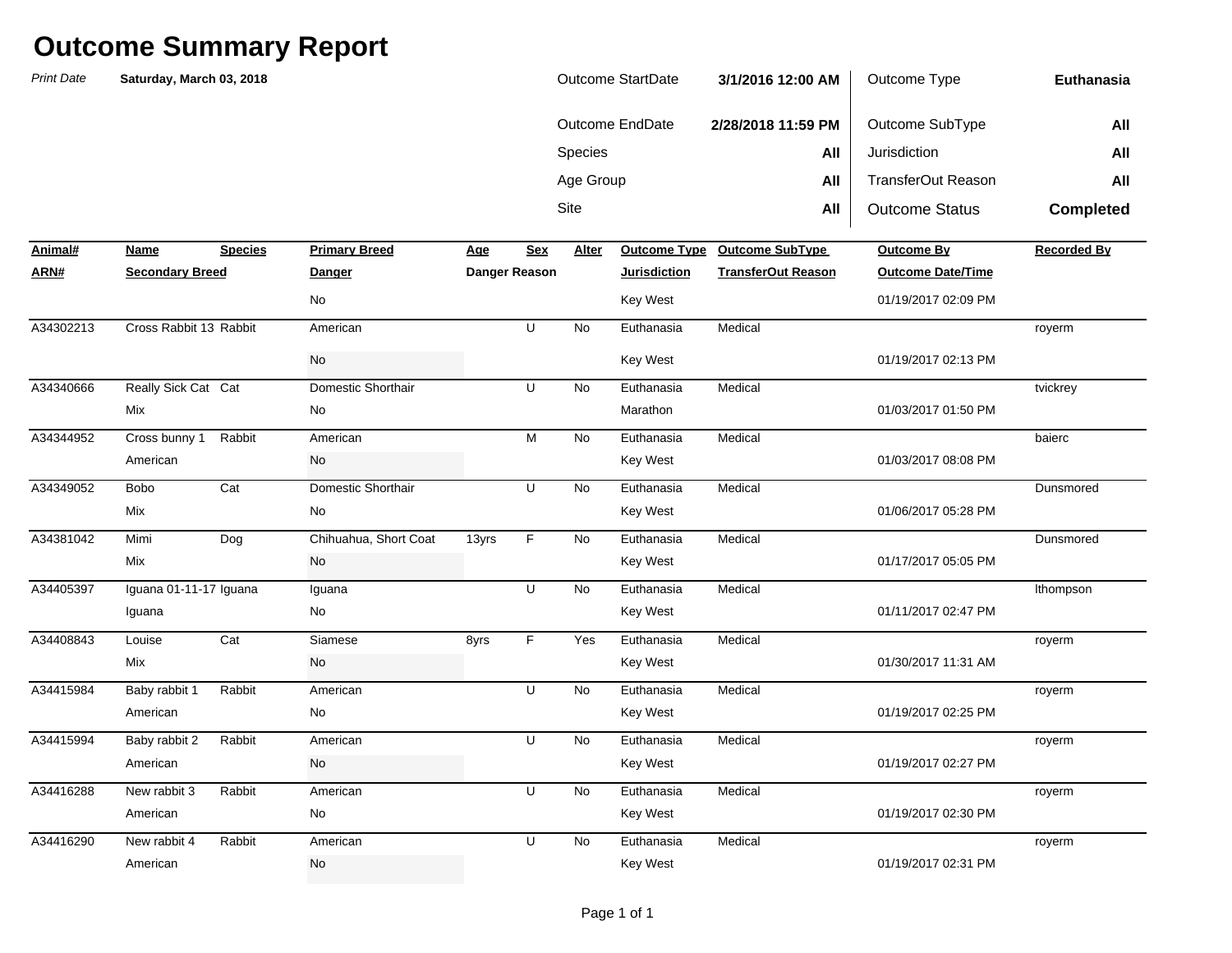| Outcome StartDate | 3/1/2016 12:00 AM  | Outcome Type          | Euthanasia       |
|-------------------|--------------------|-----------------------|------------------|
| Outcome EndDate   | 2/28/2018 11:59 PM | Outcome SubType       | All              |
| <b>Species</b>    | All                | Jurisdiction          | All              |
| Age Group         | All                | TransferOut Reason    | All              |
| Site              | All                | <b>Outcome Status</b> | <b>Completed</b> |

| Animal#   | Name                   | <b>Species</b> | <b>Primary Breed</b> | <b>Age</b> | <b>Sex</b>           | Alter     | <b>Outcome Type</b> | <b>Outcome SubType</b>    | <b>Outcome By</b>        | <b>Recorded By</b> |
|-----------|------------------------|----------------|----------------------|------------|----------------------|-----------|---------------------|---------------------------|--------------------------|--------------------|
| ARN#      | <b>Secondary Breed</b> |                | <b>Danger</b>        |            | <b>Danger Reason</b> |           | <b>Jurisdiction</b> | <b>TransferOut Reason</b> | <b>Outcome Date/Time</b> |                    |
| A34416682 | Possume<br>1.12.16     | Wild Mammal    | Opossum              |            | U                    | <b>No</b> | Euthanasia          | Medical                   |                          | jshowalter         |
|           | Opossum                |                | No                   |            |                      |           | Key West            |                           | 01/13/2017 12:55 PM      |                    |
| A34486690 | Cabbage                | Cat            | Domestic Shorthair   |            | U                    | Yes       | Euthanasia          | Medical                   |                          | Dunsmored          |
|           | Mix                    |                | No                   |            |                      |           | <b>Key West</b>     |                           | 01/27/2017 04:45 PM      |                    |
| A34489225 | <b>Bunny 1/24/17</b>   | Rabbit         | American             |            | U                    | <b>No</b> | Euthanasia          | Medical                   |                          | Ithompson          |
|           | American               |                | No                   |            |                      |           | <b>Key West</b>     |                           | 01/24/2017 09:16 AM      |                    |
| A34498471 | Tux                    | Cat            | Domestic Shorthair   |            | F.                   | No        | Euthanasia          | Medical                   |                          | Dunsmored          |
|           | Mix                    |                | No                   |            |                      |           | Key West            |                           | 01/25/2017 10:40 AM      |                    |
| A34520844 | Luci                   | Cat            | Domestic Shorthair   | 12yrs      | F                    | Yes       | Euthanasia          | Medical                   |                          | Dunsmored          |
|           | Mix                    |                | No                   |            |                      |           | <b>Key West</b>     |                           | 01/31/2017 04:34 PM      |                    |
| A34583331 | Iguana 2-5-17          | Iguana         | Iguana               |            | U                    | <b>No</b> | Euthanasia          | Medical                   |                          | baierc             |
|           | Iguana                 |                | No                   |            |                      |           | Key West            |                           | 02/05/2017 02:55 PM      |                    |
| A34606098 | Roosevelt              | Cat            | Domestic Shorthair   |            | M                    | Yes       | Euthanasia          | Medical                   |                          | Dunsmored          |
|           | Mix                    |                | No                   |            |                      |           | Key West            |                           | 02/08/2017 03:01 PM      |                    |
| A34611760 | Rat 1                  | Rodent         | Rat                  |            | U                    | <b>No</b> | Euthanasia          | Medical                   |                          | Ithompson          |
|           | Rat                    |                | No                   |            |                      |           | <b>Key West</b>     |                           | 02/13/2017 10:35 AM      |                    |
| A34611763 | Rat 2                  | Rodent         | Rat                  |            | U                    | <b>No</b> | Euthanasia          | Medical                   |                          | Ithompson          |
|           | Rat                    |                | No                   |            |                      |           | <b>Key West</b>     |                           | 02/13/2017 10:37 AM      |                    |
| A34611766 | Rat <sub>3</sub>       | Rodent         | Rat                  |            | U                    | <b>No</b> | Euthanasia          | Medical                   |                          | Ithompson          |
|           | Rat                    |                | No                   |            |                      |           | Key West            |                           | 02/13/2017 10:39 AM      |                    |
| A34611774 | <b>Borat</b>           | Rodent         | Rat                  |            | M                    | <b>No</b> | Euthanasia          | Medical                   |                          | Dunsmored          |
|           | Rat                    |                | No                   |            |                      |           | <b>Key West</b>     |                           | 06/21/2017 06:09 PM      |                    |
| A34635464 | Patterson              | Cat            | Domestic Shorthair   |            | U                    | <b>No</b> | Euthanasia          | Medical                   |                          | Dunsmored          |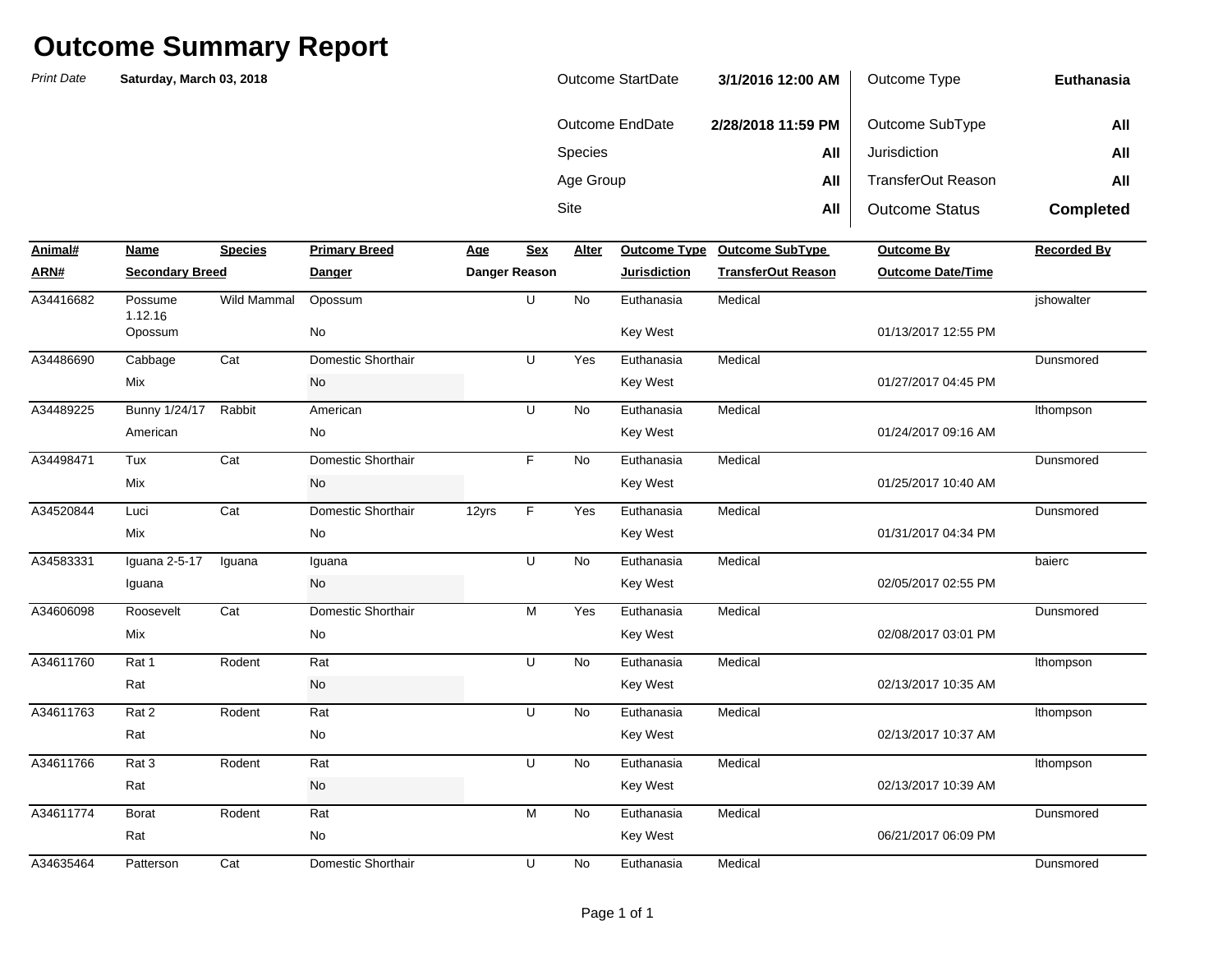| <b>Print Date</b> | Saturday, March 03, 2018 |                |                      |            |                                                                                       |           | <b>Outcome StartDate</b> | 3/1/2016 12:00 AM         | Outcome Type              | <b>Euthanasia</b>  |
|-------------------|--------------------------|----------------|----------------------|------------|---------------------------------------------------------------------------------------|-----------|--------------------------|---------------------------|---------------------------|--------------------|
|                   |                          |                |                      |            |                                                                                       |           | Outcome EndDate          | 2/28/2018 11:59 PM        | Outcome SubType           | All                |
|                   |                          |                |                      |            |                                                                                       | Species   |                          | All                       | Jurisdiction              | All                |
|                   |                          |                |                      |            |                                                                                       | Age Group |                          | All                       | <b>TransferOut Reason</b> | All                |
|                   |                          |                |                      |            |                                                                                       | Site      |                          | All                       | <b>Outcome Status</b>     | <b>Completed</b>   |
|                   |                          |                |                      |            |                                                                                       |           |                          |                           |                           |                    |
| Animal#           | Name                     | <b>Species</b> | <b>Primary Breed</b> | <u>Age</u> | <b>Sex</b>                                                                            | Alter     | <b>Outcome Type</b>      | <b>Outcome SubType</b>    | Outcome By                | <b>Recorded By</b> |
| ARN#              | <b>Secondary Breed</b>   |                | <b>Danger</b>        |            | <b>Danger Reason</b>                                                                  |           | <b>Jurisdiction</b>      | <b>TransferOut Reason</b> | <b>Outcome Date/Time</b>  |                    |
|                   | <b>Mix</b>               |                | No                   |            |                                                                                       |           | <b>Key West</b>          |                           | 02/13/2017 04:07 PM       |                    |
| A34655517         | 02-15-17 Iguana Iguana   |                | Iguana               |            | $\overline{U}$                                                                        | No        | Euthanasia               | Medical                   |                           | royerm             |
|                   | Iguana                   |                | No                   |            |                                                                                       |           | Key West                 |                           | 02/24/2017 01:20 PM       |                    |
| A34672125         | Hopper                   | Rabbit         | American             |            | U                                                                                     | No        | Euthanasia               | Medical                   |                           | jshowalter         |
|                   | American                 |                | No                   |            |                                                                                       |           | <b>Key West</b>          |                           | 02/25/2017 03:28 PM       |                    |
| A34696249         | Wild racoon              | Wild Mammal    | Raccoon              |            | U                                                                                     | No        | Euthanasia               | Medical                   |                           | msimpson           |
|                   | Raccoon                  |                | No                   |            |                                                                                       |           | Marathon                 |                           | 02/21/2017 01:19 PM       |                    |
| A34731216         | Popeye                   | Cat            | Domestic Shorthair   |            | U                                                                                     | No        | Euthanasia               | Medical                   |                           | Dunsmored          |
|                   | Mix                      |                | No                   |            |                                                                                       |           | Key West                 |                           | 02/27/2017 11:15 AM       |                    |
| A34783500         | Spirit                   | Cat            | Domestic Shorthair   | 12yrs      | M                                                                                     | Yes       | Euthanasia               | Medical                   |                           | Ithompson          |
|                   | Mix                      |                | No                   |            |                                                                                       |           | Key West                 |                           | 03/22/2017 03:38 PM       |                    |
| A34808182         | Wong Song                | Cat            | Domestic Shorthair   |            | $\mathsf{M}% _{T}=\mathsf{M}_{T}\!\left( a,b\right) ,\ \mathsf{M}_{T}=\mathsf{M}_{T}$ | Yes       | Euthanasia               | Medical                   |                           | mtoth              |
|                   | Mix                      |                | No                   |            |                                                                                       |           | <b>Key West</b>          |                           | 03/25/2017 12:14 PM       |                    |
| A34850208         | 03-13-17 Iguana Iguana   |                | Iguana               |            | U                                                                                     | No        | Euthanasia               | Medical                   |                           | Dunsmored          |
|                   | Iguana                   |                | No                   |            |                                                                                       |           | Key West                 |                           | 03/13/2017 03:52 PM       |                    |
| A34896466         | Elizabeth                | Cat            | Domestic Shorthair   | 15yrs      | F                                                                                     | No        | Euthanasia               | Medical                   |                           | Ithompson          |
|                   | Mix                      |                | No                   |            |                                                                                       |           | Key West                 |                           | 03/23/2017 01:25 PM       |                    |
| A34942387         | Snake 1                  | Snake          | Racer Snake          |            | U                                                                                     | No        | Euthanasia               | Medical                   |                           | mtoth              |
|                   | Racer Snake              |                | No                   |            |                                                                                       |           | Key West                 |                           | 03/25/2017 01:30 PM       |                    |
| A34942419         | Iguana 3                 | Iguana         | Iguana               |            | U                                                                                     | No        | Euthanasia               | Medical                   |                           | mtoth              |
|                   | Iguana                   |                | No                   |            |                                                                                       |           | Key West                 |                           | 03/25/2017 01:34 PM       |                    |
| A34977419         | Jack                     | Cat            | Domestic Medium Hair |            | U                                                                                     | <b>No</b> | Euthanasia               | Medical                   |                           | ishowalter         |
|                   | Mix                      |                | No                   |            |                                                                                       |           | Marathon                 |                           | 03/31/2017 12:59 PM       |                    |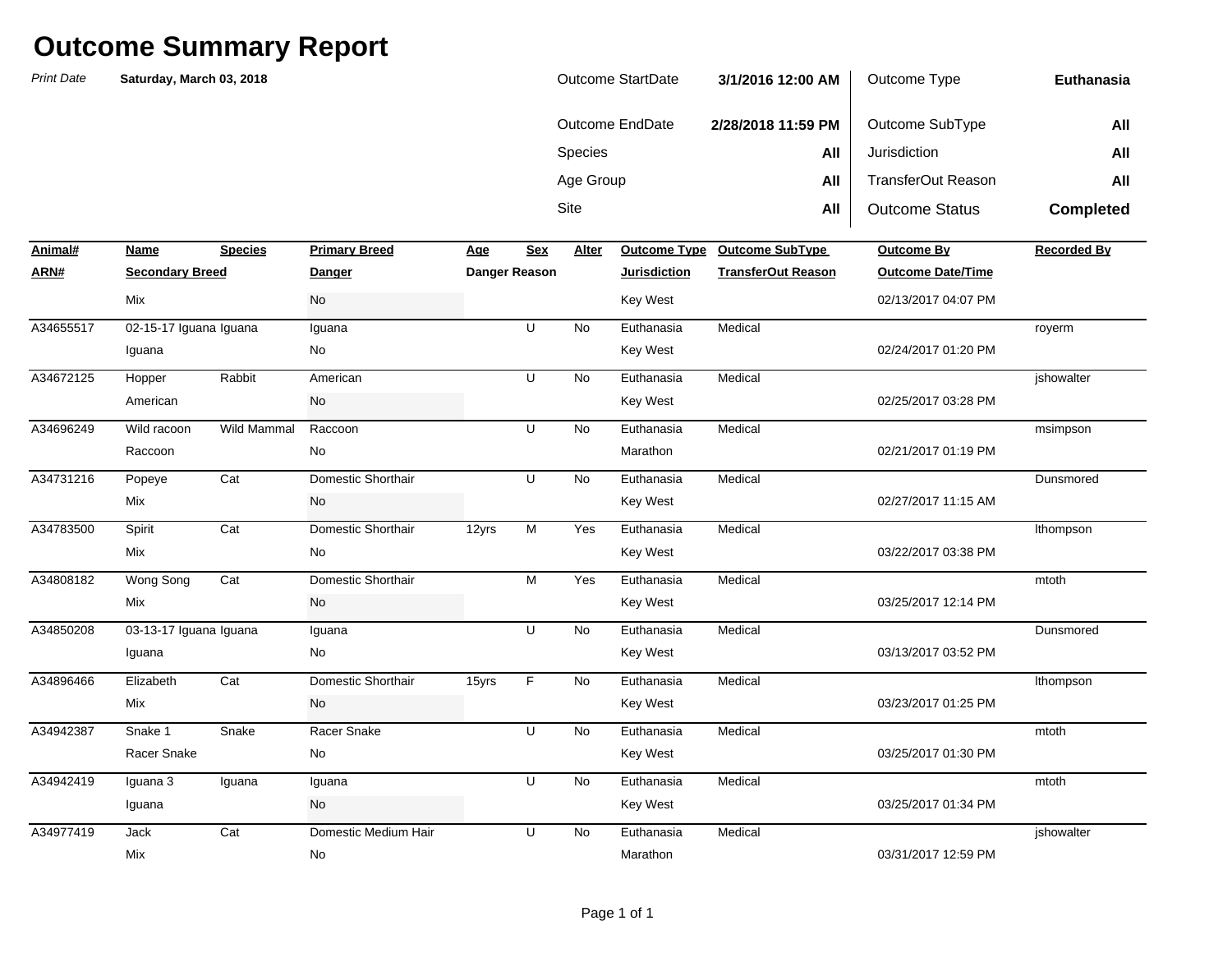| <b>Outcome StartDate</b> | 3/1/2016 12:00 AM  | Outcome Type              | Euthanasia       |
|--------------------------|--------------------|---------------------------|------------------|
| Outcome EndDate          | 2/28/2018 11:59 PM | Outcome SubType           | All              |
| <b>Species</b>           | All                | Jurisdiction              | All              |
| Age Group                | All                | <b>TransferOut Reason</b> | All              |
| Site                     | All                | <b>Outcome Status</b>     | <b>Completed</b> |

| Animal#   | Name                   | <b>Species</b> | <b>Primary Breed</b> | Age              | <b>Sex</b>    | Alter     |                     | Outcome Type Outcome SubType | <b>Outcome By</b>        | <b>Recorded By</b> |
|-----------|------------------------|----------------|----------------------|------------------|---------------|-----------|---------------------|------------------------------|--------------------------|--------------------|
| ARN#      | <b>Secondary Breed</b> |                | <b>Danger</b>        |                  | Danger Reason |           | <b>Jurisdiction</b> | <b>TransferOut Reason</b>    | <b>Outcome Date/Time</b> |                    |
| A34987511 | Joe Joe                | Cat            | Domestic Shorthair   |                  | U             | Yes       | Euthanasia          | Medical                      |                          | ishowalter         |
|           | Mix                    |                | No                   |                  |               |           | Key West            |                              | 03/31/2017 12:33 PM      |                    |
| A34994617 |                        | Dog            | Miniature Pinscher   |                  | F             | Yes       | Euthanasia          | Medical                      |                          | jsetty             |
|           | Mix                    |                | No                   |                  |               |           | Marathon            |                              | 04/01/2017 11:51 AM      |                    |
| A35020800 | <b>Mama Kitty</b>      | Cat            | Domestic Shorthair   | 12yrs            | F             | Yes       | Euthanasia          | Medical                      |                          | Ithompson          |
|           | Mix                    |                | No                   |                  |               |           | Key West            |                              | 04/04/2017 06:10 PM      |                    |
| A35041367 | Nugget                 | Cat            | Domestic Shorthair   | 1 <sub>mos</sub> | U             | <b>No</b> | Euthanasia          | Medical                      |                          | Dunsmored          |
|           | Mix                    |                | No                   |                  |               |           | <b>Key West</b>     |                              | 04/07/2017 10:37 AM      |                    |
| A35058647 | Trip                   | Cat            | Domestic Shorthair   |                  | U             | <b>No</b> | Euthanasia          | Medical                      |                          | Dunsmored          |
|           | Mix                    |                | No                   |                  |               |           | Key West            |                              | 04/10/2017 02:27 PM      |                    |
| A35129631 | Pele                   | Cat            | Siamese              | 5yrs             | F.            | Yes       | Euthanasia          | Medical                      |                          | Dunsmored          |
|           | Mix                    |                | No                   |                  |               |           | Key West            |                              | 06/15/2017 05:04 PM      |                    |
| A35134542 | $04 - 18 - 17$         | Wild Mammal    | Opossum              |                  | U             | No        | Euthanasia          | Medical                      |                          | Dunsmored          |
|           | Possum<br>Opossum      |                | No                   |                  |               |           | <b>Key West</b>     |                              | 04/19/2017 01:14 PM      |                    |
| A35162082 | possume<br>4.21.17     | Wild Mammal    | Opossum              |                  | F.            | <b>No</b> | Euthanasia          | Medical                      |                          | jshowalter         |
|           | Opossum                |                | No                   |                  |               |           | Marathon            |                              | 04/22/2017 12:45 PM      |                    |
| A35204977 | Sick Cat               | Cat            | Domestic Shorthair   |                  | U             | <b>No</b> | Euthanasia          | Medical                      |                          | tvickrey           |
|           | Mix                    |                | No                   |                  |               |           | Marathon            |                              | 04/27/2017 03:52 PM      |                    |
| A35213632 | <b>Feral Kitten</b>    | Cat            | Domestic Shorthair   |                  | U             | <b>No</b> | Euthanasia          | Medical                      |                          | jshowalter         |
|           | Mix                    |                | No                   |                  |               |           | Key West            |                              | 05/04/2017 03:06 PM      |                    |
| A35231524 | Biggin                 | Cat            | Domestic Shorthair   |                  | M             | <b>No</b> | Euthanasia          | Medical                      |                          | Dunsmored          |
|           | Mix                    |                | No                   |                  |               |           | <b>Key West</b>     |                              | 05/01/2017 10:49 AM      |                    |
| A35285834 | Neck Bone              | Wild Bird      | <b>Duck</b>          | 9yrs             | U             | No        | Euthanasia          | Medical                      |                          | pat                |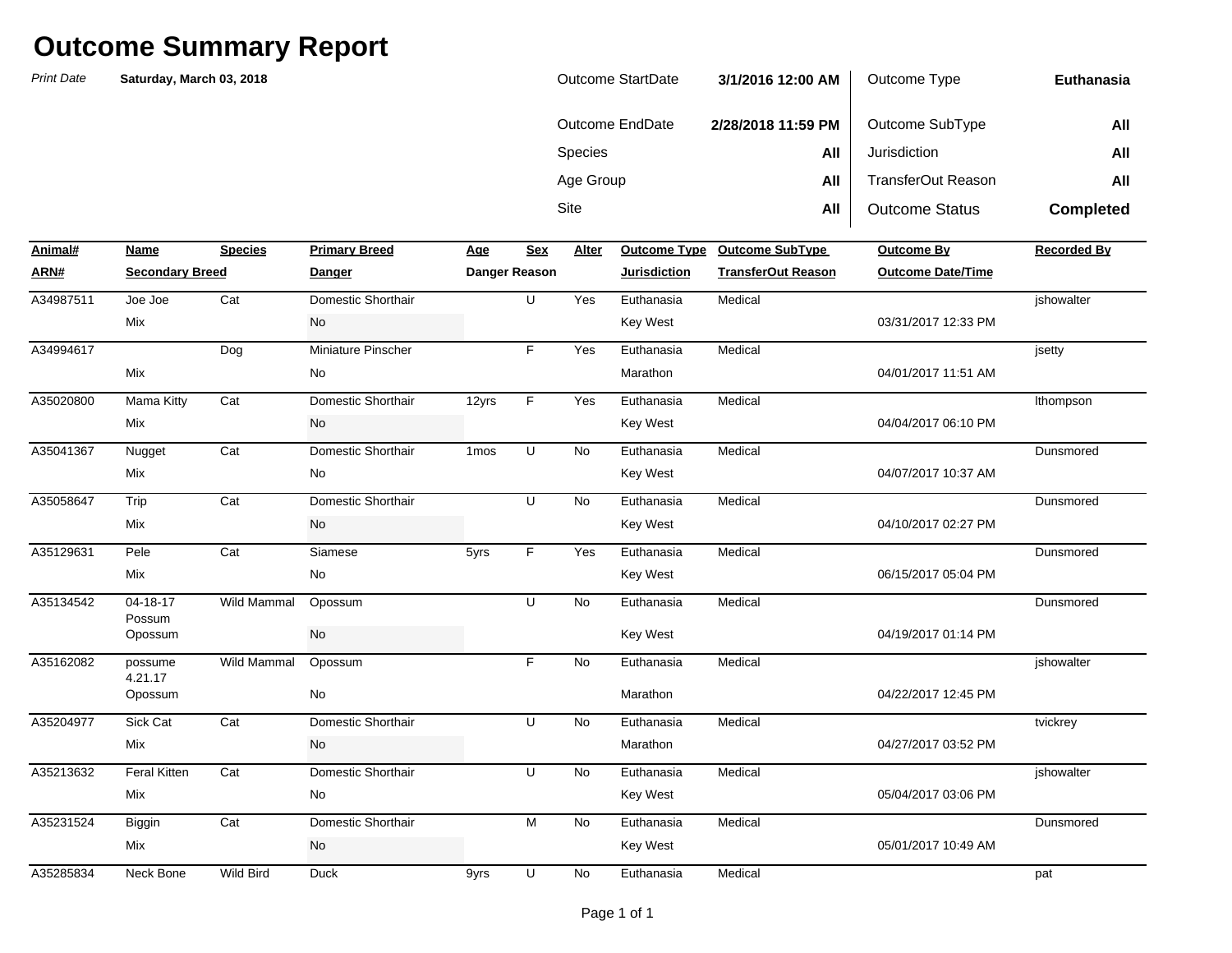| Outcome StartDate | 3/1/2016 12:00 AM  | Outcome Type          | Euthanasia       |
|-------------------|--------------------|-----------------------|------------------|
| Outcome EndDate   | 2/28/2018 11:59 PM | Outcome SubType       | All              |
| <b>Species</b>    | All                | Jurisdiction          | All              |
| Age Group         | All                | TransferOut Reason    | All              |
| Site              | All                | <b>Outcome Status</b> | <b>Completed</b> |

| Animal#   | <b>Name</b>            | <b>Species</b>   | <b>Primary Breed</b> | <u>Age</u>       | <b>Sex</b>    | Alter     | <b>Outcome Type</b> | <b>Outcome SubType</b>    | <b>Outcome By</b>        | <b>Recorded By</b> |
|-----------|------------------------|------------------|----------------------|------------------|---------------|-----------|---------------------|---------------------------|--------------------------|--------------------|
| ARN#      | <b>Secondary Breed</b> |                  | Danger               |                  | Danger Reason |           | <b>Jurisdiction</b> | <b>TransferOut Reason</b> | <b>Outcome Date/Time</b> |                    |
|           | <b>Duck</b>            |                  | No                   |                  |               |           | <b>Key West</b>     |                           | 05/06/2017 01:50 PM      |                    |
| A35298937 | Gato                   | Cat              | Domestic Shorthair   |                  | M             | No        | Euthanasia          | Medical                   |                          | jshowalter         |
|           | Mix                    |                  | <b>No</b>            |                  |               |           | Marathon            |                           | 05/14/2017 02:46 PM      |                    |
| A35317276 | $05-10-17$<br>Rooster  | Chicken          | Chicken              |                  | M             | No        | Euthanasia          | Medical                   |                          | Dunsmored          |
|           | Chicken                |                  | No                   |                  |               |           | <b>Key West</b>     |                           | 05/10/2017 12:12 PM      |                    |
| A35357847 | Bryson                 | Cat              | Domestic Shorthair   |                  | M             | Yes       | Euthanasia          | Medical                   |                          | Dunsmored          |
|           | Mix                    |                  | No                   |                  |               |           | <b>Key West</b>     |                           | 05/15/2017 12:49 PM      |                    |
| A35361430 | Mitsy                  | Cat              | Domestic Shorthair   | 15yrs            | F             | Yes       | Euthanasia          | Medical                   |                          | Ithompson          |
| Mitsuko   | Mix                    |                  | No                   |                  |               |           | Key West            |                           | 08/01/2017 02:26 PM      |                    |
| A35405771 | baby bird 1            | Wild Bird        | Dove                 |                  | U             | No        | Euthanasia          | Medical                   |                          | mtoth              |
|           | Dove                   |                  | No                   |                  |               |           | <b>Key West</b>     |                           | 05/19/2017 04:11 PM      |                    |
| A35466035 | Tux                    | Cat              | Domestic Shorthair   | 3 <sub>mos</sub> | U             | <b>No</b> | Euthanasia          | Medical                   |                          | Dunsmored          |
|           | Mix                    |                  | No                   |                  |               |           | <b>Key West</b>     |                           | 05/26/2017 11:10 AM      |                    |
| A35487019 | <b>Baby Rabbit</b>     | Rabbit           | Unspecified          | 0 <sub>mos</sub> | U             | <b>No</b> | Euthanasia          | Medical                   |                          | baierc             |
|           | Unspecified            |                  | No                   |                  |               |           | <b>Key West</b>     |                           | 05/29/2017 06:36 PM      |                    |
| A35552083 | 06-05-17<br>duckling   | <b>Wild Bird</b> | <b>Duck</b>          |                  | U             | <b>No</b> | Euthanasia          | Medical                   |                          | royerm             |
|           | Duck                   |                  | No                   |                  |               |           |                     |                           | 07/20/2017 04:01 PM      |                    |
| A35566861 | Sarah                  | Cat              | Domestic Shorthair   | 3yrs             | F.            | <b>No</b> | Euthanasia          | Medical                   |                          | ishowalter         |
|           | Mix                    |                  | No                   |                  |               |           | Key West            |                           | 07/27/2017 11:33 AM      |                    |
| A35603737 | Tortellini             | Cat              | Domestic Shorthair   |                  | F.            | Yes       | Euthanasia          | Medical                   |                          | msimpson           |
|           | Mix                    |                  | No                   |                  |               |           | Marathon            |                           | 07/25/2017 02:20 PM      |                    |
| A35645068 | raccoon                | Wild Mammal      | Raccoon              |                  | F.            | No        | Euthanasia          | Medical                   |                          | jshowalter         |
|           | Raccoon                |                  | No                   |                  |               |           | <b>Key West</b>     |                           | 06/14/2017 12:10 PM      |                    |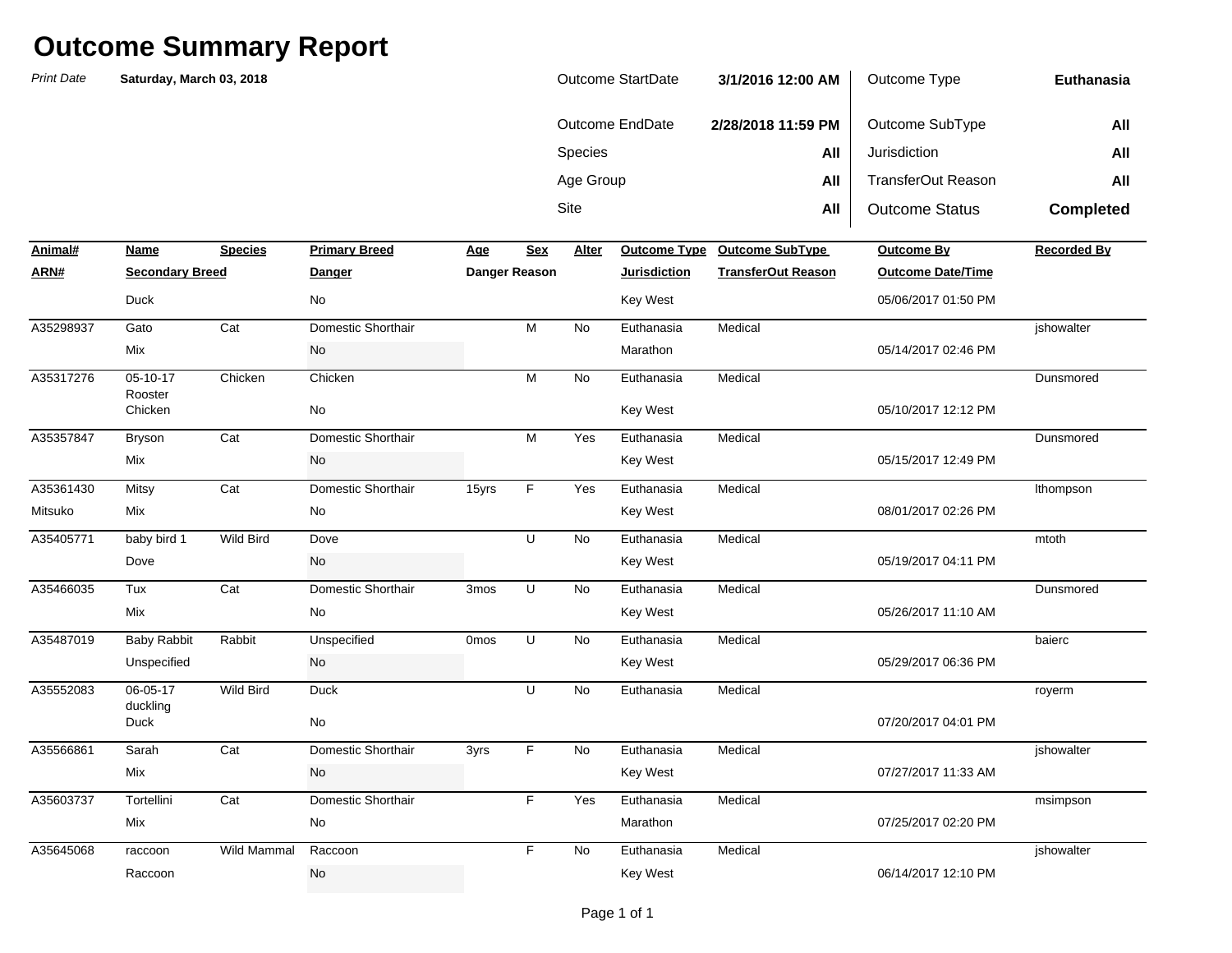| <b>Outcome StartDate</b> | 3/1/2016 12:00 AM  | Outcome Type              | <b>Euthanasia</b> |
|--------------------------|--------------------|---------------------------|-------------------|
| Outcome EndDate          | 2/28/2018 11:59 PM | Outcome SubType           | All               |
| <b>Species</b>           | All                | Jurisdiction              | All               |
| Age Group                | All                | <b>TransferOut Reason</b> | All               |
| <b>Site</b>              | All                | <b>Outcome Status</b>     | <b>Completed</b>  |

| Animal#   | Name                   | <b>Species</b>            | <b>Primary Breed</b> | Age   | <b>Sex</b>    | Alter     |                     | Outcome Type Outcome SubType | <b>Outcome By</b>        | <b>Recorded By</b> |
|-----------|------------------------|---------------------------|----------------------|-------|---------------|-----------|---------------------|------------------------------|--------------------------|--------------------|
| ARN#      | <b>Secondary Breed</b> |                           | Danger               |       | Danger Reason |           | <b>Jurisdiction</b> | <b>TransferOut Reason</b>    | <b>Outcome Date/Time</b> |                    |
| A35665380 | 06-15-17 Rat           | Rodent                    | Rat                  |       | U             | No        | Euthanasia          | Medical                      |                          | Dunsmored          |
|           | Rat                    |                           | No                   |       |               |           | Key West            |                              | 06/15/2017 09:43 AM      |                    |
| A35665981 | Docker                 | Cat                       | Domestic Shorthair   | 15yrs | M             | <b>No</b> | Euthanasia          | Medical                      |                          | Dunsmored          |
|           | Mix                    |                           | No                   |       |               |           | Key West            |                              | 06/16/2017 05:06 PM      |                    |
| A35769861 | 42nd Cat               | Cat                       | Domestic Shorthair   |       | F             | No        | Euthanasia          | Medical                      |                          | jshowalter         |
|           | Mix                    |                           | No                   |       |               |           | Key West            |                              | 07/09/2017 03:46 PM      |                    |
| A35790105 | Patterson              | Cat                       | Domestic Shorthair   |       | U             | <b>No</b> | Euthanasia          | Medical                      |                          | Dunsmored          |
|           | Mix                    |                           | No                   |       |               |           | Key West            |                              | 06/29/2017 02:02 PM      |                    |
| A35792428 | Dottie Karate          | Dog                       | Maltese              |       | F.            | No        | Euthanasia          | Medical                      |                          | Ithompson          |
|           | Poodle, Miniature      |                           | No                   |       |               |           | Key West            |                              | 07/06/2017 03:32 PM      |                    |
| A35835870 | Garison                | Cat                       | Domestic Shorthair   |       | F.            | No        | Euthanasia          | Medical                      |                          | Dunsmored          |
|           | Mix                    |                           | No                   |       |               |           | Key West            |                              | 07/05/2017 01:35 PM      |                    |
| A35836777 | Salem                  | Cat                       | Domestic Shorthair   | 10yrs | F             | Yes       | Euthanasia          | Medical                      |                          | ishowalter         |
|           | Mix                    |                           | No                   |       |               |           | Marathon            |                              | 09/01/2017 02:51 PM      |                    |
| A35870333 | Fudge                  | Cat                       | Domestic Shorthair   | 12yrs | $\mathsf F$   | Yes       | Euthanasia          | Medical                      |                          | tvickrey           |
|           | Mix                    |                           | No                   |       |               |           | Marathon            |                              | 07/27/2017 04:48 PM      |                    |
| A35877869 | Red                    | Wild Bird                 | <b>Duck</b>          |       | U             | No        | Euthanasia          | Medical                      |                          | Dunsmored          |
|           |                        |                           | No                   |       |               |           | Key West            |                              | 07/10/2017 05:03 PM      |                    |
| A35886442 | Dying Cat              | Cat                       | Domestic Shorthair   |       | U             | <b>No</b> | Euthanasia          | Medical                      |                          | tvickrey           |
|           | Mix                    |                           | No                   |       |               |           | Marathon            |                              | 07/10/2017 03:00 PM      |                    |
| A35903775 | Sick Iguana            | Iguana                    | Iguana               |       | U             | <b>No</b> | Euthanasia          | Medical                      |                          | tvickrey           |
|           |                        |                           | No                   |       |               |           | Marathon            |                              | 07/12/2017 09:37 AM      |                    |
| A35938982 | $\overline{7}$         | opossum715201 Wild Mammal | Opossum              |       | U             | No        | Euthanasia          | Medical                      |                          | mtoth              |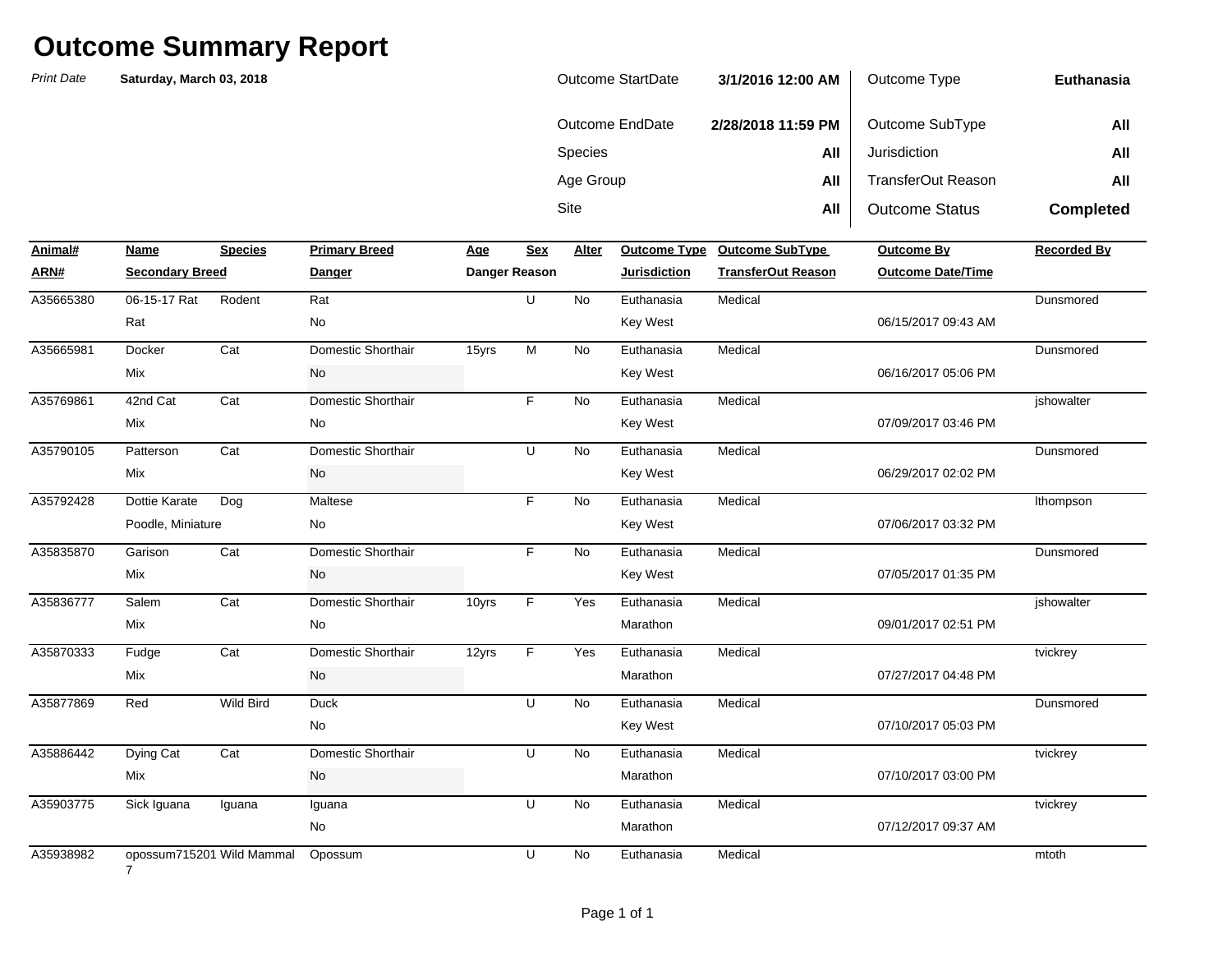| Outcome StartDate | 3/1/2016 12:00 AM  | Outcome Type          | Euthanasia       |
|-------------------|--------------------|-----------------------|------------------|
| Outcome EndDate   | 2/28/2018 11:59 PM | Outcome SubType       | All              |
| <b>Species</b>    | All                | Jurisdiction          | All              |
| Age Group         | All                | TransferOut Reason    | All              |
| Site              | All                | <b>Outcome Status</b> | <b>Completed</b> |

| Animal#   | Name                   | <b>Species</b> | <b>Primary Breed</b>           | Age              | <b>Sex</b>     | Alter | <b>Outcome Type</b> | <b>Outcome SubType</b>    | <b>Outcome By</b>        | <b>Recorded By</b> |
|-----------|------------------------|----------------|--------------------------------|------------------|----------------|-------|---------------------|---------------------------|--------------------------|--------------------|
| ARN#      | <b>Secondary Breed</b> |                | <b>Danger</b>                  |                  | Danger Reason  |       | <b>Jurisdiction</b> | <b>TransferOut Reason</b> | <b>Outcome Date/Time</b> |                    |
|           | Opossum                |                | No                             |                  |                |       | <b>Key West</b>     |                           | 07/15/2017 01:55 PM      |                    |
| A35944737 | Nipper                 | Rodent         | Rat                            | 0 <sub>mos</sub> | M              | No    | Euthanasia          | Medical                   |                          | Dunsmored          |
|           | Rat                    |                | No                             |                  |                |       | Key West            |                           | 07/17/2017 05:16 PM      |                    |
| A35963606 | Tiny                   | Cat            | Domestic Shorthair             | 9 <sub>mos</sub> | F.             | Yes   | Euthanasia          | Medical                   |                          | Ithompson          |
|           | Mix                    |                | No                             |                  |                |       | Key West            |                           | 08/11/2017 08:38 AM      |                    |
| A35977393 | Torti                  | Cat            | Domestic Shorthair             |                  | F              | No    | Euthanasia          | Medical                   |                          | jshowalter         |
|           | Mix                    |                | No                             |                  |                |       | Key West            |                           | 07/19/2017 04:45 PM      |                    |
| A35998262 | Marble                 | Cat            | Domestic Shorthair             | 11yrs            | F.             | Yes   | Euthanasia          | Medical                   |                          | Ithompson          |
|           | Mix                    |                | No                             |                  |                |       | Key West            |                           | 09/17/2017 06:01 PM      |                    |
| A36013287 | Delta                  | Cat            | Domestic Medium Hair           | 0 <sub>mos</sub> | F              | No    | Euthanasia          | Medical                   |                          | Ithompson          |
|           | Mix                    |                | No                             |                  |                |       | <b>Key West</b>     |                           | 07/24/2017 10:00 AM      |                    |
| A36021368 | Bear                   | Dog            | Pomeranian                     | 7 <sub>mos</sub> | M              | No    | Euthanasia          | Medical                   |                          | Dunsmored          |
|           |                        |                | No                             |                  |                |       | Key West            |                           | 07/25/2017 10:22 AM      |                    |
| A36080027 | Larry                  | Cat            | Domestic Shorthair             | 8yrs             | M              | Yes   | Euthanasia          | Medical                   |                          | Ithompson          |
|           | Mix                    |                | No                             |                  |                |       | Key West            |                           | 08/09/2017 11:09 AM      |                    |
| A36205601 | rat 8-13-17            | Rodent         | Rat                            |                  | U              | No    | Euthanasia          | Medical                   |                          | baierc             |
|           | Rat                    |                | No                             |                  |                |       | Key West            |                           | 08/13/2017 06:33 PM      |                    |
| A36210156 | opossum                | Wild Mammal    | Opossum                        |                  | $\overline{M}$ | No    | Euthanasia          | Medical                   |                          | royerm             |
|           | Opossum                |                | No                             |                  |                |       | Key West            |                           | 08/28/2017 10:32 AM      |                    |
| A36218783 | <b>Baxter</b>          | Dog            | Terrier, Yorkshire             | 13yrs            | $\overline{M}$ | No    | Euthanasia          | Medical                   |                          | Dunsmored          |
|           |                        |                | No                             |                  |                |       | Key West            |                           | 08/17/2017 02:33 PM      |                    |
| A36246675 | Gypsy                  | Dog            | Spaniel, American Cocker 17yrs |                  | F              | Yes   | Euthanasia          | Medical                   |                          | Dunsmored          |
|           | Mix                    |                | No                             |                  |                |       | <b>Key West</b>     |                           | 08/17/2017 04:17 PM      |                    |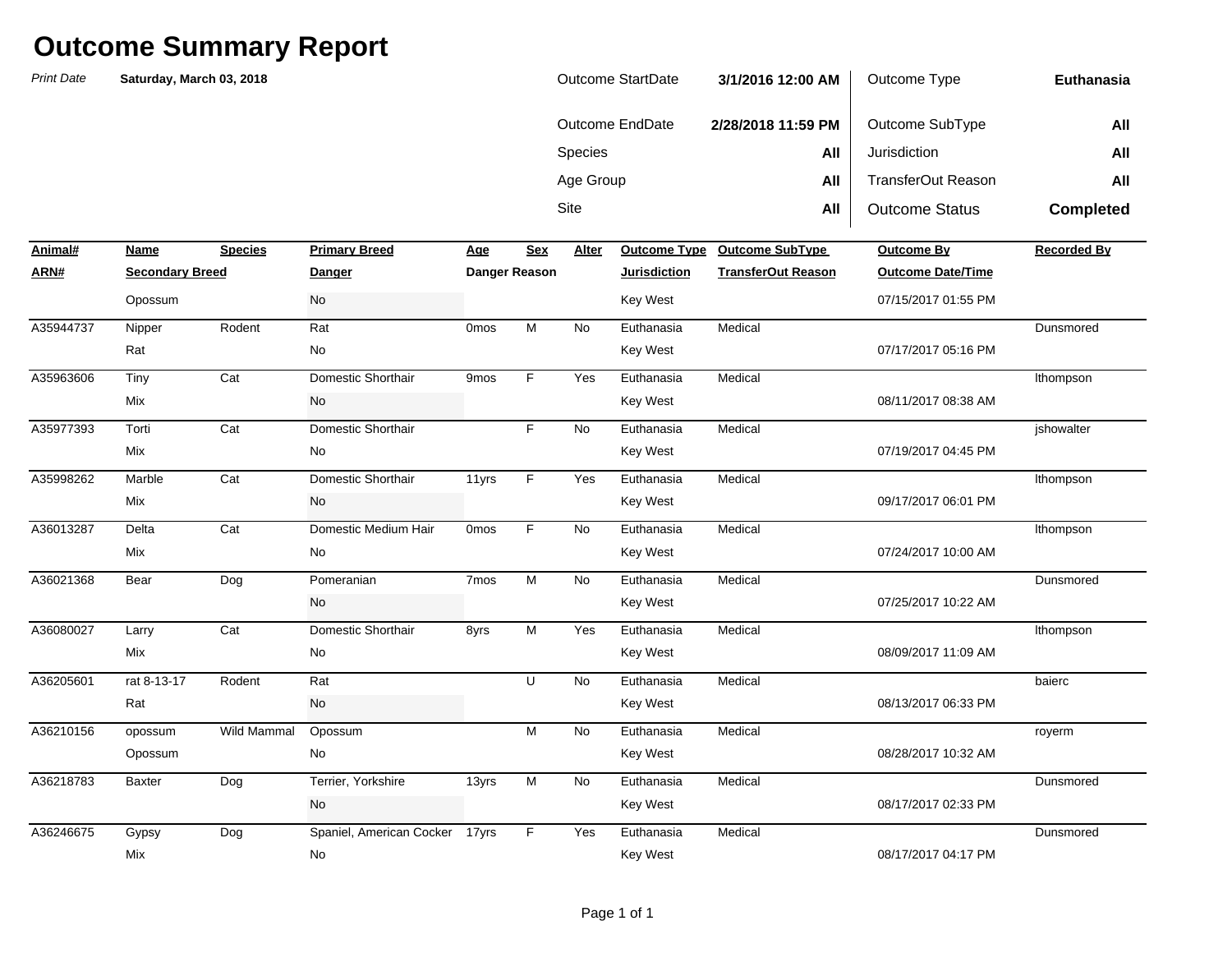| Outcome StartDate | 3/1/2016 12:00 AM  | Outcome Type          | <b>Euthanasia</b> |
|-------------------|--------------------|-----------------------|-------------------|
| Outcome EndDate   | 2/28/2018 11:59 PM | Outcome SubType       | All               |
| <b>Species</b>    | All                | Jurisdiction          | All               |
| Age Group         | All                | TransferOut Reason    | All               |
| Site              | All                | <b>Outcome Status</b> | <b>Completed</b>  |

| Animal#   | Name                   | <b>Species</b>   | <b>Primary Breed</b> | <b>Age</b> | <b>Sex</b>           | Alter     | <b>Outcome Type</b> | Outcome SubType           | Outcome By               | <b>Recorded By</b> |
|-----------|------------------------|------------------|----------------------|------------|----------------------|-----------|---------------------|---------------------------|--------------------------|--------------------|
| ARN#      | <b>Secondary Breed</b> |                  | <b>Danger</b>        |            | <b>Danger Reason</b> |           | <b>Jurisdiction</b> | <b>TransferOut Reason</b> | <b>Outcome Date/Time</b> |                    |
| A36257560 | 08-18-17 baby<br>dove  | Wild Bird        | Dove                 |            | U                    | <b>No</b> | Euthanasia          | Medical                   |                          | royerm             |
|           |                        |                  | No                   |            |                      |           | Key West            |                           | 08/21/2017 12:52 PM      |                    |
| A36348961 | 08-23-17 injured Cat   |                  | Domestic Shorthair   |            | U                    | <b>No</b> | Euthanasia          | Medical                   |                          | Dunsmored          |
|           | cat<br>Mix             |                  | No                   |            |                      |           | Key West            |                           | 08/23/2017 12:07 PM      |                    |
| A36390483 | 08-28-17 Dove          | Wild Bird        | Dove                 |            | U                    | <b>No</b> | Euthanasia          | Medical                   |                          | royerm             |
|           | Dove                   |                  | No                   |            |                      |           | Key West            |                           | 08/28/2017 10:38 AM      |                    |
| A36391562 | Petunia                | Cat              | Domestic Shorthair   |            | F                    | No        | Euthanasia          | Medical                   |                          | Ithompson          |
|           | Mix                    |                  | No                   |            |                      |           | <b>Key West</b>     |                           | 08/30/2017 05:12 PM      |                    |
| A36447061 | Lemon drop             | Domestic Bird    | Parakeet             |            | U                    | <b>No</b> | Euthanasia          | Medical                   |                          | Dunsmored          |
|           | Parakeet               |                  | No                   |            |                      |           | Key West            |                           | 10/11/2017 05:09 PM      |                    |
| A36452932 | Chewy                  | Cat              | Domestic Shorthair   | 5yrs       | M                    | Yes       | Euthanasia          | Medical                   |                          | jshowalter         |
|           | Mix                    |                  | No                   |            |                      |           | Marathon            |                           | 01/03/2018 10:14 AM      |                    |
| A36464735 | <b>Kitty Boy</b>       | Cat              | Maine Coon           | 17yrs      | M                    | Yes       | Euthanasia          | Medical                   |                          | Ithompson          |
|           | <b>Mix</b>             |                  | No                   |            |                      |           | Key West            |                           | 10/25/2017 04:51 PM      |                    |
| A36614630 | Duck Duck              | Cat              | Domestic Shorthair   |            | F.                   | <b>No</b> | Euthanasia          | Medical                   |                          | Ithompson          |
|           | Mix                    |                  | No                   |            |                      |           | Key West            |                           | 09/24/2017 01:37 PM      |                    |
| A36632477 | Georgina               | Cat              | Domestic Medium Hair | 10yrs      | F                    | <b>No</b> | Euthanasia          | Medical                   |                          | Ithompson          |
|           | Mix                    |                  | No                   |            |                      |           | Key West            |                           | 10/17/2017 11:26 AM      |                    |
| A36717521 | Lisa                   | Cat              | Domestic Shorthair   |            | F                    | Yes       | Euthanasia          | Medical                   |                          | Ithompson          |
|           | Mix                    |                  | No                   |            |                      |           | Key West            |                           | 10/11/2017 01:22 PM      |                    |
| A36765740 | Pita                   | Cat              | Domestic Shorthair   | 13yrs      | F                    | Yes       | Euthanasia          | Medical                   |                          | tvickrey           |
|           | <b>Mix</b>             |                  | No                   |            |                      |           | Marathon            |                           | 10/18/2017 04:41 PM      |                    |
| A36785685 | 10-10-17 Gull          | <b>Wild Bird</b> | Gull                 |            | U                    | <b>No</b> | Euthanasia          | Medical                   |                          | Dunsmored          |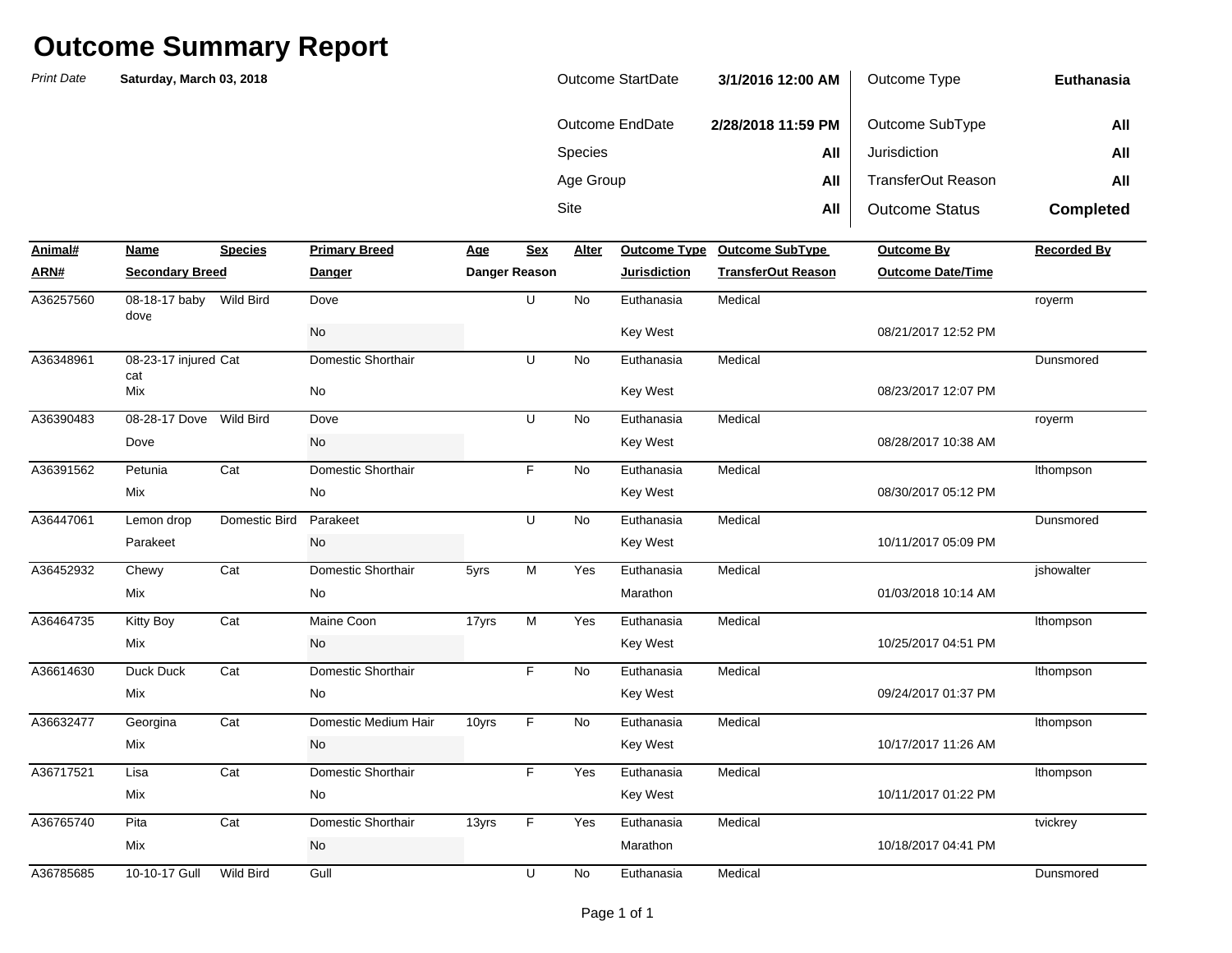| Outcome StartDate | 3/1/2016 12:00 AM  | Outcome Type          | Euthanasia       |
|-------------------|--------------------|-----------------------|------------------|
| Outcome EndDate   | 2/28/2018 11:59 PM | Outcome SubType       | All              |
| <b>Species</b>    | All                | Jurisdiction          | All              |
| Age Group         | All                | TransferOut Reason    | All              |
| Site              | All                | <b>Outcome Status</b> | <b>Completed</b> |

| Animal#   | Name                   | <b>Species</b>     | <b>Primary Breed</b> | Age              | <b>Sex</b>    | <b>Alter</b> | <b>Outcome Type</b> | <b>Outcome SubType</b>    | <b>Outcome By</b>        | <b>Recorded By</b> |
|-----------|------------------------|--------------------|----------------------|------------------|---------------|--------------|---------------------|---------------------------|--------------------------|--------------------|
| ARN#      | <b>Secondary Breed</b> |                    | <b>Danger</b>        |                  | Danger Reason |              | <b>Jurisdiction</b> | <b>TransferOut Reason</b> | <b>Outcome Date/Time</b> |                    |
|           | Gull                   |                    | No                   |                  |               |              | Key West            |                           | 10/10/2017 06:02 PM      |                    |
| A36877588 | Kelley 1               | Cat                | Domestic Shorthair   | <b>Omos</b>      | M             | <b>No</b>    | Euthanasia          | Medical                   |                          | Ithompson          |
|           | Mix                    |                    | No                   |                  |               |              | <b>Key West</b>     |                           | 10/20/2017 06:01 PM      |                    |
| A36877596 | Kelley 2               | Cat                | Domestic Shorthair   | <b>Omos</b>      | M             | <b>No</b>    | Euthanasia          | Medical                   |                          | Ithompson          |
|           | Mix                    |                    | No                   |                  |               |              | <b>Key West</b>     |                           | 10/20/2017 06:01 PM      |                    |
| A36877604 | Kelley 3               | Cat                | Domestic Shorthair   | <b>Omos</b>      | M             | No           | Euthanasia          | Medical                   |                          | Ithompson          |
|           | Mix                    |                    | No                   |                  |               |              | <b>Key West</b>     |                           | 10/20/2017 06:01 PM      |                    |
| A36877608 | Kelley 4               | Cat                | Domestic Shorthair   | 0 <sub>mos</sub> | F.            | No           | Euthanasia          | Medical                   |                          | Ithompson          |
|           | Mix                    |                    | No                   |                  |               |              | <b>Key West</b>     |                           | 10/20/2017 06:01 PM      |                    |
| A36877620 | Kelley 5               | Cat                | Siamese              | 0 <sub>mos</sub> | F.            | No           | Euthanasia          | Medical                   |                          | Ithompson          |
|           | Mix                    |                    | No                   |                  |               |              | <b>Key West</b>     |                           | 10/20/2017 06:01 PM      |                    |
| A36877628 | Kelley 6               | Cat                | Siamese              | <b>Omos</b>      | M             | No           | Euthanasia          | Medical                   |                          | Ithompson          |
|           | Mix                    |                    | No                   |                  |               |              | <b>Key West</b>     |                           | 10/20/2017 06:01 PM      |                    |
| A36928453 | Raccoon<br>10/26/17    | Wild Mammal        | Raccoon              |                  | M             | <b>No</b>    | Euthanasia          | Medical                   |                          | Ithompson          |
|           | Raccoon                |                    | No                   |                  |               |              | <b>Key West</b>     |                           | 10/26/2017 04:22 PM      |                    |
| A36933981 | Chew                   | Cat                | Domestic Shorthair   | 12yrs            | M             | Yes          | Euthanasia          | Medical                   |                          | Ithompson          |
| Kit Kat   | Mix                    |                    | No                   |                  |               |              | <b>Key West</b>     |                           | 10/29/2017 01:58 PM      |                    |
| A37057527 | Teela                  | Cat                | Domestic Shorthair   |                  | F             | No           | Euthanasia          | Medical                   |                          | Ithompson          |
|           | Mix                    |                    | No                   |                  |               |              | <b>Key West</b>     |                           | 11/22/2017 05:15 PM      |                    |
| A37129529 | Ferret                 | Ferret             | Ferret               |                  | U             | Yes          | Euthanasia          | Medical                   |                          | Dunsmored          |
|           | Ferret                 |                    | No                   |                  |               |              | Key West            |                           | 11/10/2017 02:23 PM      |                    |
| A37210191 | <b>HBC Raccoon</b>     | <b>Wild Mammal</b> | Raccoon              |                  | U             | No           | Euthanasia          | Medical                   |                          | tvickrey           |
|           | Raccoon                |                    | No                   |                  |               |              | Marathon            |                           | 11/20/2017 03:25 PM      |                    |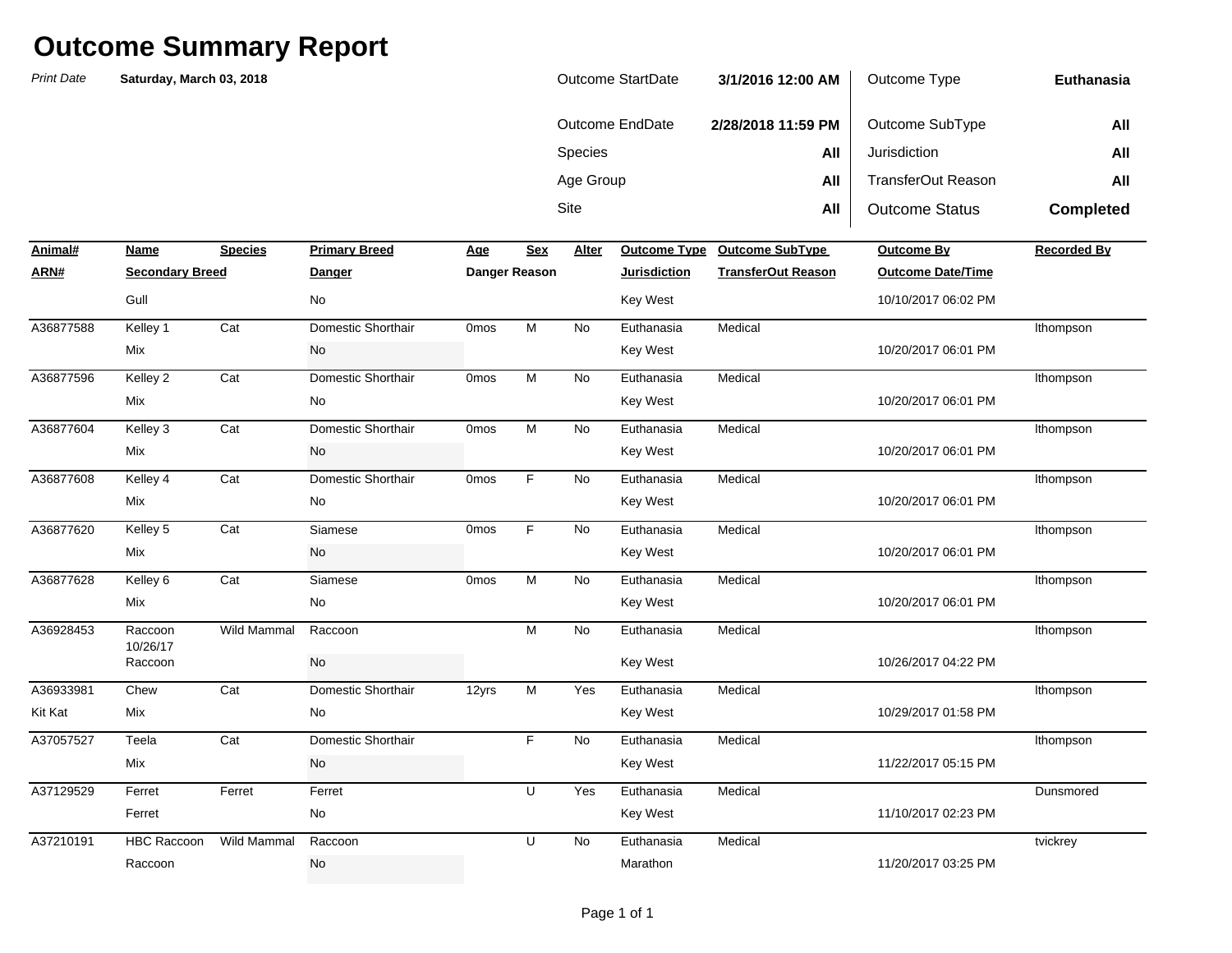| Outcome StartDate | 3/1/2016 12:00 AM  | Outcome Type          | Euthanasia       |
|-------------------|--------------------|-----------------------|------------------|
| Outcome EndDate   | 2/28/2018 11:59 PM | Outcome SubType       | All              |
| <b>Species</b>    | All                | Jurisdiction          | All              |
| Age Group         | All                | TransferOut Reason    | All              |
| Site              | All                | <b>Outcome Status</b> | <b>Completed</b> |

| Animal#   | Name                        | <b>Species</b>     | <b>Primary Breed</b>  | Age              | <b>Sex</b>    | Alter     | <b>Outcome Type</b> | <b>Outcome SubType</b>    | <b>Outcome By</b>        | <b>Recorded By</b> |
|-----------|-----------------------------|--------------------|-----------------------|------------------|---------------|-----------|---------------------|---------------------------|--------------------------|--------------------|
| ARN#      | <b>Secondary Breed</b>      |                    | Danger                |                  | Danger Reason |           | <b>Jurisdiction</b> | <b>TransferOut Reason</b> | <b>Outcome Date/Time</b> |                    |
| A37217540 | Angel                       | Cat                | Domestic Shorthair    | 15yrs            | F             | Yes       | Euthanasia          | Medical                   |                          | Dunsmored          |
|           | Mix                         |                    | No                    |                  |               |           | <b>Key West</b>     |                           | 11/21/2017 05:11 PM      |                    |
| A37247910 | Iguana 11-26-17 Iguana      |                    | Iguana                |                  | U             | <b>No</b> | Euthanasia          | Medical                   |                          | baierc             |
|           | Iguana                      |                    | No                    |                  |               |           | <b>Key West</b>     |                           | 11/26/2017 04:03 PM      |                    |
| A37254144 | Opossum                     | Wild Mammal        | Opossum               |                  | U             | No        | Euthanasia          | Medical                   |                          | jmanning           |
|           | Opossum                     |                    | No                    |                  |               |           | Marathon            |                           | 11/27/2017 03:12 PM      |                    |
| A37278143 | Ed                          | Cat                | Domestic Shorthair    | 4 <sub>mos</sub> | M             | No        | Euthanasia          | Medical                   |                          | Ithompson          |
|           | Mix                         |                    | No                    |                  |               |           | Key West            |                           | 12/07/2017 05:10 PM      |                    |
| A37366247 | <b>Boops</b>                | Cat                | Domestic Shorthair    | 1 <sub>mos</sub> | F             | No        | Euthanasia          | Medical                   |                          | Ithompson          |
|           | Mix                         |                    | No                    |                  |               |           | <b>Key West</b>     |                           | 12/11/2017 07:01 PM      |                    |
| A37379376 | Dancer                      | Cat                | Domestic Shorthair    |                  | F             | No        | Euthanasia          | Medical                   |                          | Ithompson          |
|           | Mix                         |                    | No                    |                  |               |           | <b>Key West</b>     |                           | 12/20/2017 02:27 PM      |                    |
| A37379402 | Prancer                     | Cat                | Domestic Shorthair    |                  | F             | No        | Euthanasia          | Medical                   |                          | Ithompson          |
|           | Mix                         |                    | No                    |                  |               |           | <b>Key West</b>     |                           | 12/20/2017 02:31 PM      |                    |
| A37408206 | Largo                       | Rodent             | <b>Domestic Mouse</b> |                  | F             | <b>No</b> | Euthanasia          | Medical                   |                          | Ithompson          |
|           | Domestic Mouse              |                    | No                    |                  |               |           | <b>Key West</b>     |                           | 01/03/2018 03:59 PM      |                    |
| A37408233 | Kessie                      | Rodent             | Domestic Mouse        |                  | F.            | <b>No</b> | Euthanasia          | Medical                   |                          | Ithompson          |
|           | Domestic Mouse              |                    | No                    |                  |               |           | Key West            |                           | 01/03/2018 03:57 PM      |                    |
| A37438083 | trapped raccoon Wild Mammal |                    | Raccoon               |                  | F             | <b>No</b> | Euthanasia          | Medical                   |                          | Dunsmored          |
|           | Raccoon                     |                    | No                    |                  |               |           | Key West            |                           | 12/20/2017 05:40 PM      |                    |
| A37462537 | Tuna                        | Cat                | American Shorthair    | 10yrs            | U             | No        | Euthanasia          | Medical                   |                          | Ithompson          |
|           | Mix                         |                    | No                    |                  |               |           | <b>Key West</b>     |                           | 12/24/2017 04:15 PM      |                    |
| A37462608 | Possum<br>12.24.2017        | <b>Wild Mammal</b> | Opossum               |                  | U             | <b>No</b> | Euthanasia          | Medical                   |                          | jslaga             |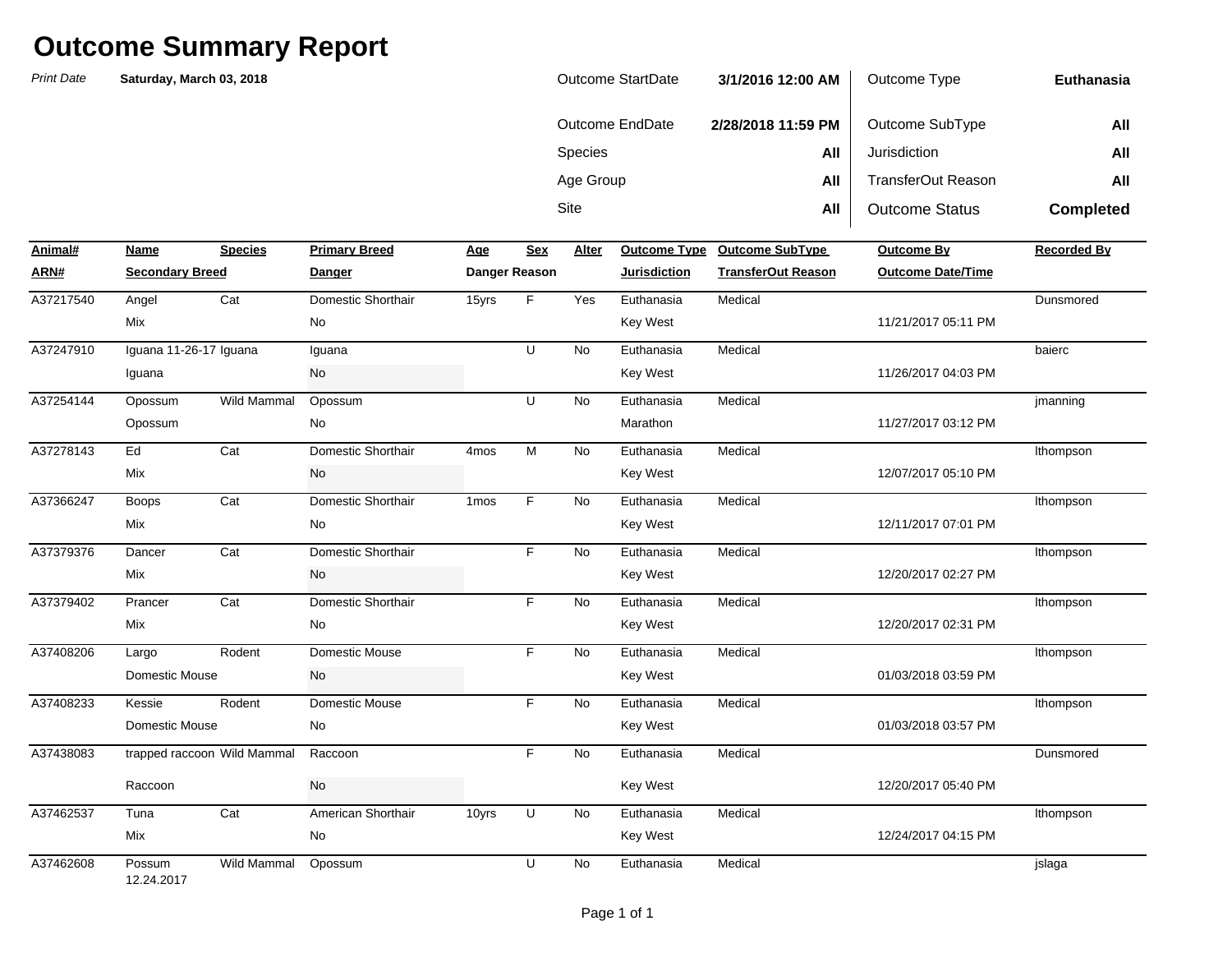| Outcome StartDate | 3/1/2016 12:00 AM  | Outcome Type          | Euthanasia       |
|-------------------|--------------------|-----------------------|------------------|
| Outcome EndDate   | 2/28/2018 11:59 PM | Outcome SubType       | All              |
| <b>Species</b>    | All                | Jurisdiction          | All              |
| Age Group         | All                | TransferOut Reason    | All              |
| Site              | All                | <b>Outcome Status</b> | <b>Completed</b> |

| Animal#   | Name                      | <b>Species</b> | <b>Primary Breed</b> | Age   | <b>Sex</b>    | Alter     | <b>Outcome Type</b> | <b>Outcome SubType</b>    | <b>Outcome By</b>        | <b>Recorded By</b> |
|-----------|---------------------------|----------------|----------------------|-------|---------------|-----------|---------------------|---------------------------|--------------------------|--------------------|
| ARN#      | <b>Secondary Breed</b>    |                | <u>Danger</u>        |       | Danger Reason |           | <b>Jurisdiction</b> | <b>TransferOut Reason</b> | <b>Outcome Date/Time</b> |                    |
|           |                           |                | No                   |       |               |           | Marathon            |                           | 12/24/2017 11:01 AM      |                    |
| A37473982 | Princess                  | Dog            | White Swiss Shepherd | 10yrs | F             | <b>No</b> | Euthanasia          | Medical                   |                          | ishowalter         |
|           | Mix                       |                | $(n + 1)$<br>No      |       |               |           | Marathon            |                           | 01/07/2018 04:13 PM      |                    |
| A37483817 | Seabreeze                 | Cat            | Domestic Shorthair   |       | U             | <b>No</b> | Euthanasia          | Medical                   |                          | Msimpson           |
|           | Mix                       |                | <b>No</b>            |       |               |           | <b>Key West</b>     |                           | 12/28/2017 03:22 PM      |                    |
| A37670439 | <b>Black Boy</b>          | Cat            | Domestic Shorthair   |       | U             | <b>No</b> | Euthanasia          | Medical                   |                          | jslaga             |
|           | Mix                       |                | No                   |       |               |           | Marathon            |                           | 01/23/2018 11:36 AM      |                    |
| A37671059 | 01-23-18 Rat              | Rodent         | Rat                  |       | U             | <b>No</b> | Euthanasia          | Medical                   |                          | Dunsmored          |
|           | Rat                       |                | No                   |       |               |           | <b>Key West</b>     |                           | 01/23/2018 11:48 AM      |                    |
| A37682621 | Raccoon<br>1.24.18        | Wild Mammal    | Raccoon              |       | U             | No        | Euthanasia          | Medical                   |                          | jshowalter         |
|           |                           |                | No                   |       |               |           | Marathon            |                           | 01/24/2018 01:52 PM      |                    |
| A37704053 | 01-26-17 iguana Iguana    |                | Iguana               |       | U             | <b>No</b> | Euthanasia          | Medical                   |                          | Dunsmored          |
|           | Iguana                    |                | No                   |       |               |           | <b>Key West</b>     |                           | 01/26/2018 05:24 PM      |                    |
| A37708770 | Fat Cat                   | Cat            | Domestic Shorthair   |       | F.            | <b>No</b> | Euthanasia          | Medical                   |                          | Ithompson          |
|           | Mix                       |                | No                   |       |               |           | Key West            |                           | 01/30/2018 08:02 AM      |                    |
| A37709768 | mange raccoon Wild Mammal |                | Raccoon              |       | U             | <b>No</b> | Euthanasia          | Medical                   |                          | Msimpson           |
|           | Raccoon                   |                | No                   |       |               |           | <b>Key West</b>     |                           | 01/27/2018 03:18 PM      |                    |
| A37782550 | Ava                       | Dog            | Terrier, Yorkshire   | 11yrs | F             | Yes       | Euthanasia          | Medical                   |                          | Dunsmored          |
|           | Mix                       |                | No                   |       |               |           | <b>Key West</b>     |                           | 02/23/2018 05:27 PM      |                    |
| A37934546 | Fetus 1                   | Cat            | Domestic Shorthair   |       | U             | No        | Euthanasia          | Medical                   |                          | Dunsmored          |
|           | Mix                       |                | No                   |       |               |           | <b>Key West</b>     |                           | 02/26/2018 04:44 PM      |                    |
| A37934578 | Fetus <sub>2</sub>        | Cat            | Domestic Shorthair   |       | U             | <b>No</b> | Euthanasia          | Medical                   |                          | Dunsmored          |
|           | Mix                       |                | No                   |       |               |           | <b>Key West</b>     |                           | 02/26/2018 04:43 PM      |                    |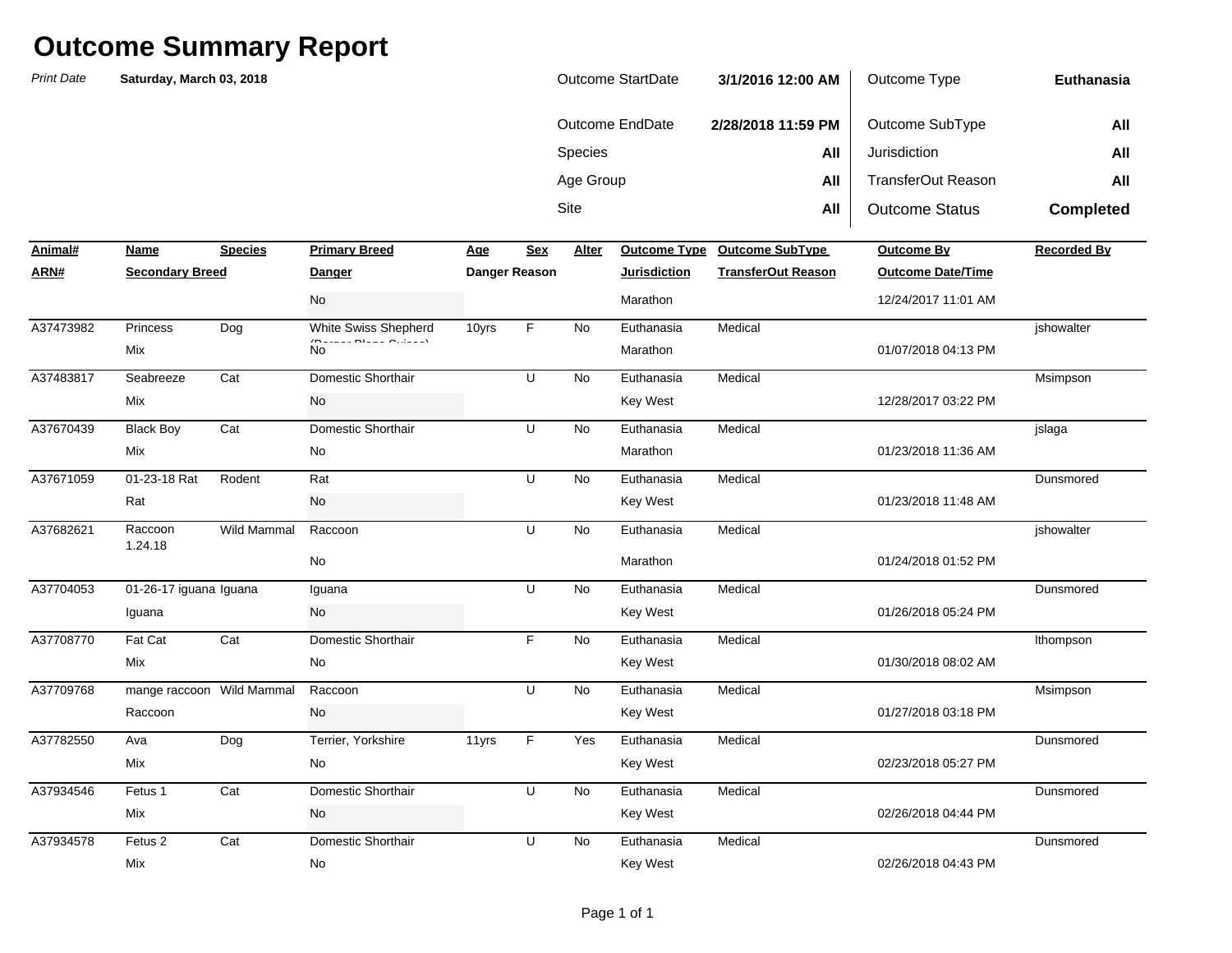| Outcome StartDate | 3/1/2016 12:00 AM  | Outcome Type          | Euthanasia       |
|-------------------|--------------------|-----------------------|------------------|
| Outcome EndDate   | 2/28/2018 11:59 PM | Outcome SubType       | All              |
| <b>Species</b>    | All                | Jurisdiction          | All              |
| Age Group         | All                | TransferOut Reason    | All              |
| <b>Site</b>       | All                | <b>Outcome Status</b> | <b>Completed</b> |

| Animal#              | Name                   | <b>Species</b> | <b>Primary Breed</b> | Age   | <b>Sex</b>    | Alter     | <b>Outcome Type</b>        | <b>Outcome SubType</b>    | <b>Outcome By</b>                | <b>Recorded By</b> |
|----------------------|------------------------|----------------|----------------------|-------|---------------|-----------|----------------------------|---------------------------|----------------------------------|--------------------|
| ARN#                 | <b>Secondary Breed</b> |                | <b>Danger</b>        |       | Danger Reason |           | <b>Jurisdiction</b>        | <b>TransferOut Reason</b> | <b>Outcome Date/Time</b>         |                    |
| A37942280            | 02-27-18 Iguana Iguana |                | Iguana               |       | U             | <b>No</b> | Euthanasia                 | Medical                   |                                  | Dunsmored          |
|                      | Iguana                 |                | No                   |       |               |           | <b>Key West</b>            |                           | 02/27/2018 02:56 PM              |                    |
| A37950142            |                        | Cat            | Domestic Longhair    |       | U             | <b>No</b> | Euthanasia                 | Medical                   |                                  | ishowalter         |
|                      | Mix                    |                | No                   |       |               |           | Marathon                   |                           | 02/28/2018 01:22 PM              |                    |
| A37950296            | $\overline{2}$         | Cat            | Domestic Shorthair   |       | U             | No        | Euthanasia                 | Medical                   |                                  | jshowalter         |
|                      | Mix                    |                | No                   |       |               |           | Marathon                   |                           | 02/28/2018 01:33 PM              |                    |
| A37954366            | 29                     | Cat            | Domestic Shorthair   |       | U             | <b>No</b> | Euthanasia                 | Medical                   |                                  | ishowalter         |
|                      | Mix                    |                | No                   |       |               |           | Marathon                   |                           | 02/28/2018 05:59 PM              |                    |
| A37954375            | 26                     | Cat            | Domestic Medium Hair |       | M             | No        | Euthanasia                 | Medical                   |                                  | jshowalter         |
|                      | Mix                    |                | No                   |       |               |           | Marathon                   |                           | 02/28/2018 06:01 PM              |                    |
| A37954383            | 19                     | Cat            | Domestic Longhair    |       | M             | <b>No</b> | Euthanasia                 | Medical                   |                                  | ishowalter         |
|                      | Mix                    |                | No                   |       |               |           | Marathon                   |                           | 02/28/2018 06:03 PM              |                    |
| <b>Owned request</b> |                        |                |                      |       |               |           | <b>Total Outcomes: 171</b> |                           | <b>Total Unique Animals: 171</b> |                    |
| A00703193            | Nova                   | Cat            | Domestic Medium Hair | 18yrs | F.            | Yes       | Euthanasia                 | Owned request             |                                  | Dunsmored          |
|                      |                        |                | No                   |       |               |           | <b>Key West</b>            |                           | 06/15/2017 12:08 PM              |                    |
| A00706595            | <b>Big Red</b>         | Cat            | Domestic Shorthair   | 16yrs | M             | Yes       | Euthanasia                 | Owned request             |                                  | royerm             |
|                      |                        |                | No                   |       |               |           | <b>Key West</b>            |                           | 06/21/2016 01:36 PM              |                    |
| A00708086            | Sassy                  | Dog            | Terrier, Rat         | 15yrs | F.            | Yes       | Euthanasia                 | Owned request             |                                  | Dunsmored          |
|                      |                        |                | No                   |       |               |           | <b>Key West</b>            |                           | 05/17/2017 11:27 AM              |                    |
| A00709131            | Scrappy                | Dog            | Miniature Pinscher   | 12yrs | M             | Yes       | Euthanasia                 | Owned request             |                                  | royerm             |
|                      |                        |                | No                   |       |               |           | <b>Key West</b>            |                           | 06/21/2016 01:35 PM              |                    |
| A00709392            | Ace                    | Dog            | Retriever, Labrador  | 14yrs | M             | Yes       | Euthanasia                 | Owned request             |                                  | Ithompson          |
|                      |                        |                | No                   |       |               |           | <b>Key West</b>            |                           | 06/28/2017 04:09 PM              |                    |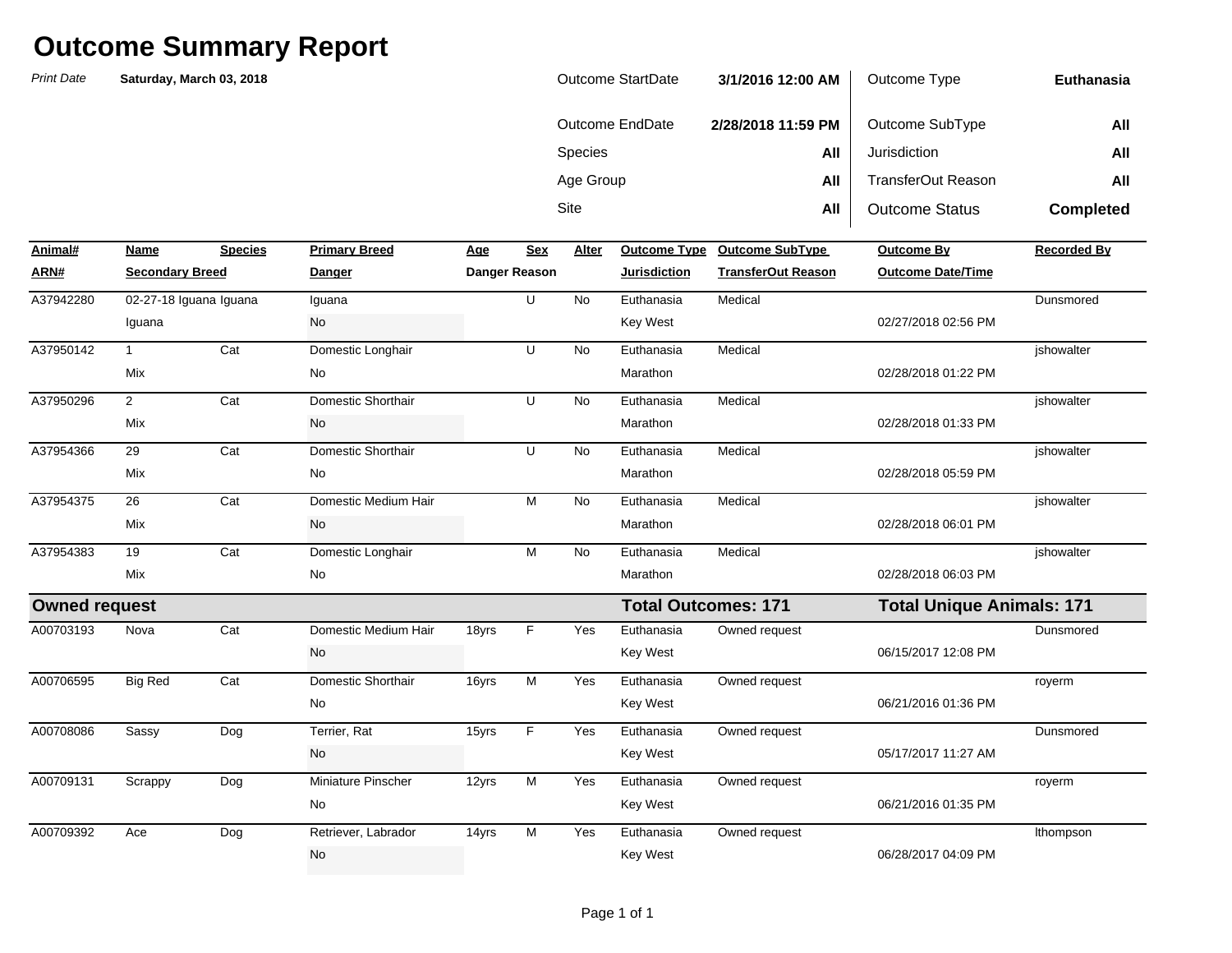| <b>Print Date</b> | Saturday, March 03, 2018 |                   |                       | <b>Outcome StartDate</b> |                      |              |                        | 3/1/2016 12:00 AM         | Outcome Type             | Euthanasia         |
|-------------------|--------------------------|-------------------|-----------------------|--------------------------|----------------------|--------------|------------------------|---------------------------|--------------------------|--------------------|
|                   |                          |                   |                       |                          |                      |              | <b>Outcome EndDate</b> | 2/28/2018 11:59 PM        | Outcome SubType          | All                |
|                   |                          |                   |                       |                          |                      | Species      |                        | All                       | Jurisdiction             | All                |
|                   |                          |                   |                       |                          |                      | Age Group    |                        | All                       | TransferOut Reason       | All                |
|                   |                          |                   |                       |                          |                      | Site         |                        | All                       | <b>Outcome Status</b>    | <b>Completed</b>   |
| Animal#           | Name                     | <b>Species</b>    | <b>Primary Breed</b>  | Age                      | <b>Sex</b>           | <b>Alter</b> | <b>Outcome Type</b>    | <b>Outcome SubType</b>    | <b>Outcome By</b>        | <b>Recorded By</b> |
| <u>ARN#</u>       | <b>Secondary Breed</b>   |                   | <b>Danger</b>         |                          | <b>Danger Reason</b> |              | <u>Jurisdiction</u>    | <b>TransferOut Reason</b> | <b>Outcome Date/Time</b> |                    |
| A00709450         | William H.<br>Parker     | Dog               | <b>Great Dane</b>     | 12yrs                    | M                    | Yes          | Euthanasia             | Owned request             |                          | royerm             |
|                   |                          |                   | No                    |                          |                      |              |                        |                           | 07/05/2016 02:19 PM      |                    |
| A00711602         | <b>Elvis</b>             | Dog               | Dalmatian             | 12yrs                    | M                    | Yes          | Euthanasia             | Owned request             |                          | royerm             |
|                   | Retriever, Labrador      |                   | No                    |                          |                      |              |                        |                           | 04/28/2017 01:55 PM      |                    |
| A00714417         | Taz                      | Dog               | Beagle                | 15yrs                    | M                    | Yes          | Euthanasia             | Owned request             |                          | Ithompson          |
|                   |                          |                   | No                    |                          |                      |              | Key West               |                           | 06/20/2017 11:57 AM      |                    |
| A00714909         | Sophie                   | Dog               | Dalmatian             | 12yrs                    | F                    | Yes          | Euthanasia             | Owned request             |                          | pat                |
|                   |                          |                   | No                    |                          |                      |              | <b>Key West</b>        |                           | 04/09/2016 11:04 AM      |                    |
| A00715524         | Sadie                    | $\overline{D}$ og | Dalmatian             | 12yrs                    | F                    | Yes          | Euthanasia             | Owned request             |                          | Dunsmored          |
|                   |                          |                   | No                    |                          |                      |              | Key West               |                           | 04/25/2016 05:01 PM      |                    |
| A00715609         | Mack                     | Dog               | Retriever, Labrador   | 13yrs                    | M                    | No           | Euthanasia             | Owned request             |                          | Dunsmored          |
|                   |                          |                   | No                    |                          |                      |              | Key West               |                           | 10/24/2016 08:51 PM      |                    |
| A00715798         | Chico                    | Dog               | Chihuahua, Short Coat | 14yrs                    | M                    | Yes          | Euthanasia             | Owned request             |                          | Dunsmored          |
|                   |                          |                   | No                    |                          |                      |              | <b>Key West</b>        |                           | 01/24/2018 01:13 PM      |                    |
| A00716004         | <b>Bungie</b>            | Dog               | Retriever, Labrador   | 11yrs                    | $\overline{M}$       | Yes          | Euthanasia             | Owned request             |                          | Dunsmored          |
|                   | Mix                      |                   | No                    |                          |                      |              | Key West               |                           | 05/04/2016 03:27 PM      |                    |
| A00716151         | Negro                    | $\overline{D}$ og | Miniature Pinscher    | 13yrs                    | $\overline{M}$       | Yes          | Euthanasia             | Owned request             |                          | Ithompson          |
|                   |                          |                   | No                    |                          |                      |              | Key West               |                           | 09/13/2016 12:34 PM      |                    |
| A00986154         | P.J.                     | Dog               | Boxer                 | 12yrs                    | M                    | Yes          | Euthanasia             | Owned request             |                          | Dunsmored          |
|                   |                          |                   | No                    |                          |                      |              | Key West               |                           | 02/23/2018 12:45 PM      |                    |
| A01009650         | <b>RICKY</b>             | Dog               | Chihuahua, Short Coat | 16yrs                    | M                    | Yes          | Euthanasia             | Owned request             |                          | Dunsmored          |
|                   |                          |                   | No                    |                          |                      |              | Key West               |                           | 08/04/2017 10:50 AM      |                    |
| A01682499         | Big Mama                 | Cat               | Domestic Shorthair    | 13yrs                    | F                    | Yes          | Euthanasia             | Owned request             |                          | Dunsmored          |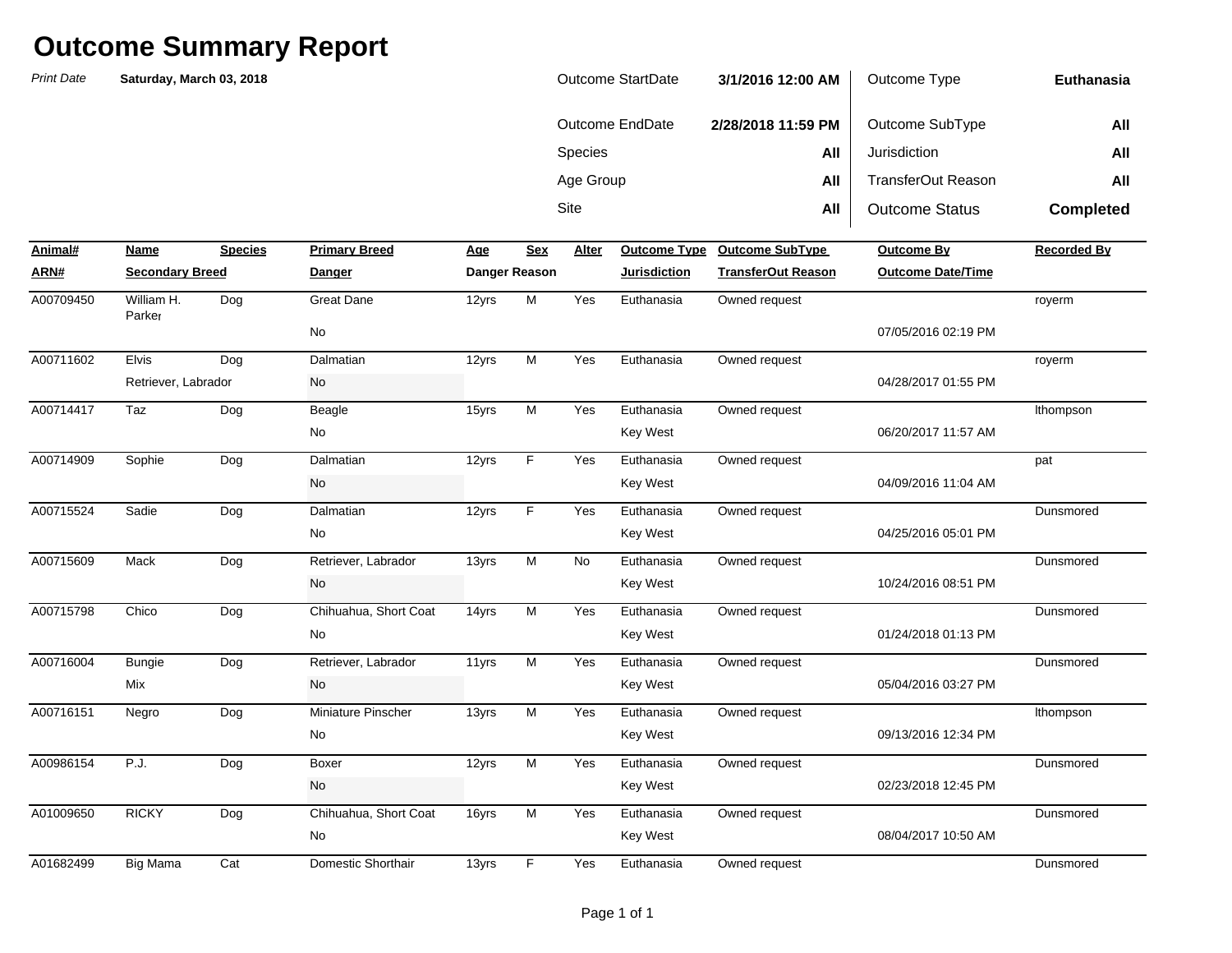| <b>Outcome StartDate</b> | 3/1/2016 12:00 AM  | Outcome Type          | Euthanasia       |
|--------------------------|--------------------|-----------------------|------------------|
| Outcome EndDate          | 2/28/2018 11:59 PM | Outcome SubType       | All              |
| <b>Species</b>           | All                | Jurisdiction          | All              |
| Age Group                | All                | TransferOut Reason    | All              |
| Site                     | All                | <b>Outcome Status</b> | <b>Completed</b> |

| Animal#   | Name                     | <b>Species</b> | <b>Primary Breed</b>  | Age   | <b>Sex</b>    | Alter     | <b>Outcome Type</b> | <b>Outcome SubType</b>    | <b>Outcome By</b>        | <b>Recorded By</b> |
|-----------|--------------------------|----------------|-----------------------|-------|---------------|-----------|---------------------|---------------------------|--------------------------|--------------------|
| ARN#      | <b>Secondary Breed</b>   |                | <b>Danger</b>         |       | Danger Reason |           | <b>Jurisdiction</b> | <b>TransferOut Reason</b> | <b>Outcome Date/Time</b> |                    |
|           | Mix                      |                | No                    |       |               |           | <b>Key West</b>     |                           | 05/04/2016 05:27 PM      |                    |
| A01829224 | Maximus                  | Dog            | Terrier, Pit Bull     | 13yrs | M             | Yes       | Euthanasia          | Owned request             |                          | Ithompson          |
|           |                          |                | No                    |       |               |           | <b>Key West</b>     |                           | 11/18/2016 12:45 PM      |                    |
| A01836604 | Rosie                    | Cat            | Domestic Shorthair    | 13yrs | F             | Yes       | Euthanasia          | Owned request             |                          | Courtnie C         |
|           | Mix                      |                | No                    |       |               |           | <b>Key West</b>     |                           | 04/02/2016 02:39 PM      |                    |
| A05416222 | Sarge                    | Dog            | Terrier, Pit Bull     | 15yrs | M             | Yes       | Euthanasia          | Owned request             |                          | Ithompson          |
|           | Retriever, Labrador      |                | No                    |       |               |           | <b>Key West</b>     |                           | 06/01/2017 04:54 PM      |                    |
| A05812835 | <b>Isis</b>              | Dog            | Terrier, Pit Bull     | 8yrs  | F             | Yes       | Euthanasia          | Owned request             |                          | Dunsmored          |
|           |                          |                | No                    |       |               |           | <b>Key West</b>     |                           | 03/03/2016 02:23 PM      |                    |
| A07576791 | <b>Riddick</b>           | Dog            | Terrier, Pit Bull     | 13yrs | M             | Yes       | Euthanasia          | Owned request             |                          | Ithompson          |
|           | Mix                      |                | No                    |       |               |           | <b>Key West</b>     |                           | 10/17/2017 11:48 AM      |                    |
| A07586602 | Missy                    | Dog            | Welsh Corgi, Pembroke | 14yrs | F             | Yes       | Euthanasia          | Owned request             |                          | Ithompson          |
|           | Spaniel, American Cocker |                | No                    |       |               |           | Key West            |                           | 09/23/2016 02:06 PM      |                    |
| A10164774 | Wren                     | Cat            | Domestic Shorthair    | 7yrs  | F             | Yes       | Euthanasia          | Owned request             |                          | royerm             |
|           | Mix                      |                | No                    |       |               |           | <b>Key West</b>     |                           | 04/28/2017 02:56 PM      |                    |
| A11275285 | Lexie                    | Dog            | Terrier, Yorkshire    | 11yrs | F             | <b>No</b> | Euthanasia          | Owned request             |                          | royerm             |
|           | Poodle, Toy              |                | No                    |       |               |           | <b>Key West</b>     |                           | 02/24/2017 01:19 PM      |                    |
| A11885099 | Lucky                    | Dog            | Terrier               | 16yrs | M             | Yes       | Euthanasia          | Owned request             |                          | Ithompson          |
|           | Mix                      |                | No                    |       |               |           | Key West            |                           | 11/03/2016 02:11 PM      |                    |
| A13118576 | Samson                   | Dog            | Terrier, Pit Bull     | 11yrs | M             | No        | Euthanasia          | Owned request             |                          | Dunsmored          |
|           |                          |                | No                    |       |               |           | <b>Key West</b>     |                           | 02/08/2018 02:04 PM      |                    |
| A13914909 | Lacy                     | Dog            | Shih Tzu              | 12yrs | F             | Yes       | Euthanasia          | Owned request             |                          | royerm             |
|           |                          |                | No                    |       |               |           | <b>Key West</b>     |                           | 08/28/2017 10:37 AM      |                    |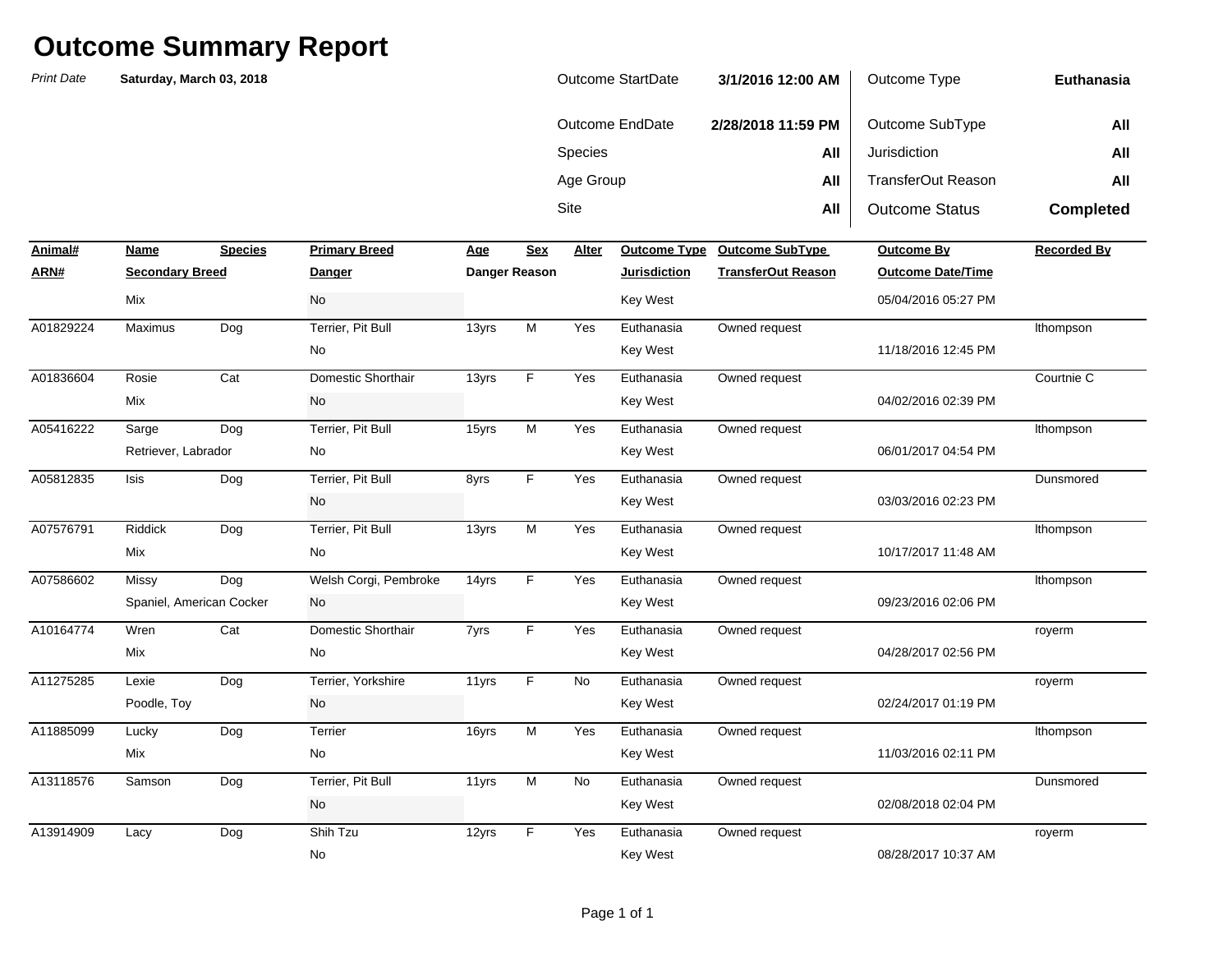| Outcome StartDate | 3/1/2016 12:00 AM  | Outcome Type          | Euthanasia       |
|-------------------|--------------------|-----------------------|------------------|
| Outcome EndDate   | 2/28/2018 11:59 PM | Outcome SubType       | All              |
| <b>Species</b>    | All                | Jurisdiction          | All              |
| Age Group         | All                | TransferOut Reason    | All              |
| Site              | All                | <b>Outcome Status</b> | <b>Completed</b> |

| Animal#   | Name                       | <b>Species</b> | <b>Primary Breed</b>  | Age   | <b>Sex</b>    | Alter | <b>Outcome Type</b> | <b>Outcome SubType</b>    | <b>Outcome By</b>        | <b>Recorded By</b> |
|-----------|----------------------------|----------------|-----------------------|-------|---------------|-------|---------------------|---------------------------|--------------------------|--------------------|
| ARN#      | <b>Secondary Breed</b>     |                | <b>Danger</b>         |       | Danger Reason |       | <b>Jurisdiction</b> | <b>TransferOut Reason</b> | <b>Outcome Date/Time</b> |                    |
| A15110860 | Majorette/Prince Dog<br>SS |                | German Shepherd       |       | F.            | No    | Euthanasia          | Owned request             |                          | royerm             |
|           |                            |                | <b>No</b>             |       |               |       | <b>Key West</b>     |                           | 09/01/2016 11:32 AM      |                    |
| A20923998 | Blu                        | Dog            | Chow Chow             | 4yrs  | M             | Yes   | Euthanasia          | Owned request             |                          | royerm             |
|           | Terrier, Pit Bull          |                | No                    |       |               |       | <b>Key West</b>     |                           | 01/30/2017 11:28 AM      |                    |
| A21408664 | <b>JD</b>                  | Dog            | Schnauzer, Miniature  | 7yrs  | M             | No    | Euthanasia          | Owned request             |                          | royerm             |
|           | Mix                        |                | No                    |       |               |       | Key West            |                           | 12/15/2016 12:08 PM      |                    |
| A21474369 | <b>Barbie</b>              | Dog            | Terrier, Yorkshire    | 8yrs  | F.            | Yes   | Euthanasia          | Owned request             |                          | Dunsmored          |
|           | Mix                        |                | No                    |       |               |       | Key West            |                           | 01/24/2017 02:17 PM      |                    |
| A24728067 | Hobbes                     | Cat            | Domestic Shorthair    |       | M             | Yes   | Euthanasia          | Owned request             |                          | Dunsmored          |
|           | Mix                        |                | No                    |       |               |       | Key West            |                           | 09/09/2016 03:26 PM      |                    |
| A30202461 | Boomer                     | Dog            | Retriever, Labrador   | 12yrs | M             | Yes   | Euthanasia          | Owned request             |                          | Dunsmored          |
|           | Mix                        |                | No                    |       |               |       | <b>Key West</b>     |                           | 04/06/2016 03:30 PM      |                    |
| A30307558 | Joura                      | Dog            | Pekingese             | 16yrs | M             | Yes   | Euthanasia          | Owned request             |                          | Dunsmored          |
|           | Mix                        |                | No                    |       |               |       | <b>Key West</b>     |                           | 10/06/2017 04:36 PM      |                    |
| A30515118 | Enrique                    | Dog            | Chihuahua, Short Coat | 4yrs  | M             | No    | Euthanasia          | Owned request             |                          | jshowalter         |
|           |                            |                | No                    |       |               |       | Marathon            |                           | 10/21/2016 01:30 PM      |                    |
| A30974815 | Mamma                      | Cat            | Domestic Shorthair    | 3yrs  | F.            | Yes   | Euthanasia          | Owned request             |                          | Courtnie C         |
|           | Mix                        |                | No                    |       |               |       | <b>Key West</b>     |                           | 03/01/2016 11:32 AM      |                    |
| A30996567 | Old Cudjoe Cat Cat         |                | Domestic Shorthair    | 10yrs | F.            | Yes   | Euthanasia          | Owned request             |                          | tvickrey           |
|           | Mix                        |                | No                    |       |               |       | Marathon            |                           | 03/04/2016 03:45 PM      |                    |
| A31048668 | Sandy                      | Dog            | Terrier               | 16yrs | F.            | No    | Euthanasia          | Owned request             |                          | Dunsmored          |
|           | Mix                        |                | No                    |       |               |       | <b>Key West</b>     |                           | 03/10/2016 01:19 PM      |                    |
| A31055214 | Tena                       | Dog            | Dutch Shepherd        | 13yrs | F             | No    | Euthanasia          | Owned request             |                          | pat                |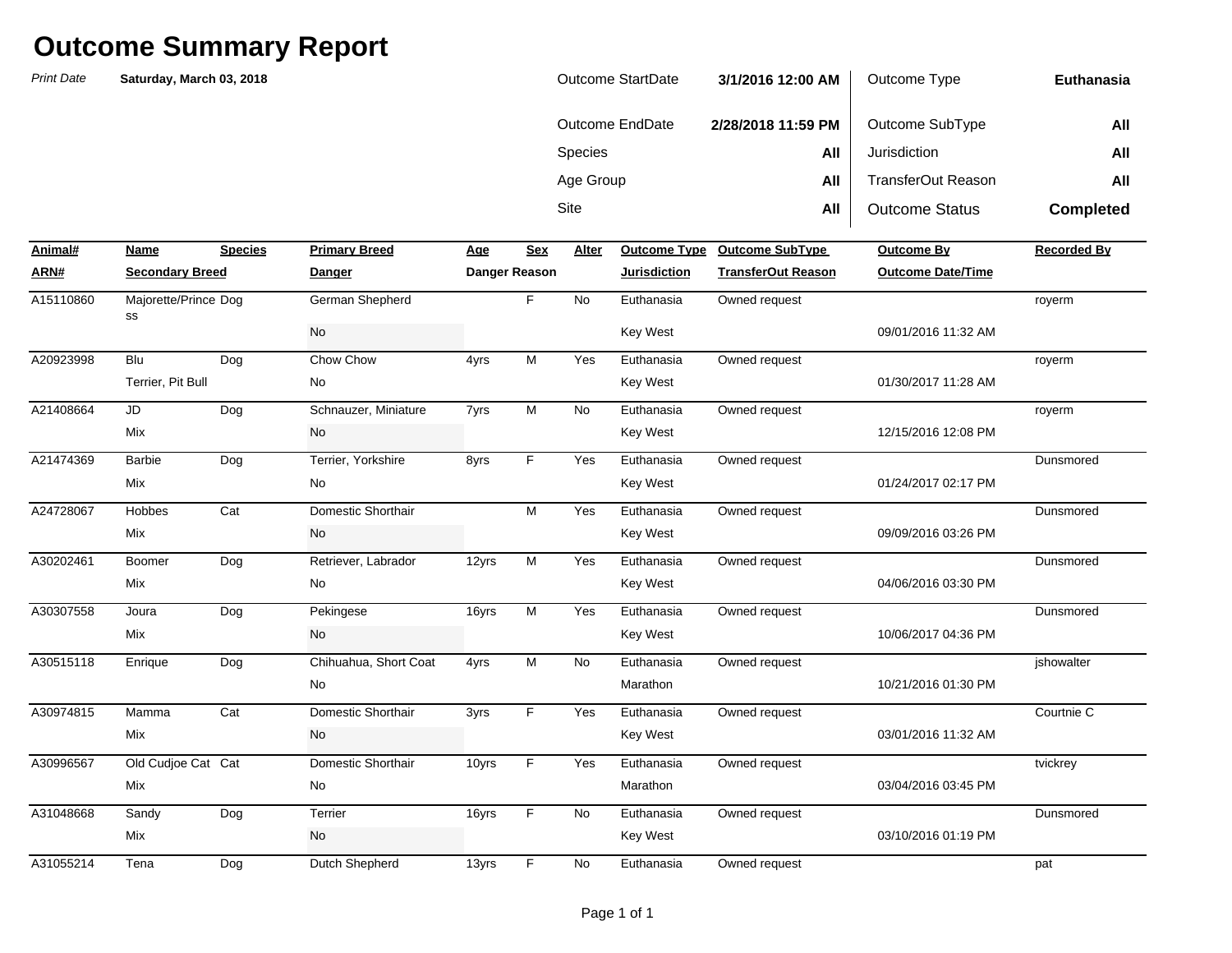*Print Date***NameSpecies Primary Breed Age Age Alter ARN# Secondary Breed Danger Danger Reason Jurisdiction TransferOut Reason Outcome Date/Time** Sitee **All** All | Outcome Status **Completed Animal#Profilled Primary Breedome SubType Outcome By Recorded By Recorded By** Species **All** Jurisdiction **All** Age Group **All** TransferOut Reason **All Euthanasia**Outcome EndDate **2/28/2018 11:59 PM** Outcome SubType **All Saturday, March 03, 2018** Outcome StartDate **3/1/2016 12:00 AM** Outcome Type Theadore Cat Domestic Shorthair 18yrs M Yes A31147746 Jada Dog Terrier, American Pit Bull 14yrs F No Euthanasia Owned request Dunsmored Diesel Dog Retriever, Labrador 13yrs M Yes Princess Lily Dog Retriever, Labrador F No Moma Cat Domestic Shorthair 20yrs F Yes Chica Dog Chihuahua, Short Coat 17yrs F Yes Old Cat Cat Domestic Shorthair U No Goat Goat NoToby Dog 15yrs Yes A31486238 Spaniel, American Cocker M Euthanasia Owned request pat You Dog Terrier M Yes Stray Cat Domestic Shorthair U No Mix 19921/2016 01:46 PM No 2012 12:00 No 2012 12:00 No 2012 12:00 No 2012 12:00 No 2012 12:00 No 2012 12:00 No 05/07/2016 02:25 PMA31670305 Stray Cat Domestic Shorthair U No Euthanasia Owned request jshowalter Basenji No Marathon 05/03/2016 10:49 AMA31533701 You Dog Terrier M Yes Euthanasia Owned request jshowalter Mix No Key West 04/20/2016 04:53 PMGoat No Key West 04/15/2016 11:22 AMA31374490 Goat F Euthanasia Owned request pat Mix No Key West 04/19/2016 10:30 AMA31368773 Old Cat Cat Domestic Shorthair U No Euthanasia Owned request pat Mix No Key West 04/15/2016 11:27 AMA31356532 Chica Dog Chihuahua, Short Coat 17yrs F Yes Euthanasia Owned request Dunsmored Mix No Key West 04/06/2016 09:17 AMA31327325 Domestic Shorthair F Euthanasia Owned request admin Mix No Marathon03/30/2016 10:22 AMA31247513 Princess Lily Dog Retriever, Labrador F No Euthanasia Owned request tvickrey tvickrey No Marathon No. 2006. No Marathon No. 2006. No Marathon No. 2006. No Marathon No. 2007. No Marathon No. 2007. No Marathon No. 2007. No Marathon No. 2007. No Marathon No. 2007. No Marathon No. 2007. No Marathon No. 2007. No 09/13/2016 04:03 PMA31193330 Diesel Dog Retriever, Labrador 13yrs M Yes Euthanasia Owned request tvickrey tvickrey Mix No Key West 03/15/2016 01:00 PMMix No Key West 03/11/2016 11:11 AMA31083046 Theadore Cat Domestic Shorthair 18yrs M Yes Euthanasia Owned request jshowalter No Key West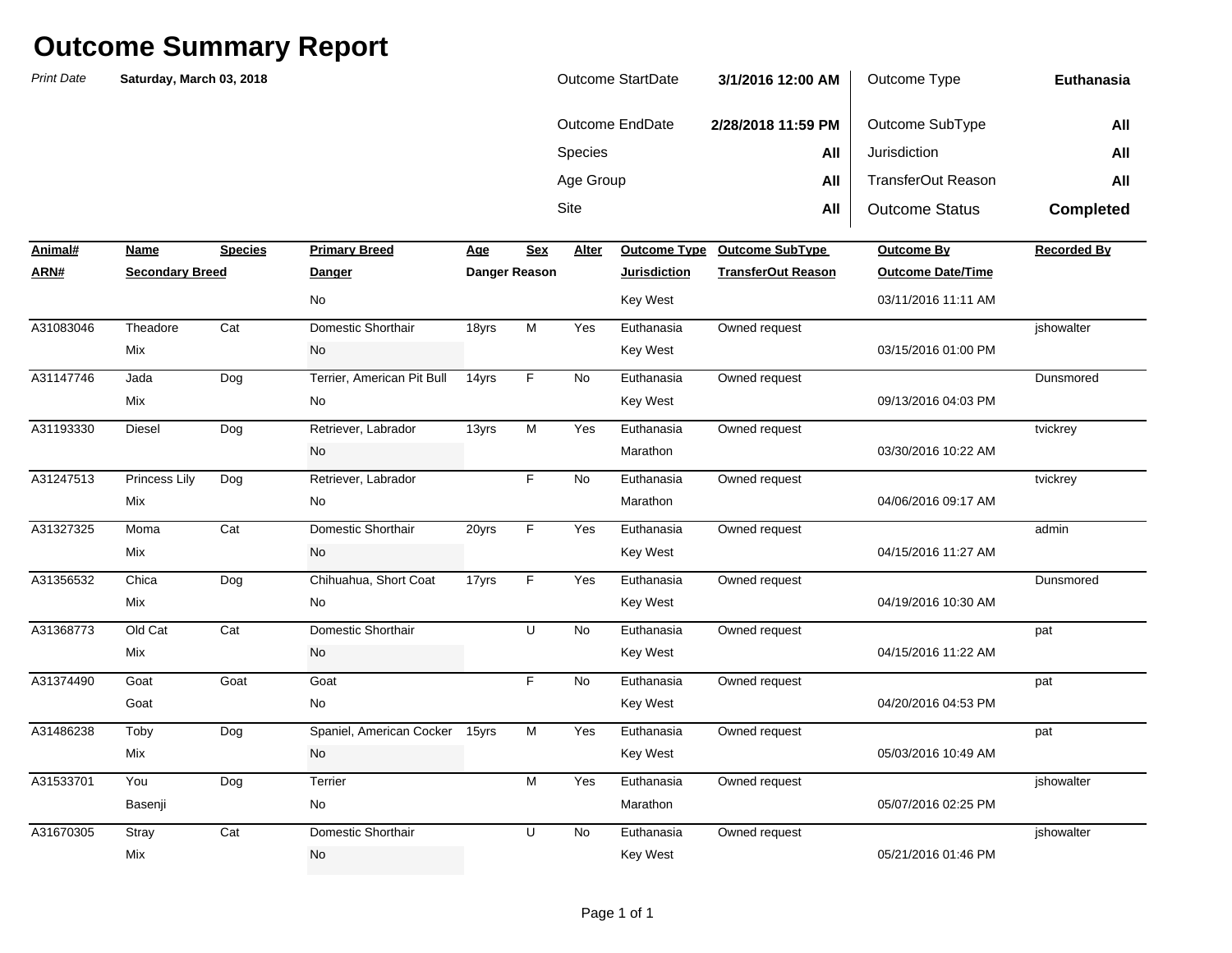*Print Date*

Species **All** Jurisdiction **All All** Age Group **All** TransferOut Reason **All** Outcome EndDate **2/28/2018 11:59 PM** Outcome SubType **All Saturday, March 03, 2018** Outcome StartDate **3/1/2016 12:00 AM**Outcome Type

Site

e **All** 

All **Outcome Status** 

**Completed**

**Euthanasia**

| Animal#   | Name                   | <b>Species</b>     | <b>Primary Breed</b>         | <u>Age</u> | Sex                  | Alter     | <b>Outcome Type</b> | <b>Outcome SubType</b>    | <b>Outcome By</b>        | <b>Recorded By</b> |
|-----------|------------------------|--------------------|------------------------------|------------|----------------------|-----------|---------------------|---------------------------|--------------------------|--------------------|
| ARN#      | <b>Secondary Breed</b> |                    | <b>Danger</b>                |            | <b>Danger Reason</b> |           | <b>Jurisdiction</b> | <b>TransferOut Reason</b> | <b>Outcome Date/Time</b> |                    |
| A31927342 | Zachary                | Dog                | Bulldog, American            | 6yrs       | M                    | Yes       | Euthanasia          | Owned request             |                          | royerm             |
|           | Mix                    |                    | No                           |            |                      |           | <b>Key West</b>     |                           | 06/21/2016 01:25 PM      |                    |
| A32014028 | Racoon                 | <b>Wild Mammal</b> | Raccoon                      |            | U                    | <b>No</b> | Euthanasia          | Owned request             |                          | royerm             |
|           | Raccoon                |                    | No                           |            |                      |           | <b>Key West</b>     |                           | 07/05/2016 02:29 PM      |                    |
| A32019102 | Andicot                | Cat                | Domestic Shorthair           | 19yrs      | M                    | Yes       | Euthanasia          | Owned request             |                          | tvickrey           |
|           | Mix                    |                    | No                           |            |                      |           | Marathon            |                           | 06/28/2016 10:30 AM      |                    |
| A32063561 | Maddie                 | Cat                | Domestic Shorthair           |            | F                    | <b>No</b> | Euthanasia          | Owned request             |                          | baierc             |
|           | Mix                    |                    | No                           |            |                      |           | <b>Key West</b>     |                           | 07/03/2016 06:04 PM      |                    |
| A32115287 | Iquana 9/Wild          | Iguana             | Iguana                       |            | U                    | <b>No</b> | Euthanasia          | Owned request             |                          | tvickrey           |
|           | Iquana<br>Iguana       |                    | No                           |            |                      |           | Marathon            |                           | 01/10/2017 11:16 AM      |                    |
| A32203952 | Gumbo                  | Dog                | <b>Australian Cattle Dog</b> | 13yrs      | M                    | <b>No</b> | Euthanasia          | Owned request             |                          | pat                |
|           | Mix                    |                    | No                           |            |                      |           | <b>Key West</b>     |                           | 07/19/2016 01:23 PM      |                    |
| A32236432 | <b>Bob</b>             | Dog                | Terrier, Rat                 | 16yrs      | M                    | Yes       | Euthanasia          | Owned request             |                          | Dunsmored          |
|           | Mix                    |                    | No                           |            |                      |           | <b>Key West</b>     |                           | 07/21/2016 06:01 PM      |                    |
| A33019999 | Sammy                  | Dog                | Welsh Corgi, Pembroke        | 12yrs      | M                    | Yes       | Euthanasia          | Owned request             |                          | Ithompson          |
|           | Mix                    |                    | No                           |            |                      |           | <b>Key West</b>     |                           | 07/25/2016 04:48 PM      |                    |
| A33103486 | Billy                  | Goat               | Goat                         | 15yrs      | M                    | Yes       | Euthanasia          | Owned request             |                          | asparks            |
|           | Goat                   |                    | No                           |            |                      |           | <b>Key West</b>     |                           | 08/03/2016 01:47 PM      |                    |
| A33144382 | Snooky                 | Cat                | Domestic Shorthair           | 12yrs      | M                    | Yes       | Euthanasia          | Owned request             |                          | royerm             |
|           | Mix                    |                    | <b>No</b>                    |            |                      |           | <b>Key West</b>     |                           | 08/08/2016 01:24 PM      |                    |
| A33272156 | <b>Bink</b>            | Cat                | Domestic Shorthair           | 19yrs      | F                    | Yes       | Euthanasia          | Owned request             |                          | royerm             |
|           | Mix                    |                    | No                           |            |                      |           | Key West            |                           | 08/23/2016 12:31 PM      |                    |
| A33274781 | Pop                    | Rodent             | Hamster                      |            | M                    | No        | Euthanasia          | Owned request             |                          | Dunsmored          |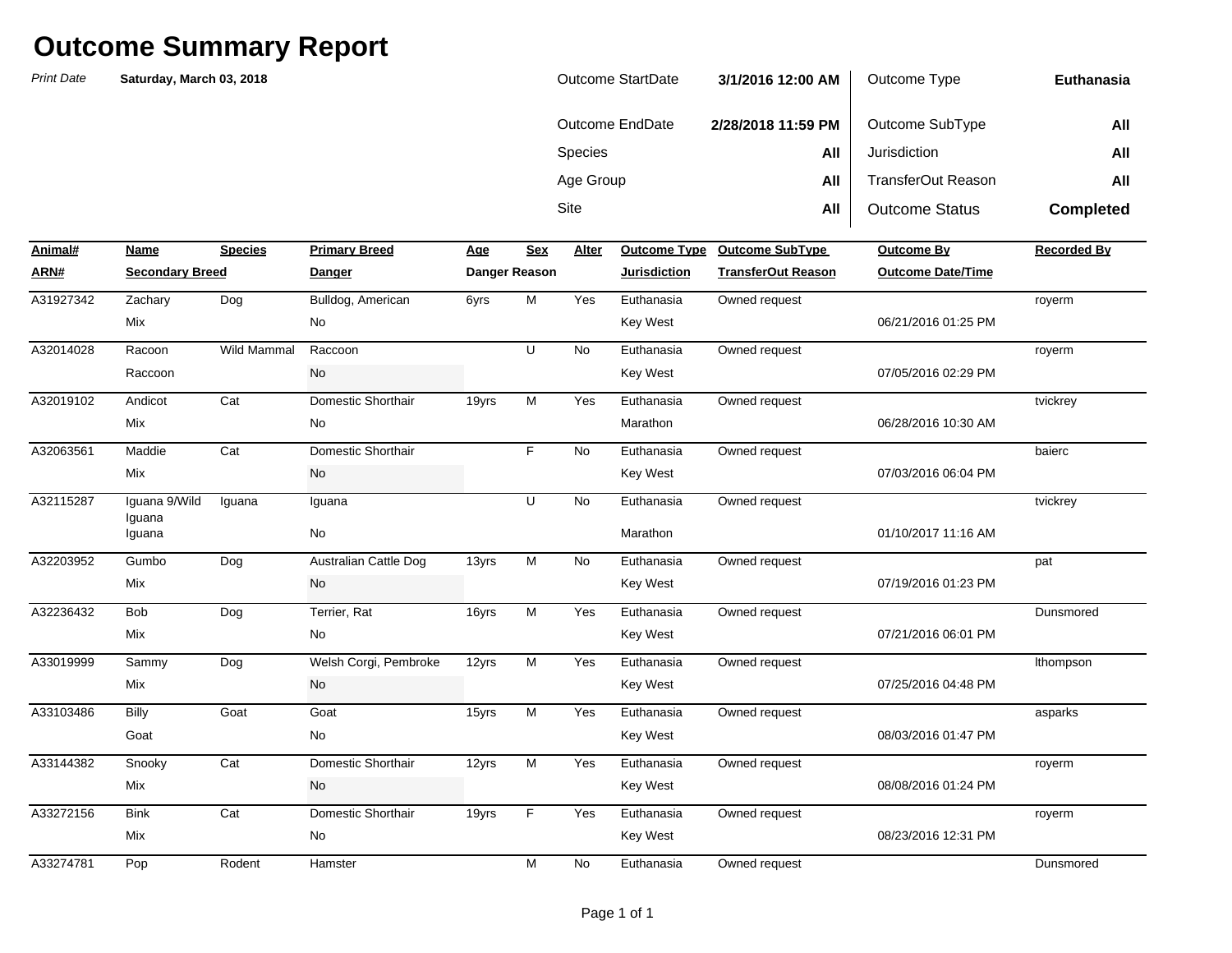| Outcome StartDate | 3/1/2016 12:00 AM  | Outcome Type          | Euthanasia       |
|-------------------|--------------------|-----------------------|------------------|
| Outcome EndDate   | 2/28/2018 11:59 PM | Outcome SubType       | All              |
| <b>Species</b>    | All                | Jurisdiction          | All              |
| Age Group         | All                | TransferOut Reason    | All              |
| Site              | All                | <b>Outcome Status</b> | <b>Completed</b> |

| Animal#   | Name                   | <b>Species</b> | <b>Primary Breed</b>       | Age              | <b>Sex</b>              | Alter     | <b>Outcome Type</b> | <b>Outcome SubType</b>    | <b>Outcome By</b>        | <b>Recorded By</b> |
|-----------|------------------------|----------------|----------------------------|------------------|-------------------------|-----------|---------------------|---------------------------|--------------------------|--------------------|
| ARN#      | <b>Secondary Breed</b> |                | <b>Danger</b>              |                  | Danger Reason           |           | <b>Jurisdiction</b> | <b>TransferOut Reason</b> | <b>Outcome Date/Time</b> |                    |
|           | Hamster                |                | No                         |                  |                         |           | <b>Key West</b>     |                           | 11/10/2017 02:19 PM      |                    |
| A33380470 | <b>Dock</b>            | Cat            | Domestic Shorthair         |                  | F.                      | No        | Euthanasia          | Owned request             |                          | Ithompson          |
|           | Mix                    |                | No                         |                  |                         |           | <b>Key West</b>     |                           | 09/03/2016 12:09 PM      |                    |
| A33433162 | Shaman                 | Cat            | Maine Coon                 | 4 <sub>mos</sub> | M                       | <b>No</b> | Euthanasia          | Owned request             |                          | Dunsmored          |
|           | Mix                    |                | No                         |                  |                         |           | <b>Key West</b>     |                           | 09/09/2016 06:15 PM      |                    |
| A33493982 | China                  | Dog            | Retriever                  | 18yrs            | F.                      | Yes       | Euthanasia          | Owned request             |                          | Dunsmored          |
|           | Mix                    |                | No                         |                  |                         |           | <b>Key West</b>     |                           | 09/16/2016 12:15 PM      |                    |
| A33536385 | Mr. Bill               | Cat            | Domestic Shorthair         | 10yrs            | M                       | Yes       | Euthanasia          | Owned request             |                          | Ithompson          |
|           | Mix                    |                | No                         |                  |                         |           | <b>Key West</b>     |                           | 09/21/2016 01:31 PM      |                    |
| A33585967 | Atlanta Brave          | Dog            | Dachshund, Standard        | 15yrs            | M                       | Yes       | Euthanasia          | Owned request             |                          | Ithompson          |
|           |                        |                | <b>No</b>                  |                  |                         |           | <b>Key West</b>     |                           | 09/27/2016 12:22 PM      |                    |
| A33656639 | Bell                   | Dog            | Shepherd                   | 17yrs            | F.                      | Yes       | Euthanasia          | Owned request             |                          | tvickrey           |
|           | Mix                    |                | No                         |                  |                         |           | Marathon            |                           | 10/05/2016 10:25 AM      |                    |
| A33743600 | <b>Bruno</b>           | Dog            | Terrier, Pit Bull          | 3yrs             | M                       | Yes       | Euthanasia          | Owned request             |                          | ishowalter         |
|           | Mix                    |                | Yes                        |                  | <b>Deemed Dangerous</b> |           | Marathon            |                           | 10/27/2016 02:33 PM      |                    |
| A33836455 | Recee                  | Cat            | Domestic Shorthair         | 15yrs            | F.                      | No        | Euthanasia          | Owned request             |                          | Dunsmored          |
|           | Mix                    |                | No                         |                  |                         |           | <b>Key West</b>     |                           | 10/26/2016 04:40 PM      |                    |
| A33861496 | Belay                  | Dog            | Beagle                     |                  | F.                      | Yes       | Euthanasia          | Owned request             |                          | ishowalter         |
|           |                        |                | No                         |                  |                         |           | Marathon            |                           | 10/29/2016 11:44 AM      |                    |
| A33869107 | Sapphire               | Dog            | Bloodhound                 | 2yrs             | F.                      | No        | Euthanasia          | Owned request             |                          | Ithompson          |
|           | Terrier                |                | No                         |                  |                         |           | Key West            |                           | 11/02/2016 03:16 PM      |                    |
| A33900504 | Storm                  | Dog            | Terrier, American Pit Bull | 6yrs             | F.                      | <b>No</b> | Euthanasia          | Owned request             |                          | Ithompson          |
|           | Mix                    |                | No                         |                  |                         |           | <b>Key West</b>     |                           | 11/04/2016 02:54 PM      |                    |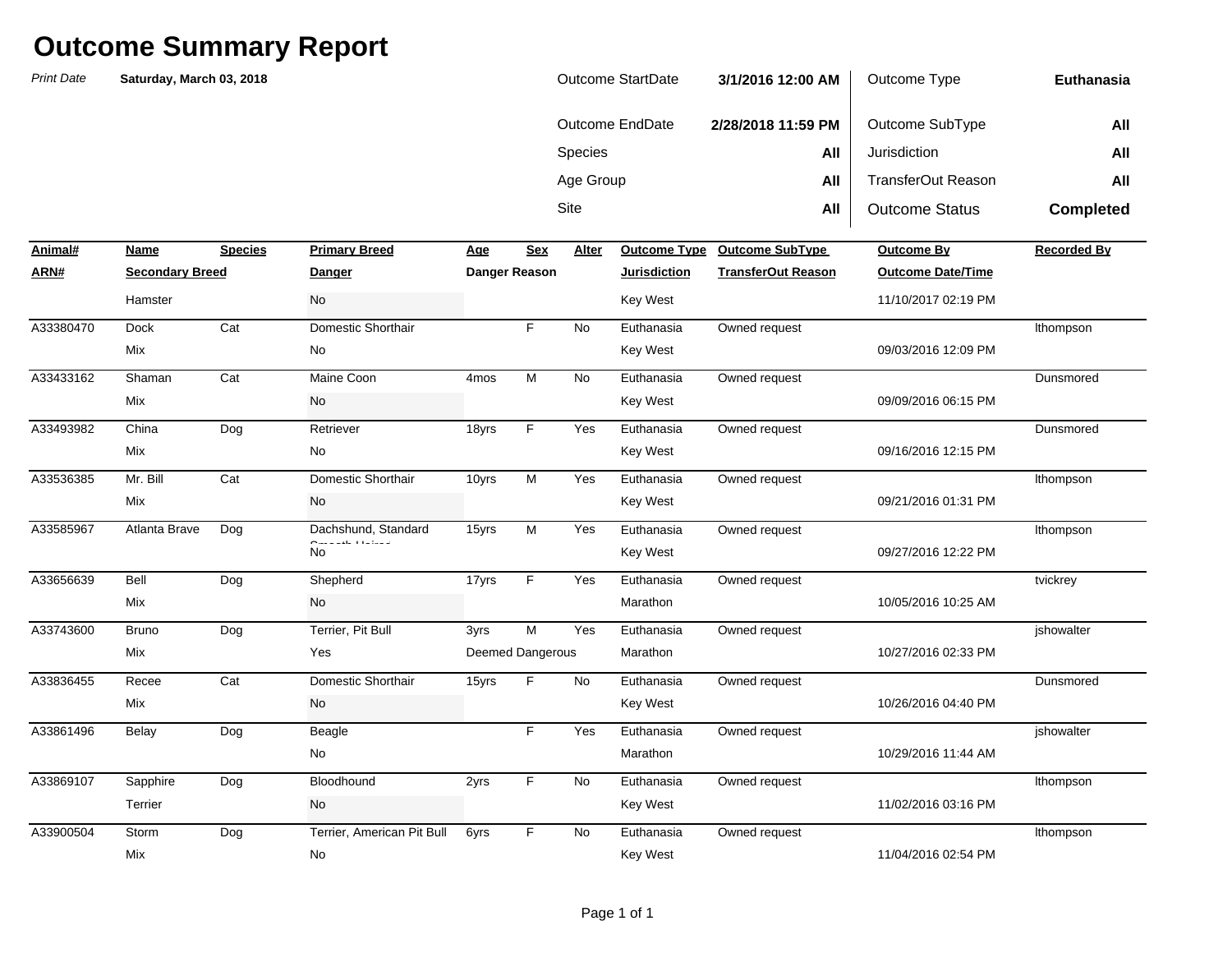| <b>Outcome StartDate</b> | 3/1/2016 12:00 AM  | Outcome Type          | Euthanasia       |
|--------------------------|--------------------|-----------------------|------------------|
| Outcome EndDate          | 2/28/2018 11:59 PM | Outcome SubType       | All              |
| <b>Species</b>           | All                | Jurisdiction          | All              |
| Age Group                | All                | TransferOut Reason    | All              |
| Site                     | All                | <b>Outcome Status</b> | <b>Completed</b> |

| Animal#   | Name                   | <b>Species</b> | <b>Primary Breed</b>                                                                                                            | Age   | <b>Sex</b>    | Alter     |                     | Outcome Type Outcome SubType | <b>Outcome By</b>        | <b>Recorded By</b> |
|-----------|------------------------|----------------|---------------------------------------------------------------------------------------------------------------------------------|-------|---------------|-----------|---------------------|------------------------------|--------------------------|--------------------|
| ARN#      | <b>Secondary Breed</b> |                | <b>Danger</b>                                                                                                                   |       | Danger Reason |           | <b>Jurisdiction</b> | <b>TransferOut Reason</b>    | <b>Outcome Date/Time</b> |                    |
| A33900512 | Arena                  | Dog            | Terrier, American Pit Bull                                                                                                      | 6yrs  | F.            | <b>No</b> | Euthanasia          | Owned request                |                          | Ithompson          |
|           | Mix                    |                | No                                                                                                                              |       |               |           | <b>Key West</b>     |                              | 11/04/2016 02:53 PM      |                    |
| A33933934 | Ginger                 | Dog            | Pug                                                                                                                             | 18yrs | F.            | Yes       | Euthanasia          | Owned request                |                          | royerm             |
|           | Mix                    |                | No                                                                                                                              |       |               |           | <b>Key West</b>     |                              | 11/10/2016 01:40 PM      |                    |
| A33944576 | Zoey                   | Dog            | Shepherd                                                                                                                        |       | F.            | Yes       | Euthanasia          | Owned request                |                          | tvickrey           |
|           | Mix                    |                | No                                                                                                                              |       |               |           | Marathon            |                              | 11/08/2016 04:43 PM      |                    |
| A34049162 | Carlton                | Dog            | Weimaraner                                                                                                                      | 15yrs | M             | Yes       | Euthanasia          | Owned request                |                          | tvickrey           |
|           | Mix                    |                | No                                                                                                                              |       |               |           | Marathon            |                              | 11/23/2016 05:06 PM      |                    |
| A34050043 | Taylor                 | Cat            | Domestic Shorthair                                                                                                              |       | F.            | No        | Euthanasia          | Owned request                |                          | tvickrey           |
|           | Mix                    |                | No                                                                                                                              |       |               |           | Marathon            |                              | 11/22/2016 11:59 AM      |                    |
| A34197344 | Sandy                  | Dog            | Pomeranian                                                                                                                      | 13yrs | F.            | Yes       | Euthanasia          | Owned request                |                          | Ithompson          |
|           | Mix                    |                | No                                                                                                                              |       |               |           | Key West            |                              | 12/12/2016 06:01 PM      |                    |
| A34218859 | Cow Kitty              | Cat            | Domestic Shorthair                                                                                                              |       | F.            | Yes       | Euthanasia          | Owned request                |                          | Dunsmored          |
|           | Mix                    |                | No                                                                                                                              |       |               |           | Key West            |                              | 12/14/2016 02:39 PM      |                    |
| A34265158 | Marley                 | Dog            | Mixed Breed, Large (over 445yrs<br>$\mathbf{H}_{\text{max}}(\mathbf{Z},\mathbf{H})$ , and $\mathbf{H}_{\text{max}}(\mathbf{H})$ |       | M             | Yes       | Euthanasia          | Owned request                |                          | royerm             |
|           | Mix                    |                | <b>No</b>                                                                                                                       |       |               |           | <b>Key West</b>     |                              | 01/19/2017 01:39 PM      |                    |
| A34288767 | <b>Boxer Stray</b>     | Dog            | Boxer                                                                                                                           | 20yrs | M             | Yes       | Euthanasia          | Owned request                |                          | jshowalter         |
|           | Mix                    |                | No                                                                                                                              |       |               |           | <b>Key West</b>     |                              | 05/04/2017 03:03 PM      |                    |
| A34305241 | Ellie                  | Dog            | Terrier                                                                                                                         | 14yrs | F.            | Yes       | Euthanasia          | Owned request                |                          | Dunsmored          |
|           | Mix                    |                | <b>No</b>                                                                                                                       |       |               |           | <b>Key West</b>     |                              | 01/11/2017 03:07 PM      |                    |
| A34319238 | Kibbles                | Dog            | Terrier, Pit Bull                                                                                                               | 12yrs | F.            | Yes       | Euthanasia          | Owned request                |                          | Ithompson          |
|           | Mix                    |                | No                                                                                                                              |       |               |           | Key West            |                              | 12/30/2016 01:01 PM      |                    |
| A34386037 | Toto                   | Dog            | Poodle, Miniature                                                                                                               | 15yrs | M             | <b>No</b> | Euthanasia          | Owned request                |                          | Dunsmored          |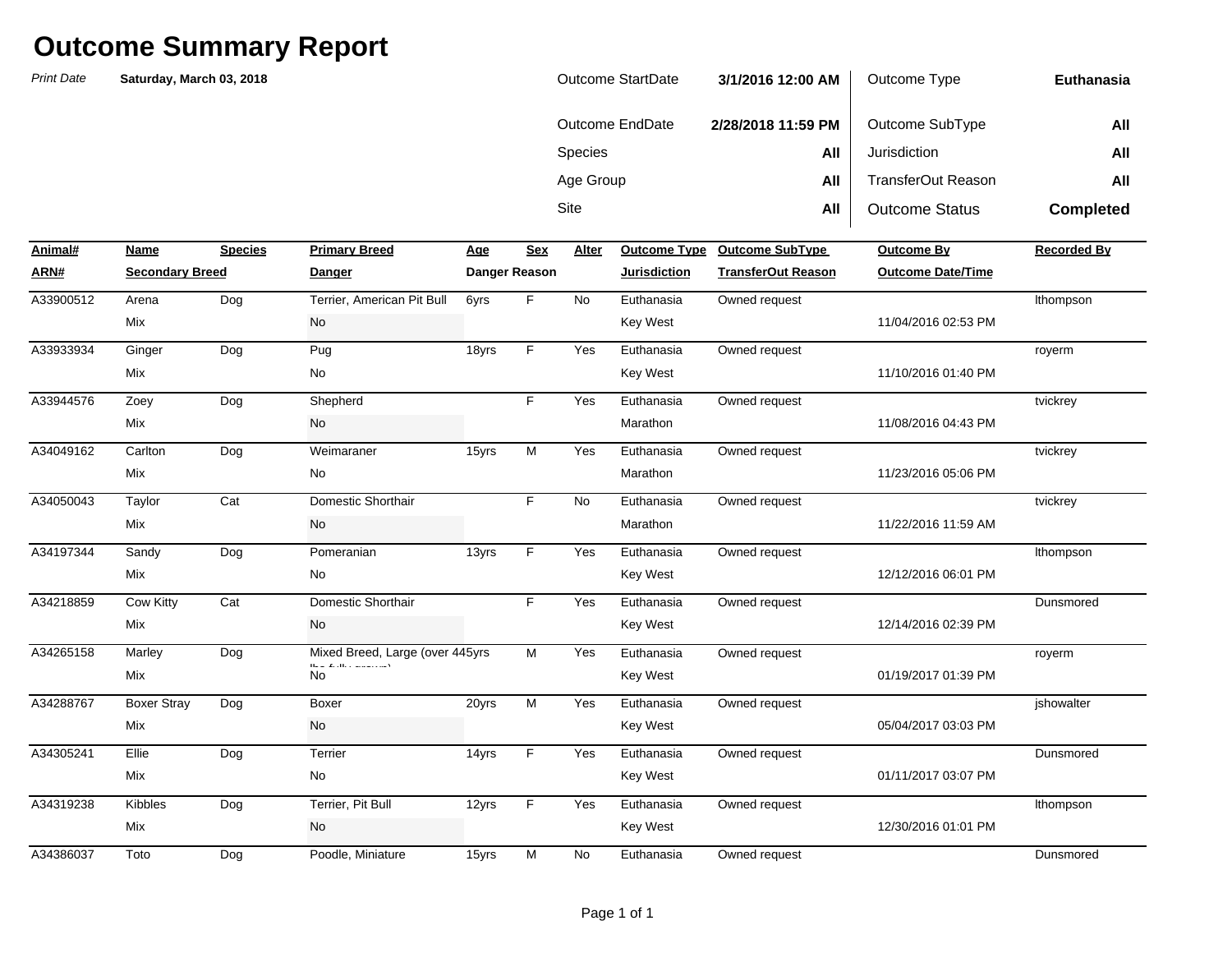| Outcome StartDate | 3/1/2016 12:00 AM  | Outcome Type          | Euthanasia       |
|-------------------|--------------------|-----------------------|------------------|
| Outcome EndDate   | 2/28/2018 11:59 PM | Outcome SubType       | All              |
| <b>Species</b>    | All                | Jurisdiction          | All              |
| Age Group         | All                | TransferOut Reason    | All              |
| Site              | All                | <b>Outcome Status</b> | <b>Completed</b> |

| Animal#   | Name                   | <b>Species</b> | <b>Primary Breed</b>            | Age   | <b>Sex</b>    | Alter     | Outcome Type        | <b>Outcome SubType</b>    | <b>Outcome By</b>        | <b>Recorded By</b> |
|-----------|------------------------|----------------|---------------------------------|-------|---------------|-----------|---------------------|---------------------------|--------------------------|--------------------|
| ARN#      | <b>Secondary Breed</b> |                | <b>Danger</b>                   |       | Danger Reason |           | <b>Jurisdiction</b> | <b>TransferOut Reason</b> | <b>Outcome Date/Time</b> |                    |
|           | Mix                    |                | No                              |       |               |           | Key West            |                           | 01/11/2017 03:34 PM      |                    |
| A34397233 | Gremlin                | Cat            | Domestic Shorthair              |       | E             | Yes       | Euthanasia          | Owned request             |                          | ahill              |
|           | Mix                    |                | No                              |       |               |           | <b>Key West</b>     |                           | 01/11/2017 10:45 AM      |                    |
| A34410657 | Jack                   | Dog            | Chihuahua, Short Coat           |       | M             | <b>No</b> | Euthanasia          | Owned request             |                          | hsmith             |
|           | Mix                    |                | No                              |       |               |           | Marathon            |                           | 01/12/2017 03:47 PM      |                    |
| A34427843 | Kitty                  | Cat            | Domestic Shorthair              | 18yrs | U             | <b>No</b> | Euthanasia          | Owned request             |                          | msimpson           |
|           | Mix                    |                | <b>No</b>                       |       |               |           | Marathon            |                           | 01/15/2017 11:37 AM      |                    |
| A34466585 | Gaito                  | Cat            | Domestic Shorthair              |       | M             | <b>No</b> | Euthanasia          | Owned request             |                          | Dunsmored          |
|           | Mix                    |                | No                              |       |               |           | Key West            |                           | 01/20/2017 05:08 PM      |                    |
| A34519782 | <b>Buddy</b>           | Dog            | Schnauzer, Standard             | 9yrs  | M             | Yes       | Euthanasia          | Owned request             |                          | Dunsmored          |
|           | Mix                    |                | No                              |       |               |           | Key West            |                           | 01/27/2017 03:28 PM      |                    |
| A34562355 | Maddox                 | Dog            | Italian Greyhound               | 13yrs | M             | Yes       | Euthanasia          | Owned request             |                          | Dunsmored          |
|           | Mix                    |                | No                              |       |               |           | <b>Key West</b>     |                           | 02/02/2017 01:37 PM      |                    |
| A34589140 | Monkey                 | Cat            | Domestic Medium Hair            | 14yrs | F             | Yes       | Euthanasia          | Owned request             |                          | Dunsmored          |
|           | Mix                    |                | No                              |       |               |           | <b>Key West</b>     |                           | 02/06/2017 02:45 PM      |                    |
| A34589283 |                        | Cat            | Domestic Shorthair              | 16yrs | M             | No.       | Euthanasia          | Owned request             |                          | Dunsmored          |
|           | Mix                    |                | No                              |       |               |           | Key West            |                           | 02/06/2017 02:55 PM      |                    |
| A34611771 | David<br>Rattenborough | Rodent         | Rat                             |       | M             | <b>No</b> | Euthanasia          | Owned request             |                          | Msimpson           |
|           | Rat                    |                | No                              |       |               |           | <b>Key West</b>     |                           | 12/29/2017 06:35 PM      |                    |
| A34637387 | Bailey                 | Dog            | Retriever, Chesapeake Bay 11yrs |       | F             | Yes       | Euthanasia          | Owned request             |                          | Dunsmored          |
|           | Mix                    |                | No                              |       |               |           | Key West            |                           | 02/13/2017 12:27 PM      |                    |
| A34670979 | Boston                 | Dog            | Rhodesian Ridgeback             | 4yrs  | M             | Yes       | Euthanasia          | Owned request             |                          | royerm             |
|           | Boxer                  |                | No                              |       |               |           | <b>Key West</b>     |                           | 03/09/2017 12:56 PM      |                    |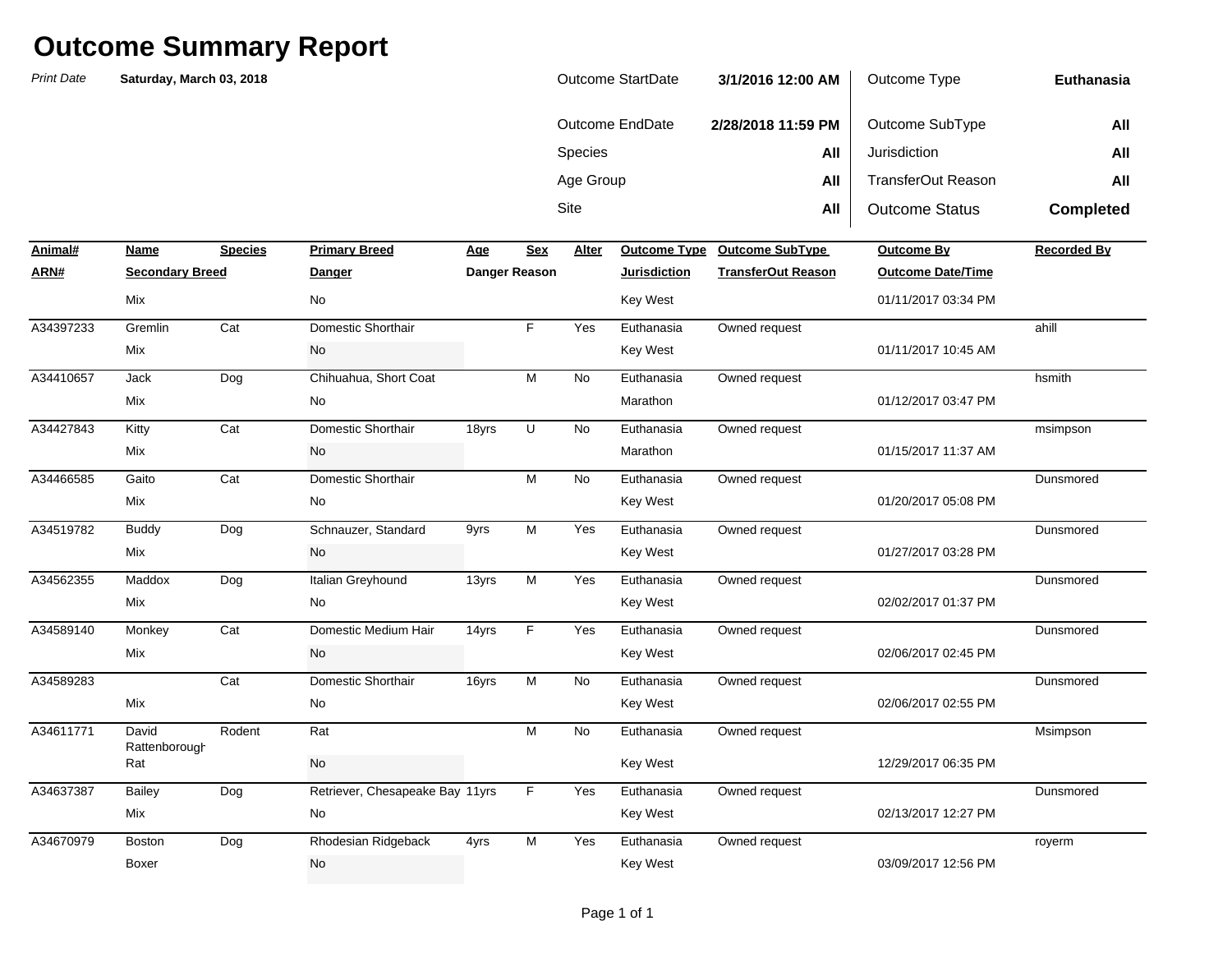| Outcome StartDate | 3/1/2016 12:00 AM  | Outcome Type          | Euthanasia       |
|-------------------|--------------------|-----------------------|------------------|
| Outcome EndDate   | 2/28/2018 11:59 PM | Outcome SubType       | All              |
| <b>Species</b>    | All                | Jurisdiction          | All              |
| Age Group         | All                | TransferOut Reason    | All              |
| Site              | All                | <b>Outcome Status</b> | <b>Completed</b> |

| Animal#   | Name                   | <b>Species</b> | <b>Primary Breed</b>                         | <b>Age</b> | <b>Sex</b>    | Alter     | <b>Outcome Type</b> | <b>Outcome SubType</b>    | <b>Outcome By</b>        | <b>Recorded By</b> |
|-----------|------------------------|----------------|----------------------------------------------|------------|---------------|-----------|---------------------|---------------------------|--------------------------|--------------------|
| ARN#      | <b>Secondary Breed</b> |                | Danger                                       |            | Danger Reason |           | <b>Jurisdiction</b> | <b>TransferOut Reason</b> | <b>Outcome Date/Time</b> |                    |
| A34725476 | Cooper                 | Dog            | Chihuahua, Short Coat                        | 15yrs      | M             | Yes       | Euthanasia          | Owned request             |                          | royerm             |
|           | <b>Mix</b>             |                | No                                           |            |               |           | <b>Key West</b>     |                           | 03/09/2017 12:58 PM      |                    |
| A34738709 | Sun Spot Baby          | Dog            | Weimaraner                                   | 16yrs      | M             | No        | Euthanasia          | Owned request             |                          | royerm             |
|           |                        |                | No                                           |            |               |           | <b>Key West</b>     |                           | 03/09/2017 12:53 PM      |                    |
| A34801664 | Enzo                   | Cat            | Siamese                                      | 7yrs       | М             | Yes       | Euthanasia          | Owned request             |                          | Ithompson          |
|           | Mix                    |                | No                                           |            |               |           | <b>Key West</b>     |                           | 03/10/2017 05:04 PM      |                    |
| A34806411 | Cosmo                  | Dog            | Pomeranian                                   |            | M             | No        | Euthanasia          | Owned request             |                          | royerm             |
|           | Mix                    |                | No                                           |            |               |           | <b>Key West</b>     |                           | 03/09/2017 12:57 PM      |                    |
| A34829169 | Jethro                 | Cat            | Domestic Longhair                            | 13yrs      | М             | Yes       | Euthanasia          | Owned request             |                          | tvickrey           |
|           | <b>Mix</b>             |                | No                                           |            |               |           | Marathon            |                           | 03/10/2017 11:05 AM      |                    |
| A34855843 | Daisy                  | Dog            | Terrier, Pit Bull                            | 11yrs      | F             | No        | Euthanasia          | Owned request             |                          | Ithompson          |
|           | Mix                    |                | <b>No</b>                                    |            |               |           | Key West            |                           | 03/14/2017 03:21 PM      |                    |
| A34958459 | <b>Big Foot</b>        | Cat            | Domestic Shorthair                           |            | М             | Yes       | Euthanasia          | Owned request             |                          | Ithompson          |
|           | <b>Mix</b>             |                | No                                           |            |               |           | Key West            |                           | 03/28/2017 04:29 PM      |                    |
| A34987538 | Zorp                   | Cat            | Domestic Shorthair                           | 21yrs      | М             | No        | Euthanasia          | Owned request             |                          | Ithompson          |
|           | <b>Mix</b>             |                | No                                           |            |               |           | Key West            |                           | 03/31/2017 02:35 PM      |                    |
| A35024493 | Kinnon                 | Dog            | Dachshund, Standard Long 11yrs               |            | M             | Yes       | Euthanasia          | Owned request             |                          | Dunsmored          |
|           | <b>Mix</b>             |                | $\Gamma$ ) is the $\Gamma$ -defined as<br>No |            |               |           | Key West            |                           | 04/05/2017 05:01 PM      |                    |
| A35032482 | Lahina                 | Cat            | Domestic Shorthair                           | 14yrs      | F             | Yes       | Euthanasia          | Owned request             |                          | ishowalter         |
|           | Mix                    |                | No                                           |            |               |           | Key West            |                           | 04/06/2017 05:00 PM      |                    |
| A35082653 | Kitty Kat              | Cat            | Domestic Shorthair                           | 24yrs      | M             | <b>No</b> | Euthanasia          | Owned request             |                          | Dunsmored          |
|           | Mix                    |                | No                                           |            |               |           | Key West            |                           | 04/12/2017 03:15 PM      |                    |
| A35093385 | Gigi                   | Dog            | Chihuahua, Short Coat                        | 13yrs      | F             | No        | Euthanasia          | Owned request             |                          | Dunsmored          |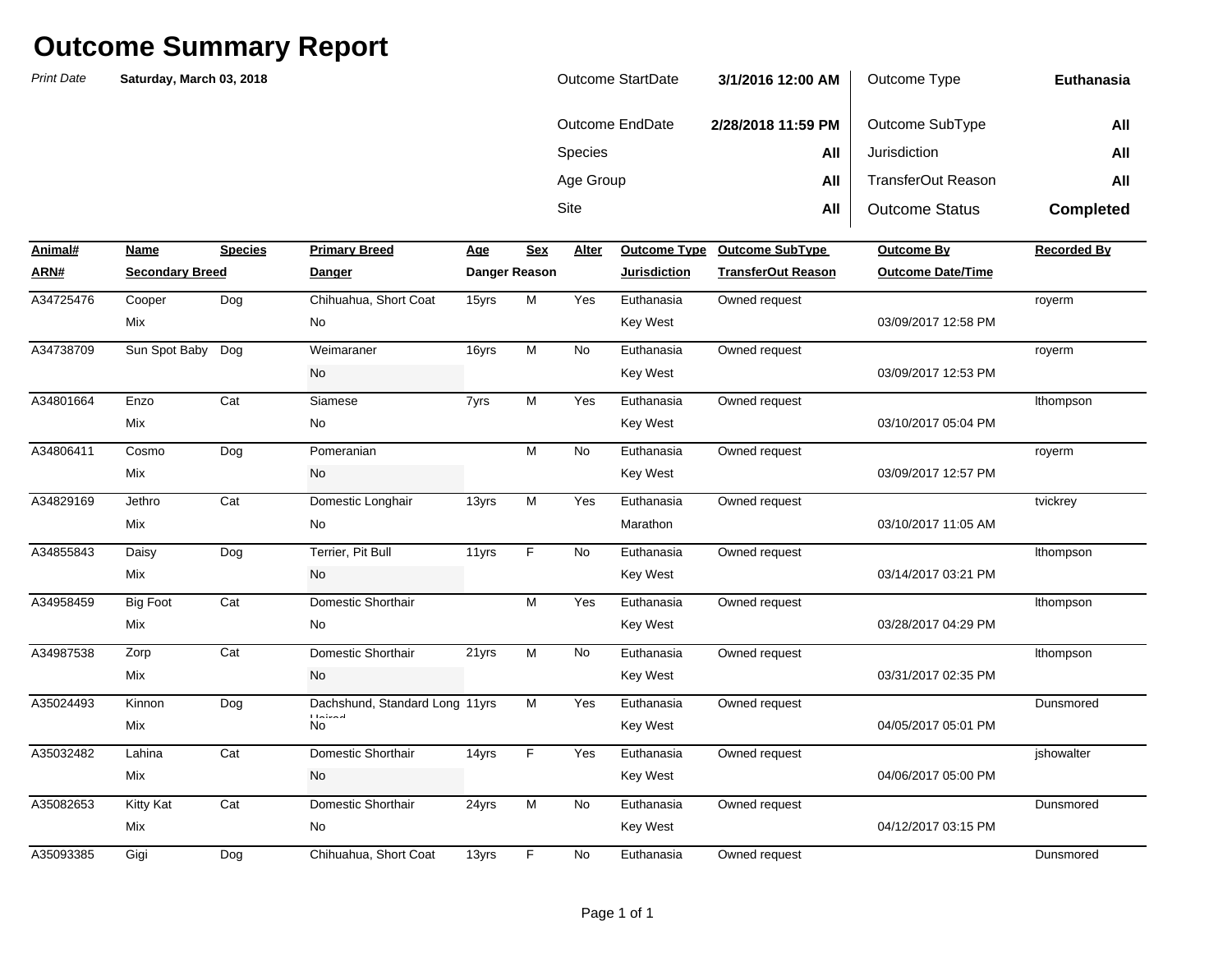| Outcome StartDate | 3/1/2016 12:00 AM  | Outcome Type          | Euthanasia       |
|-------------------|--------------------|-----------------------|------------------|
| Outcome EndDate   | 2/28/2018 11:59 PM | Outcome SubType       | All              |
| <b>Species</b>    | All                | Jurisdiction          | All              |
| Age Group         | All                | TransferOut Reason    | All              |
| Site              | All                | <b>Outcome Status</b> | <b>Completed</b> |

| Animal#   | Name                   | <b>Species</b> | <b>Primary Breed</b>                                                                                                                                                                                                                                                                                                                                                                                                                                                                                                        | Age   | <b>Sex</b>    | Alter     | <b>Outcome Type</b> | <b>Outcome SubType</b>    | <b>Outcome By</b>        | <b>Recorded By</b> |
|-----------|------------------------|----------------|-----------------------------------------------------------------------------------------------------------------------------------------------------------------------------------------------------------------------------------------------------------------------------------------------------------------------------------------------------------------------------------------------------------------------------------------------------------------------------------------------------------------------------|-------|---------------|-----------|---------------------|---------------------------|--------------------------|--------------------|
| ARN#      | <b>Secondary Breed</b> |                | <b>Danger</b>                                                                                                                                                                                                                                                                                                                                                                                                                                                                                                               |       | Danger Reason |           | <b>Jurisdiction</b> | <b>TransferOut Reason</b> | <b>Outcome Date/Time</b> |                    |
|           | Mix                    |                | No                                                                                                                                                                                                                                                                                                                                                                                                                                                                                                                          |       |               |           | Key West            |                           | 04/13/2017 04:59 PM      |                    |
| A35142659 | Khamau                 | Cat            | Domestic Shorthair                                                                                                                                                                                                                                                                                                                                                                                                                                                                                                          | 17yrs | F.            | Yes       | Euthanasia          | Owned request             |                          | royerm             |
|           | Mix                    |                | No                                                                                                                                                                                                                                                                                                                                                                                                                                                                                                                          |       |               |           | <b>Key West</b>     |                           | 04/26/2017 01:35 PM      |                    |
| A35161788 | <b>Brandy</b>          | Dog            | Chow Chow                                                                                                                                                                                                                                                                                                                                                                                                                                                                                                                   | 17yrs | F.            | Yes       | Euthanasia          | Owned request             |                          | jsetty             |
|           | Mix                    |                | No                                                                                                                                                                                                                                                                                                                                                                                                                                                                                                                          |       |               |           | Marathon            |                           | 04/22/2017 12:15 PM      |                    |
| A35201128 | Diago                  | Dog            | Terrier, Pit Bull                                                                                                                                                                                                                                                                                                                                                                                                                                                                                                           | 8yrs  | M             | Yes       | Euthanasia          | Owned request             |                          | Ithompson          |
|           | Mix                    |                | No                                                                                                                                                                                                                                                                                                                                                                                                                                                                                                                          |       |               |           | <b>Key West</b>     |                           | 04/27/2017 05:12 PM      |                    |
| A35202679 | Canis                  | Dog            | German Shepherd                                                                                                                                                                                                                                                                                                                                                                                                                                                                                                             | 12yrs | M             | <b>No</b> | Euthanasia          | Owned request             |                          | Ithompson          |
|           |                        |                | No                                                                                                                                                                                                                                                                                                                                                                                                                                                                                                                          |       |               |           | <b>Key West</b>     |                           | 04/27/2017 05:11 PM      |                    |
| A35211816 | Milken                 | Cat            | Domestic Shorthair                                                                                                                                                                                                                                                                                                                                                                                                                                                                                                          | 14yrs | F.            | Yes       | Euthanasia          | Owned request             |                          | jshowalter         |
|           | Mix                    |                | No                                                                                                                                                                                                                                                                                                                                                                                                                                                                                                                          |       |               |           | Marathon            |                           | 04/28/2017 10:37 AM      |                    |
| A35246457 | Joe Kitty              | Cat            | Domestic Shorthair                                                                                                                                                                                                                                                                                                                                                                                                                                                                                                          |       | U             | No        | Euthanasia          | Owned request             |                          | jsetty             |
|           | Mix                    |                | No                                                                                                                                                                                                                                                                                                                                                                                                                                                                                                                          |       |               |           | Marathon            |                           | 05/02/2017 01:37 PM      |                    |
| A35296019 | Jenny                  | Dog            | Boxer                                                                                                                                                                                                                                                                                                                                                                                                                                                                                                                       | 9yrs  | F.            | Yes       | Euthanasia          | Owned request             |                          | Dunsmored          |
|           | Mix                    |                | No                                                                                                                                                                                                                                                                                                                                                                                                                                                                                                                          |       |               |           | Key West            |                           | 05/08/2017 03:01 PM      |                    |
| A35307349 | Simba                  | Cat            | Persian                                                                                                                                                                                                                                                                                                                                                                                                                                                                                                                     | 17yrs | M             | No        | Euthanasia          | Owned request             |                          | tvickrey           |
|           |                        |                | No                                                                                                                                                                                                                                                                                                                                                                                                                                                                                                                          |       |               |           | Marathon            |                           | 05/09/2017 12:29 PM      |                    |
| A35510854 | Reagan                 | Dog            | Terrier, Boston                                                                                                                                                                                                                                                                                                                                                                                                                                                                                                             | 12yrs | F.            | Yes       | Euthanasia          | Owned request             |                          | tvickrey           |
|           |                        |                | No                                                                                                                                                                                                                                                                                                                                                                                                                                                                                                                          |       |               |           | Marathon            |                           | 05/31/2017 05:04 PM      |                    |
| A35531961 | Sammy                  | Dog            | Poodle, Miniature                                                                                                                                                                                                                                                                                                                                                                                                                                                                                                           | 14yrs | M             | Yes       | Euthanasia          | Owned request             |                          | ishowalter         |
|           |                        |                | No                                                                                                                                                                                                                                                                                                                                                                                                                                                                                                                          |       |               |           | Key West            |                           | 06/02/2017 02:07 PM      |                    |
| A35547213 | Lil Bug                | Dog            | Mixed Breed, Small (under 18yrs<br>$O(A, \text{Hence } E, \text{Hence } E, \text{and } E, \text{and } E, \text{and } E, \text{and } E, \text{and } E, \text{and } E, \text{and } E, \text{and } E, \text{and } E, \text{and } E, \text{and } E, \text{and } E, \text{and } E, \text{and } E, \text{and } E, \text{and } E, \text{and } E, \text{and } E, \text{and } E, \text{and } E, \text{and } E, \text{and } E, \text{and } E, \text{and } E, \text{and } E, \text{and } E, \text{and } E, \text{and } E, \text{and }$ |       | M             | <b>No</b> | Euthanasia          | Owned request             |                          | msimpson           |
|           | Mix                    |                | No                                                                                                                                                                                                                                                                                                                                                                                                                                                                                                                          |       |               |           | Marathon            |                           | 06/04/2017 03:08 PM      |                    |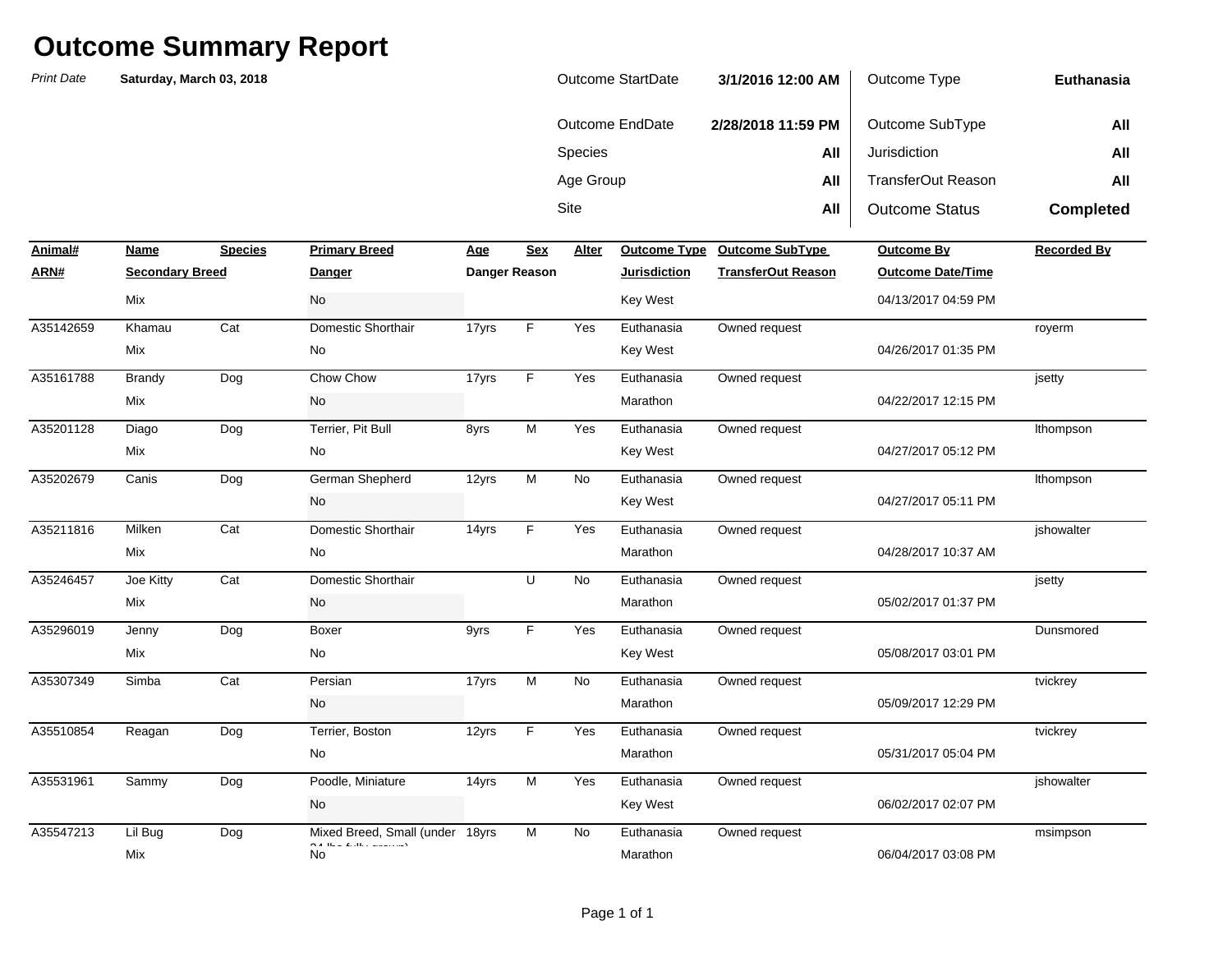| <b>Outcome StartDate</b> | 3/1/2016 12:00 AM  | Outcome Type          | Euthanasia       |
|--------------------------|--------------------|-----------------------|------------------|
| Outcome EndDate          | 2/28/2018 11:59 PM | Outcome SubType       | All              |
| <b>Species</b>           | All                | Jurisdiction          | All              |
| Age Group                | All                | TransferOut Reason    | All              |
| Site                     | All                | <b>Outcome Status</b> | <b>Completed</b> |

| Animal#   | Name                   | <b>Species</b> | <b>Primary Breed</b>       | Age   | <b>Sex</b>    | Alter     | <b>Outcome Type</b> | <b>Outcome SubType</b>    | <b>Outcome By</b>        | <b>Recorded By</b> |
|-----------|------------------------|----------------|----------------------------|-------|---------------|-----------|---------------------|---------------------------|--------------------------|--------------------|
| ARN#      | <b>Secondary Breed</b> |                | <b>Danger</b>              |       | Danger Reason |           | Jurisdiction        | <b>TransferOut Reason</b> | <b>Outcome Date/Time</b> |                    |
| A35574416 | <b>Lilly Mae</b>       | Dog            | Doberman Pinscher          | 12yrs | M             | Yes       | Euthanasia          | Owned request             |                          | Ithompson          |
|           |                        |                | No                         |       |               |           | <b>Key West</b>     |                           | 06/07/2017 11:15 AM      |                    |
| A35577841 | Stinky                 | Cat            | Domestic Shorthair         | 15yrs | M             | Yes       | Euthanasia          | Owned request             |                          | Ithompson          |
|           | Mix                    |                | <b>No</b>                  |       |               |           | <b>Key West</b>     |                           | 06/07/2017 02:41 PM      |                    |
| A35654913 | Kitty                  | Cat            | Domestic Shorthair         | 16yrs | M             | No        | Euthanasia          | Owned request             |                          | Dunsmored          |
|           | Mix                    |                | <b>No</b>                  |       |               |           | Key West            |                           | 06/15/2017 12:05 PM      |                    |
| A35743530 | Smugly                 | Dog            | Bulldog, English           | 13yrs | F             | Yes       | Euthanasia          | Owned request             |                          | jshowalter         |
|           | Mix                    |                | No                         |       |               |           | Marathon            |                           | 06/24/2017 08:43 AM      |                    |
| A35804510 | Suzi                   | Cat            | Domestic Shorthair         | 11yrs | F             | <b>No</b> | Euthanasia          | Owned request             |                          | Ithompson          |
|           | Mix                    |                | <b>No</b>                  |       |               |           | Key West            |                           | 06/30/2017 02:15 PM      |                    |
| A35842918 | <b>Bugs</b>            | Cat            | Domestic Shorthair         | 15yrs | F             | Yes       | Euthanasia          | Owned request             |                          | Dunsmored          |
|           | Mix                    |                | <b>No</b>                  |       |               |           | Key West            |                           | 07/05/2017 04:47 PM      |                    |
| A35849541 | <b>Bootsy</b>          | Cat            | Domestic Shorthair         |       | U             | <b>No</b> | Euthanasia          | Owned request             |                          | Ithompson          |
|           | Mix                    |                | No                         |       |               |           | <b>Key West</b>     |                           | 07/06/2017 01:18 PM      |                    |
| A35851085 | Lucky                  | Cat            | Domestic Shorthair         | 18yrs | M             | Yes       | Euthanasia          | Owned request             |                          | Ithompson          |
|           | Mix                    |                | No                         |       |               |           | Key West            |                           | 07/06/2017 01:17 PM      |                    |
| A35892152 | Nibbler                | Rodent         | Rat                        |       | F             | <b>No</b> | Euthanasia          | Owned request             |                          | Ithompson          |
|           | Rat                    |                | No                         |       |               |           | Key West            |                           | 07/11/2017 12:53 PM      |                    |
| A35911843 | Diamond                | Dog            | Terrier, American Pit Bull | 16yrs | F             | <b>No</b> | Euthanasia          | Owned request             |                          | tvickrey           |
|           | Mix                    |                | <b>No</b>                  |       |               |           | Marathon            |                           | 07/12/2017 05:00 PM      |                    |
| A35914499 | Manolito               | Domestic Bird  | Parakeet                   |       | U             | <b>No</b> | Euthanasia          | Owned request             |                          | Ithompson          |
|           |                        |                | No                         |       |               |           | <b>Key West</b>     |                           | 07/13/2017 10:10 AM      |                    |
| A35929580 | Costello               | Dog            | Papillon                   | 15yrs | M             | Yes       | Euthanasia          | Owned request             |                          | Dunsmored          |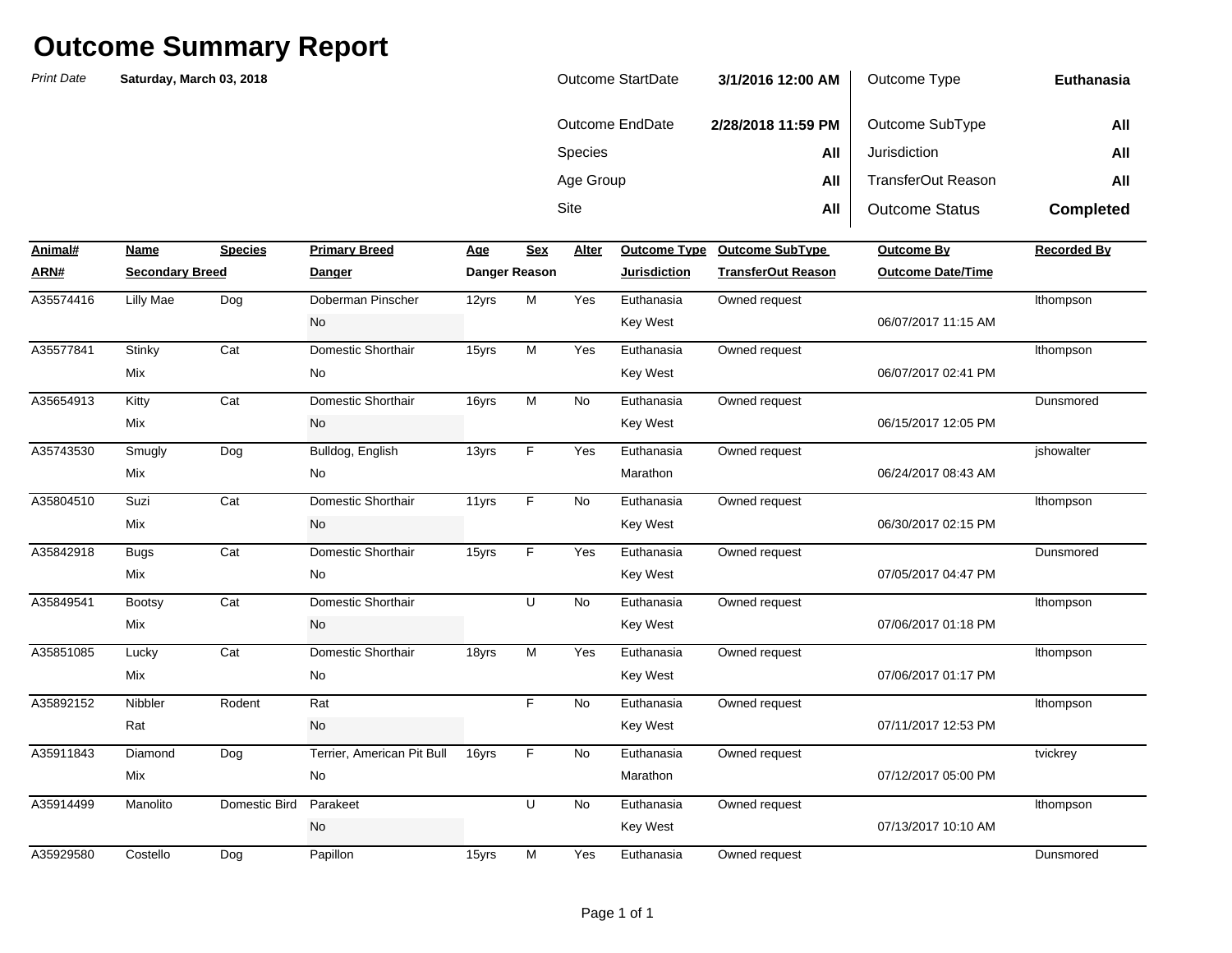*Print Date***NameSpecies Primary Breed Age Age Alter ARN# Secondary Breed Danger Danger Reason Jurisdiction TransferOut Reason Outcome Date/Time** Sitee **All** All | Outcome Status **Completed Animal#Profilled Primary Breedome SubType Outcome By Recorded By Recorded By** Species **All** Jurisdiction **All** Age Group **All** TransferOut Reason **All Euthanasia**Outcome EndDate **2/28/2018 11:59 PM** Outcome SubType **All Saturday, March 03, 2018** Outcome StartDate **3/1/2016 12:00 AM** Outcome Type Tickles Cat Domestic Longhair 18yrs F Yes Roxanne Dog Miniature Pinscher 17yrs F Yes Poppy Rodent Hamster M No Angel Dog Chihuahua, Short Coat 18yrs F Yes Jerry Lizard Chameleon F No Amber Cat Domestic Shorthair 17yrs F Yes Wally Cat Domestic Shorthair 14yrs M No Stonewall Dog 10yrs No Mama Goat NoSabrina Cat Domestic Shorthair 18yrs F Yes No Name Cat Domestic Shorthair U No Mix and the Mode of the Mode of the Mode of the Mode of the Mode of the Mode of the Mode of the Mode of the Mode of the Mode of the Mode of the Mode of the Mode of the Mode of the Mode of the Mode of the Mode of the Mode o 08/30/2017 05:11 PMA36645659 No Name Cat Domestic Shorthair New U No Euthanasia Owned request No Punsmored Mix No Key West 08/30/2017 12:52 PMA36419006 Domestic Shorthair F Euthanasia Owned request lthompson Goat No Key West 08/29/2017 04:22 PMA36413607 Goat F Euthanasia Owned request lthompson Mix No Key West 08/28/2017 11:22 AMA36397956 Mastiff M Euthanasia Owned request royerm Mix No Key West 08/15/2017 05:26 PMA36390948 Domestic Shorthair M Euthanasia Owned request lthompson Mix No Key West 08/14/2017 05:12 PMA36225020 Domestic Shorthair F Euthanasia Owned request Dunsmored Chameleon No Key West 08/05/2017 05:06 PMA36214377 Chameleon F Euthanasia Owned request lthompson Poodle, Toy No Marathon 07/29/2017 10:47 AMA36135671 Angel Dog Chihuahua, Short Coat 18yrs F Yes Euthanasia Owned request tvickrey tvickrey Hamster No Key West 07/25/2017 04:10 PMA36067460 Poppy Rodent Hamster M Mo Euthanasia Owned request Dunsmored No Key West 07/17/2017 11:44 AMA36029898 Roxanne Dog Miniature Pinscher 17yrs F Yes Euthanasia Owned request Dunsmored Mix No Key West 07/14/2017 02:36 PMA35948498 Domestic Longhair F Euthanasia Owned request lthompson No Key West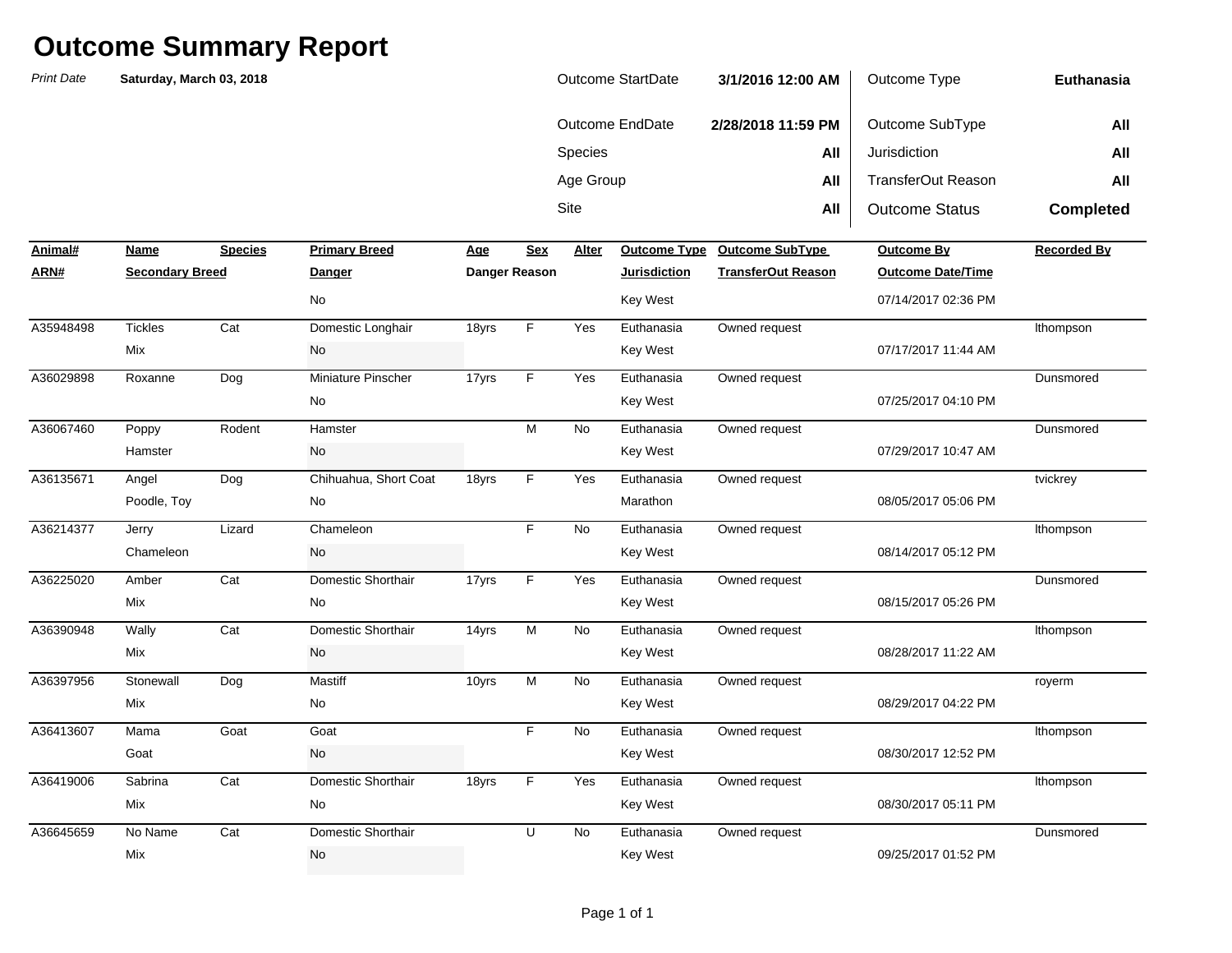| Outcome StartDate | 3/1/2016 12:00 AM  | Outcome Type              | Euthanasia       |
|-------------------|--------------------|---------------------------|------------------|
| Outcome EndDate   | 2/28/2018 11:59 PM | Outcome SubType           | All              |
| <b>Species</b>    | All                | Jurisdiction              | All              |
| Age Group         | All                | <b>TransferOut Reason</b> | All              |
| <b>Site</b>       | All                | <b>Outcome Status</b>     | <b>Completed</b> |

| Animal#   | Name                   | <b>Species</b> | <b>Primary Breed</b>                 | <u>Age</u>       | <b>Sex</b>           | Alter     | <b>Outcome Type</b> | <b>Outcome SubType</b>    | <b>Outcome By</b>        | <b>Recorded By</b> |
|-----------|------------------------|----------------|--------------------------------------|------------------|----------------------|-----------|---------------------|---------------------------|--------------------------|--------------------|
| ARN#      | <b>Secondary Breed</b> |                | <b>Danger</b>                        |                  | <b>Danger Reason</b> |           | <b>Jurisdiction</b> | <b>TransferOut Reason</b> | <b>Outcome Date/Time</b> |                    |
| A36782053 | Rebel                  | Dog            | Mixed Breed, Medium (up to 18yrs)    |                  | M                    | <b>No</b> | Euthanasia          | Owned request             |                          | Dunsmored          |
|           | Mix                    |                | A A There Restrict management<br>No. |                  |                      |           | <b>Key West</b>     |                           | 10/10/2017 02:55 PM      |                    |
| A36801260 | Dakota                 | Dog            | Collie, Rough                        | 15yrs            | M                    | Yes       | Euthanasia          | Owned request             |                          | jshowalter         |
|           | Mix                    |                | <b>No</b>                            |                  |                      |           | Marathon            |                           | 10/12/2017 12:51 PM      |                    |
| A36816601 | Atlian                 | Cat            | Domestic Shorthair                   | 10yrs            | M                    | Yes       | Euthanasia          | Owned request             |                          | baierc             |
|           | Mix                    |                | No                                   |                  |                      |           | <b>Key West</b>     |                           | 10/15/2017 05:24 PM      |                    |
| A36819998 | Floppy                 | Dog            | Hound                                |                  | M                    | Yes       | Euthanasia          | Owned request             |                          | ishowalter         |
|           | Mix                    |                | No                                   |                  |                      |           | Marathon            |                           | 10/16/2017 10:53 AM      |                    |
| A37167672 | Interloper             | Cat            | Domestic Shorthair                   | 5yrs             | M                    | Yes       | Euthanasia          | Owned request             |                          | Ithompson          |
|           | Domestic Shorthair     |                | No                                   |                  |                      |           | <b>Key West</b>     |                           | 11/15/2017 01:09 PM      |                    |
| A37187925 | Ruben                  | Dog            | Bulldog, American                    | 10yrs            | M                    | Yes       | Euthanasia          | Owned request             |                          | Ithompson          |
|           | Mix                    |                | No                                   |                  |                      |           | <b>Key West</b>     |                           | 11/17/2017 12:39 PM      |                    |
| A37190862 | Asia                   | Dog            | Terrier, American Pit Bull           | 7 <sub>mos</sub> | F.                   | <b>No</b> | Euthanasia          | Owned request             |                          | Ithompson          |
|           | Boxer                  |                | No                                   |                  |                      |           | <b>Key West</b>     |                           | 11/21/2017 01:11 PM      |                    |
| A37205137 | Monkey                 | Cat            | Siamese                              | 20yrs            | F.                   | Yes       | Euthanasia          | Owned request             |                          | Ithompson          |
|           | Mix                    |                | <b>No</b>                            |                  |                      |           | <b>Key West</b>     |                           | 11/18/2017 09:20 AM      |                    |
| A37243823 | Jack                   | Cat            | Domestic Longhair                    | 11yrs            | М                    | No        | Euthanasia          | Owned request             |                          | Msimpson           |
|           | Mix                    |                | <b>No</b>                            |                  |                      |           | <b>Key West</b>     |                           | 11/25/2017 03:42 PM      |                    |
| A37274838 | <b>Miss Melvin</b>     | Cat            | Domestic Shorthair                   |                  | F.                   | Yes       | Euthanasia          | Owned request             |                          | mrodriguez         |
|           | Mix                    |                | No                                   |                  |                      |           | Key West            |                           | 11/29/2017 04:53 PM      |                    |
| A37340447 | Jose                   | Dog            | Pekingese                            | 14yrs            | М                    | <b>No</b> | Euthanasia          | Owned request             |                          | Ithompson          |
|           | Mix                    |                | No                                   |                  |                      |           | <b>Key West</b>     |                           | 12/07/2017 05:08 PM      |                    |
| A37341405 | Lovin                  | Rabbit         | Unspecified                          | 7yrs             | M                    | No        | Euthanasia          | Owned request             |                          | Ithompson          |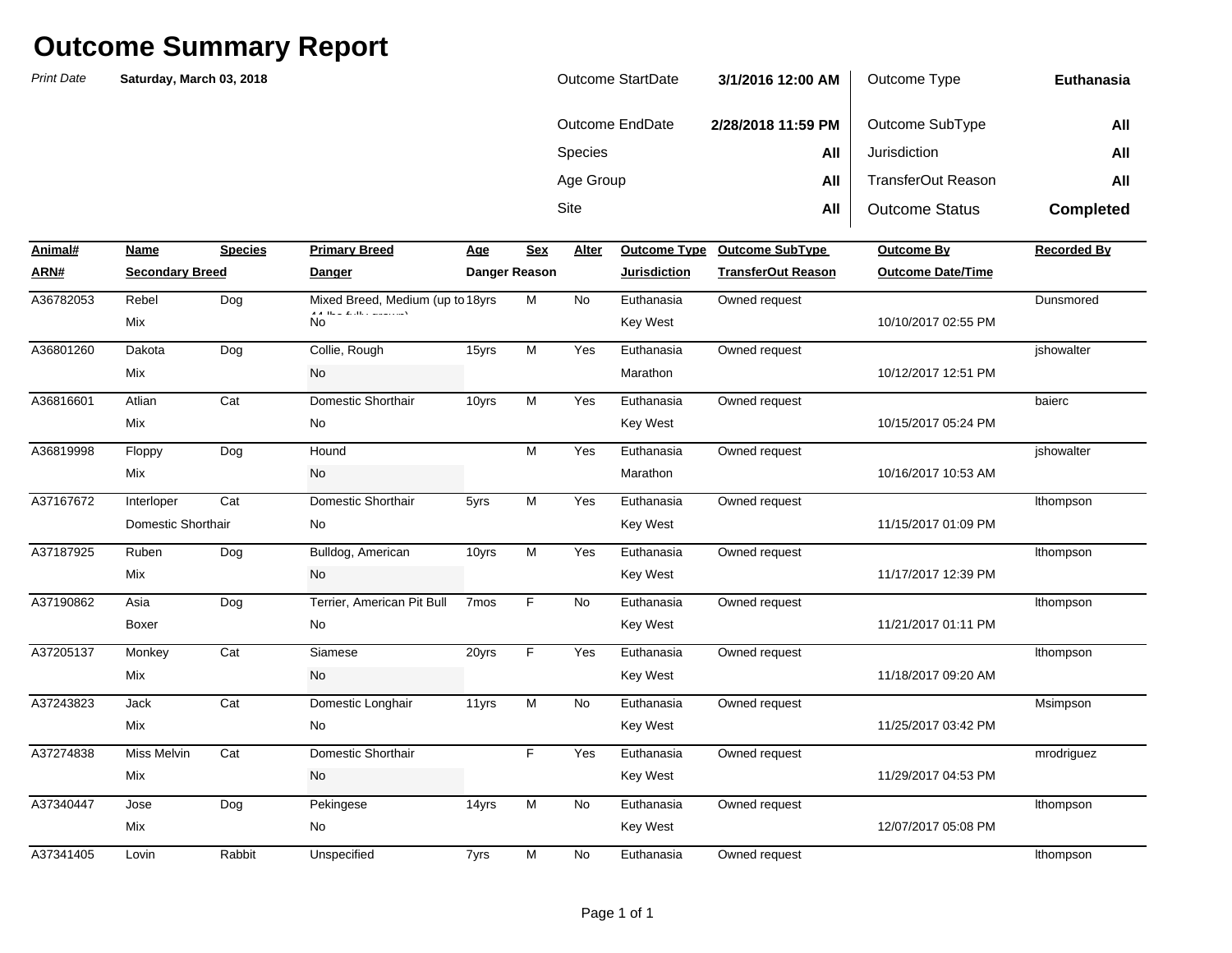| Outcome StartDate | 3/1/2016 12:00 AM  | Outcome Type              | Euthanasia       |
|-------------------|--------------------|---------------------------|------------------|
| Outcome EndDate   | 2/28/2018 11:59 PM | Outcome SubType           | All              |
| <b>Species</b>    | All                | Jurisdiction              | All              |
| Age Group         | All                | <b>TransferOut Reason</b> | All              |
| Site              | All                | <b>Outcome Status</b>     | <b>Completed</b> |

| Animal#   | Name                   | <b>Species</b> | <b>Primary Breed</b>       | <u>Age</u>       | <b>Sex</b>    | Alter     | Outcome Type        | <b>Outcome SubType</b>    | Outcome By               | <b>Recorded By</b> |
|-----------|------------------------|----------------|----------------------------|------------------|---------------|-----------|---------------------|---------------------------|--------------------------|--------------------|
| ARN#      | <b>Secondary Breed</b> |                | <b>Danger</b>              |                  | Danger Reason |           | <b>Jurisdiction</b> | <b>TransferOut Reason</b> | <b>Outcome Date/Time</b> |                    |
|           | Unspecified            |                | No                         |                  |               |           | <b>Key West</b>     |                           | 12/07/2017 05:13 PM      |                    |
| A37384448 | Cuppy                  | Cat            | Domestic Shorthair         | 17yrs            | F.            | <b>No</b> | Euthanasia          | Owned request             |                          | Msimpson           |
|           | Mix                    |                | No                         |                  |               |           | Key West            |                           | 12/13/2017 03:47 PM      |                    |
| A37429540 | <b>Bubbles</b>         | Cat            | Domestic Shorthair         |                  | M             | <b>No</b> | Euthanasia          | Owned request             |                          | Msimpson           |
|           | Mix                    |                | No                         |                  |               |           | <b>Key West</b>     |                           | 12/19/2017 03:57 PM      |                    |
| A37443037 | Mow                    | Cat            | Domestic Shorthair         | 14yrs            | F             | Yes       | Euthanasia          | Owned request             |                          | jshowalter         |
|           | Mix                    |                | No                         |                  |               |           | Marathon            |                           | 12/21/2017 10:41 AM      |                    |
| A37461534 | <b>Bubba</b>           | Dog            | Retriever, Labrador        | 16yrs            | M             | Yes       | Euthanasia          | Owned request             |                          | Msimpson           |
|           |                        |                | No                         |                  |               |           | <b>Key West</b>     |                           | 12/23/2017 05:02 PM      |                    |
| A37461618 | Dawg                   | Dog            | Australian Cattle Dog      | 18yrs            | M             | <b>No</b> | Euthanasia          | Owned request             |                          | Msimpson           |
|           | Mix                    |                | No                         |                  |               |           | <b>Key West</b>     |                           | 12/23/2017 05:14 PM      |                    |
| A37522041 | Son of Momma Cat       |                | Domestic Shorthair         |                  | M             | <b>No</b> | Euthanasia          | Owned request             |                          | Ithompson          |
|           | Cat<br>Mix             |                | <b>No</b>                  |                  |               |           | <b>Key West</b>     |                           | 01/03/2018 04:15 PM      |                    |
| A37551927 | Justin                 | Dog            | Terrier, American Pit Bull | 5 <sub>mos</sub> | M             | <b>No</b> | Euthanasia          | Owned request             |                          | jshowalter         |
|           | Mix                    |                | No                         |                  |               |           | Key West            |                           | 01/07/2018 03:29 PM      |                    |
| A37555418 | Princess               | Dog            | Pomeranian                 | 13yrs            | F             | <b>No</b> | Euthanasia          | Owned request             |                          | Dunsmored          |
|           |                        |                | No                         |                  |               |           | <b>Key West</b>     |                           | 01/08/2018 11:38 AM      |                    |
| A37640087 | Watson                 | Rodent         | Gerbil                     |                  | F             | No        | Euthanasia          | Owned request             |                          | Dunsmored          |
|           | Gerbil                 |                | No                         |                  |               |           | Key West            |                           | 01/18/2018 06:11 PM      |                    |
| A37666140 | Trixie                 | Dog            | Poodle, Toy                | 13yrs            | F             | Yes       | Euthanasia          | Owned request             |                          | Ithompson          |
|           |                        |                | No                         |                  |               |           | <b>Key West</b>     |                           | 01/22/2018 06:01 PM      |                    |
| A37670279 | Pancho                 | Cat            | Domestic Medium Hair       |                  | M             | Yes       | Euthanasia          | Owned request             |                          | jslaga             |
|           | Mix                    |                | No                         |                  |               |           | Marathon            |                           | 01/23/2018 11:34 AM      |                    |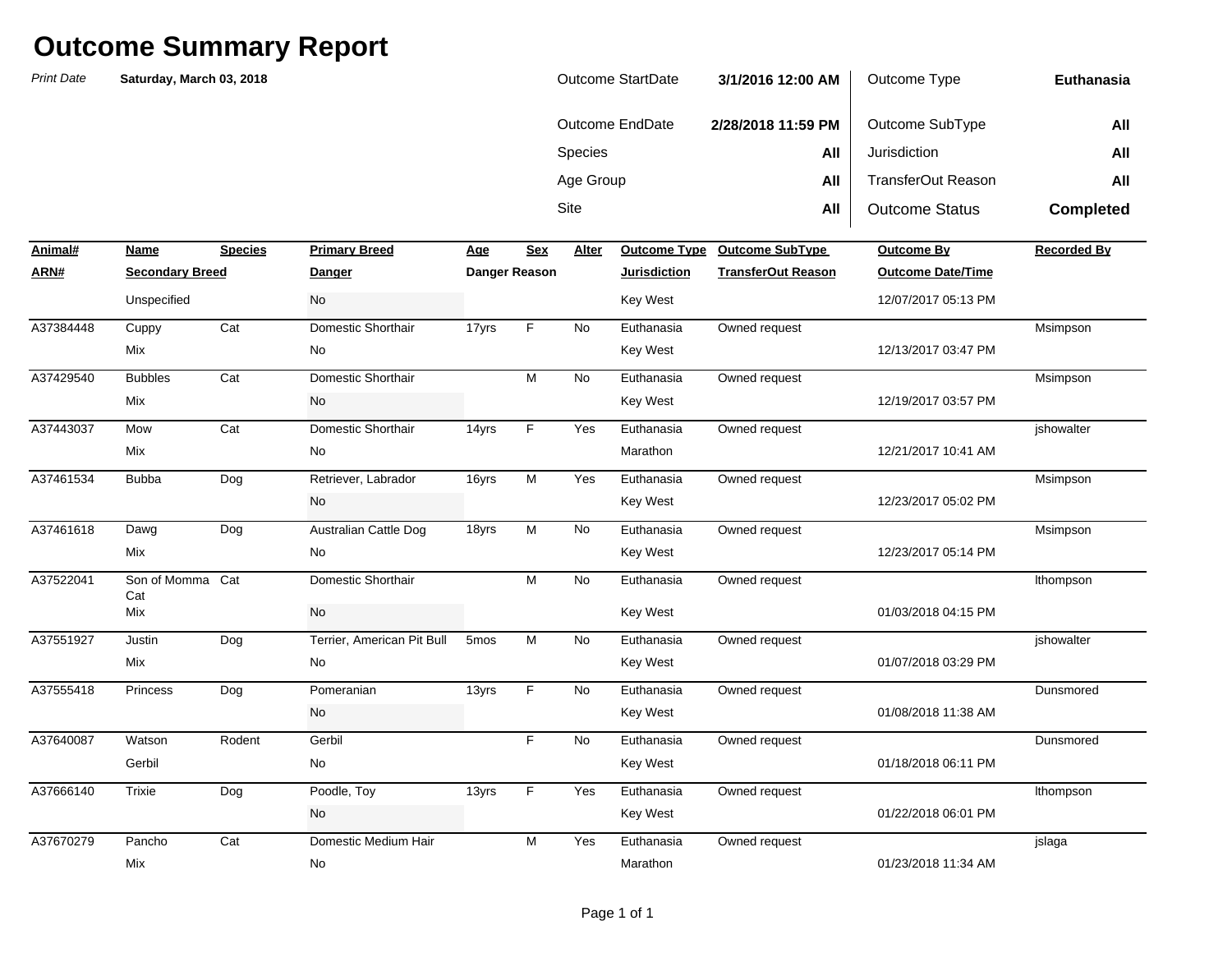| Outcome StartDate | 3/1/2016 12:00 AM  | Outcome Type              | Euthanasia       |
|-------------------|--------------------|---------------------------|------------------|
| Outcome EndDate   | 2/28/2018 11:59 PM | Outcome SubType           | All              |
| <b>Species</b>    | All                | Jurisdiction              | All              |
| Age Group         | All                | <b>TransferOut Reason</b> | All              |
| Site              | All                | <b>Outcome Status</b>     | <b>Completed</b> |

| Animal#                | Name                                       | <b>Species</b> | <b>Primary Breed</b> | Age   | <b>Sex</b>           | Alter     | <b>Outcome Type</b>        | <b>Outcome SubType</b>    | <b>Outcome By</b>                | <b>Recorded By</b> |
|------------------------|--------------------------------------------|----------------|----------------------|-------|----------------------|-----------|----------------------------|---------------------------|----------------------------------|--------------------|
| ARN#                   | <b>Secondary Breed</b>                     |                | Danger               |       | <b>Danger Reason</b> |           | <b>Jurisdiction</b>        | <b>TransferOut Reason</b> | <b>Outcome Date/Time</b>         |                    |
| A37684282              | Dinner                                     | Cat            | Domestic Shorthair   | 17yrs | F.                   | Yes       | Euthanasia                 | Owned request             |                                  | jmanning           |
|                        | <b>Mix</b>                                 |                | No                   |       |                      |           | Marathon                   |                           | 01/24/2018 03:28 PM              |                    |
| A37731484              | <b>Miss Muffet</b>                         | Cat            | Domestic Shorthair   | 15yrs | F                    | Yes       | Euthanasia                 | Owned request             |                                  | jshowalter         |
|                        | <b>Mix</b>                                 |                | <b>No</b>            |       |                      |           | Marathon                   |                           | 01/31/2018 04:37 PM              |                    |
| A37829303              | <b>Bailey</b>                              | Dog            | Retriever, Labrador  | 13yrs | F                    | Yes       | Euthanasia                 | Owned request             |                                  | Ithompson          |
|                        | Mix                                        |                | <b>No</b>            |       |                      |           | Key West                   |                           | 02/12/2018 04:14 PM              |                    |
| A37863677              | Tucker                                     | Dog            | Retriever, Labrador  |       | М                    | Yes       | Euthanasia                 | Owned request             |                                  | kviv               |
|                        | Mix                                        |                | No                   |       |                      |           | Marathon                   |                           | 02/16/2018 02:10 PM              |                    |
| A37869404              | Lovey                                      | Cat            | Domestic Shorthair   |       | U                    | <b>No</b> | Euthanasia                 | Owned request             |                                  | ishowalter         |
|                        | Mix                                        |                | No                   |       |                      |           | Marathon                   |                           | 02/17/2018 11:22 AM              |                    |
| <b>Pain Aggression</b> |                                            |                |                      |       |                      |           | <b>Total Outcomes: 1</b>   |                           | <b>Total Unique Animals: 1</b>   |                    |
| A36324565              | 08-19-17 Toad4 Bufo Toad                   |                | <b>Bufo Toad</b>     |       | U                    | <b>No</b> | Euthanasia                 | Pain Aggression           |                                  | royerm             |
|                        | <b>Bufo Toad</b>                           |                | <b>No</b>            |       |                      |           | Key West                   |                           | 08/21/2017 12:34 PM              |                    |
| <b>Policy Decision</b> |                                            |                |                      |       |                      |           | <b>Total Outcomes: 154</b> |                           | <b>Total Unique Animals: 154</b> |                    |
| A21903923              | Sampson                                    | Dog            | German Shepherd      | 3yrs  | M                    | Yes       | Euthanasia                 | <b>Policy Decision</b>    |                                  | Dunsmored          |
|                        |                                            |                | No                   |       |                      |           | <b>Key West</b>            |                           | 07/27/2016 11:36 AM              |                    |
| A31127420              | 03-21-16 Injured Wild Bird<br>Muscovy Duck |                | Duck                 |       | U                    | <b>No</b> | Euthanasia                 | <b>Policy Decision</b>    |                                  | Dunsmored          |
|                        | <b>Duck</b>                                |                | No                   |       |                      |           | Key West                   |                           | 03/21/2016 12:32 PM              |                    |
| A31211298              | 04-01-16 Iguana Iguana                     |                | Iguana               |       | U                    | No.       | Euthanasia                 | Policy Decision           |                                  | Dunsmored          |
|                        |                                            |                | No                   |       |                      |           | <b>Key West</b>            |                           | 04/01/2016 02:58 PM              |                    |
| A31612891              | 05-16-16 injured Iguana<br>iguana          |                | Iguana               |       | U                    | <b>No</b> | Euthanasia                 | Policy Decision           |                                  | Ithompson          |
|                        | Iguana                                     |                | No                   |       |                      |           | Key West                   |                           | 05/16/2016 04:24 PM              |                    |
| A31689856              | Iguana 05-23-16 Iguana                     |                | Iguana               |       | U                    | No        | Euthanasia                 | Policy Decision           |                                  | Ithompson          |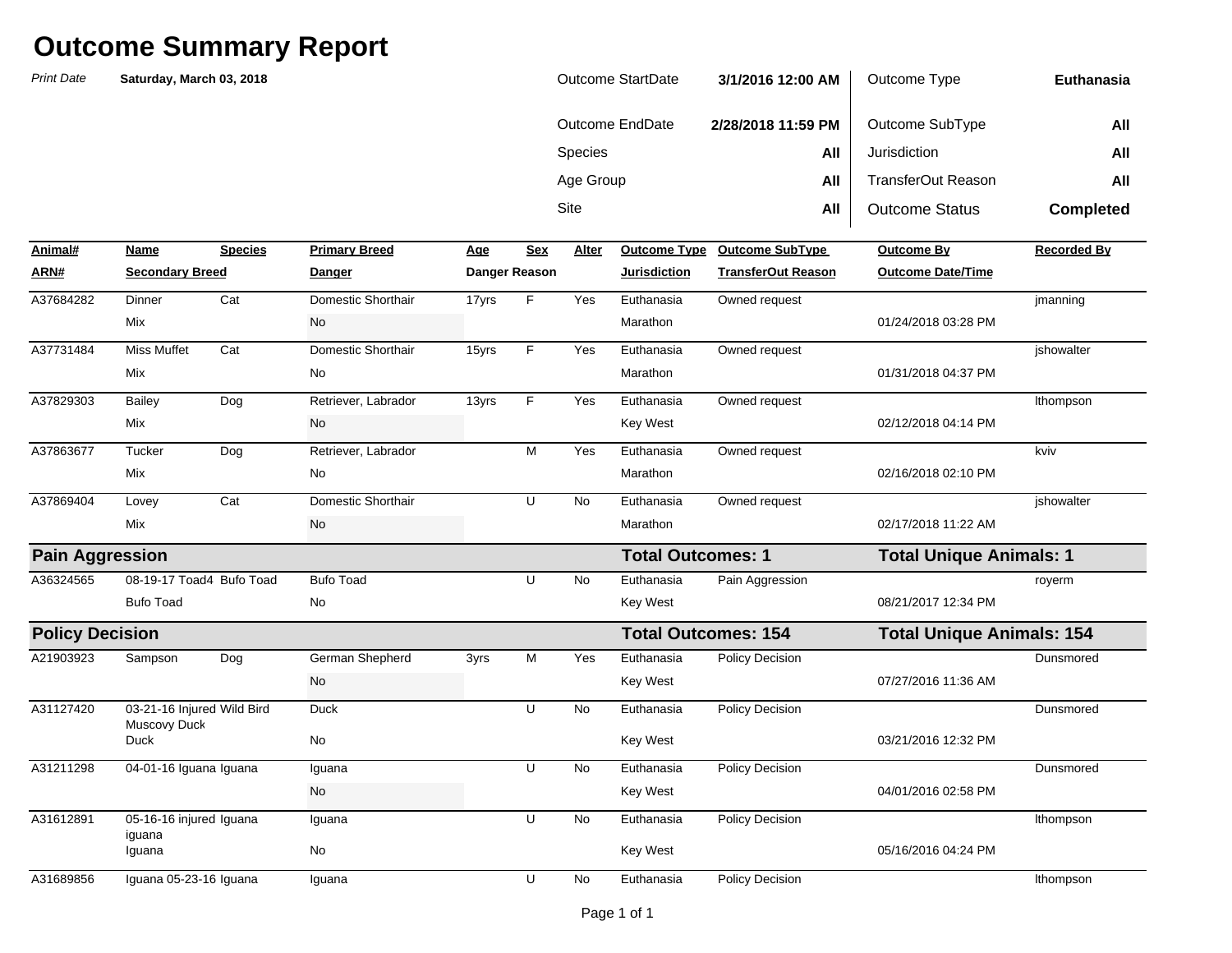*Print Date***NameSpecies Primary Breed Age Age Alter ARN# Secondary Breed Danger Danger Reason Jurisdiction TransferOut Reason Outcome Date/Time** Sitee **All** All | Outcome Status **Completed Animal#Profilled Primary Breedome SubType Outcome By Recorded By Recorded By** Species **All** Jurisdiction **All** Age Group **All** TransferOut Reason **All Euthanasia**Outcome EndDate **2/28/2018 11:59 PM** Outcome SubType **All Saturday, March 03, 2018** Outcome StartDate **3/1/2016 12:00 AM** Outcome Type injured iguana 5/31/16Iguana Iguana Iguana U No A31867210 DOA iguana 06- Iguana Iguana U No Euthanasia Policy Decision Ithompson 10-16Iguana No A31873684 Iguana 6/11/16 Iguana Iguana U No Euthanasia Policy Decision Ithompson Iguana 6/14/16 Iguana No A31899369 Iguana U Euthanasia Policy Decision lthompson Injured Iguana 06/23/2016Iguana No A33017565 Iguana 07-25-16 Iguana Iguana U No Euthanasia Policy Decision Dunsmored Iguana 8/18/16 Iguana No A33243772 Iguana M Euthanasia Policy Decision lthompson A33380497 Racoon 9-3-16 Unspecified Unspecified M No Euthanasia Policy Decision tthompson A33405338 Iguana HBC 09- Iguana Iguana U No Euthanasia Policy Decision 07-16Iguana No **Muscovy** Duckling Wild Bird Duck U No Duck No Key West 09/08/2016 05:11 PM 09/06/2016 08:45 PMA33423374 Muscovy Wild Bird Duck U No Euthanasia Policy Decision Dunsmored Iguana No Key West 09/03/2016 12:07 PMUnspecified No No Reverse Reverse Reverse Reverse Reverse Reverse Reverse Reverse Reverse Reverse Reverse Reve 08/18/2016 04:29 PMNo Key West 07/25/2016 01:51 PMIguana No Key West 07/23/2016 10:15 AMIguana No Key West 06/14/2016 05:28 PMA32250163 Injured Iguana Iguana Iguana U No Euthanasia Policy Decision No Key West 06/11/2016 03:45 PMNo Key West 06/10/2016 05:32 PMIguana No Key West 06/08/2016 05:18 PMNo Key West 05/23/2016 06:01 PMA31846054 Iguana U Euthanasia Policy Decision lthompson Iguana No Key West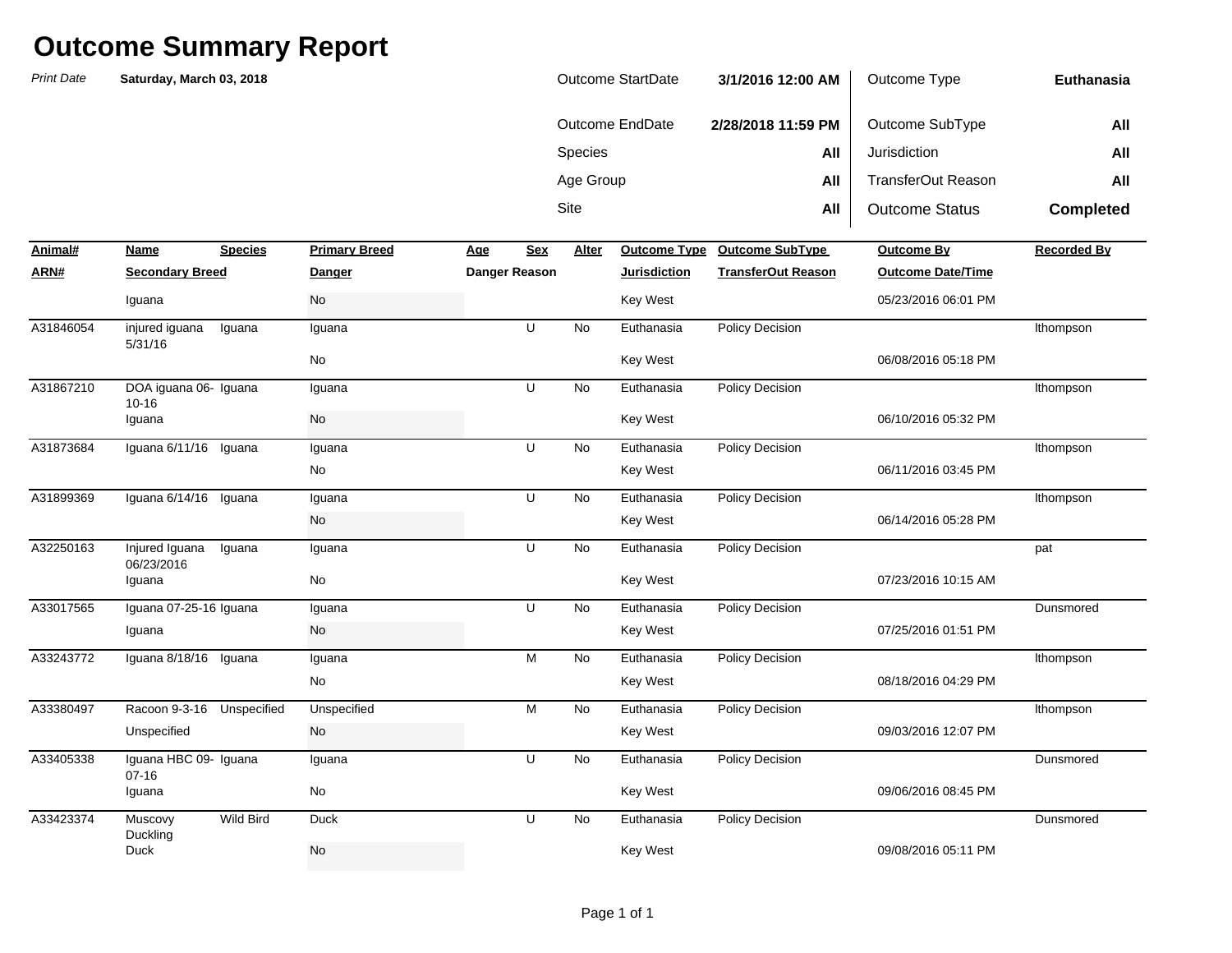*Print Date***NameSpecies Primary Breed Age Age Alter ARN# Secondary Breed Danger Danger Reason Jurisdiction TransferOut Reason Outcome Date/Time** Sitee **All** All | Outcome Status **Completed Animal#Profilled Primary Breedome SubType Outcome By Recorded By Recorded By** Species **All** Jurisdiction **All** Age Group **All** TransferOut Reason **All Euthanasia**Outcome EndDate **2/28/2018 11:59 PM** Outcome SubType **All Saturday, March 03, 2018** Outcome StartDate **3/1/2016 12:00 AM** Outcome Type A34094723 Raccoon 11-29- Wild Mammal Raccoon the Same Communication U No Euthanasia Policy Decision the Same Dunsmored 16A34124760 Raccoon 12-02- Wild Mammal Raccoon Naccoon U No Euthanasia Policy Decision National Dunsmored Dunsmored 16Winslow Cat Domestic Shorthair U No A34214029 Raccoon 12-13- Wild Mammal Raccoon National Recomment U No Euthanasia Policy Decision National Dunsmored 16Rabbit 1 Rabbit American 1 U No Rabbit 2 Rabbit American COM U No Rabbit 3 Rabbit American 10 No Rabbit 4 Rabbit American 10 No Rabbit 5 Rabbit American 1. U No Rabbit 6 Rabbit American 10 No Rabbit 7 Rabbit American 10 No American No Key West 12/14/2016 12:05 PM 12/14/2016 12:05 PMA34215937 Rabbit 7 Rabbit American U No Euthanasia Policy Decision Dansmored American No Key West 12/14/2016 12:05 PMA34215934 Rabbit 6 Rabbit American U No Euthanasia Policy Decision Dansmored American No Key West 12/14/2016 12:05 PMA34215931 Rabbit 5 Rabbit American U No Euthanasia Policy Decision Dansmored American No Key West 12/14/2016 12:05 PMA34215924 Rabbit 4 Rabbit American U No Euthanasia Policy Decision Dunsmored American No Key West 12/14/2016 12:05 PMA34215919 Rabbit 3 Rabbit American U No Euthanasia Policy Decision Dansmored American No Key West 12/14/2016 12:05 PMA34215915 Rabbit 2 Rabbit American U No Euthanasia Policy Decision Dansmored American No Key West 12/13/2016 05:12 PMA34215912 Rabbit Rabbit American U No Euthanasia Policy Decision Dunsmored Raccoon No Key West 01/25/2017 02:50 PMMix No Key West 12/02/2016 05:50 PMA34143988 Winslow Cat Domestic Shorthair U No Euthanasia Policy Decision Ithompson Raccoon No Key West 11/29/2016 03:02 PMRaccoon No Key West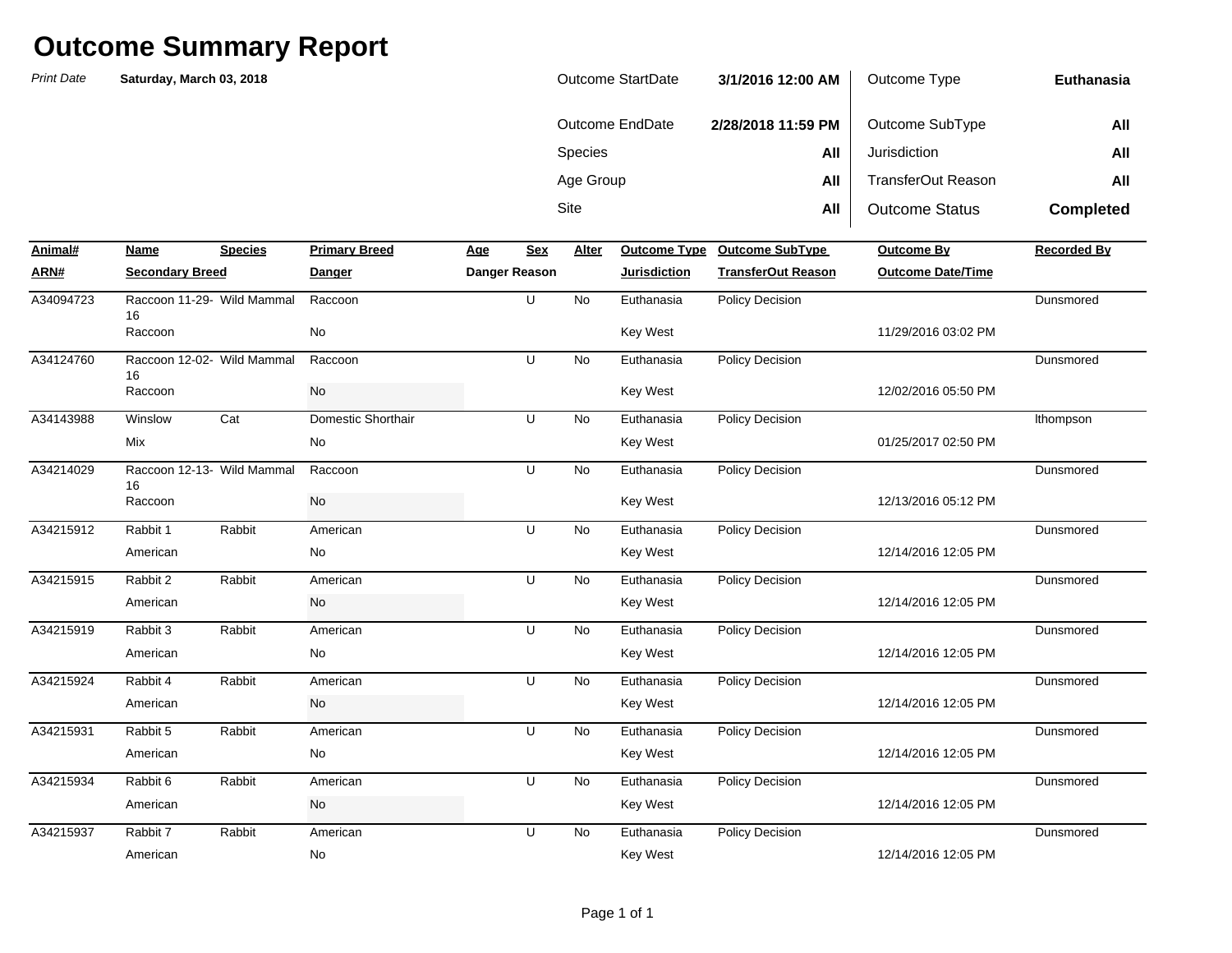| <b>Outcome StartDate</b> | 3/1/2016 12:00 AM  | Outcome Type          | Euthanasia       |
|--------------------------|--------------------|-----------------------|------------------|
| Outcome EndDate          | 2/28/2018 11:59 PM | Outcome SubType       | All              |
| <b>Species</b>           | All                | Jurisdiction          | All              |
| Age Group                | All                | TransferOut Reason    | All              |
| Site                     | All                | <b>Outcome Status</b> | <b>Completed</b> |

| Animal#   | Name                   | <b>Species</b> | <b>Primary Breed</b> | <b>Age</b> | <b>Sex</b>    | Alter     |                     | Outcome Type Outcome SubType | <b>Outcome By</b>        | <b>Recorded By</b> |
|-----------|------------------------|----------------|----------------------|------------|---------------|-----------|---------------------|------------------------------|--------------------------|--------------------|
| ARN#      | <b>Secondary Breed</b> |                | Danger               |            | Danger Reason |           | <b>Jurisdiction</b> | <b>TransferOut Reason</b>    | <b>Outcome Date/Time</b> |                    |
| A34215942 | Rabbit 8               | Rabbit         | American             |            | U             | <b>No</b> | Euthanasia          | <b>Policy Decision</b>       |                          | Dunsmored          |
|           | American               |                | No                   |            |               |           | Key West            |                              | 12/14/2016 12:05 PM      |                    |
| A34215948 | Rabbit 9               | Rabbit         | American             |            | U             | No        | Euthanasia          | <b>Policy Decision</b>       |                          | Dunsmored          |
|           | American               |                | No                   |            |               |           | <b>Key West</b>     |                              | 12/14/2016 12:05 PM      |                    |
| A34215950 | Rabbit 10              | Rabbit         | American             |            | U             | No        | Euthanasia          | <b>Policy Decision</b>       |                          | Dunsmored          |
|           | American               |                | No                   |            |               |           | Key West            |                              | 12/14/2016 12:05 PM      |                    |
| A34215953 | Rabbit 11              | Rabbit         | American             |            | U             | No        | Euthanasia          | Policy Decision              |                          | Dunsmored          |
|           | American               |                | No                   |            |               |           | Key West            |                              | 12/14/2016 12:05 PM      |                    |
| A34215960 | Rabbit 12              | Rabbit         | American             |            | U             | No        | Euthanasia          | Policy Decision              |                          | Dunsmored          |
|           | American               |                | No                   |            |               |           | <b>Key West</b>     |                              | 12/14/2016 12:05 PM      |                    |
| A34215962 | Rabbit 13              | Rabbit         | American             |            | U             | No        | Euthanasia          | Policy Decision              |                          | Dunsmored          |
|           | American               |                | No                   |            |               |           | Key West            |                              | 12/14/2016 12:05 PM      |                    |
| A34215965 | Rabbit 14              | Rabbit         | American             |            | U             | No        | Euthanasia          | Policy Decision              |                          | Dunsmored          |
|           | American               |                | No                   |            |               |           | Key West            |                              | 12/14/2016 12:05 PM      |                    |
| A34215968 | Rabbit 15              | Rabbit         | American             |            | U             | No        | Euthanasia          | Policy Decision              |                          | Dunsmored          |
|           | American               |                | No                   |            |               |           | <b>Key West</b>     |                              | 12/14/2016 12:05 PM      |                    |
| A34215973 | Rabbit 16              | Rabbit         | American             |            | U             | No        | Euthanasia          | Policy Decision              |                          | Dunsmored          |
|           | American               |                | No                   |            |               |           | <b>Key West</b>     |                              | 12/14/2016 12:05 PM      |                    |
| A34215975 | Rabbit 17              | Rabbit         | American             |            | U             | No        | Euthanasia          | <b>Policy Decision</b>       |                          | Dunsmored          |
|           | American               |                | No                   |            |               |           | Key West            |                              | 12/14/2016 12:05 PM      |                    |
| A34215978 | Rabbit 18              | Rabbit         | American             |            | U             | No        | Euthanasia          | <b>Policy Decision</b>       |                          | Dunsmored          |
|           | American               |                | No                   |            |               |           | <b>Key West</b>     |                              | 12/14/2016 12:05 PM      |                    |
| A34215981 | Rabbit 19              | Rabbit         | American             |            | U             | No        | Euthanasia          | <b>Policy Decision</b>       |                          | Dunsmored          |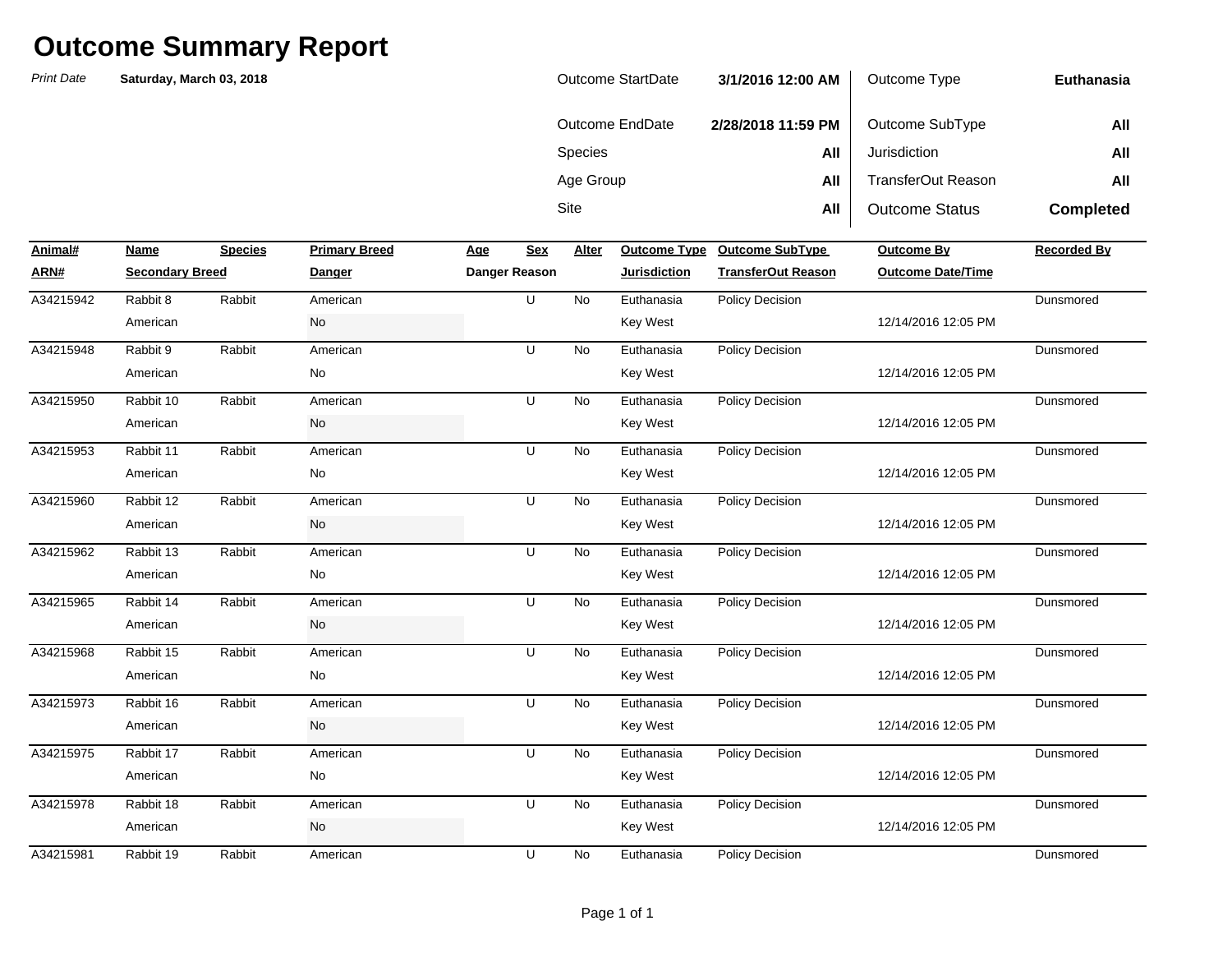*Print Date***NameSpecies Primary Breed Age Age Alter ARN# Secondary Breed Danger Danger Reason Jurisdiction TransferOut Reason Outcome Date/Time** Sitee **All** All | Outcome Status **Completed Animal#Profilled Primary Breedome SubType Outcome By Recorded By Recorded By** Species **All** Jurisdiction **All** Age Group **All** TransferOut Reason **All Euthanasia**Outcome EndDate **2/28/2018 11:59 PM** Outcome SubType **All Saturday, March 03, 2018** Outcome StartDate **3/1/2016 12:00 AM** Outcome Type Rabbit 20 Rabbit American U No Rabbit 21 Rabbit American U No Rabbit 22 Rabbit American U No Rabbit 23 Rabbit American U No Rabbit 24 Rabbit American U No Rabbit 25 Rabbit American Communication U No Rabbit 26 Rabbit American U No Rabbit 27 Rabbit American U No Rabbit 28 Rabbit American U No Son Rabbit 2 Rabbit 2 American 2008 M No Son Rabbit 1 Rabbit American M No American No No Rey West Key West 2/20/2016 04:54 PM 12/20/2016 04:47 PMA34266504 American M Euthanasia Policy Decision baierc American No Key West 12/14/2016 12:24 PMA34266489 American M Euthanasia Policy Decision asparks American No Key West 12/14/2016 12:24 PMA34216013 Rabbit 28 Rabbit American U No Euthanasia Policy Decision Dansmored American No Key West 12/14/2016 12:24 PMA34216011 Rabbit 27 Rabbit American U No Euthanasia Policy Decision Dunsmored American No Key West 12/14/2016 12:24 PMA34216009 Rabbit 26 Rabbit American U No Euthanasia Policy Decision Dansmored American No Key West 12/14/2016 12:24 PMA34216008 Rabbit 25 Rabbit American U No Euthanasia Policy Decision Dansmored American No Key West 12/14/2016 12:24 PMA34216005 Rabbit 24 Rabbit American U No Euthanasia Policy Decision Dunsmored American No Key West 12/14/2016 12:05 PMA34216002 Rabbit 23 Rabbit American U No Euthanasia Policy Decision Dansmored American No Key West 12/14/2016 12:05 PMA34215995 Rabbit 22 Rabbit American U No Euthanasia Policy Decision Dunsmored American No Key West 12/14/2016 12:05 PMA34215991 Rabbit 21 Rabbit American U No Euthanasia Policy Decision Dansmored American No Key West 12/14/2016 12:05 PMA34215986 Rabbit 20 Rabbit American U No Euthanasia Policy Decision Dansmored American No Key West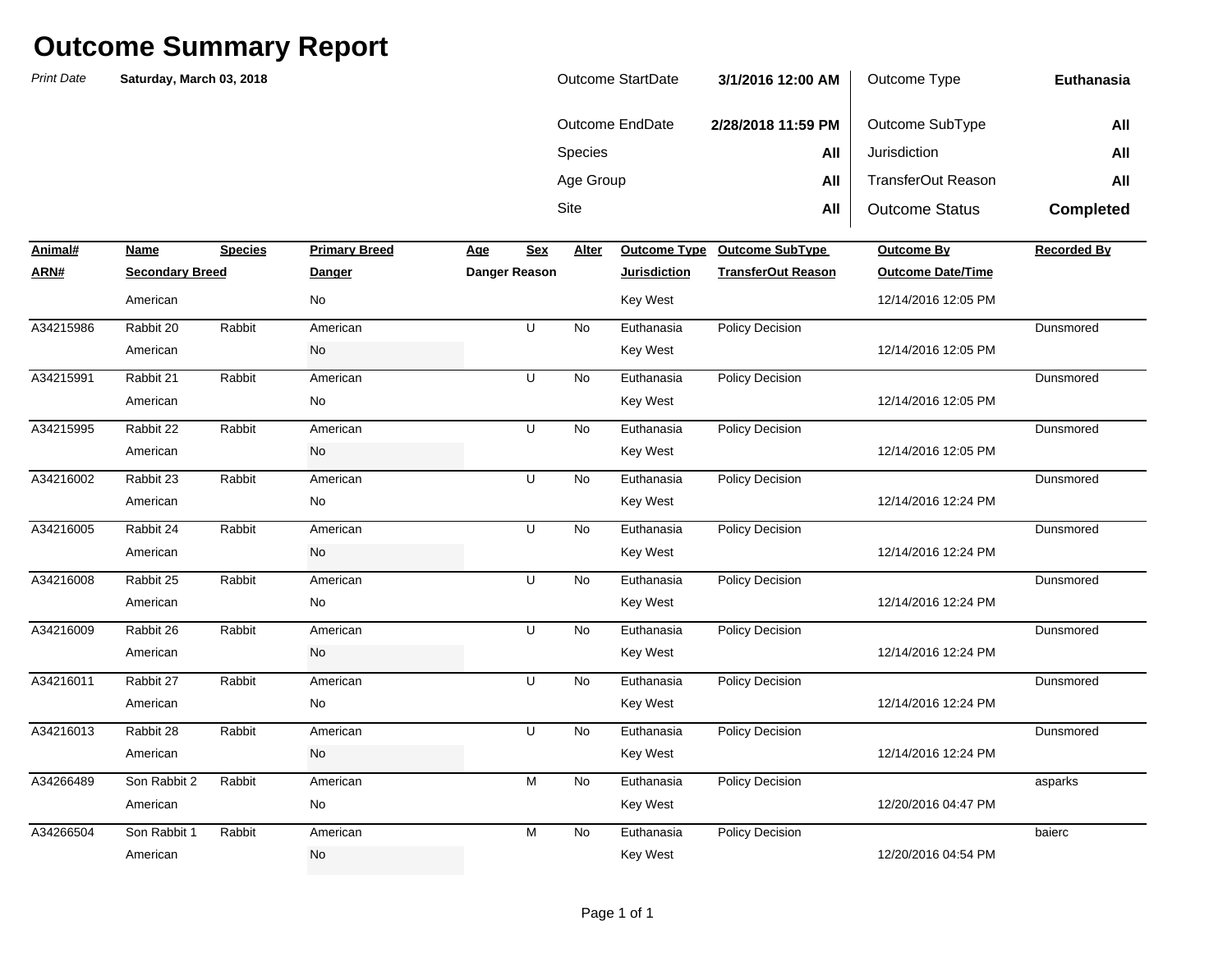| <b>Outcome StartDate</b> | 3/1/2016 12:00 AM  | Outcome Type          | Euthanasia       |
|--------------------------|--------------------|-----------------------|------------------|
| Outcome EndDate          | 2/28/2018 11:59 PM | Outcome SubType       | All              |
| <b>Species</b>           | All                | Jurisdiction          | All              |
| Age Group                | All                | TransferOut Reason    | All              |
| Site                     | All                | <b>Outcome Status</b> | <b>Completed</b> |

| Animal#   | Name                                | <b>Species</b> | <b>Primary Breed</b> | Age  | Sex           | Alter     |                     | Outcome Type Outcome SubType | <b>Outcome By</b>        | <b>Recorded By</b> |
|-----------|-------------------------------------|----------------|----------------------|------|---------------|-----------|---------------------|------------------------------|--------------------------|--------------------|
| ARN#      | <b>Secondary Breed</b>              |                | Danger               |      | Danger Reason |           | <b>Jurisdiction</b> | <b>TransferOut Reason</b>    | <b>Outcome Date/Time</b> |                    |
| A34266509 | Son Rabbit 3                        | Rabbit         | American             |      | M             | <b>No</b> | Euthanasia          | Policy Decision              |                          | baierc             |
|           | American                            |                | No                   |      |               |           | <b>Key West</b>     |                              | 12/20/2016 04:50 PM      |                    |
| A34266514 | Son Rabbit 4                        | Rabbit         | American             |      | M             | No        | Euthanasia          | Policy Decision              |                          | baierc             |
|           | American                            |                | No                   |      |               |           | <b>Key West</b>     |                              | 12/20/2016 04:57 PM      |                    |
| A34266517 | Son Rabbit 5                        | Rabbit         | American             |      | M             | <b>No</b> | Euthanasia          | <b>Policy Decision</b>       |                          | baierc             |
|           | American                            |                | No                   |      |               |           | <b>Key West</b>     |                              | 12/20/2016 05:00 PM      |                    |
| A34278512 | Jerry                               | Cat            | Domestic Shorthair   | 2yrs | U             | No        | Euthanasia          | Policy Decision              |                          | Dunsmored          |
|           | Mix                                 |                | No                   |      |               |           | Key West            |                              | 01/06/2017 05:31 PM      |                    |
| A34334213 | Iguana 01-02-17 Iguana              |                | Iguana               |      | U             | No        | Euthanasia          | Policy Decision              |                          | Dunsmored          |
|           |                                     |                | No                   |      |               |           | Key West            |                              | 01/02/2017 02:35 PM      |                    |
| A34344953 | Cross bunny 2                       | Rabbit         | American             |      | F             | <b>No</b> | Euthanasia          | Policy Decision              |                          | baierc             |
|           | American                            |                | No                   |      |               |           | <b>Key West</b>     |                              | 01/03/2017 08:10 PM      |                    |
| A34363445 | Bunnie 12/28/16 Rabbit              |                | American             |      | U             | No        | Euthanasia          | Policy Decision              |                          | Dunsmored          |
|           | American                            |                | No                   |      |               |           | <b>Key West</b>     |                              | 01/06/2017 05:34 PM      |                    |
| A34419670 | Iguana 1                            | Iguana         | Iguana               |      | U             | <b>No</b> | Euthanasia          | <b>Policy Decision</b>       |                          | Ithompson          |
|           | Iguana                              |                | No                   |      |               |           | <b>Key West</b>     |                              | 01/13/2017 06:01 PM      |                    |
| A34431660 | Iguana 01-14-17 Iguana              |                | Iguana               |      | U             | No        | Euthanasia          | Policy Decision              |                          | Dunsmored          |
|           | Iguana                              |                | No                   |      |               |           | <b>Key West</b>     |                              | 01/14/2017 01:02 PM      |                    |
| A34449717 | Raccoon 01-18- Wild Mammal<br>17    |                | Raccoon              |      | U             | <b>No</b> | Euthanasia          | Policy Decision              |                          | Ithompson          |
|           | Raccoon                             |                | No                   |      |               |           | <b>Key West</b>     |                              | 01/18/2017 04:39 PM      |                    |
| A34451327 | Cross Rabbit 01-Rabbit<br>$18 - 17$ |                | Unspecified          |      | U             | <b>No</b> | Euthanasia          | <b>Policy Decision</b>       |                          | Ithompson          |
|           | Unspecified                         |                | No                   |      |               |           | <b>Key West</b>     |                              | 01/18/2017 04:40 PM      |                    |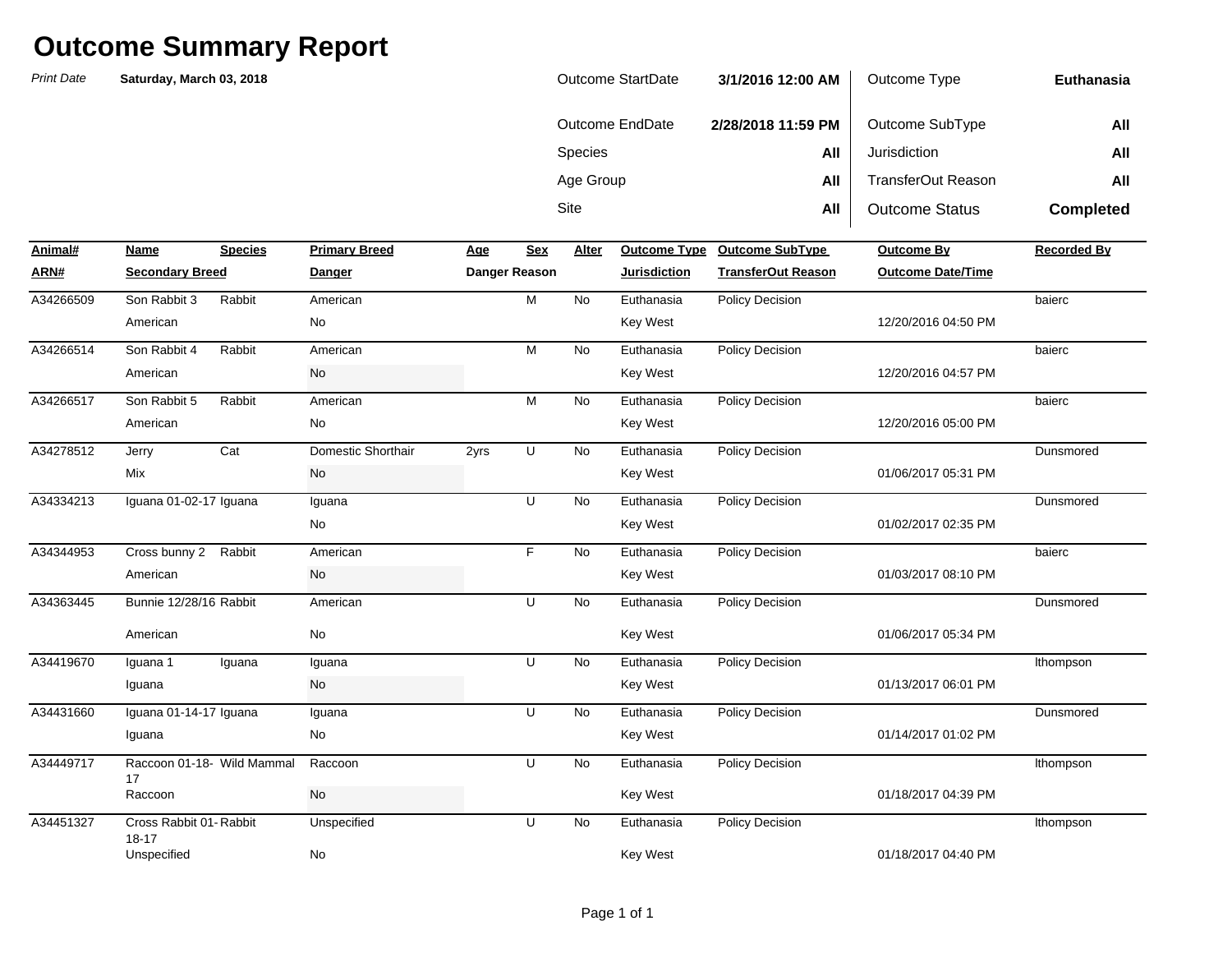| Outcome StartDate | 3/1/2016 12:00 AM  | Outcome Type              | Euthanasia       |
|-------------------|--------------------|---------------------------|------------------|
| Outcome EndDate   | 2/28/2018 11:59 PM | Outcome SubType           | All              |
| <b>Species</b>    | All                | Jurisdiction              | All              |
| Age Group         | All                | <b>TransferOut Reason</b> | All              |
| Site              | All                | <b>Outcome Status</b>     | <b>Completed</b> |

| Animal#   | Name                         | <b>Species</b>         | <b>Primary Breed</b> | <b>Age</b> | Sex           | Alter     | <b>Outcome Type</b> | <b>Outcome SubType</b>    | <b>Outcome By</b>        | <b>Recorded By</b> |
|-----------|------------------------------|------------------------|----------------------|------------|---------------|-----------|---------------------|---------------------------|--------------------------|--------------------|
| ARN#      |                              | <b>Secondary Breed</b> |                      |            | Danger Reason |           | <b>Jurisdiction</b> | <b>TransferOut Reason</b> | <b>Outcome Date/Time</b> |                    |
| A34451341 | Iguana 01-18-17 Iguana       |                        | Iquana               |            | U             | <b>No</b> | Euthanasia          | Policy Decision           |                          | Ithompson          |
|           | Iguana                       |                        | No                   |            |               |           | Key West            |                           | 01/18/2017 04:38 PM      |                    |
| A34451524 | Iquana2 01-18-<br>17         | Iguana                 | Iquana               |            | U             | No        | Euthanasia          | <b>Policy Decision</b>    |                          | Ithompson          |
|           | Iguana                       |                        | No                   |            |               |           | Key West            |                           | 01/19/2017 04:37 PM      |                    |
| A34459472 | iguana 01-19-17 Iguana       |                        | Iguana               |            | U             | <b>No</b> | Euthanasia          | <b>Policy Decision</b>    |                          | Ithompson          |
|           | Iguana                       |                        | No                   |            |               |           | <b>Key West</b>     |                           | 01/19/2017 04:35 PM      |                    |
| A34461614 | Iguana 01-19-17 Iguana<br>#2 |                        | Iguana               |            | U             | <b>No</b> | Euthanasia          | <b>Policy Decision</b>    |                          | Dunsmored          |
|           | Iguana                       |                        | No                   |            |               |           | <b>Key West</b>     |                           | 01/19/2017 06:18 PM      |                    |
| A34486474 | $01 - 23 - 17$<br>Raccoon    | <b>Wild Mammal</b>     | Raccoon              |            | U             | <b>No</b> | Euthanasia          | Policy Decision           |                          | Dunsmored          |
|           | Raccoon                      |                        | <b>No</b>            |            |               |           | Key West            |                           | 01/23/2017 05:05 PM      |                    |
| A34499417 | $01 - 25 - 17$<br>Raccoon    | Wild Mammal            | Raccoon              |            | M             | No        | Euthanasia          | <b>Policy Decision</b>    |                          | Ithompson          |
|           | Raccoon                      |                        | No                   |            |               |           | <b>Key West</b>     |                           | 01/25/2017 02:45 PM      |                    |
| A34534029 | Opossum<br>1/29/17           | Wild Mammal            | Opossum              |            | M             | No        | Euthanasia          | Policy Decision           |                          | Ithompson          |
|           | Opossum                      |                        | No                   |            |               |           | <b>Key West</b>     |                           | 01/30/2017 09:13 AM      |                    |
| A34545594 | 01-31-17 Iguana Iguana       |                        | Iguana               |            | U             | No        | Euthanasia          | <b>Policy Decision</b>    |                          | Dunsmored          |
|           | Iguana                       |                        | No                   |            |               |           | Key West            |                           | 01/31/2017 04:56 PM      |                    |
| A34553324 | 02-01-17 iguana Iguana       |                        | Iguana               |            | U             | No        | Euthanasia          | <b>Policy Decision</b>    |                          | Dunsmored          |
|           |                              |                        | No                   |            |               |           | <b>Key West</b>     |                           | 02/01/2017 11:51 AM      |                    |
| A34597173 | 02-07-17 Iguana Iguana       |                        | Iguana               |            | U             | No        | Euthanasia          | <b>Policy Decision</b>    |                          | Dunsmored          |
|           | Iguana                       |                        | No                   |            |               |           | <b>Key West</b>     |                           | 02/07/2017 05:08 PM      |                    |
| A34704348 | 02-22-17 Bufo<br>Toad        | <b>Bufo Toad</b>       | <b>Bufo Toad</b>     |            | U             | No        | Euthanasia          | <b>Policy Decision</b>    |                          | Ithompson          |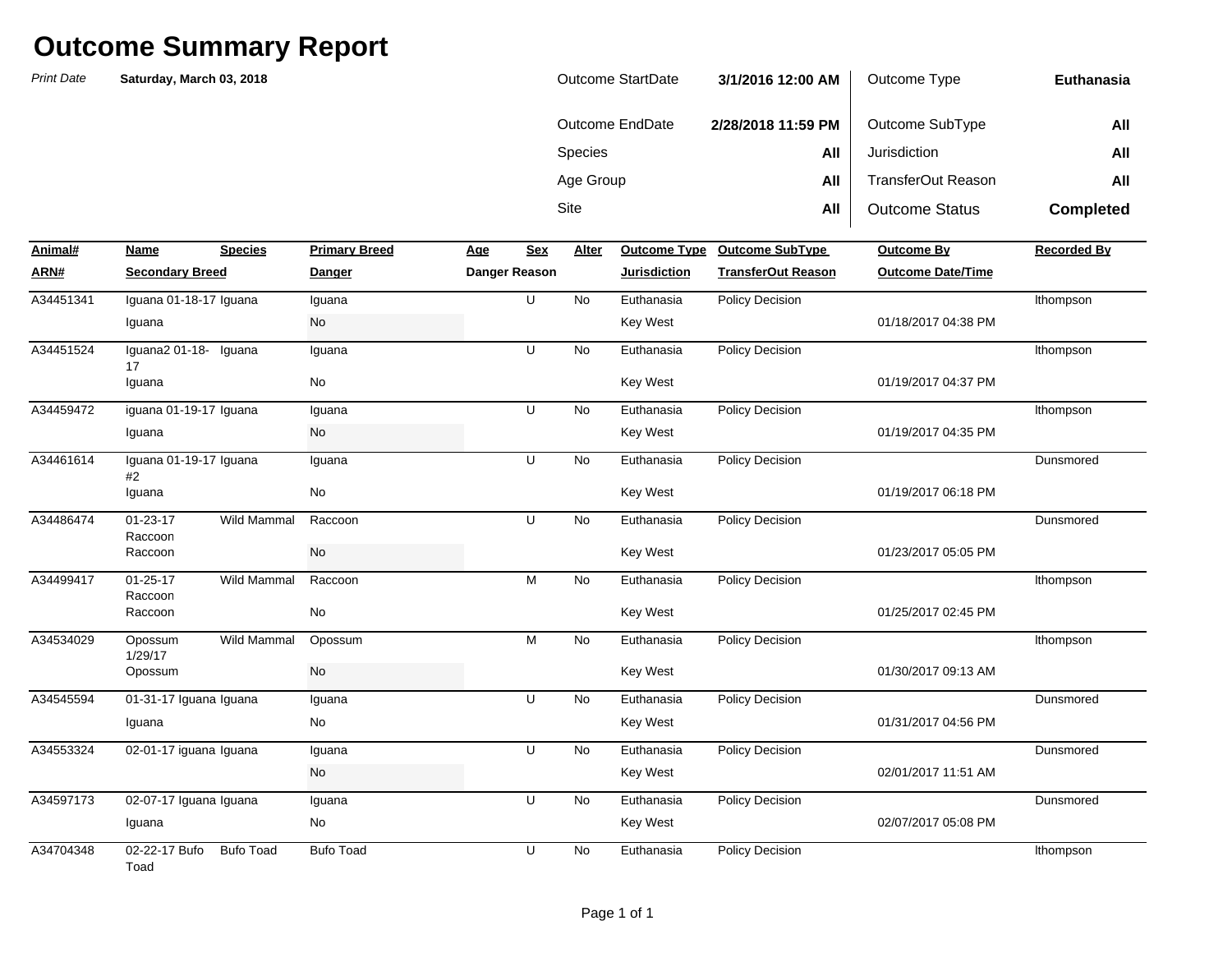*Print Date***NameSpecies Primary Breed Age Age Alter ARN# Secondary Breed Danger Danger Reason Jurisdiction TransferOut Reason Outcome Date/Time** Sitee **All** All | Outcome Status **Completed Animal#Profilled Primary Breedome SubType Outcome By Recorded By Recorded By** Species **All** Jurisdiction **All** Age Group **All** TransferOut Reason **All Euthanasia**Outcome EndDate **2/28/2018 11:59 PM** Outcome SubType **All Saturday, March 03, 2018** Outcome StartDate **3/1/2016 12:00 AM** Outcome Type 02-23-17 RaccoonWild Mammal Raccoon U No Bronco Dog Terrier, Pit Bull 2yrs M No 03-10-17 RaccoonWild Mammal Raccoon U No A34854597 03-14-17 Iguana Iguana Iguana U No Euthanasia Policy Decision Ithompson 03-14-17 RaccoonWild Mammal Raccoon U No Raccoon 3/15/17Wild Mammal Raccoon M No Iguana 3/15/17 Iguana Iguana No R1 Wild Mammal Raccoon U No R2 Wild Mammal Raccoon U No R3 Wild Mammal Raccoon U No A34876729 03-16-17 Iguana Iguana Iguana U No Euthanasia Policy Decision Dunsmored 03/16/2017 06:00 PMRaccoon No Key West 03/16/2017 05:58 PMA34876641 R3 Wild Mammal Raccoon U No Euthanasia Policy Decision Dunsmored Raccoon No Key West 03/16/2017 05:52 PMA34876638 R2 Wild Mammal Raccoon U No Euthanasia Policy Decision Dunsmored Raccoon No Key West 03/16/2017 10:03 AMA34876581 R1 Wild Mammal Raccoon U No Euthanasia Policy Decision Dunsmored Iguana No Key West 03/15/2017 10:00 AMA34870195 Iguana U Euthanasia Policy Decision lthompson Raccoon No Key West 03/14/2017 03:18 PMA34870165 Raccoon M Euthanasia Policy Decision lthompson Raccoon No Key West 03/14/2017 03:17 PMA34854620 03-14-17 Wild Mammal Raccoon U No Euthanasia Policy Decision tthompson Iguana No Key West 03/10/2017 04:59 PMRaccoon No Key West 03/04/2017 04:50 PMA34829640 Raccoon U Euthanasia Policy Decision lthompson Mix No Key West 02/23/2017 05:19 PMA34785373 Terrier, Pit Bull M Euthanasia Policy Decision jshowalter Raccoon No Key West 02/22/2017 06:01 PMA34718293 02-23-17 Wild Mammal Raccoon U No Euthanasia Policy Decision Dunsmored Bufo Toad No Key West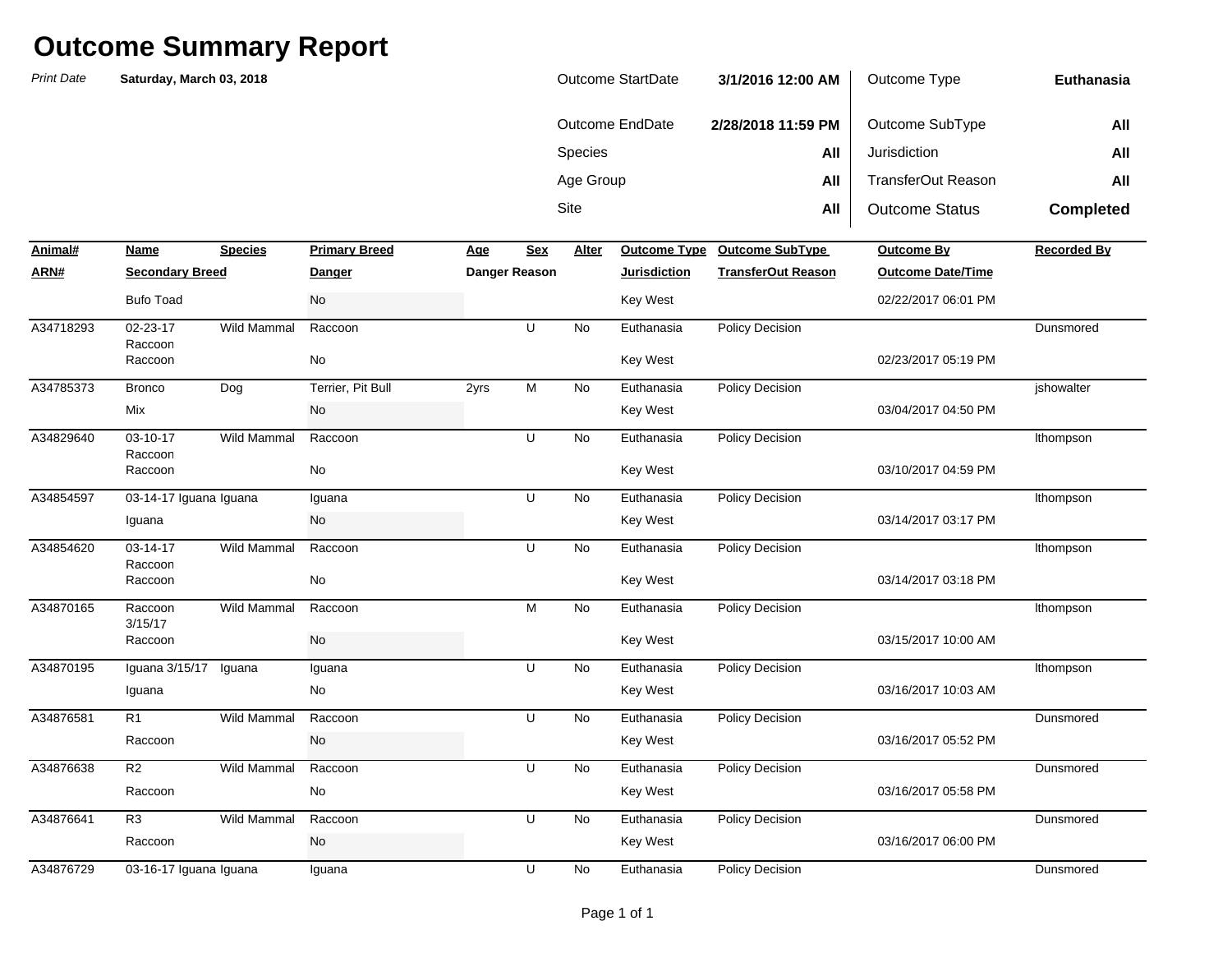*Print Date* **NameSpecies Primary Breed Age Age Alter ARN# Secondary Breed Danger Danger Reason Jurisdiction TransferOut Reason Outcome Date/Time** Sitee **All** All **Outcome Status Completed Animal#Primary Breedom Breedom Breedom Breedom Breeda By Recorded By Recorded By Species All** Jurisdiction **All All All All** Age Group **All** TransferOut Reason **All Euthanasia**Outcome EndDate **2/28/2018 11:59 PM** Outcome SubType **All Saturday, March 03, 2018** Outcome StartDate **3/1/2016 12:00 AM** Outcome Type 03-23-17 PossumWild Mammal Opossum F No Possum 1 Mammal Unspecified U No Arizona Cat Domestic Shorthair F No Tucson Cat Domestic Shorthair 2mos U No Tempe Cat Domestic Shorthair 2mos U No Phoenix Cat Domestic Shorthair 2mos U  $\overline{N}$ F1 Cat Domestic Shorthair U No 04/04/2017 03:36 PMMix No Key West 04/11/2017 04:55 PMA35016890 F1 Cat Domestic Shorthair U No Euthanasia Policy Decision Mix No Key West 04/11/2017 04:54 PMA35015867 Domestic Shorthair U Euthanasia Policy Decision Dunsmored Mix No Key West 04/11/2017 04:48 PMA35013331 Domestic Shorthair U Euthanasia Policy Decision Dunsmored Mix No No Rey West 04/11/2017 04:37 PMA34986696 Tucson Cat Domestic Shorthair 2mos U No Euthanasia Policy Decision Dunsmored Mix No Key West 03/30/2017 12:49 PMA34986589 Domestic Shorthair F Euthanasia Policy Decision Dunsmored Unspecified No No No Key West 03/23/2017 01:24 PMA34978369 Possum 1 Mammal Unspecified U No Euthanasia Policy Decision mtoth Opossum No Key West 03/16/2017 06:05 PMA34924083 03-23-17 Wild Mammal Opossum F No Euthanasia Policy Decision tthompson Iguana No Key West

| A35016895 | F2             | Cat | Domestic Shorthair | U | No. | Euthanasia | <b>Policy Decision</b> |                     | Dunsmored |
|-----------|----------------|-----|--------------------|---|-----|------------|------------------------|---------------------|-----------|
|           | Mix            |     | No                 |   |     | Key West   |                        | 04/04/2017 03:37 PM |           |
| A35016902 | F <sub>3</sub> | Cat | Domestic Shorthair | U | No. | Euthanasia | <b>Policy Decision</b> |                     | Dunsmored |
|           | Mix            |     | No                 |   |     | Key West   |                        | 04/04/2017 03:38 PM |           |
| A35016904 | F <sub>5</sub> | Cat | Domestic Shorthair | U | No. | Euthanasia | <b>Policy Decision</b> |                     | Dunsmored |
|           | Mix            |     | No                 |   |     | Key West   |                        | 04/04/2017 03:39 PM |           |
| A35016917 | F <sub>6</sub> | Cat | Domestic Shorthair | U | No. | Euthanasia | <b>Policy Decision</b> |                     | Dunsmored |
|           | Mix            |     | No                 |   |     | Key West   |                        | 04/04/2017 03:40 PM |           |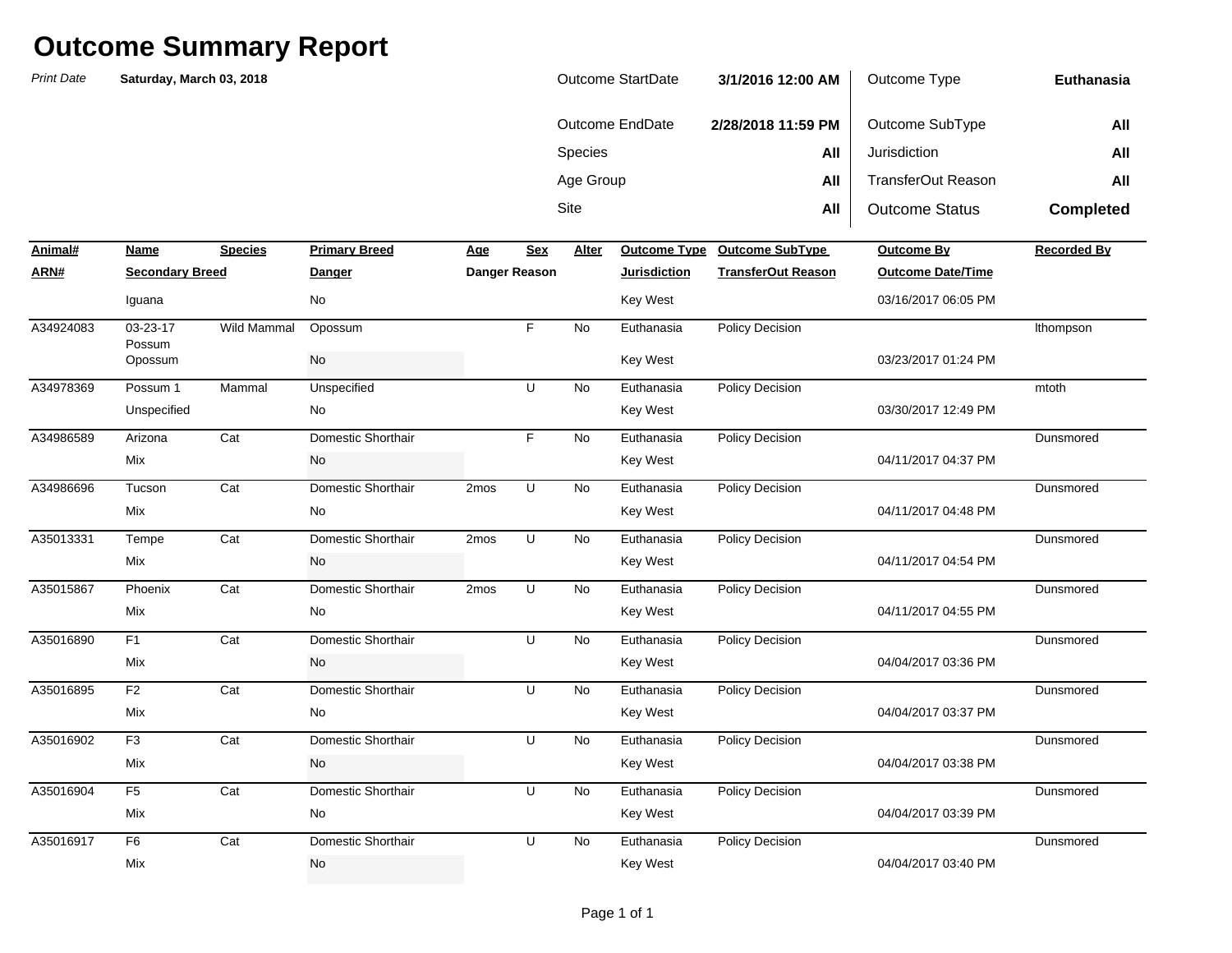| Outcome StartDate | 3/1/2016 12:00 AM  | Outcome Type          | <b>Euthanasia</b> |
|-------------------|--------------------|-----------------------|-------------------|
| Outcome EndDate   | 2/28/2018 11:59 PM | Outcome SubType       | All               |
| <b>Species</b>    | All                | Jurisdiction          | All               |
| Age Group         | All                | TransferOut Reason    | All               |
| <b>Site</b>       | All                | <b>Outcome Status</b> | <b>Completed</b>  |

| Animal#   | Name                   | <b>Species</b>     | <b>Primary Breed</b> | <u>Age</u>  | <b>Sex</b>           | Alter     | <b>Outcome Type</b> | <b>Outcome SubType</b>    | <b>Outcome By</b>        | <b>Recorded By</b> |
|-----------|------------------------|--------------------|----------------------|-------------|----------------------|-----------|---------------------|---------------------------|--------------------------|--------------------|
| ARN#      | <b>Secondary Breed</b> |                    | <b>Danger</b>        |             | <b>Danger Reason</b> |           | <b>Jurisdiction</b> | <b>TransferOut Reason</b> | <b>Outcome Date/Time</b> |                    |
| A35016920 | F <sub>4</sub>         | Cat                | Domestic Shorthair   |             | U                    | No        | Euthanasia          | Policy Decision           |                          | Dunsmored          |
|           | Mix                    |                    | No                   |             |                      |           | Key West            |                           | 04/04/2017 03:39 PM      |                    |
| A35016924 | F7                     | Cat                | Domestic Shorthair   |             | U                    | No        | Euthanasia          | Policy Decision           |                          | Dunsmored          |
|           | Mix                    |                    | No                   |             |                      |           | Key West            |                           | 04/04/2017 03:41 PM      |                    |
| A35016928 | F <sub>8</sub>         | Cat                | Domestic Shorthair   |             | U                    | No        | Euthanasia          | <b>Policy Decision</b>    |                          | Dunsmored          |
|           | Mix                    |                    | No                   |             |                      |           | Key West            |                           | 04/04/2017 03:43 PM      |                    |
| A35048008 | Iguana 4/7/17          | Iguana             | Iguana               |             | U                    | No        | Euthanasia          | <b>Policy Decision</b>    |                          | Ithompson          |
|           | Iguana                 |                    | No                   |             |                      |           | <b>Key West</b>     |                           | 04/07/2017 06:15 PM      |                    |
| A35142287 | 04-20-17               | <b>Wild Mammal</b> | Raccoon              |             | U                    | <b>No</b> | Euthanasia          | Policy Decision           |                          | Ithompson          |
|           | Raccoon<br>Raccoon     |                    | No                   |             |                      |           | <b>Key West</b>     |                           | 04/20/2017 12:44 PM      |                    |
| A35196563 | 04-26-17 Iguana Iguana |                    | Iguana               |             | U                    | <b>No</b> | Euthanasia          | Policy Decision           |                          | Ithompson          |
|           | Iguana                 |                    | No                   |             |                      |           | <b>Key West</b>     |                           | 04/26/2017 03:41 PM      |                    |
| A35242520 | $04-30-$<br>17Raccoon  | Wild Mammal        | Raccoon              |             | U                    | <b>No</b> | Euthanasia          | Policy Decision           |                          | Dunsmored          |
|           | Raccoon                |                    | No                   |             |                      |           | Key West            |                           | 04/30/2017 06:08 PM      |                    |
| A35295135 | Gia Kitten             | Cat                | Domestic Shorthair   | <b>Omos</b> | U                    | No        | Euthanasia          | Policy Decision           |                          | Ithompson          |
|           | Mix                    |                    | No                   |             |                      |           | Key West            |                           | 05/04/2017 09:58 AM      |                    |
| A35373282 | 05-16-17<br>Raccoon    | <b>Wild Mammal</b> | Raccoon              |             | U                    | <b>No</b> | Euthanasia          | Policy Decision           |                          | Dunsmored          |
|           | Raccoon                |                    | No                   |             |                      |           | <b>Key West</b>     |                           | 05/16/2017 05:36 PM      |                    |
| A35430822 | 05-23-17               | Wild Mammal        | Raccoon              |             | U                    | No        | Euthanasia          | Policy Decision           |                          | Ithompson          |
|           | Raccoon<br>Raccoon     |                    | No                   |             |                      |           | Key West            |                           | 05/23/2017 11:13 AM      |                    |
| A35432073 | sick raccoon           | <b>Wild Mammal</b> | Raccoon              |             | M                    | <b>No</b> | Euthanasia          | <b>Policy Decision</b>    |                          | Ithompson          |
|           | Raccoon                |                    | No                   |             |                      |           | <b>Key West</b>     |                           | 05/17/2017 08:31 PM      |                    |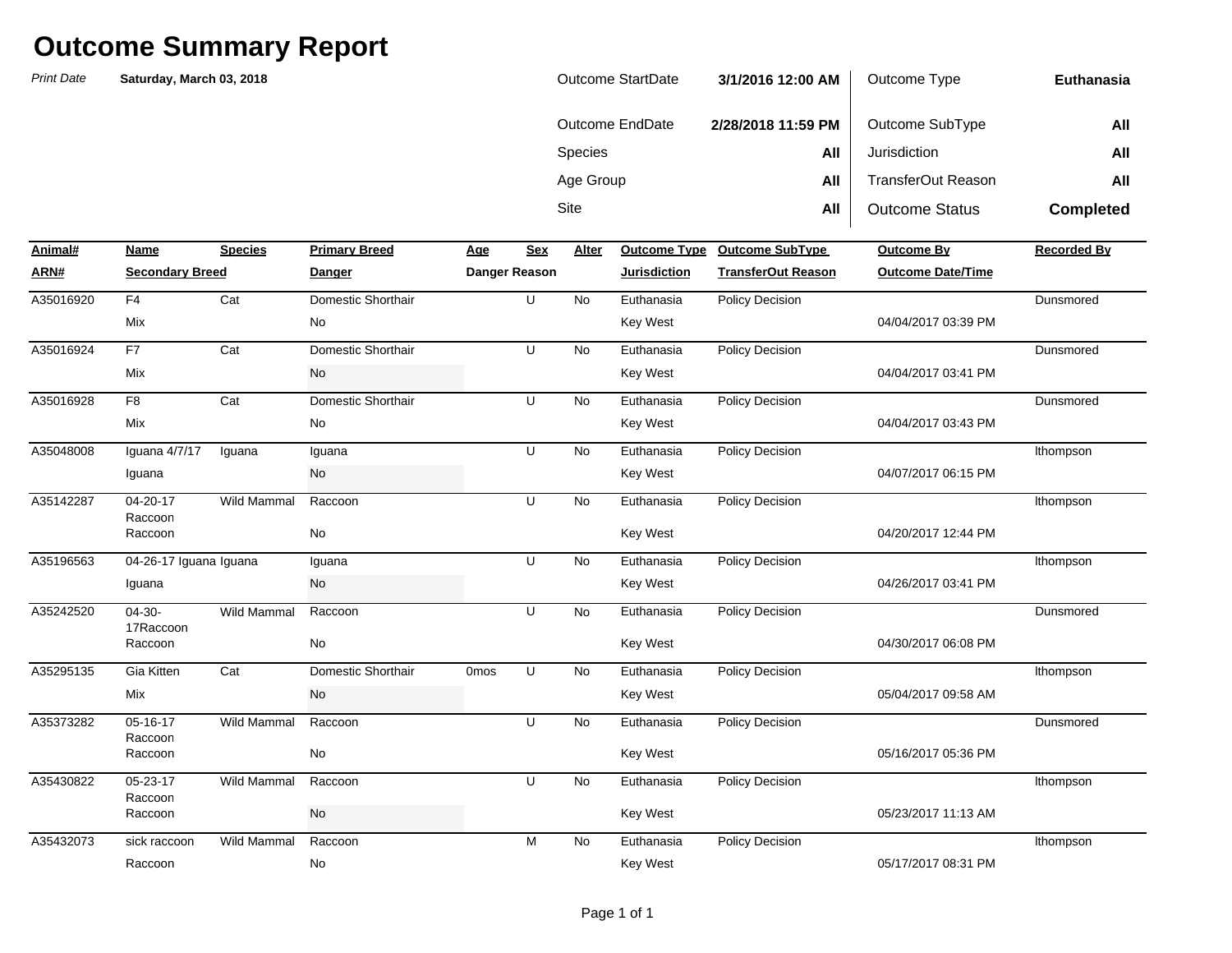| Outcome StartDate | 3/1/2016 12:00 AM  | Outcome Type          | Euthanasia       |
|-------------------|--------------------|-----------------------|------------------|
| Outcome EndDate   | 2/28/2018 11:59 PM | Outcome SubType       | All              |
| Species           | All                | Jurisdiction          | All              |
| Age Group         | All                | TransferOut Reason    | All              |
| Site              | All                | <b>Outcome Status</b> | <b>Completed</b> |

| Animal#   | Name                       | <b>Species</b>   | <b>Primary Breed</b> | Age | Sex                  | Alter     |                     | Outcome Type Outcome SubType | <b>Outcome By</b>        | <b>Recorded By</b> |
|-----------|----------------------------|------------------|----------------------|-----|----------------------|-----------|---------------------|------------------------------|--------------------------|--------------------|
| ARN#      | <b>Secondary Breed</b>     |                  | <b>Danger</b>        |     | <b>Danger Reason</b> |           | <b>Jurisdiction</b> | <b>TransferOut Reason</b>    | <b>Outcome Date/Time</b> |                    |
| A35476086 | Iguana<br>5/21/2017        | Iguana           | Iguana               |     | U                    | <b>No</b> | Euthanasia          | Policy Decision              |                          | Dunsmored          |
|           | Iguana                     |                  | No                   |     |                      |           | <b>Key West</b>     |                              | 05/22/2017 10:10 AM      |                    |
| A35550933 | 06-05-17<br>Possum         | Wild Mammal      | Opossum              |     | U                    | No        | Euthanasia          | Policy Decision              |                          | Ithompson          |
|           | Opossum                    |                  | No                   |     |                      |           | <b>Key West</b>     |                              | 06/06/2017 10:15 AM      |                    |
| A35637487 | 06-13-17 Bufo<br>Toad      | <b>Bufo Toad</b> | <b>Bufo Toad</b>     |     | U                    | No        | Euthanasia          | Policy Decision              |                          | Dunsmored          |
|           | <b>Bufo Toad</b>           |                  | No                   |     |                      |           | <b>Key West</b>     |                              | 06/13/2017 03:55 PM      |                    |
| A35735347 | Zowie Fetus 1              | Cat              | Domestic Shorthair   |     | U                    | <b>No</b> | Euthanasia          | <b>Policy Decision</b>       |                          | Ithompson          |
|           | Mix                        |                  | No                   |     |                      |           | Key West            |                              | 06/23/2017 12:26 PM      |                    |
| A35735351 | Zowie Fetus 2              | Cat              | Domestic Shorthair   |     | U                    | <b>No</b> | Euthanasia          | <b>Policy Decision</b>       |                          | Ithompson          |
|           | <b>Mix</b>                 |                  | No                   |     |                      |           | <b>Key West</b>     |                              | 06/23/2017 12:27 PM      |                    |
| A35735354 | Zowie Fetus 3              | Cat              | Domestic Shorthair   |     | U                    | <b>No</b> | Euthanasia          | Policy Decision              |                          | Ithompson          |
|           | Mix                        |                  | No                   |     |                      |           | <b>Key West</b>     |                              | 06/23/2017 12:28 PM      |                    |
| A35735358 | Zowie Fetus 4              | Cat              | Domestic Shorthair   |     | U                    | No        | Euthanasia          | Policy Decision              |                          | Ithompson          |
|           | <b>Mix</b>                 |                  | <b>No</b>            |     |                      |           | Key West            |                              | 06/23/2017 12:28 PM      |                    |
| A35735361 | Zowie Fetus 5              | Cat              | Domestic Shorthair   |     | U                    | No        | Euthanasia          | Policy Decision              |                          | Ithompson          |
|           | Mix                        |                  | No                   |     |                      |           | Key West            |                              | 06/23/2017 12:32 PM      |                    |
| A35833410 | Raccoon 7/4/17 Wild Mammal |                  | Raccoon              |     | M                    | <b>No</b> | Euthanasia          | <b>Policy Decision</b>       |                          | Ithompson          |
|           | Raccoon                    |                  | No                   |     |                      |           | Key West            |                              | 07/04/2017 02:17 PM      |                    |
| A35833423 | Bufo toad                  | <b>Bufo Toad</b> | <b>Bufo Toad</b>     |     | U                    | <b>No</b> | Euthanasia          | <b>Policy Decision</b>       |                          | Ithompson          |
|           | <b>Bufo Toad</b>           |                  | No                   |     |                      |           | <b>Key West</b>     |                              | 07/04/2017 02:20 PM      |                    |
| A35851519 | Baby raccoon               | Wild Mammal      | Raccoon              |     | M                    | <b>No</b> | Euthanasia          | <b>Policy Decision</b>       |                          | Ithompson          |
|           | Raccoon                    |                  | No                   |     |                      |           | <b>Key West</b>     |                              | 07/06/2017 01:15 PM      |                    |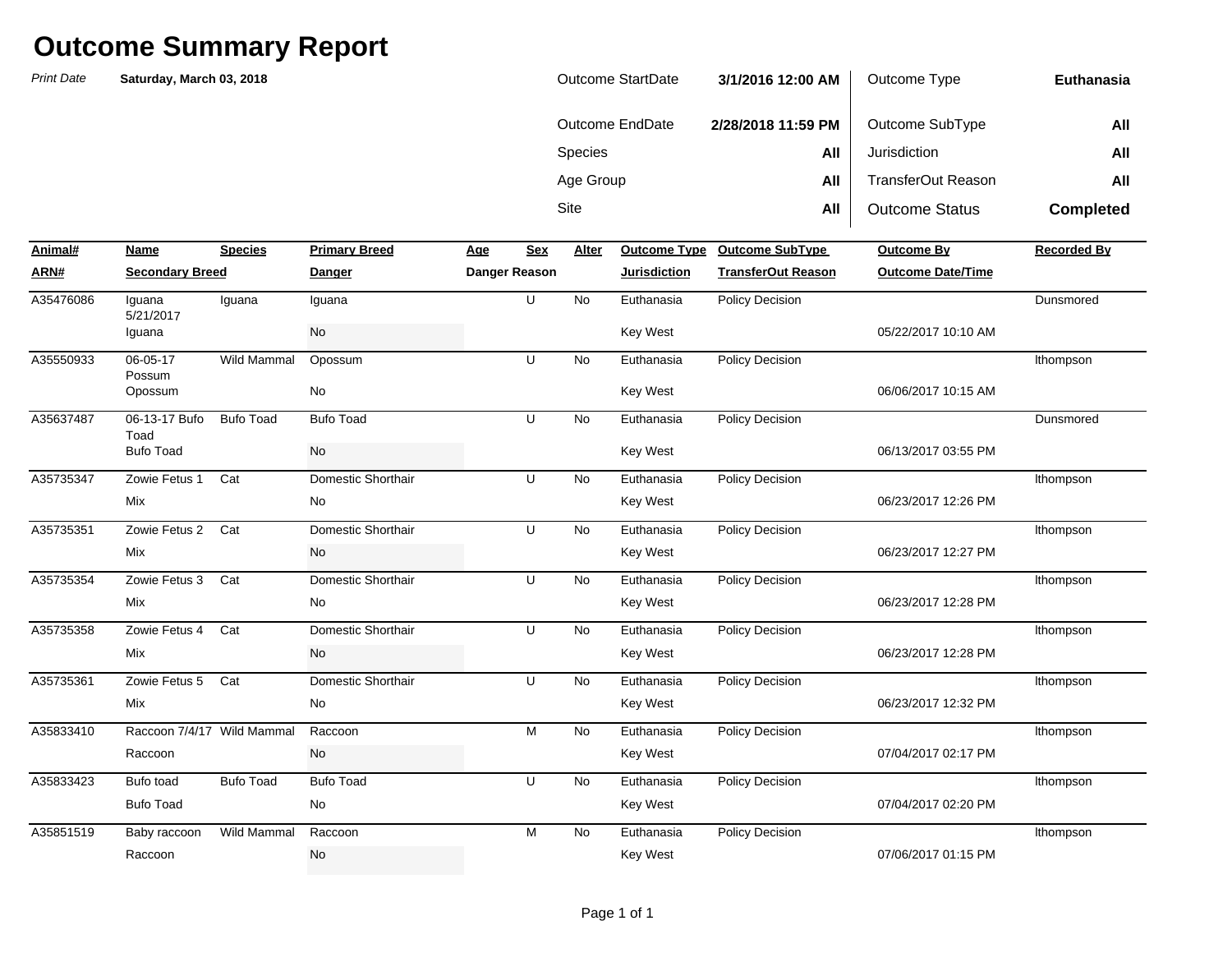| Outcome StartDate | 3/1/2016 12:00 AM  | Outcome Type          | Euthanasia       |
|-------------------|--------------------|-----------------------|------------------|
| Outcome EndDate   | 2/28/2018 11:59 PM | Outcome SubType       | All              |
| <b>Species</b>    | All                | Jurisdiction          | All              |
| Age Group         | All                | TransferOut Reason    | All              |
| Site              | All                | <b>Outcome Status</b> | <b>Completed</b> |

| Animal#   | Name                      | <b>Species</b>      | <b>Primary Breed</b>                                             | Age | Sex           | Alter     | <b>Outcome Type</b> | <b>Outcome SubType</b>    | <b>Outcome By</b>        | <b>Recorded By</b> |
|-----------|---------------------------|---------------------|------------------------------------------------------------------|-----|---------------|-----------|---------------------|---------------------------|--------------------------|--------------------|
| ARN#      | <b>Secondary Breed</b>    |                     | <b>Danger</b>                                                    |     | Danger Reason |           | <b>Jurisdiction</b> | <b>TransferOut Reason</b> | <b>Outcome Date/Time</b> |                    |
| A35904169 | $07 - 12 - 17$<br>Raccoon | <b>Wild Mammal</b>  | Raccoon                                                          |     | U             | <b>No</b> | Euthanasia          | Policy Decision           |                          | Ithompson          |
|           | Raccoon                   |                     | No                                                               |     |               |           | Key West            |                           | 07/20/2017 12:46 PM      |                    |
| A35962201 | 07-18-17 Bufo 1 Bufo Toad |                     | <b>Bufo Toad</b>                                                 |     | U             | No        | Euthanasia          | Policy Decision           |                          | Ithompson          |
|           | <b>Bufo Toad</b>          |                     | No                                                               |     |               |           | <b>Key West</b>     |                           | 07/18/2017 02:53 PM      |                    |
| A35962235 | 07-18-17 Bufo 2 Bufo Toad |                     | <b>Bufo Toad</b>                                                 |     | U             | No        | Euthanasia          | Policy Decision           |                          | Ithompson          |
|           | <b>Bufo Toad</b>          |                     | No                                                               |     |               |           | <b>Key West</b>     |                           | 07/18/2017 02:52 PM      |                    |
| A35973240 | Mack                      | Dog                 | Mixed Breed, Large (over 446yrs)                                 |     | M             | Yes       | Euthanasia          | <b>Policy Decision</b>    |                          | Dunsmored          |
|           | Mix                       |                     | $H_{\rm max}$ of $L_{\rm max}$ the component of $\lambda$<br>No. |     |               |           | Key West            |                           | 01/05/2018 04:59 PM      |                    |
| A36057619 | Iquana 7/27/17            | Iguana              | Iguana                                                           |     | U             | <b>No</b> | Euthanasia          | <b>Policy Decision</b>    |                          | Ithompson          |
|           | Iguana                    |                     | No                                                               |     |               |           | <b>Key West</b>     |                           | 07/28/2017 10:01 PM      |                    |
| A36112749 | injured iguana<br>8/2/17  | Iguana              | Iguana                                                           |     | U             | No        | Euthanasia          | <b>Policy Decision</b>    |                          | Ithompson          |
|           | Iguana                    |                     | No                                                               |     |               |           | <b>Key West</b>     |                           | 08/02/2017 12:46 PM      |                    |
| A36138270 | Toad 8-6-17               | <b>Wild Reptile</b> | Unspecified                                                      |     | U             | No        | Euthanasia          | Policy Decision           |                          | baierc             |
|           | Unspecified               |                     | No                                                               |     |               |           | <b>Key West</b>     |                           | 08/06/2017 01:14 PM      |                    |
| A36149714 | 08-07-17 Iguana Iguana    |                     | Iguana                                                           |     | U             | <b>No</b> | Euthanasia          | <b>Policy Decision</b>    |                          | Ithompson          |
|           | Iguana                    |                     | No                                                               |     |               |           | Key West            |                           | 08/07/2017 07:01 PM      |                    |
| A36152594 | 08-08-17<br>Raccoon       | Wild Mammal         | Raccoon                                                          |     | U             | No        | Euthanasia          | Policy Decision           |                          | Ithompson          |
|           | Raccoon                   |                     | No                                                               |     |               |           | <b>Key West</b>     |                           | 08/08/2017 11:08 AM      |                    |
| A36324555 | 08-19-17 Toad1 Bufo Toad  |                     | <b>Bufo Toad</b>                                                 |     | U             | <b>No</b> | Euthanasia          | Policy Decision           |                          | royerm             |
|           | <b>Bufo Toad</b>          |                     | No                                                               |     |               |           | Key West            |                           | 08/21/2017 12:39 PM      |                    |
| A36324559 | 08-19-17 Toad2 Bufo Toad  |                     | <b>Bufo Toad</b>                                                 |     | U             | <b>No</b> | Euthanasia          | <b>Policy Decision</b>    |                          | royerm             |
|           | <b>Bufo Toad</b>          |                     | No                                                               |     |               |           | Key West            |                           | 08/21/2017 12:49 PM      |                    |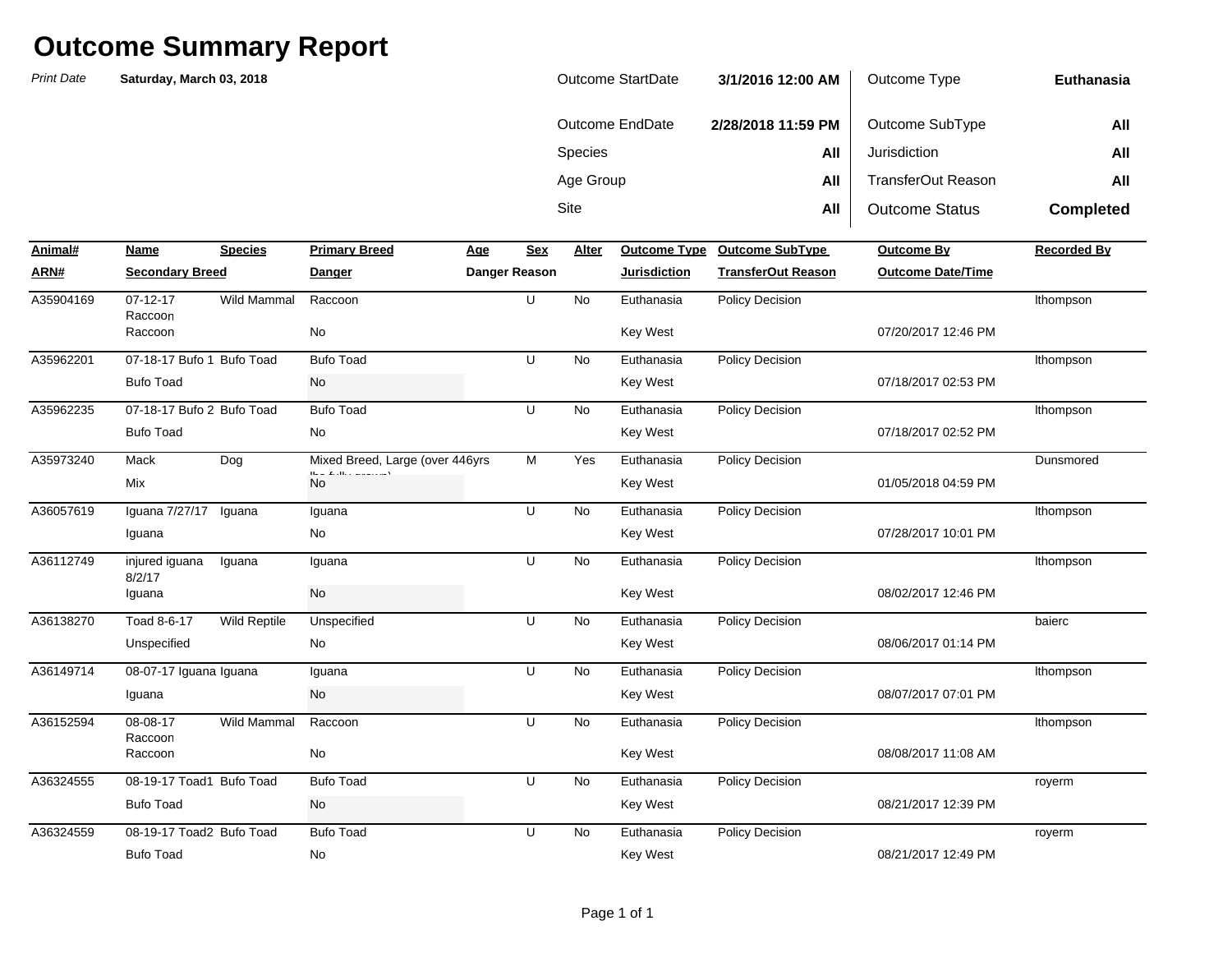## **Outcome Summary Report**

*Print Date* **Saturday, March 03, 2018** 

| <b>Outcome StartDate</b> | 3/1/2016 12:00 AM  | Outcome Type              | <b>Euthanasia</b> |
|--------------------------|--------------------|---------------------------|-------------------|
| Outcome EndDate          | 2/28/2018 11:59 PM | Outcome SubType           | All               |
| <b>Species</b>           | All                | Jurisdiction              | All               |
| Age Group                | All                | <b>TransferOut Reason</b> | All               |
| <b>Site</b>              | All                | <b>Outcome Status</b>     | <b>Completed</b>  |

| Animal#   | Name                        | <b>Species</b>   | <b>Primary Breed</b>              | Age           | Sex | Alter     | <b>Outcome Type</b> | <b>Outcome SubType</b>    | <b>Outcome By</b>        | <b>Recorded By</b> |
|-----------|-----------------------------|------------------|-----------------------------------|---------------|-----|-----------|---------------------|---------------------------|--------------------------|--------------------|
| ARN#      | <b>Secondary Breed</b>      |                  | <b>Danger</b>                     | Danger Reason |     |           | <b>Jurisdiction</b> | <b>TransferOut Reason</b> | <b>Outcome Date/Time</b> |                    |
| A36324562 | 08-19-17 Toad3 Bufo Toad    |                  | <b>Bufo Toad</b>                  |               | U   | No        | Euthanasia          | Policy Decision           |                          | royerm             |
|           | <b>Bufo Toad</b>            |                  | No                                |               |     |           | <b>Key West</b>     |                           | 08/21/2017 12:51 PM      |                    |
| A36652005 | Max                         | Dog              | Mixed Breed, Large (over 442yrs   |               | M   | Yes       | Euthanasia          | <b>Policy Decision</b>    |                          | Ithompson          |
|           | Mix                         |                  | the contract and contracts.<br>No |               |     |           | Key West            |                           | 01/17/2018 03:40 PM      |                    |
| A36666286 | Iguana 09-27-17 Iguana      |                  | Iguana                            |               | U   | No        | Euthanasia          | Policy Decision           |                          | Ithompson          |
|           | Iguana                      |                  | No                                |               |     |           | <b>Key West</b>     |                           | 09/27/2017 06:01 PM      |                    |
| A36742724 | Zelda                       | <b>Bufo Toad</b> | <b>Bufo Toad</b>                  |               | U   | <b>No</b> | Euthanasia          | <b>Policy Decision</b>    |                          | mtoth              |
|           | <b>Bufo Toad</b>            |                  | No                                |               |     |           | <b>Key West</b>     |                           | 10/05/2017 03:26 PM      |                    |
| A36869375 | 10-19-17 Iguana Iguana      |                  | Iguana                            |               | U   | <b>No</b> | Euthanasia          | <b>Policy Decision</b>    |                          | Ithompson          |
|           | Iguana                      |                  | No                                |               |     |           | Key West            |                           | 10/19/2017 07:01 PM      |                    |
| A37076936 | bob the raccoon Wild Mammal |                  | Raccoon                           |               | U   | No        | Euthanasia          | Policy Decision           |                          | Dunsmored          |
|           | Raccoon                     |                  | <b>No</b>                         |               |     |           | Key West            |                           | 11/04/2017 01:57 PM      |                    |
| A37086094 | Iguana 11/2/17 Iguana       |                  | Iguana                            |               | U   | <b>No</b> | Euthanasia          | Policy Decision           |                          | Ithompson          |
|           | Iguana                      |                  | No                                |               |     |           | Key West            |                           | 11/02/2017 08:46 AM      |                    |
| A37092952 | 11-06-17 Iguana Iguana      |                  | Iguana                            |               | U   | <b>No</b> | Euthanasia          | Policy Decision           |                          | Dunsmored          |
|           | Iguana                      |                  | No                                |               |     |           | Key West            |                           | 11/06/2017 04:42 PM      |                    |
| A37103860 | 11-07-17 Iguana Iguana      |                  | Iguana                            |               | U   | No        | Euthanasia          | Policy Decision           |                          | Dunsmored          |
|           | Iguana                      |                  | No                                |               |     |           | <b>Key West</b>     |                           | 11/07/2017 05:03 PM      |                    |
| A37107997 | 11-08-17                    | Wild Mammal      | Raccoon                           |               | M   | No        | Euthanasia          | <b>Policy Decision</b>    |                          | Ithompson          |
|           | Raccoon<br>Raccoon          |                  | No                                |               |     |           | Key West            |                           | 11/08/2017 11:50 AM      |                    |
| A37149111 | 11-13-17 Iguana Iguana      |                  | Iguana                            |               | U   | No        | Euthanasia          | Policy Decision           |                          | Dunsmored          |
|           | Iguana                      |                  | No                                |               |     |           | Key West            |                           | 11/13/2017 01:18 PM      |                    |
| A37244646 | opossum                     | Wild Mammal      | Opossum                           |               | M   | No        | Euthanasia          | <b>Policy Decision</b>    |                          | Msimpson           |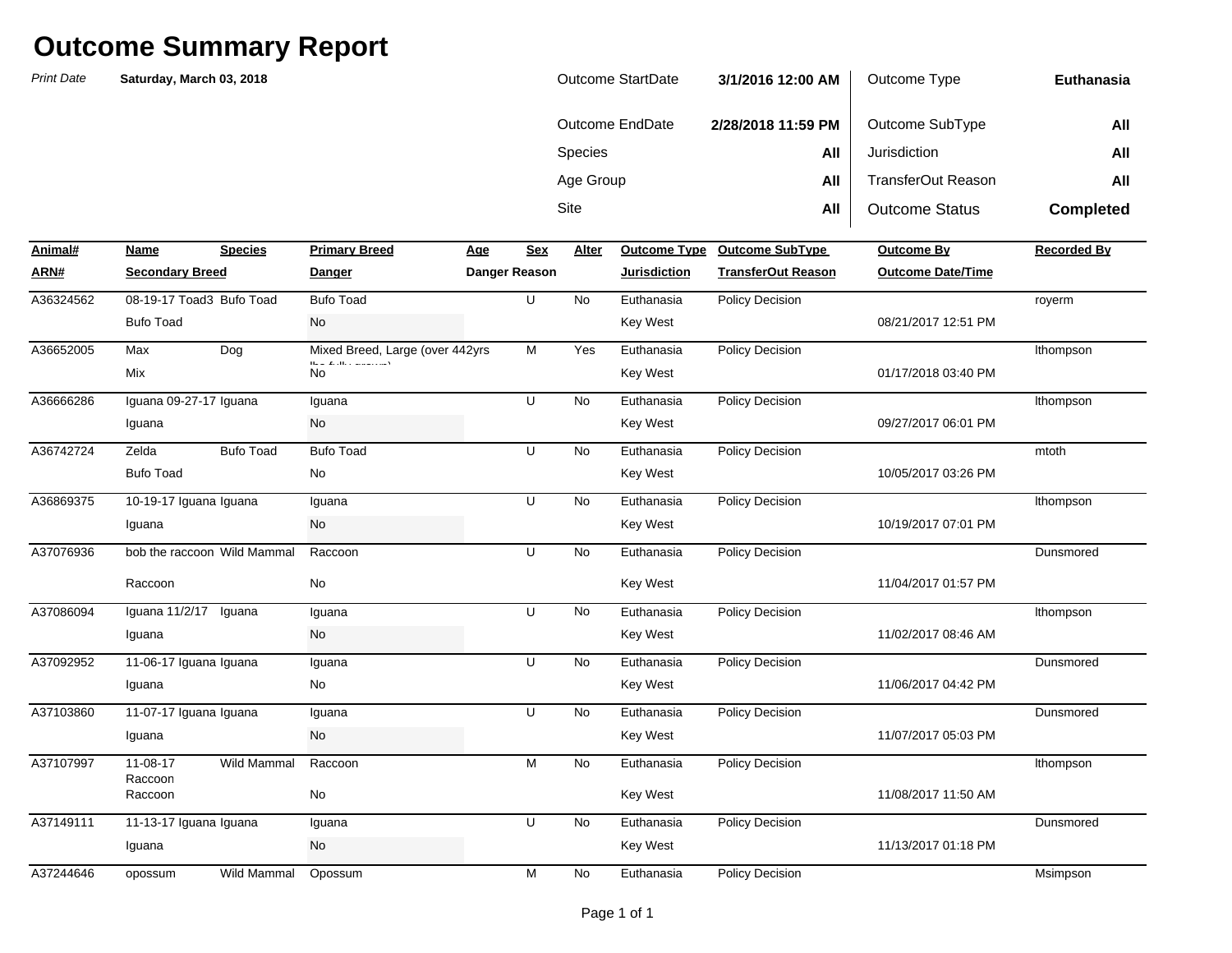## **Outcome Summary Report**

| <b>Print Date</b> | Saturday, March 03, 2018    |                |                      |     |               | <b>Outcome StartDate</b> |                        | 3/1/2016 12:00 AM         | Outcome Type              | Euthanasia       |
|-------------------|-----------------------------|----------------|----------------------|-----|---------------|--------------------------|------------------------|---------------------------|---------------------------|------------------|
|                   |                             |                |                      |     |               |                          | <b>Outcome EndDate</b> | 2/28/2018 11:59 PM        | Outcome SubType           | All              |
|                   |                             |                |                      |     |               | Species                  |                        | All                       | Jurisdiction              | All              |
|                   |                             |                |                      |     |               | Age Group                |                        | All                       | <b>TransferOut Reason</b> | All              |
|                   |                             |                |                      |     |               | Site                     |                        | All                       | <b>Outcome Status</b>     | <b>Completed</b> |
| Animal#           | <b>Name</b>                 | <b>Species</b> | <b>Primary Breed</b> | Age | <b>Sex</b>    | <b>Alter</b>             | <b>Outcome Type</b>    | <b>Outcome SubType</b>    | Outcome By                | Recorded By      |
| <u>ARN#</u>       | <b>Secondary Breed</b>      |                | <b>Danger</b>        |     | Danger Reason |                          | <b>Jurisdiction</b>    | <b>TransferOut Reason</b> | <b>Outcome Date/Time</b>  |                  |
|                   | Opossum                     |                | No                   |     |               |                          | <b>Key West</b>        |                           | 11/25/2017 05:09 PM       |                  |
| A37298256         | injured iguana              | Iguana         | Iguana               |     | $\sf U$       | No                       | Euthanasia             | Policy Decision           |                           | Msimpson         |
|                   |                             |                | No                   |     |               |                          | <b>Key West</b>        |                           | 12/02/2017 04:13 PM       |                  |
| A37298931         | trapped raccoon Wild Mammal |                | Raccoon              |     | U             | No                       | Euthanasia             | <b>Policy Decision</b>    |                           | Msimpson         |
|                   |                             |                | No                   |     |               |                          | <b>Key West</b>        |                           | 12/02/2017 04:04 PM       |                  |
| A37309207         | Possum                      | Wild Mammal    | Opossum              |     | F             | No                       | Euthanasia             | <b>Policy Decision</b>    |                           | Ithompson        |
|                   | Opossum                     |                | No                   |     |               |                          | <b>Key West</b>        |                           | 12/04/2017 04:43 PM       |                  |
| A37333520         | Opossum                     | Wild Mammal    | Opossum              |     | F             | No                       | Euthanasia             | <b>Policy Decision</b>    |                           | Ithompson        |
|                   | 12/6/17<br>Opossum          |                | No                   |     |               |                          | Key West               |                           | 12/06/2017 08:51 AM       |                  |
| A37378707         | Opossum                     | Wild Mammal    | Opossum              |     | M             | No                       | Euthanasia             | <b>Policy Decision</b>    |                           | Ithompson        |
|                   | 12/12/17<br>Opossum         |                | No                   |     |               |                          | <b>Key West</b>        |                           | 12/12/2017 09:26 AM       |                  |
| A37448867         | iguana 1                    | Iguana         | Iguana               |     | U             | No                       | Euthanasia             | <b>Policy Decision</b>    |                           | Ithompson        |
|                   | Iguana                      |                | No                   |     |               |                          | Key West               |                           | 12/21/2017 05:08 PM       |                  |
| A37448870         | iguana 2                    | Iguana         | Iguana               |     | U             | No                       | Euthanasia             | <b>Policy Decision</b>    |                           | Ithompson        |
|                   | Iguana                      |                | No                   |     |               |                          | <b>Key West</b>        |                           | 12/21/2017 05:10 PM       |                  |
| A37509553         | iguana 12/29/17 Iguana      |                | Iguana               |     | U             | No                       | Euthanasia             | Policy Decision           |                           | Ithompson        |
|                   | Iguana                      |                | No                   |     |               |                          | Key West               |                           | 12/29/2017 02:35 PM       |                  |
| A37547634         | Krusty                      | Wild Mammal    | Raccoon              |     | ${\sf M}$     | No                       | Euthanasia             | <b>Policy Decision</b>    |                           | Msimpson         |
|                   | Raccoon                     |                | No                   |     |               |                          | Key West               |                           | 01/06/2018 03:40 PM       |                  |
| A37578700         | 1-10-18 Rat                 | Rodent         | Rat                  |     | U             | No                       | Euthanasia             | Policy Decision           |                           | Dunsmored        |
|                   | Rat                         |                | No                   |     |               |                          | <b>Key West</b>        |                           | 01/10/2018 05:01 PM       |                  |
| A37773441         | 02-05-18<br>n-              | Wild Mammal    | Opossum              |     | U             | No                       | Euthanasia             | <b>Policy Decision</b>    |                           | Ithompson        |